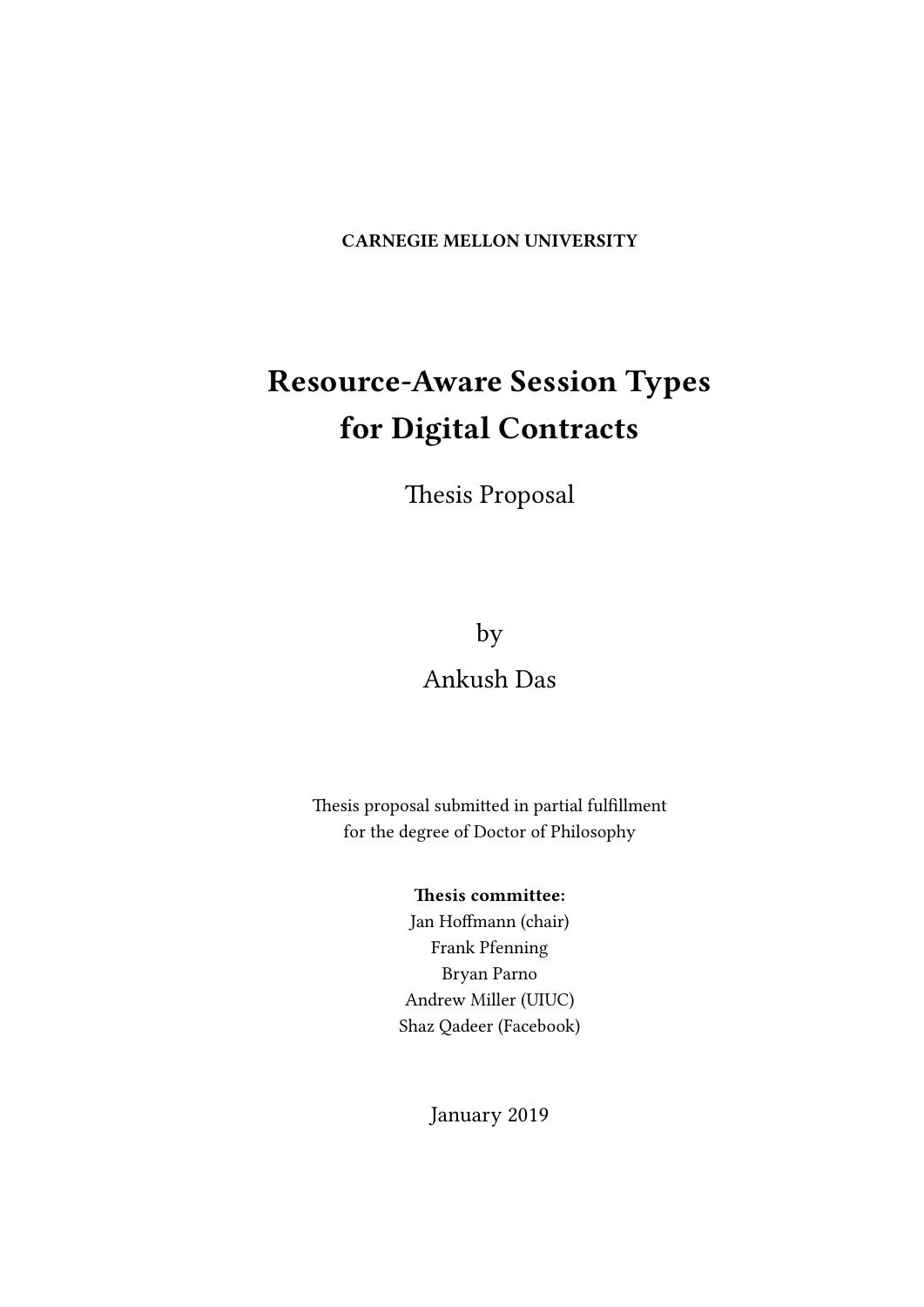## Abstract

<span id="page-1-0"></span>Digital contracts are protocols that describe and enforce execution of a contract, often among mutually distrusting parties. Programming digital contracts comes with its unique challenges, which include describing and enforcing protocols of interaction, analyzing resource usage and tracking linear assets and accounting for fault tolerance. This thesis designs programming languages and techniques for implementation and analysis of digital contracts. The core of the language is based on resource-aware session types. The thesis first introduces resource-aware session types after providing a brief background on session types and resource analysis. It also formalizes sequential and parallel complexity analysis of concurrent programs using resourceaware session types. Second, the thesis describes how these techniques can be applied to the design of Nomos, a domain-specific language for implementation of digital contracts. Nomos uses shared session types to ensure clients interact with contracts in mutual exclusion, tracks assets using a linear type system and derives bounds on resource usage. As proposed work, I plan to design an efficient implementation of Nomos to evaluate its usability. Furthermore, I would like to add support for fault tolerance such that Nomos contracts can interact with clients implemented in a different language, thus providing safety guarantees in the presence of potentially malicious clients.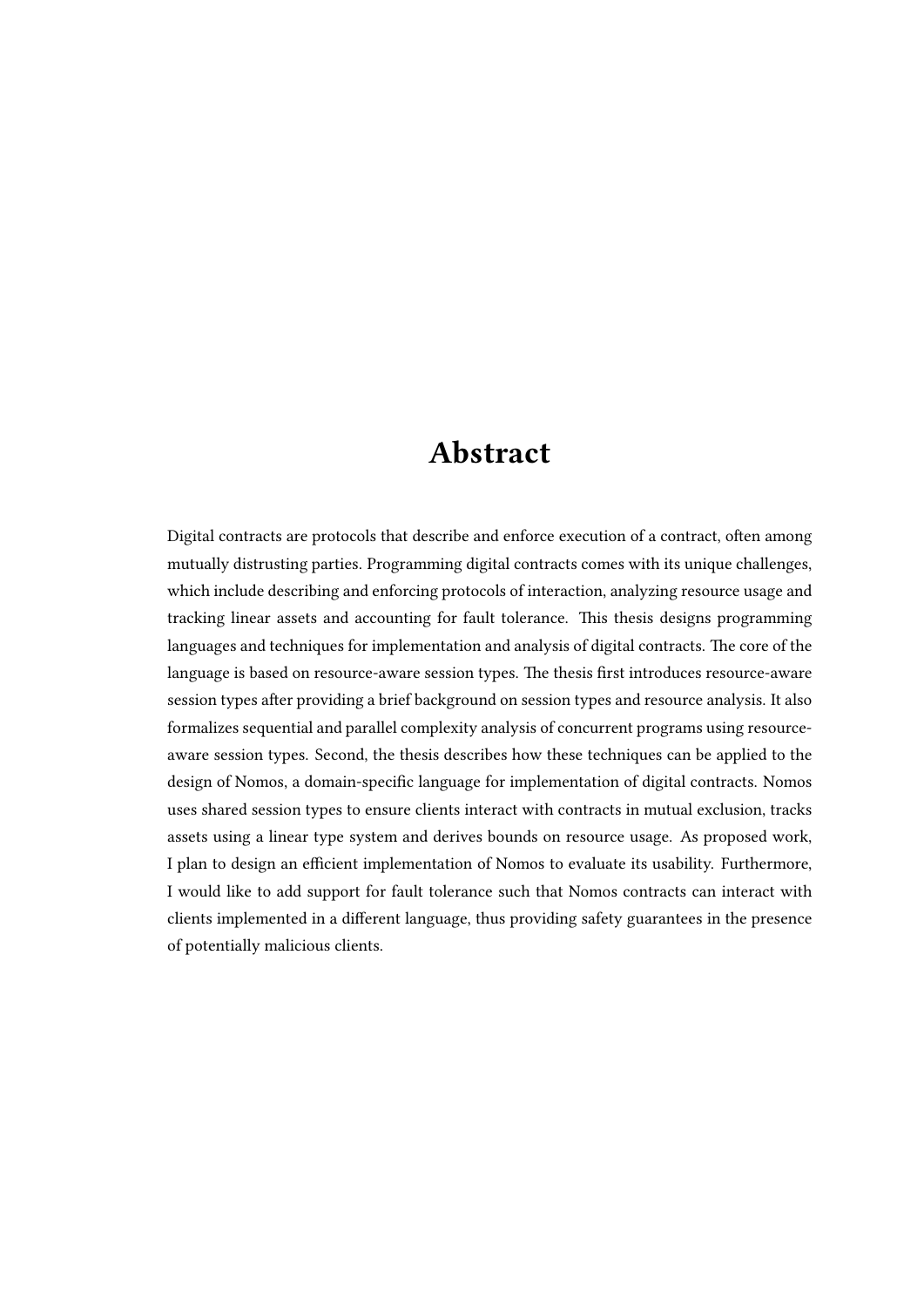# **Contents**

| <b>Abstract</b><br>$\mathbf{i}$ |         |                                                                             |                |  |  |  |  |
|---------------------------------|---------|-----------------------------------------------------------------------------|----------------|--|--|--|--|
| $\mathbf{1}$                    |         | <b>Introduction</b>                                                         | $\mathbf{1}$   |  |  |  |  |
|                                 | 1.1     |                                                                             | 3              |  |  |  |  |
|                                 | 1.2     |                                                                             | 5              |  |  |  |  |
| $\bf{2}$                        |         | <b>Background</b>                                                           | 7              |  |  |  |  |
|                                 | 2.1     |                                                                             | $\overline{7}$ |  |  |  |  |
|                                 |         | 2.1.1                                                                       | 12             |  |  |  |  |
|                                 |         | 2.1.2                                                                       | 13             |  |  |  |  |
|                                 | $2.2\,$ |                                                                             | 14             |  |  |  |  |
|                                 |         | 2.2.1                                                                       | 15             |  |  |  |  |
|                                 |         | 2.2.2                                                                       | 16             |  |  |  |  |
| 3                               |         | <b>Work Analysis</b><br>18                                                  |                |  |  |  |  |
|                                 | 3.1     |                                                                             | 19             |  |  |  |  |
|                                 | 3.2     |                                                                             | 23             |  |  |  |  |
|                                 | 3.3     |                                                                             | 26             |  |  |  |  |
|                                 | 3.4     |                                                                             | 28             |  |  |  |  |
|                                 | 3.5     |                                                                             | 30             |  |  |  |  |
|                                 | 3.6     |                                                                             | 32             |  |  |  |  |
|                                 | 3.7     |                                                                             | 33             |  |  |  |  |
| $\overline{\mathbf{4}}$         |         | <b>Time Analysis</b>                                                        | 34             |  |  |  |  |
|                                 | 4.1     |                                                                             | 37             |  |  |  |  |
|                                 | 4.2     | The Temporal Modalities Always ( $\Box A$ ) and Eventually ( $\Diamond A$ ) | 41             |  |  |  |  |
|                                 | 4.3     |                                                                             | 47             |  |  |  |  |
|                                 | 4.4     |                                                                             | 50             |  |  |  |  |
|                                 | 4.5     |                                                                             | 54             |  |  |  |  |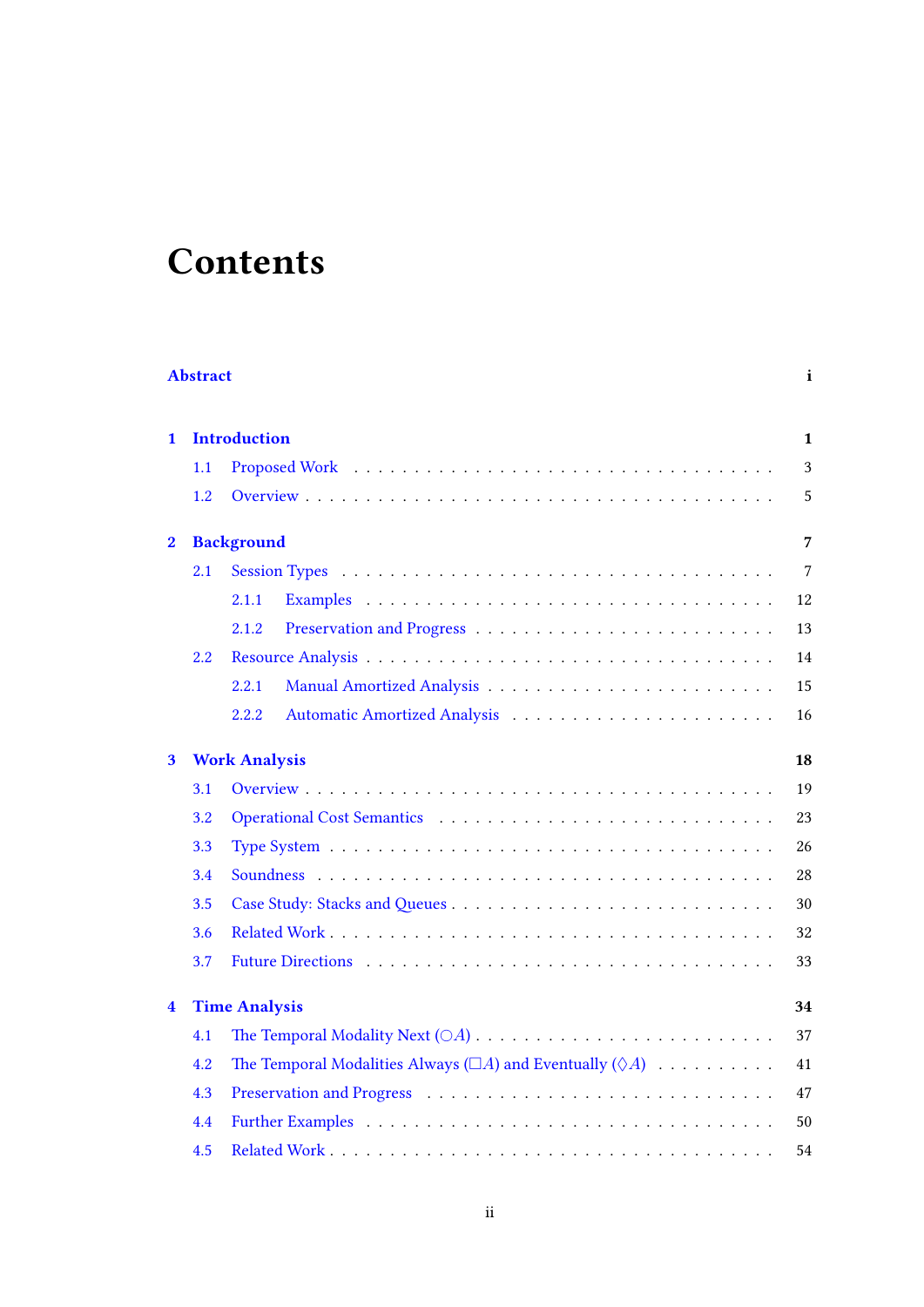|                | 4.6 |                                                                     | 56 |
|----------------|-----|---------------------------------------------------------------------|----|
| $5\phantom{a}$ |     | <b>Programming Digital Contracts</b>                                | 57 |
|                | 5.1 |                                                                     | 59 |
|                | 5.2 |                                                                     | 62 |
|                | 5.3 |                                                                     | 66 |
|                | 5.4 |                                                                     | 69 |
|                | 5.5 |                                                                     | 74 |
|                | 5.6 |                                                                     | 76 |
|                | 5.7 |                                                                     | 78 |
|                | 5.8 |                                                                     | 79 |
| 6              |     | <b>Implementation: Resource-Aware Session Types (Proposed Work)</b> | 80 |
|                | 6.1 |                                                                     | 81 |
|                | 6.2 |                                                                     | 82 |
|                | 6.3 |                                                                     | 87 |
|                |     | Type Equality is Undecidable<br>6.3.1                               | 87 |
|                |     | 6.3.2                                                               | 89 |
|                | 6.4 |                                                                     | 89 |
|                | 6.5 |                                                                     | 90 |
|                | 6.6 |                                                                     | 91 |
| 7              |     | <b>Runtime Monitoring</b>                                           | 92 |
| 8              |     | <b>Timeline</b>                                                     | 94 |

## [Bibliography](#page-98-0) 95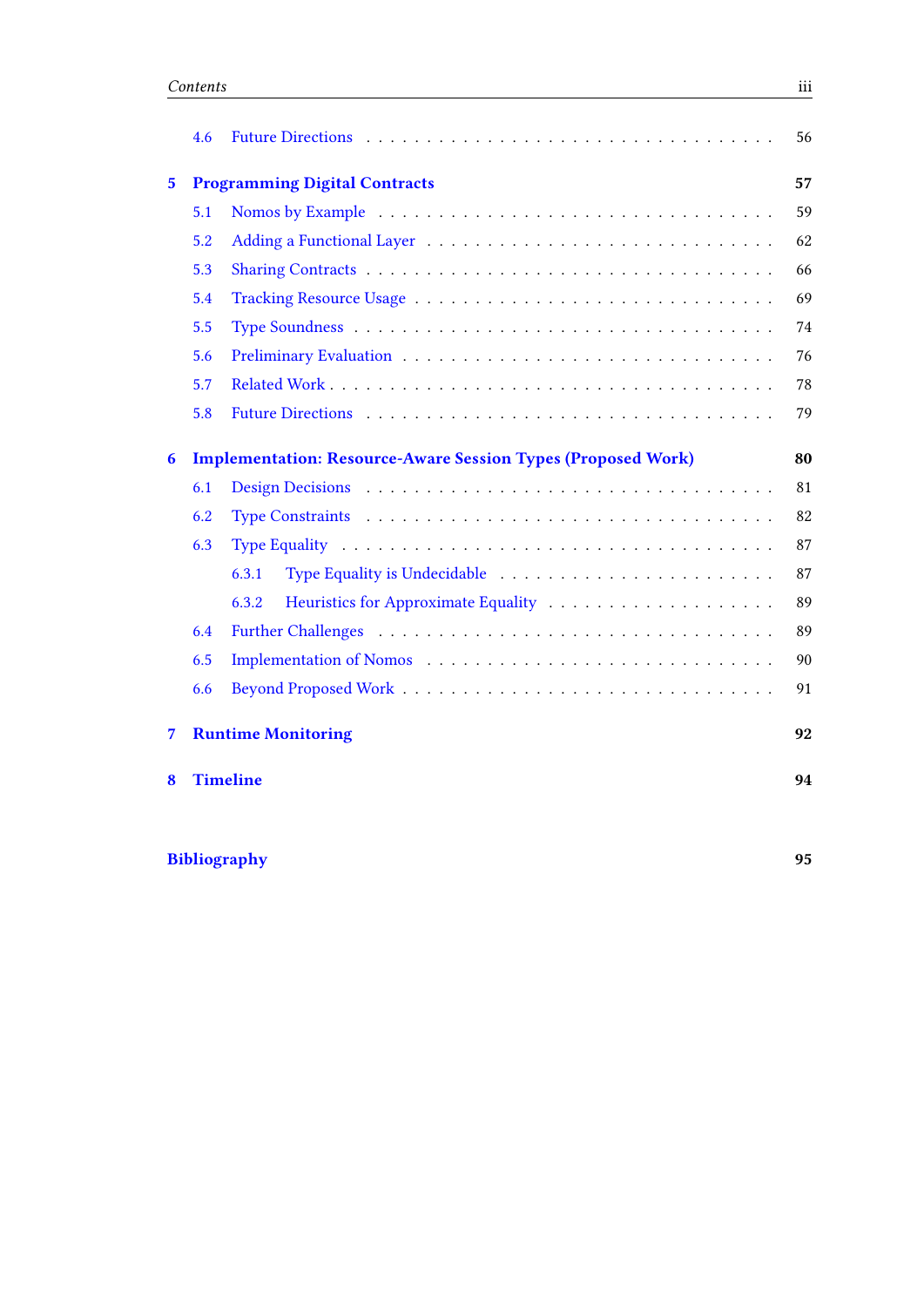## <span id="page-4-0"></span>Chapter 1

# Introduction

Digital contracts are computer protocols that describe and enforce the execution of a contract. With the rise of blockchains and cryptocurrencies such as Bitcoin [\[81\]](#page-104-0), Ethereum [\[106\]](#page-106-0), and Tezos [\[50\]](#page-102-0), digital contracts have become popular in the form of smart contracts, which provide potentially distrusting parties with programmable money and an enforcement mechanism that does not rely on third parties. Smart contracts have been used to implement auctions [\[1\]](#page-98-1), investment instruments [\[79\]](#page-104-1), insurance agreements [\[67\]](#page-103-0), supply chain management [\[75\]](#page-104-2), and mortgage loans [\[78\]](#page-104-3). In general, digital contracts hold the promise to reduce friction, lower cost, and broaden access to financial infrastructure.

Smart contracts are implemented using a high-level programming language such as Solidity [\[36\]](#page-101-0), Rholang [\[5\]](#page-98-2) and Liquidity [\[3\]](#page-98-3). It is then compiled down to bytecode and executed using a runtime environment (e.g. Ethereum Virtual Machine for the Ethereum blockchain). However, these languages have significant shortcomings as they do not accommodate the domainspecific requirements of digital contracts.

- Instead of centering contracts on their interactions with users, the high-level protocol of the intended interactions with a contract is buried in the implementation code, hampering understanding, formal reasoning, and trust.
- Resource (or gas) usage of digital contracts is of particular importance for transparency and consensus. However, obliviousness of resource usage in existing contract languages makes it hard to predict the cost of executing a contract and prevent denial-of-service vulnerabilities.
- Existing languages fail to enforce linearity of assets, endangering the validity of a contract when assets are duplicated or deleted, accidentally or maliciously [\[77\]](#page-104-4).

Such limitations of the contract languages can lead to vulnerabilities in the implemented contracts which can be exploited by malicious users having direct nancial consequences. A wellknown example is the attack on The DAO  $[79]$ , resulting in a multi-million dollar theft by exploiting a contract vulnerability. Maybe even more important is the potential erosion of trust as a result of such failures.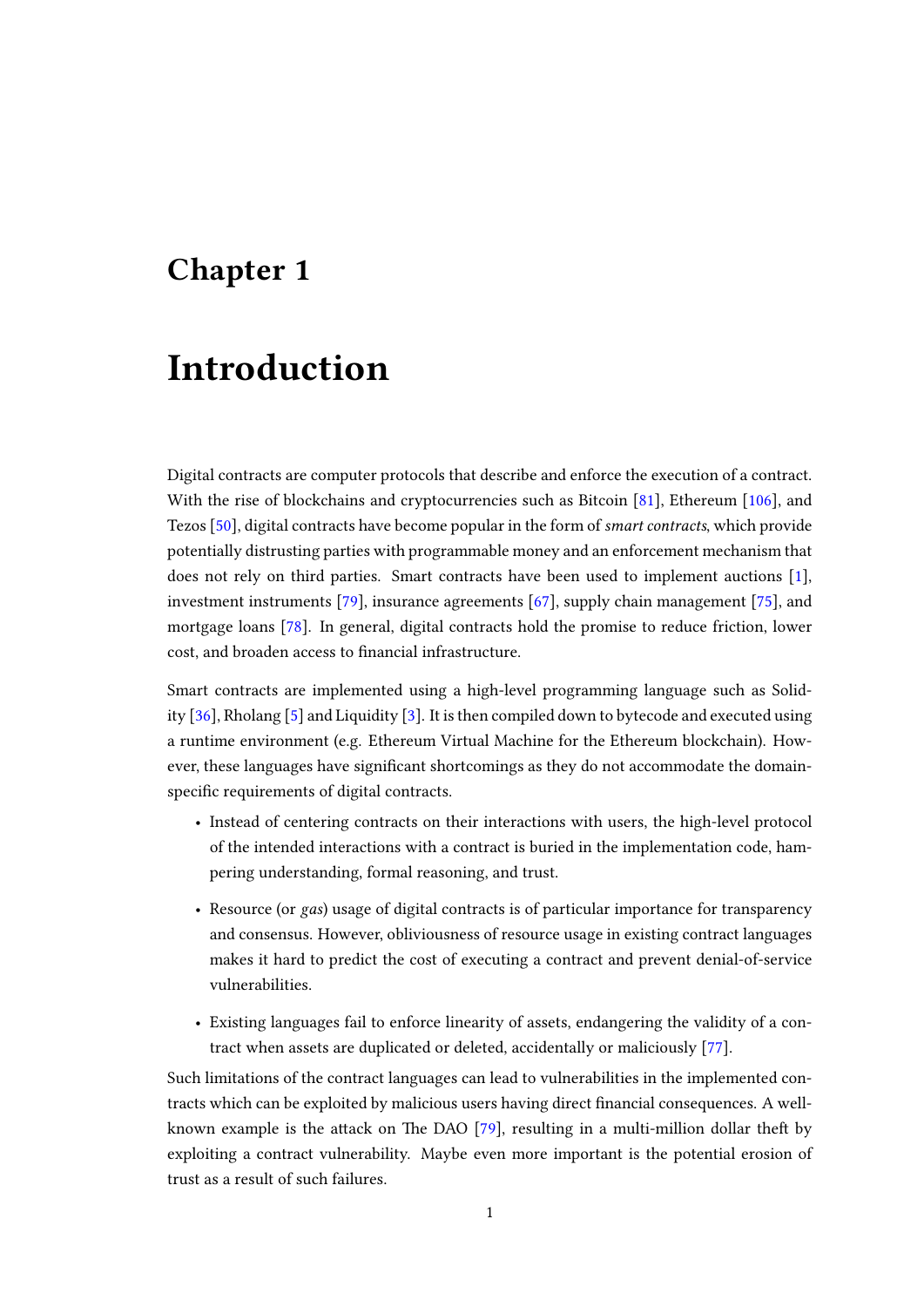Resource-Aware Session Types Data types remain one of the most effective ideas in programming languages. Types act as a fundamental unit of composition, and play a pivotal role in many aspects of software. However, even today, programming systems model communications using protocols which are not directly supported by type systems. Session types are a type discipline for communication-centric programming, that is based on message-passing programs that interact via *channels*. The channels are typed providing a protocol for communication taking place on the channel. Type checking guarantees that the processes obey the protocol. For example, a channel of type int list will either send a cons message, followed by an integer and recurse, or will send a nil message, and terminate. The type system also guarantees deadlock freedom (also called *progress*) and session fidelity (also called *preservation*). Since there is no shared memory, such programs cannot suffer from race conditions either. Thus, session types provide a powerful language for safe concurrent programming.

An important aspect of session types is that they can be enhanced to account for resource usage. For session-typed programs, and concurrent programs in general, two main resources of interest are work and span. Work, or sequential complexity refers to the total number of steps taken by each thread/process in the program, while span, or parallel complexity refers to the earliest time in which the computations can finish, when provided with an unlimited number of processors. In prior work, I have analyzed both work [\[38\]](#page-101-1) and span [\[39\]](#page-101-2) of session-typed programs.

Work analysis is based on a linear type system that combines standard session types with typebased amortized analysis. Each session type constructor is decorated with a natural number declaring the *potential* that must be transferred along with the corresponding message. This potential (in the sense of classical amortized analysis [\[97\]](#page-105-0)) may either be spent by sending other messages in the process network, or stored in a process for future interactions. Since the process interface is characterized entirely by the resource-aware session type of the channels it interacts with, this design provides a compositional resource specification. A conceptual challenge is to express symbolic bounds in a setting without static data structures and intrinsic sizes. Our innovation is that resource-aware session types describe bounds as functions of interactions on a channel. As a result, the type system derives parametric bounds on the resource usage of message-passing processes. Finally, a type safety theorem proves that the derived bounds are sound with respect to an operational cost semantics that tracks the total number of messages exchanged in a network of communicating processes.

In addition to work, the timing of messages is of central interest for analyzing parallel cost. We developed a type system that captures the parallel complexity of session-typed programs by adding temporal modalities next ( $\bigcirc A$ ), always ( $\Box A$ ) and eventually ( $\Diamond A$ ), interpreted over a linear model of time. When considered as types, the temporal modalities allow us to express properties of concurrent programs such as the message rate of a stream, the latency of a pipeline, the response time of a concurrent data structure, or the span of a fork-join parallel computation, all in the same uniform manner. The circle operator  $(\bigcirc)$  expresses precision of message timings, while the box  $(\Box)$  and diamond operators  $(\Diamond)$  provide flexibility, allowing us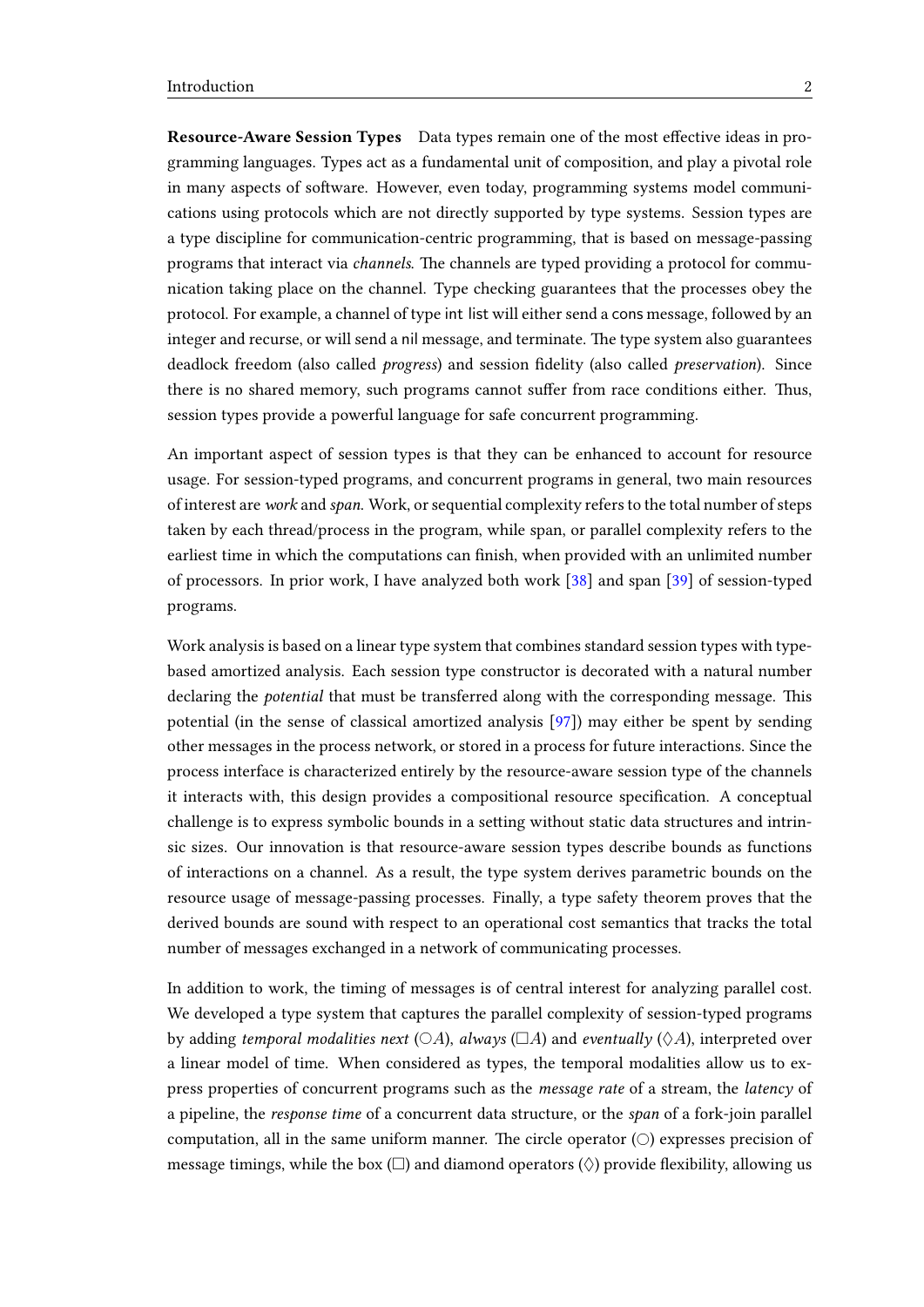to express the timing of a wide variety of standard session-typed programs. Finally, a type safety theorem establishes that the message timing expressed by the type system are realized by the timed operational semantics.

Programming Digital Contracts with Resource-Aware Session Types Recently, I have designed the type-theoretic foundations of Nomos [\[40\]](#page-101-3), a programming language whose genetics match directly with the domain-specific requirements to provide strong static guarantees that facilitate the design of correct contracts. To express and enforce the protocols underlying a contract, we base Nomos on resource-aware session types. Type checking can be automated and guarantees that Nomos programs follow the communication protocol expressed by the type.

Resource-aware types also make transaction cost in Nomos predictable and transparent, and prevents bugs resulting from excessive resource usage. Since resource-aware session types are parametric in the cost model, they can be instantiated to derive the gas bounds for Nomos programs. The type soundness theorem for Nomos guarantees that these bounds are both sound and precise. Other advantages of this type-based resource analysis are natural compositionality and reduction of bound inference to off-the-shelf LP solving.

To eliminate a class of bugs in which the internal state of a contract loses track of its assets, Nomos integrates a linear type system into a functional language. Linear type systems use the ideas of Girard's linear logic [\[48\]](#page-102-1) to represent certain resources ensuring they are never discarded or duplicated. Assets such as money and other commodities that can be exchanged between parties in a contract are typed using a linear channel. Type safety guarantees that processes maintain proper ownership of linear assets and do not terminate while holding access to a linear asset.

Since there exist multiple clients of a contract, we use a *shared* session type  $[19]$  to define the protocol of a contract. This ensures that clients interact with a contract in mutual exclusion. The type clearly demarcates the parts of the protocol that become a critical section using  $\uparrow_{\mathsf{L}}^\mathsf{S}$ modality marking its start and  $\downarrow^S_L$  modality marking its end. Programmatically,  $\uparrow^S_L$  translates into an acquire of the contract, while  $\downarrow^S_L$  into its release. In summary, Nomos goes beyond smart contracts and can be used to implement general digital contracts.

## <span id="page-6-0"></span>1.1 Proposed Work

The most important aspects of a programming language are safety, usability and efficiency. I have already proved a type soundness theorem, including a proof of progress and type preservation. However, for a usability evaluation, we need an efficient implementation for Nomos. I plan to first design an implementation of resource-aware session types, and then extend it to Nomos. There are interesting design decisions to consider in the implementation. First, resource bounds for several standard session-typed programs depend on type refinements. For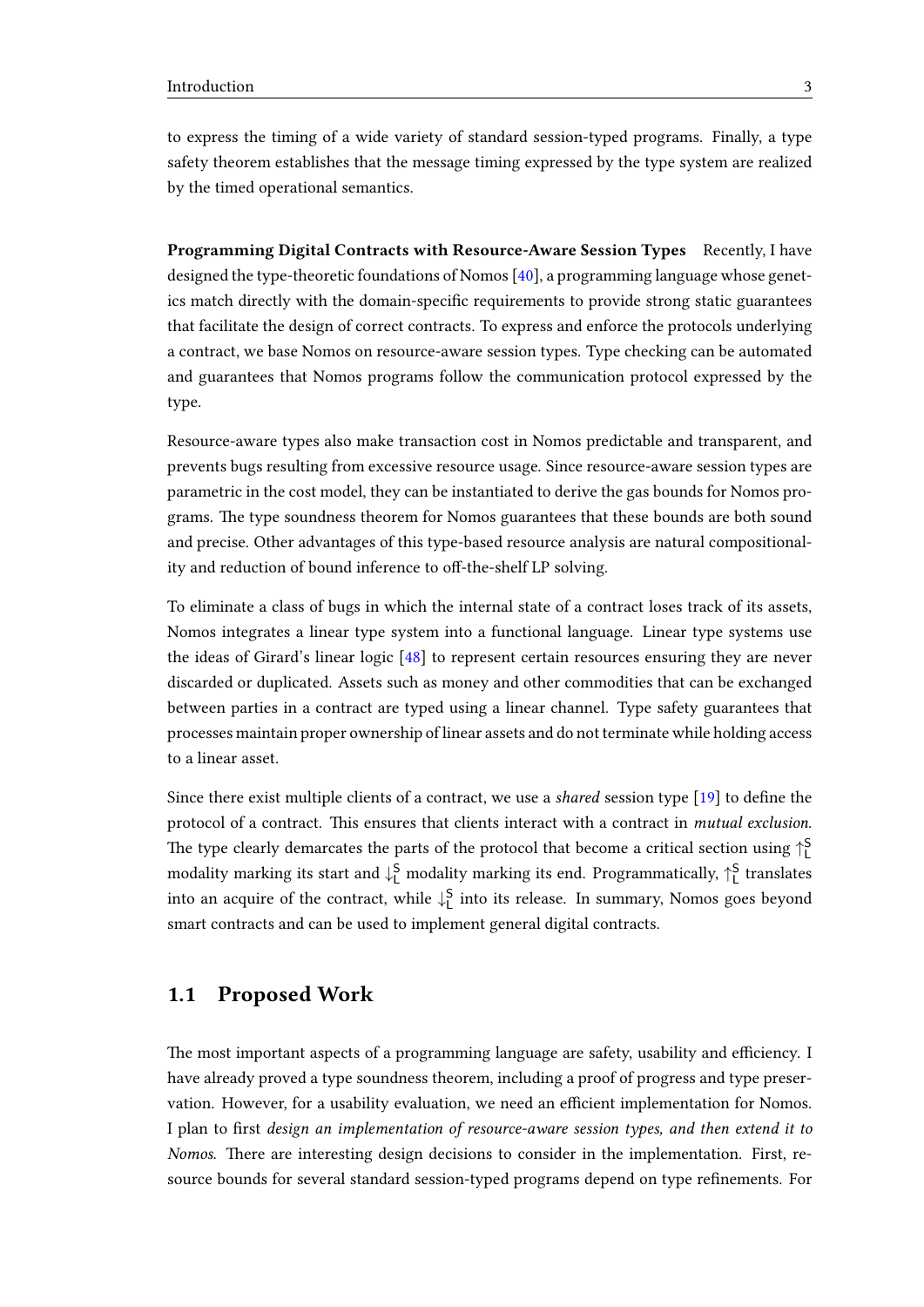instance, work analysis for enqueue and dequeue operations in a queue may depend on its size. Similarly, timing analysis for appending one list to another depends on the size of the former list. However, refinement and general dependent types complicate the implementation. Defining subtyping and type equality, both declaratively and algorithmically, is a serious challenge. Second, manual analysis of resource usage of Nomos contracts can be tedious. To this end, we are considering adding support for automatic inference of resource usage for contracts. Third, Nomos currently has no notion of time preventing implementation of contracts depending on time. For instance, a standard auction or lottery contract might be required to be open for a specified period of time. Since temporal session types have already been explored, we are considering if we can augment Nomos with temporal session types without signicantly increasing the programmer burden. Finally, to assist smart contract developers, I plan to develop a more intuitive surface syntax. This might include designing specific libraries for handling linear resources and using type safe dictionaries.

With an implementation, I will manually translate standard contract programs from existing smart contract languages such as Solidity to Nomos. This will help me evaluate Nomos' usability and compare it with other state-of-the-art languages. I would also like to compile contract programs down to bytecode and deploy it on the blockchain. This way, I will be able to confirm whether the gas bounds derived from Nomos' type system matches its actual gas cost at runtime. To guarantee type safety, Nomos also currently does not support direct contract-tocontract interaction. I would like to evaluate how severe this limitation is, and if this restriction can be alleviated without compromising type safety.

In summary, the main implementation challenges that I propose to address for resource-aware session types are

- Type dependencies that are necessary to express resource usage (Section [6.1\)](#page-84-0)
- Type constraints that are needed to ensure validity of refinement types (Section [6.2\)](#page-85-0)
- Type equality in the presence of type dependencies (Section [6.3\)](#page-90-0)
- Work and time reconstruction (Section [6.4\)](#page-92-1)

The crucial steps that I plan to explore with the implementation of Nomos are (Section  $6.5$ )

- Integration with a resource-aware functional layer
- Adding support for shared channels
- Implementation of standard smart contracts in Nomos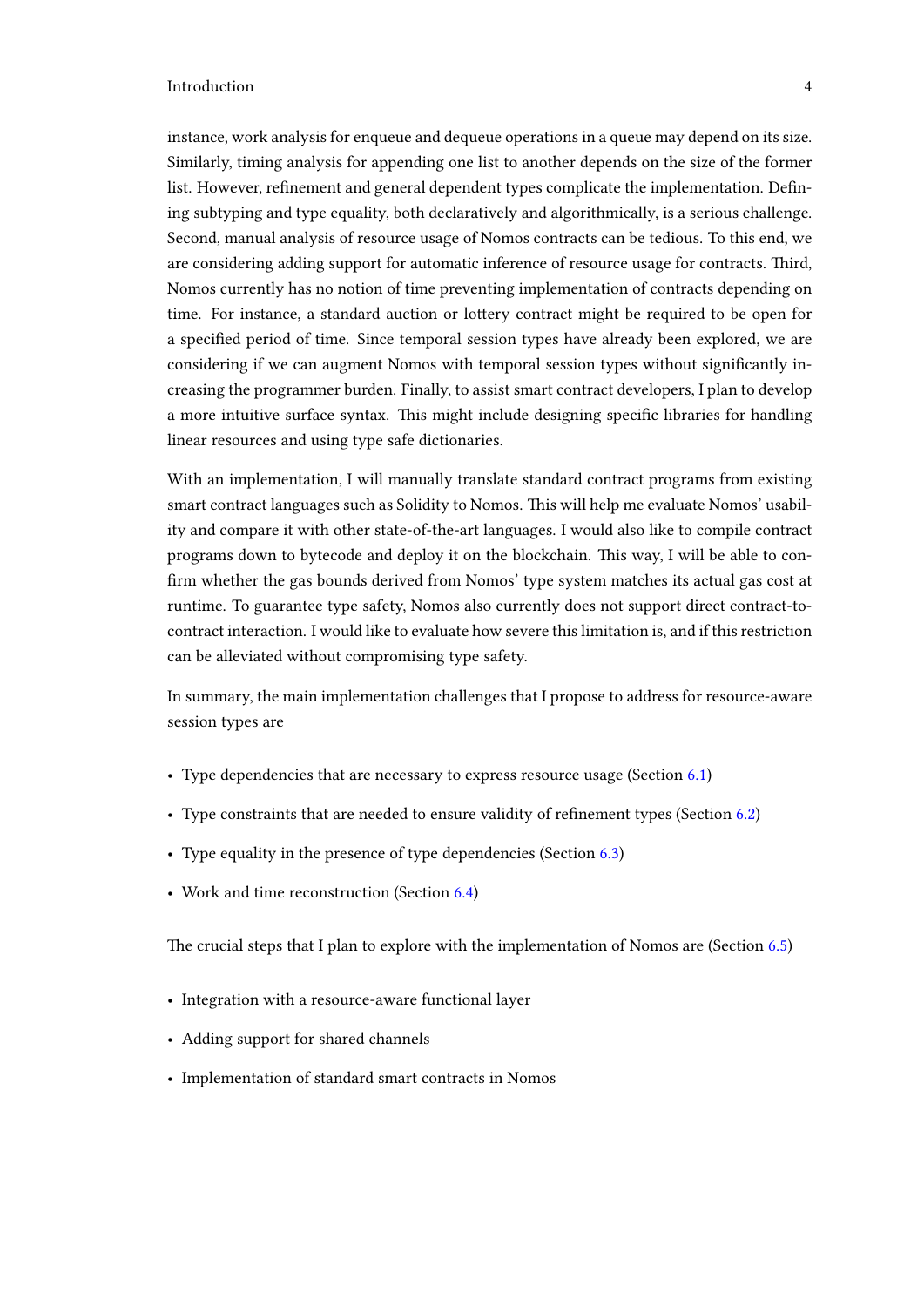Further Proposed Work The safety guarantees of Nomos only hold when all processes deployed on the blockchain are well-typed. However, this is a severe restriction considering the wide range of existing languages that can be used to implement and deploy contracts. This allows malicious users to interact with Nomos contracts through untyped or ill-typed processes. However, Nomos currently does not provide any error handling features. Existing smart contract languages such as Solidity use state-reverting exceptions to handle errors. Such an exception will undo all changes made to the state by the current call. Solidity also provides a require function to ensure valid conditions on the input arguments and the contract state, thus establishing pre-conditions. However, it provides no mechanism to handle exceptions, except for reverting the contract state. More importantly, reverting the state does not recover the linear resources that were exchanged during the partial transaction execution.

Error handling and exceptions is an active area of research with regard to session types [\[30,](#page-100-0) [44,](#page-101-4) [80\]](#page-104-5). However, none of the existing techniques have explored state reversion. Moreover, exception handling is especially challenging in the presence of linear assets as they cannot be discarded. I am considering techniques from runtime monitoring  $[68]$  to first detect violation of the protocol. Once a violation is detected, I am considering adding support for exception handling to Nomos without compromising type safety and linearity. The most important requirement here is that the contract must be reverted to a well-formed state when a partial transaction is aborted. This will allow the contract to interact with future clients in a wellformed manner. Thus, we will be able to protect Nomos contracts against malicious clients, and also prevent denial-of-service attacks. This work will follow my work on implementation.

Safety guarantees are critical for smart contract languages. Any source of vulnerability can potentially be exploited by malicious users leading to loss of individual funds. I believe resourceaware session types can provide many useful safety guarantees, without increasing programmer burden signicantly. Beyond smart contracts, resource-aware session types provide resource usage information of programs statically, which can be used to design efficient scheduling techniques for distributed systems. Resource cost of concurrent programs is an important problem and resource-aware session types go a long way in addressing it.

### <span id="page-8-0"></span>1.2 Overview

**Thesis Statement** Session types serve as a sound and practical type-theoretic foundation for digital contracts providing strong domain specific guarantees while simplifying programming.

Chapter [2](#page-10-0) provides necessary background for understanding this thesis. It first provides the fundamentals of vanilla session types, along with their formalization. Then, it explains the technique of type-based automatic amortized resource analysis in the context of a functional programming language.

Chapter [3](#page-21-0) describes work analysis of a session-typed process. Work (or sequential complexity) of a process is defined as the total number of operations executed by it. The chapter introduces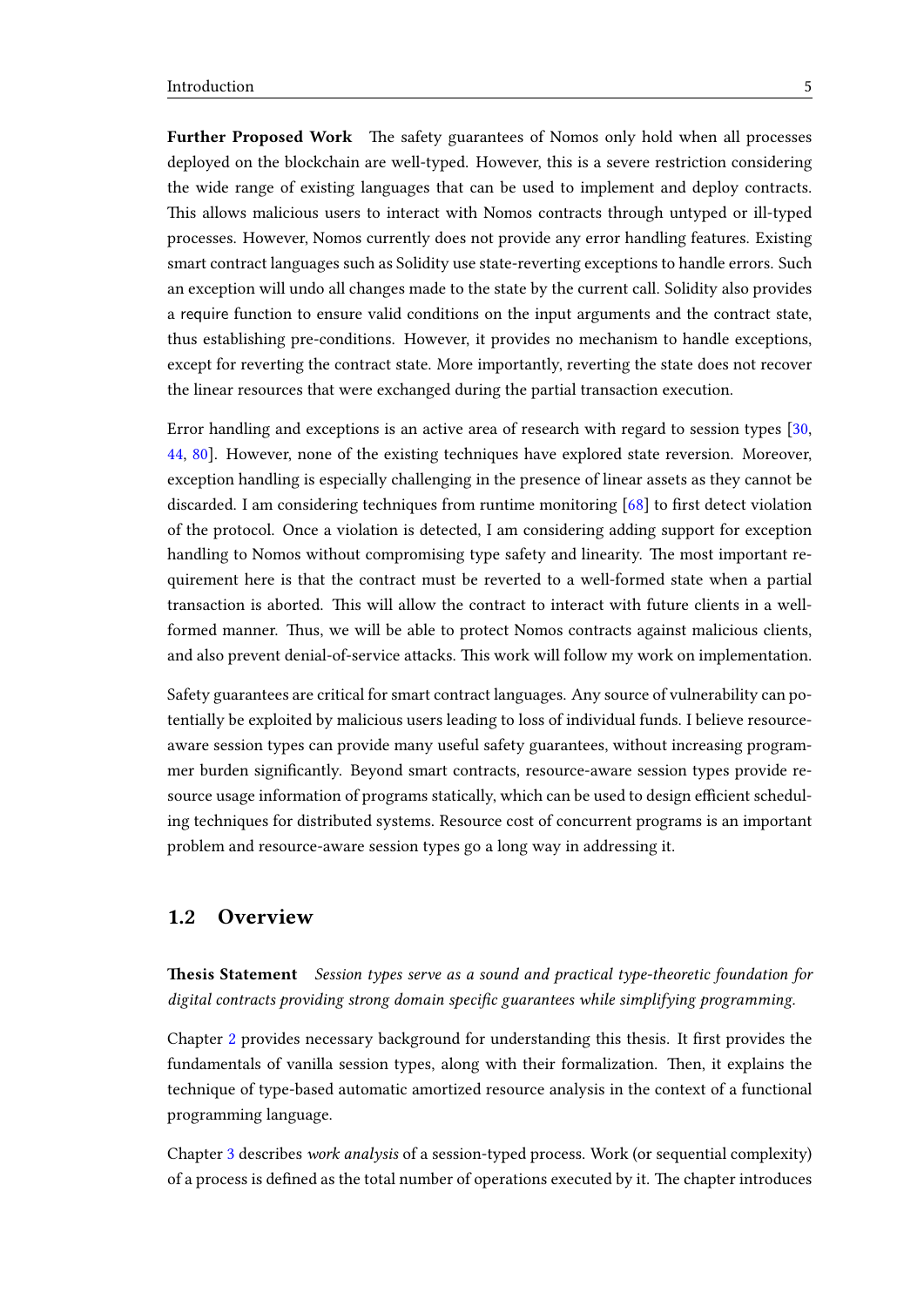a novel resource-aware session type system that augments simple session types with new type constructors that measure the work performed by a process.

Chapter [4](#page-37-0) presents time analysis of session-typed processes. The type system introduces type constructors inspired from linear temporal logic to the simple session type system that measure the time of a process execution. This accounts for the parallel complexity of a process.

Chapter [5](#page-60-0) designs a new language, named Nomos, based on shared and resource-aware session types that can be used to implement digital contracts. The language handles assets using a linear type system, eliminates the re-entrancy problem by design and provides multi-user support. Resource-aware types also enable the programmer to statically understand the resource usage of contracts. The language is proved to satisfy type preservation (session fidelity) and a limited form of progress (deadlock freedom).

Chapter [6](#page-83-0) is the main topic of the proposal. It focuses on implementing resource-aware session types, and extending it to Nomos. Moreover, there are other directions that I would like to explore (time permitting) beyond the scope of the thesis. These have been summarized in Section [6.6.](#page-94-0)

Finally, Chapter [7](#page-95-0) discusses further proposed work that I will address if time permits. This mainly includes improving the robustness of Nomos, in particular enhancing it with error handling features by integrating it with runtime monitors. These monitors observe the communication behavior and protect contracts against malicious ill-typed clients.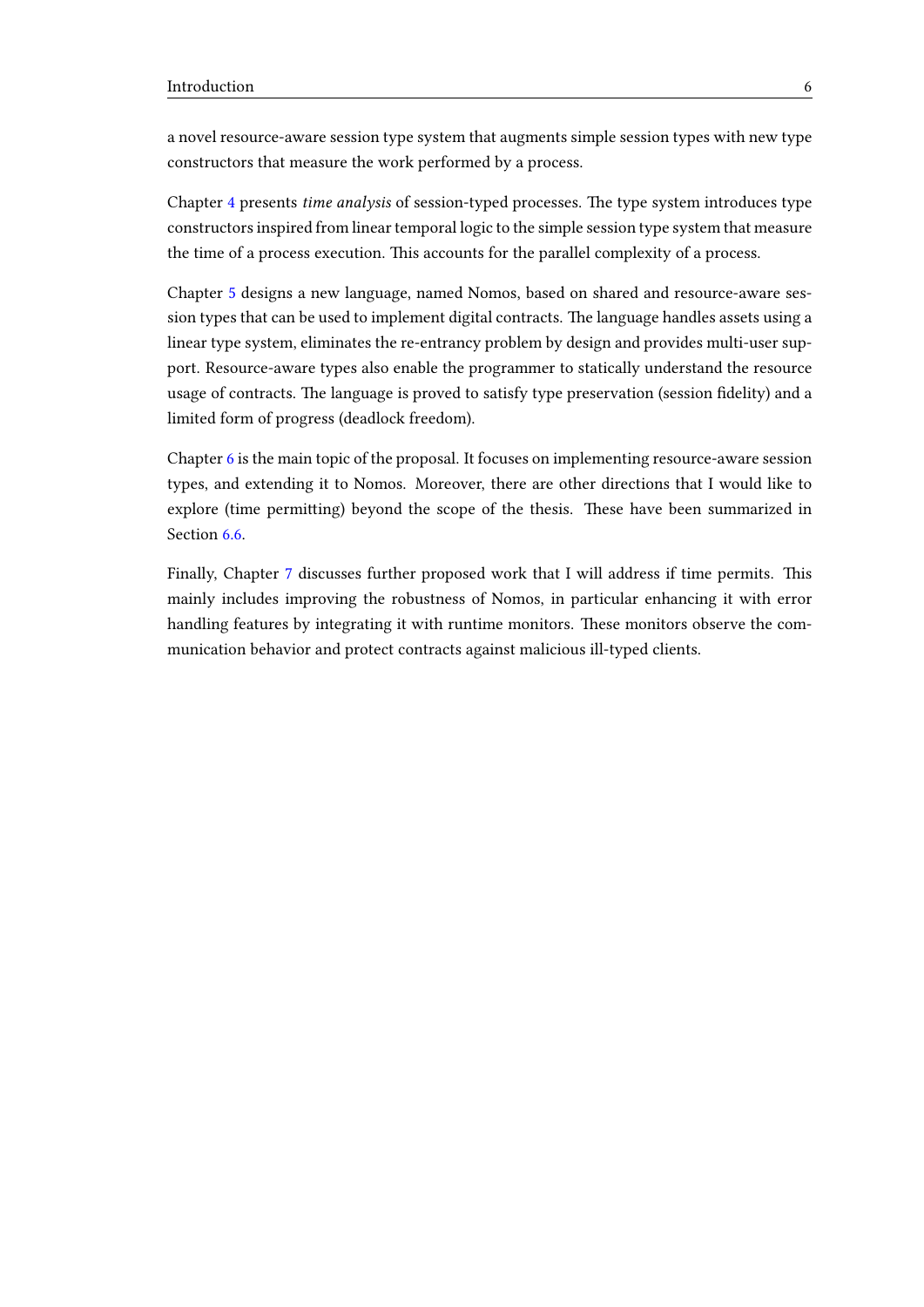## <span id="page-10-0"></span>Chapter 2

# Background

This chapter introduces two central concepts of this thesis, namely session types and resource analysis. The first half of the chapter focuses on session types, defining them formally with static and dynamic semantics. The second half introduces type-based amortized analysis for functional programming languages. Resource-aware session types formalize the combination of these two techniques.

## <span id="page-10-1"></span>2.1 Session Types

Session types are a type discipline for communication-centric programming based on message passing via channels. Session-typed channels describe and enforce the protocol of communication among processes. The base system of session types is derived from a Curry-Howard interpretation of intuitionistic linear logic  $[28]$ . This chapter focuses on the linear fragment of SILL [\[86\]](#page-104-6) that internalizes session-based concurrency. Session types were introduced by Honda<sup>[\[64\]](#page-103-2)</sup>.

Linear logic [\[48\]](#page-102-1) is a substructural logic that enjoys *exchange* as its only structural property, i.e., it does not exhibit weakening or contraction. As a result, purely linear propositions can be viewed as resources that must be used exactly once in a proof. Here, I adopt the intuitionistic version of linear logic, yielding the following sequent

$$
A_1,\ldots,A_n\vdash C
$$

where  $A_1, \ldots, A_n$  are linear antecedents, while C is the linear succedent.

Under the Curry-Howard isomorphism for intuitionistic linear logic, propositions are related to session types, proofs to processes and cut reduction in proofs to communication. Appealing to this correspondence, a process term  $P$  is assigned to the above judgment and each hypothesis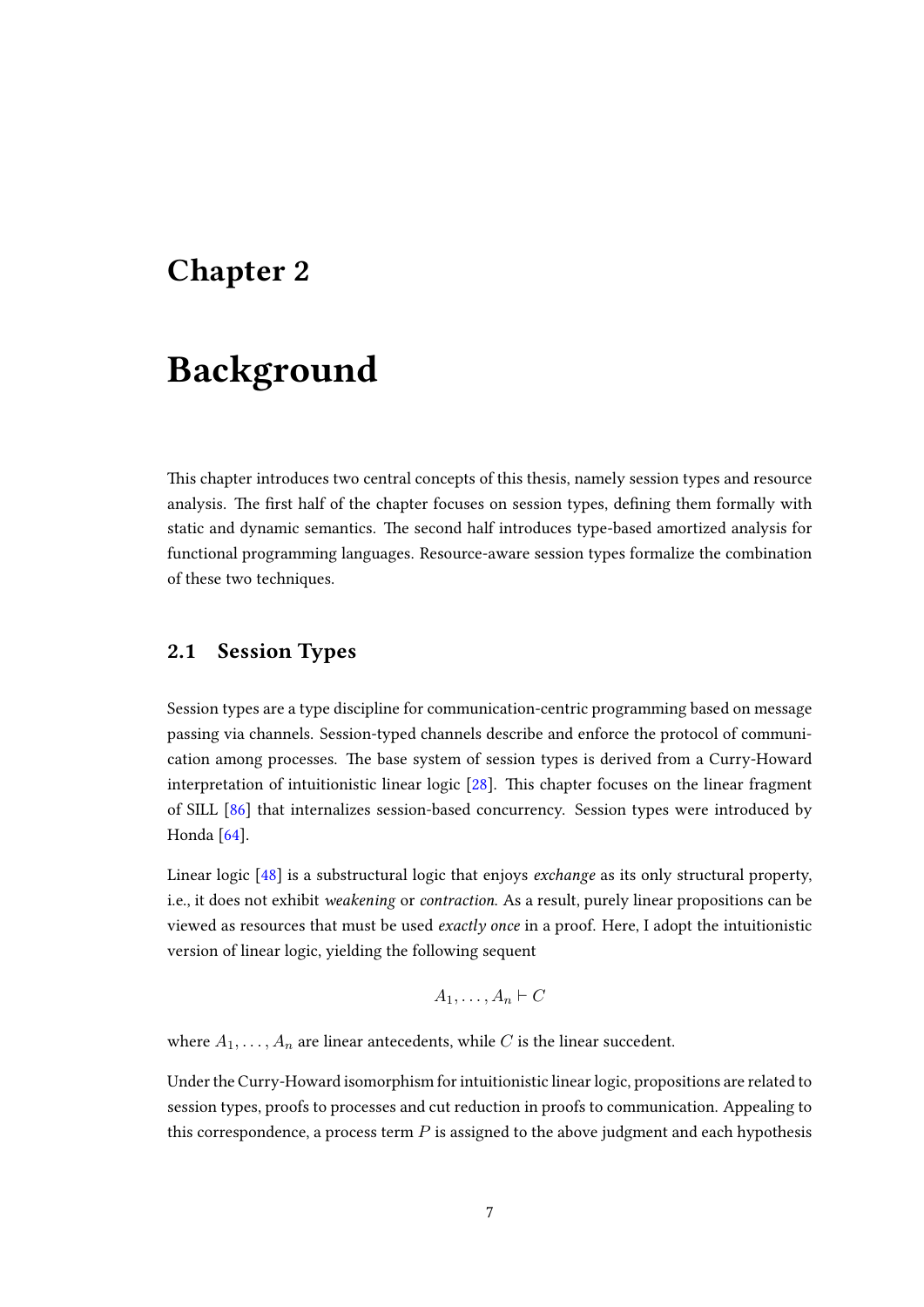as well as the conclusion is labeled with a channel:

$$
x_1:A_1,\ldots,x_n:A_n\vdash P::(z:C)
$$

The resulting judgment states that process  $P$  provides a service of session type  $A$  along channel z, using the services of session types  $A_1, \ldots, A_n$  provided along channels  $x_1, \ldots, x_n$  respectively. The assignment of a channel to the conclusion is convenient because, unlike functions, processes do not evaluate to a value but continue to communicate along their providing channel once they have been created until they terminate. For the judgment to be well-formed, all channel names have to be distinct. The antecedents are often abbreviated to  $\Delta$ .

The balance between providing and using a session is established by the two fundamental rules of the sequent calculus that are independent of all logical connectives: cut and identity. Cut states that if P provides service A along channel x, then  $Q$  can use the service along the same channel at the same type. Identity states that a client of service  $A$  can directly provide  $A$ .

$$
\frac{\Delta_1 \vdash P_x :: (x:A) \qquad \Delta_2, x : A \vdash Q_x :: (z:C)}{\Delta_1, \Delta_2 \vdash x \leftarrow P_x ; Q_x :: (z:C)} \text{ cut} \qquad \frac{}{y : A \vdash x \leftarrow y :: (x:A)} \text{ id}
$$

Operationally, the process  $x \leftarrow P_x$ ;  $Q_x$  creates a globally fresh channel c, spawns a new process  $[c/x]P_x$  providing along c, and continues as  $[c/x]Q_x$ . Conversely, the process  $c \leftarrow d$ forwards any message M that arrives along  $d$  to  $c$  and vice-versa. Because channels are used linearly, the forwarding process can then terminate, making sure to apply proper renaming.

The operational semantics are formalized as a system of *multiset rewriting rules*  $[34]$ . I introduce semantic objects  $\text{proc}(c, P)$  and  $\text{msg}(c, M)$  describing process P (or message M) providing service along channel c. Remarkably, in this formulation, a message is just a particular form of process, thereby not requiring any special rules for typing; it can be typed just as processes. The semantics rules for cut and id are presented below.

$$
\begin{aligned}\n(\text{cut}C) \quad & \text{proc}(d, x \leftarrow P_x \, ; \, Q_x) \, \mapsto \, \text{proc}(c, [c/x]P_x), \text{proc}(d, [c/x]Q_x) \quad (c \text{ fresh}) \\
(\text{id}^+C) \quad & \text{msg}(d, M), \text{proc}(c, c \leftarrow d) \, \mapsto \, \text{msg}(c, [c/d]M) \\
(\text{id}^-C) \quad & \text{proc}(c, c \leftarrow d), \text{msg}(e, M(c)) \, \mapsto \, \text{msg}(e, [d/c]M(c))\n\end{aligned}
$$

Here, I adopt the convention to use x, y and z for channel variables and  $c$ , d and  $e$  for channels. Channels are created at runtime and substituted for channel variables in process terms. In the last rule,  $M(c)$  indicates that c must occur in M, implying it is the sole client of c.

The Curry-Howard correspondence gives each linear logic connective an interpretation as a session type. This session type prescribes the kind of message that must be sent or received along a channel of this type. Table [2.1](#page-12-0) summarizes the description of the type along with the provider action. I follow a detailed description of each session type operator.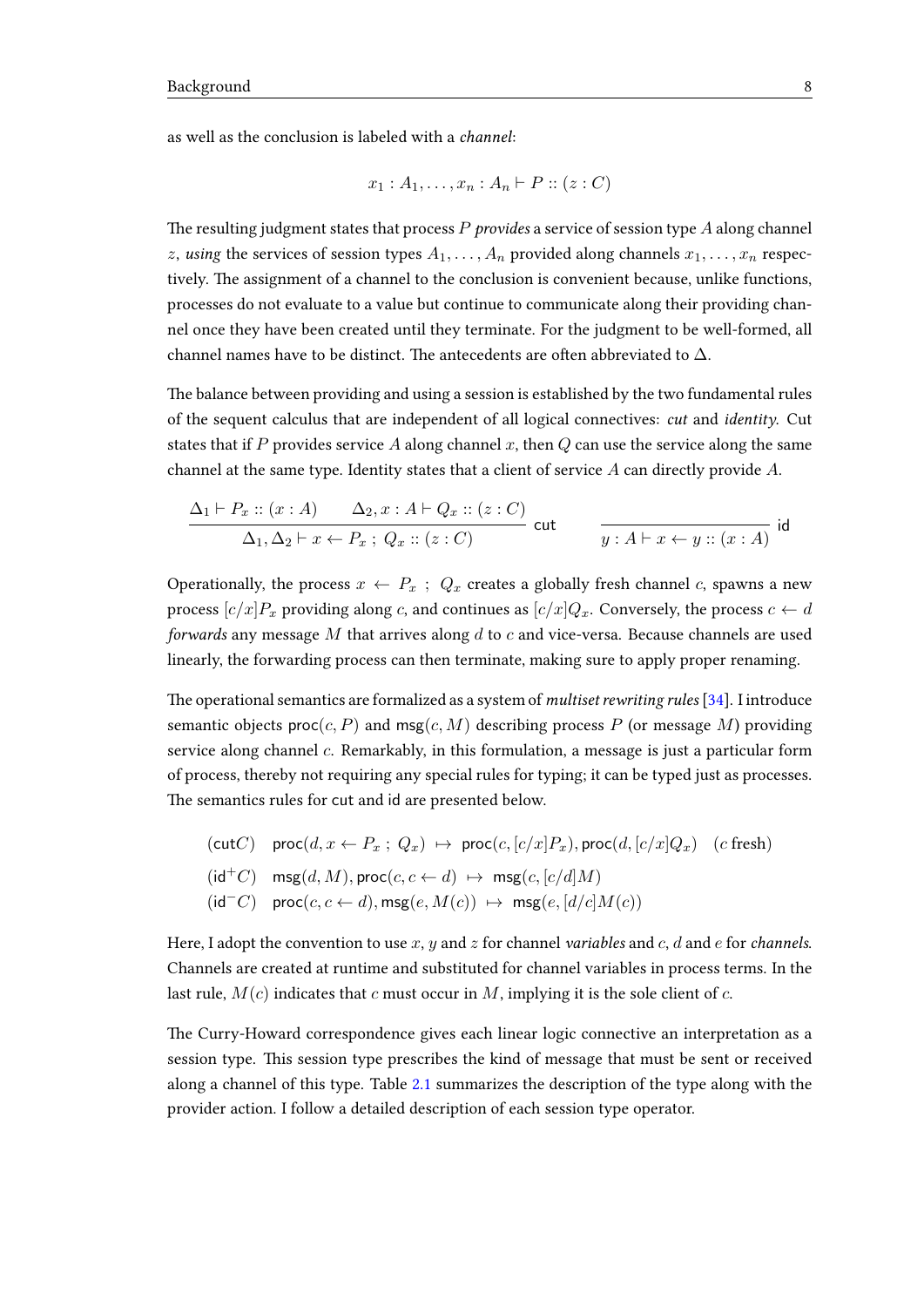<span id="page-12-0"></span>

| <b>Type</b>   | <b>Provider Action</b>                                                                | <b>Session Continuation</b> |
|---------------|---------------------------------------------------------------------------------------|-----------------------------|
|               | $\bigoplus \{\ell : A_{\ell}\}_{\ell \in L}$   send label $k \in L$                   | $A_k$                       |
|               | $\mathcal{L}\{\ell : A_{\ell}\}_{\ell \in L}$   receive and branch on label $k \in L$ |                             |
|               | send token close                                                                      | none                        |
| $A \otimes B$ | send channel $c : A$                                                                  | B                           |
|               | receive channel $c : A$                                                               |                             |

Table 2.1: Basic Session Types. Every provider action has a matching client action.

#### Internal Choice

A type  $A$  is said to describe a session, which is a particular sequence of interactions. As a first type construct, consider *internal choice*  $\bigoplus \{ \ell : A_{\ell} \}_{\ell \in L}$ , an *n*-ary labeled generalization of the linear logic connective  $A \oplus B$ . A process that provides  $x : \bigoplus \{ \ell : A_{\ell} \}_{\ell \in L}$  can send any label  $k \in L$  along x and then continue by providing  $x : A_k$ . The corresponding process is written as  $(x.k ; P)$ , where P is the continuation that provides  $A_k$ . This typing is formalized by the right rule  $\oplus R$  in linear sequent calculus. The corresponding client branches on the label received along x as specified by the *left rule*  $\oplus L$ .

$$
(k \in L) \quad \Delta \vdash P :: (x : A_k)
$$

$$
\Delta \vdash (x.k ; P) :: (x : \oplus \{\ell : A_{\ell}\}_{\ell \in L}) \oplus R
$$

$$
(\forall \ell \in L) \quad \Delta, (x : A_{\ell}) \vdash Q_{\ell} :: (z : C)
$$

$$
\Delta, (x : \oplus \{\ell : A_{\ell}\}_{\ell \in L}) \vdash \text{case } x (\ell \Rightarrow Q_{\ell})_{\ell \in L} :: (z : C) \quad \oplus L
$$

Operationally, since communication is asynchronous, the process  $(c.k ; P)$  sends a message  $k$  along  $c$  and continues as  $P$  without waiting for it to be received. As a technical device to ensure that consecutive messages on a channel arrive in order, the sender also creates a fresh continuation channel  $c'$  so that the message  $k$  is actually represented as  $(c.k \ ; \ c \leftarrow c')$  (read: send  $k$  along  $c$  and continue as  $c'$ ). The provider also substitutes  $c'$  for  $c$  enforcing that the next message is sent on  $c'$ .

$$
(\oplus S)
$$
 proc $(c, c, k; P) \mapsto \text{proc}(c', [c'/c]P), \text{msg}(c, c, k; c \leftarrow c')$  (c' fresh)

When the message  $k$  is received along  $c$ , the client selects branch  $k$  and also substitutes the continuation channel  $c'$  for  $c$ , thereby ensuring that it receives the next message on  $c'$ . This implicit substitution of the continuation channel ensures the ordering of the messages.

$$
(\oplus C) \quad \text{msg}(c,c.k \ ; \ c \leftarrow c'), \text{proc}(d, \text{case } c \ (\ell \Rightarrow Q_{\ell})_{\ell \in L}) \ \mapsto \ \text{proc}(d,[c'/c]Q_k)
$$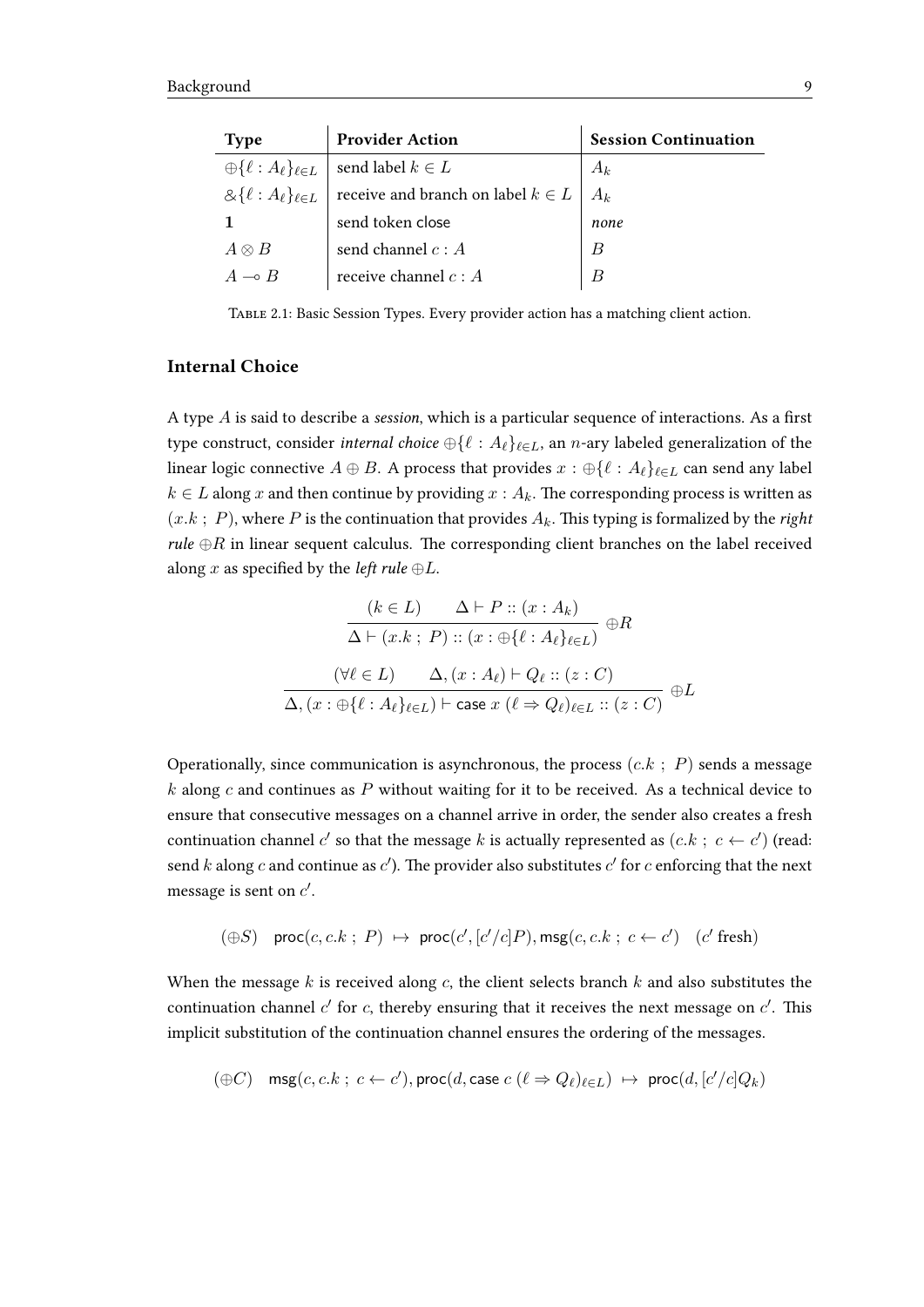#### External Choice

The dual of internal choice is external choice  $\&\{\ell : A_\ell\}_{\ell \in L}$ , which is the n-ary labeled generalization of the linear logic connective  $A \otimes B$ . This dual operator simply reverses the role of the provider and client. The provider process of  $x : \mathcal{L}\{\ell : A_{\ell}\}_{\ell \in L}$  branches on receiving a label  $k \in L$  (described in  $\&R$ ), while the client sends this label (described in  $\&L$ ).

$$
\frac{(\forall \ell \in L) \quad \Delta \vdash P_{\ell} :: (x : A_{\ell})}{\Delta \vdash \text{case } x \ (\ell \Rightarrow P_{\ell})_{\ell \in L} :: (x : \otimes \{\ell : A_{\ell}\}_{\ell \in L})} \otimes R
$$

$$
\frac{\Delta, (x : A_k) \vdash Q :: (z : C)}{\Delta, (x : \otimes \{\ell : A_{\ell}\}_{\ell \in L}) \vdash x.k ; Q :: (z : C)} \otimes L
$$

The operational semantics rules are just the inverse of internal choice. The provider receives the branching label  $k$  sent by the provider. Both processes perform appropriate substitutions to ensure the order of messages sent and received is preserved.

$$
\begin{array}{lll} & (\otimes S) & \mathsf{proc}(d,c.k \; ; \; Q) \; \mapsto \; \mathsf{msg}(c',c.k \; ; \; c' \leftarrow c), \mathsf{proc}(d,[c'/c]Q) & (c' \; \mathsf{fresh}) \\ & (\otimes C) & \mathsf{proc}(c,\mathsf{case}\; c\; (\ell \Rightarrow Q_\ell)_{\ell \in L}), \mathsf{msg}(c',c.k \; ; \; c' \leftarrow c) \; \mapsto \; \mathsf{proc}(c',[c'/c]Q_k) \end{array}
$$

#### Higher-Order Channels

Session types allow channels to be higher-order, i.e., channels can be exchanged over channels. The session type corresponding to the linear logic connective  $A \otimes B$  allows its provider to send a channel of type  $A$  and then continue with providing  $B$ . The corresponding process term (send  $x \ w$ ; P) describes sending channel  $w$  over channel  $x$  and continuing with P. This typing is provided by the rule  $\otimes R$ . The client, on the other hand, receives this channel using the term ( $y \leftarrow$  recv  $x$ ;  $Q$ ) and binds it to a channel variable  $y$ , as described by  $\otimes L$ .

$$
\Delta \vdash P :: (x : B)
$$
  
\n
$$
\Delta, (w : A) \vdash (\text{send } x w ; P) :: (x : A \otimes B) \otimes R
$$
  
\n
$$
\Delta, (y : A), (x : B) \vdash Q :: (z : C)
$$
  
\n
$$
\Delta, (x : A \otimes B) \vdash (y \leftarrow \text{recv } x ; Q) :: (z : C) \otimes L
$$

$$
(\otimes S) \quad \text{proc}(c, \text{send } c \ e \ ; \ P) \; \mapsto \; \text{proc}(c', [c'/c]P), \text{msg}(c, \text{send } c \ e \ ; \ c \leftarrow c') \qquad (c' \ \text{fresh})
$$

 $(\otimes C)$  msg $(c, \text{send } c \cdot e; c \leftarrow c'), \text{proc}(d, x \leftarrow \text{recv } c; Q) \mapsto \text{proc}(d, [c', e/c, x]Q)$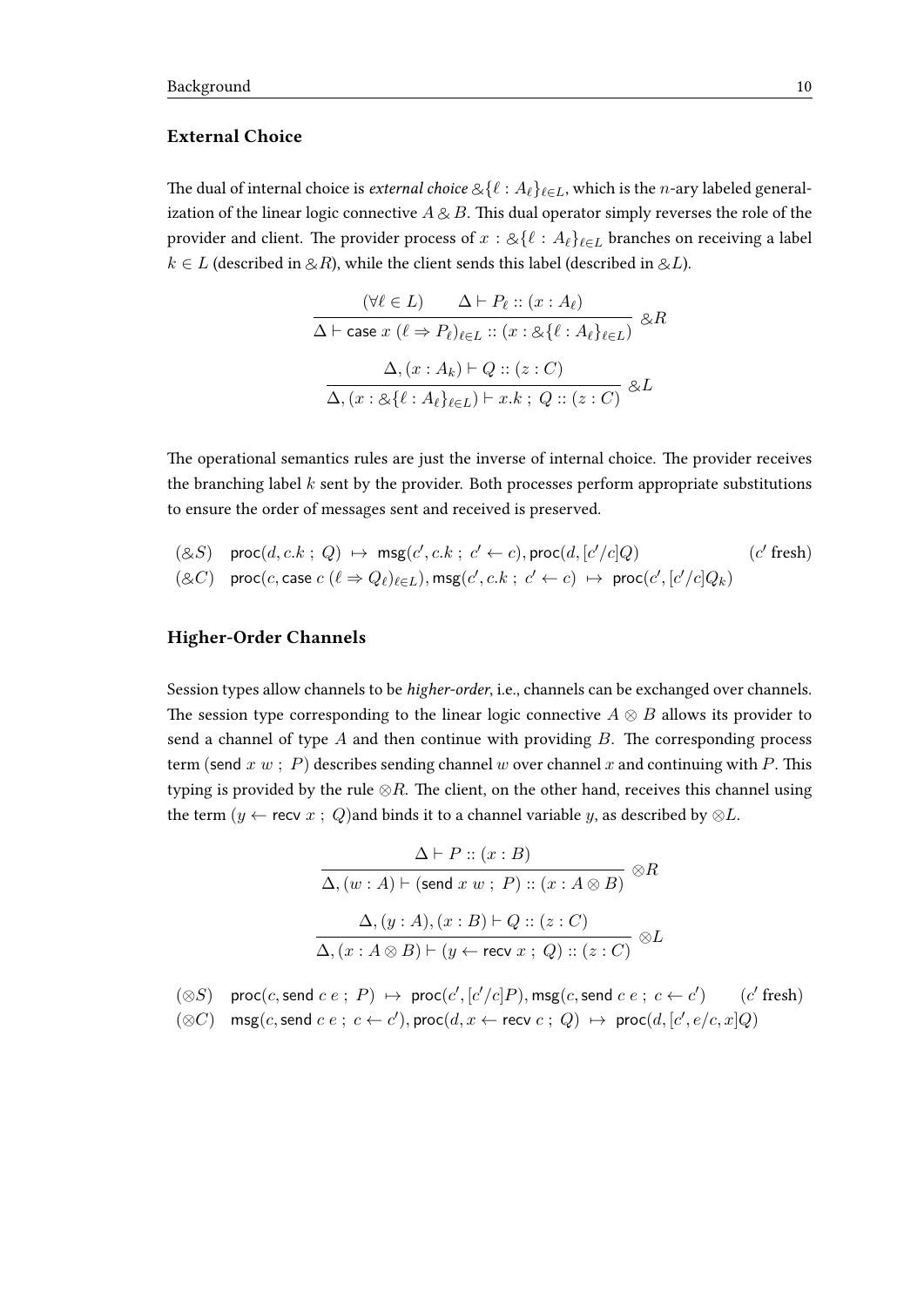The lolli ( $\sim$ ) operator is dual to ⊗. The provider and client invert their roles, i.e., the provider of  $x : A \rightarrow B$  receives a channel of type A sent by its client.

$$
\Delta, (y : A) \vdash P :: (x : B)
$$

$$
\Delta \vdash (y \leftarrow \text{recv } x ; P) :: (x : A \multimap B) \multimap R
$$

$$
\Delta, (x : B) \vdash Q :: (z : C)
$$

$$
\Delta, (x : A \multimap B), (y : A) \vdash (\text{send } x w ; Q) :: (z : C) \multimap L
$$

 $(-\circ S)$  proc $(d, \text{send } c \cdot e; Q) \mapsto \text{msg}(c', \text{send } c \cdot e; c' \leftarrow c), \text{proc}(d, [c'/c]Q)$  (c  $'$  fresh)  $(-\circ C)$  proc $(c, x \leftarrow \text{recv } c)$ , msg $(c', \text{send } c \ e \ ; \ c' \leftarrow c) \ \mapsto \ \text{proc}(c', [c', d/c, x]P)$ 

#### Termination

The type 1, the multiplicative unit of linear logic, represents termination of a process, which (due to linearity) is not allowed to use any channels.

$$
\frac{\Delta \vdash Q :: (z : C)}{\Delta, (x : 1) \vdash (\text{wait } x : Q) :: (z : C)} \ 1L
$$

Operationally, a client has to wait for the corresponding closing message, which has no continuation since the provider terminates.

$$
(1S) \quad \text{proc}(c, \text{close } c) \ \mapsto \ \text{msg}(c, \text{close } c)
$$
\n
$$
(1C) \quad \text{msg}(c, \text{close } c), \text{proc}(d, \text{wait } c \ ; \ Q) \ \mapsto \ \text{proc}(d, Q)
$$

#### **Process Definitions**

Process definitions have the form  $\Delta \vdash f = P :: (x : A)$  where f is the name of the process and P its definition. All definitions are collected in a fixed global signature  $\Sigma$ . Also, since process definitions are mutually recursive, it is required that for every process in the signature is well-typed w.r.t.  $\Sigma$ , i.e.  $\Sigma$ ;  $\Delta \vdash P$  ::  $(x : A)$ . For readability of the examples, I break a definition into two declarations, one providing the type and the other the process definition binding the variables x and those in  $\Omega$  (generally omitting their types):

$$
\Delta \vdash f :: (x : A)
$$

$$
x \leftarrow f \leftarrow \Delta = P
$$

A new instance of a defined process  $f$  can be spawned with the expression

$$
x \leftarrow f \leftarrow \overline{y} \; ; \; Q
$$

where  $\overline{y}$  is a sequence of variables matching the antecedents  $\Delta$ . The newly spawned process will use all variables in  $\overline{y}$  and provide x to the continuation Q. The operational semantics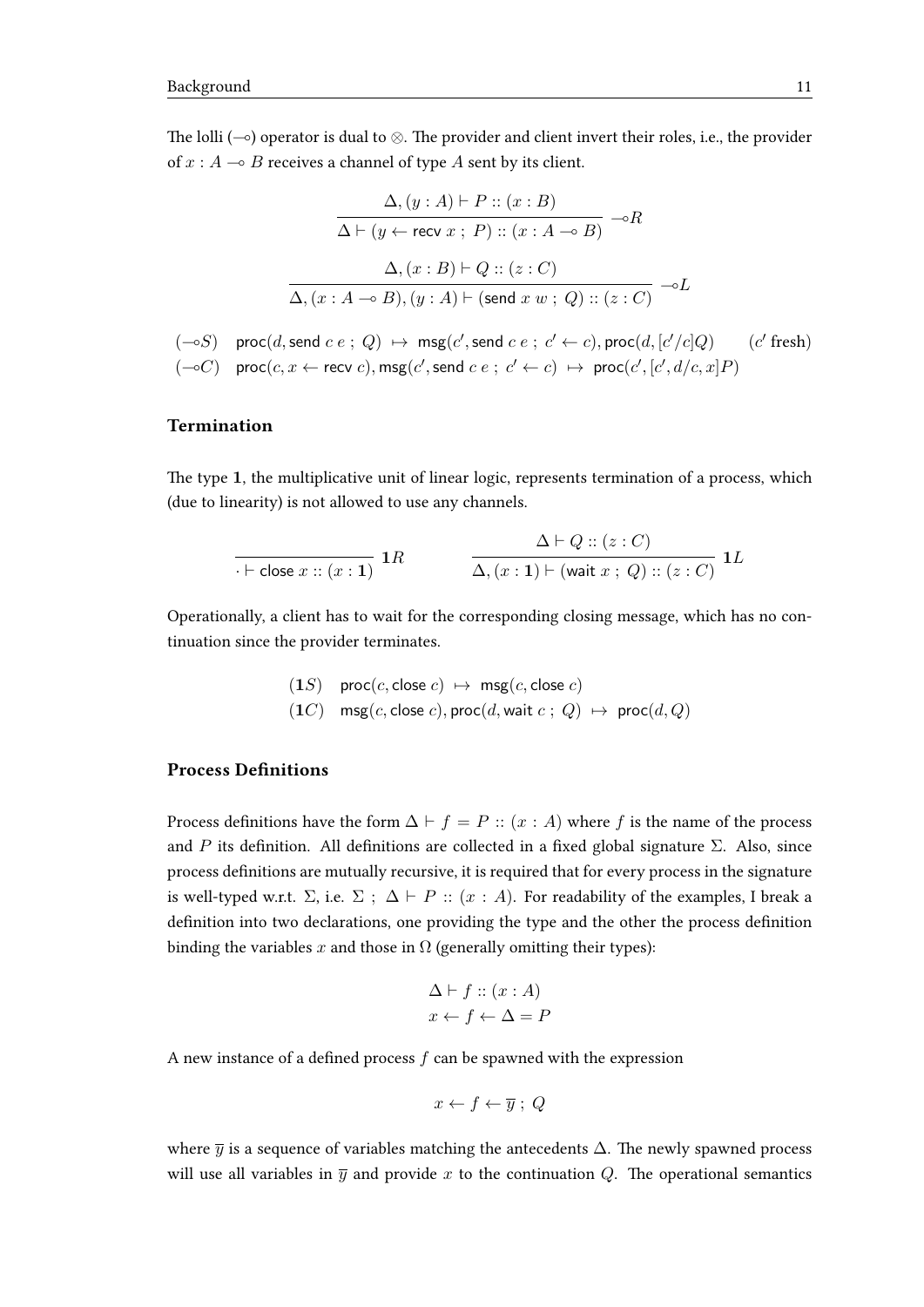reduces the spawn to a cut.

$$
(\text{def } C) \quad \text{proc}(c, x \leftarrow f \leftarrow \overline{e} \ ; \ Q) \ \mapsto \ \text{proc}(a, [a/x, \overline{e}/\Delta]P), \text{proc}(c, [a/x]Q) \quad (a \ \text{fresh})
$$

where  $\Delta \vdash f = P :: (x : A) \in \Sigma$ . Here I write  $\overline{e}/\Delta$  to denote substitution of the channels in  $\bar{e}$  for the corresponding variables in  $\Delta$ .

Sometimes a process invocation is a *tail call*, written without a continuation as  $x \leftarrow f \leftarrow$  $\overline{y}$ . This is a short-hand for  $x' \leftarrow f \leftarrow \overline{y}$ ;  $x \leftarrow x'$  for a fresh variable  $x'$ , that is, a fresh channel is created and immediately identified with  $x$  (although it is generally implemented more efficiently).

#### Recursive Types

Session types can be naturally extended to include recursive types. For this purpose I allow (possibly mutually recursive) type definitions  $X = A$  in the signature, where I require A to be *contractive* [\[45\]](#page-101-5). This means here that A should not itself be a type name. The type definitions are *equi-recursive* so  $X$  can be silently replaced by  $A$  during type checking, and no explicit rules for recursive types are needed.

#### <span id="page-15-0"></span>2.1.1 Examples

As a first example, consider a stream of bits defined recursively as

bits  $= \bigoplus \{b0 : bits, b1 : bits, \$ : 1\}$ 

When considering bits as representing natural numbers, the least significant bit is sent first. For example, a process six sending the number  $6 = (110)<sub>2</sub>$  would be

 $\cdot \vdash$  six ::  $(x : \text{bits})$  $x \leftarrow$  six = x.b0; x.b1; x.b1; x.\$; close x

Executing  $\text{proc}(c_0, c_0 \leftarrow \text{six})$  yields (with some fresh channels  $c_1, \ldots, c_4$ )

$$
\begin{aligned}\n\text{proc}(c_0, c_0 \leftarrow six) &\mapsto^* \quad \text{msg}(c_4, \text{close } c_4), \\
&\quad \text{msg}(c_3, c_3. \$ \, ; \, c_3 \leftarrow c_4), \\
&\quad \text{msg}(c_2, c_2. \text{bl} \, ; \, c_2 \leftarrow c_3), \\
&\quad \text{msg}(c_1, c_1. \text{bl} \, ; \, c_1 \leftarrow c_2), \\
&\quad \text{msg}(c_0, c_0. \text{bl} \, ; \, c_0 \leftarrow c_1),\n\end{aligned}
$$

As a first example of a recursive process definition, consider one that just copies the incoming bits on to the outgoing bits.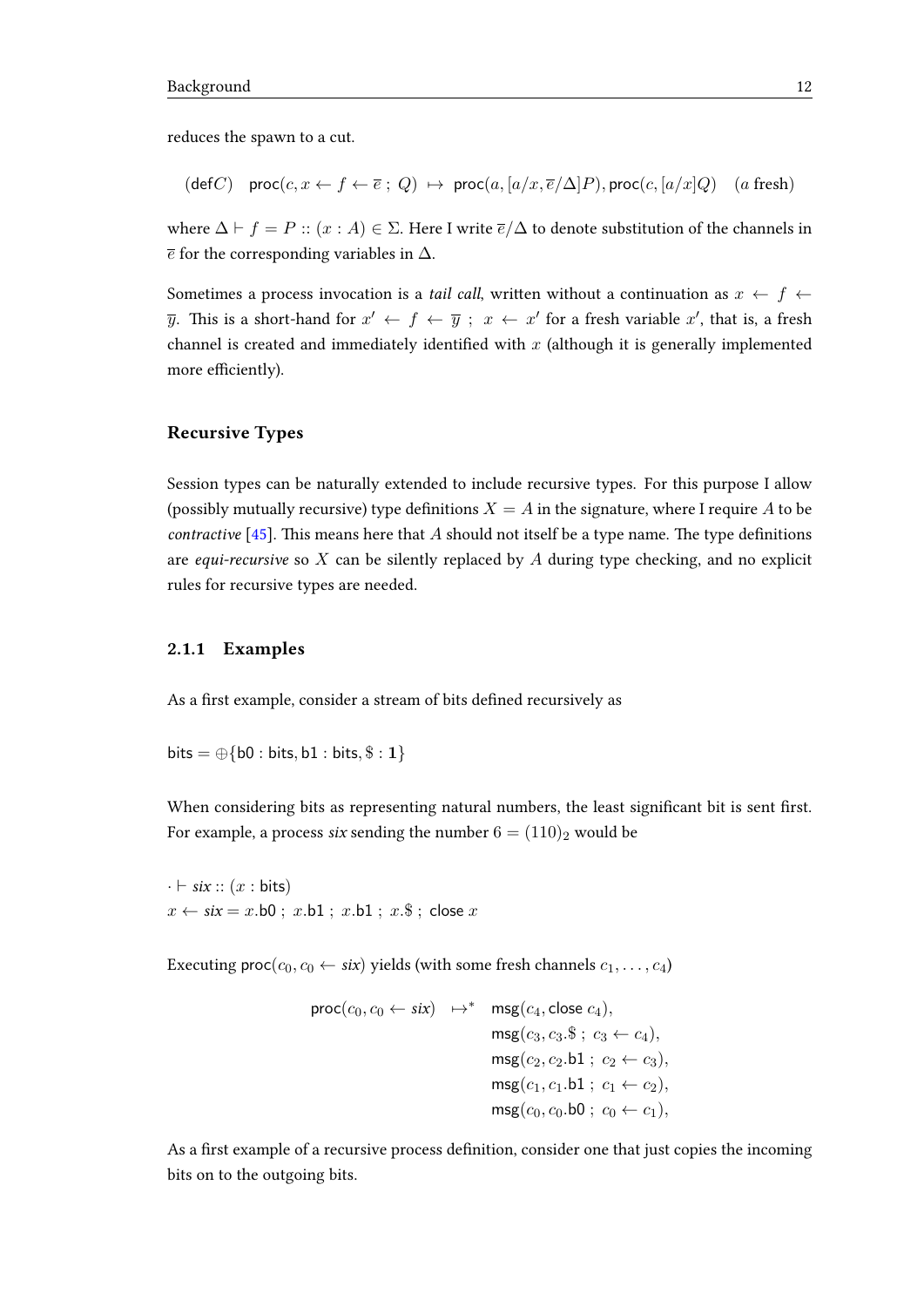y : bits  $\vdash$  copy :: (x : bits)  $x \leftarrow copy \leftarrow y =$ case y (b0  $\Rightarrow$  x.b0 ;  $x \leftarrow copy \leftarrow y$  % received b0 on y, send b0 on x, recurse  $| b1 \Rightarrow x.b1$ ;  $x \leftarrow copy \leftarrow y$  % received b1 on y, send b1 on x, recurse  $|\$ \$  $\Rightarrow$  x.\$ ; wait y ; close x) % received \$ on y, send \$ on x, wait on y, close x

Note the occurrence of a (recursive) tail call to copy.

A last example: to increment a bit stream turn b0 to b1 but then forward the remaining bits unchanged  $(x \leftarrow y)$ , or turn b1 to b0 but then increment the remaining stream  $(x \leftarrow plus1 \leftarrow y)$ to capture the effect of the carry bit.

y : bits  $\vdash plus1 :: (x : bits)$  $x \leftarrow plus1 \leftarrow y =$ case y (b0  $\Rightarrow$  x.b1 ;  $x \leftarrow y$  $| b1 \Rightarrow x.b0 \text{ ; } x \leftarrow \text{plus1} \leftarrow y$  $| \$  \Rightarrow x.\; wait  $y$ ; close  $x)$ 

#### <span id="page-16-0"></span>2.1.2 Preservation and Progress

The main theorems that exhibit the deep connection between our type system and the operational semantics are the usual type preservation and progress, sometimes called session fidelity and deadlock freedom, respectively.

So far, I have only described individual processes. However, processes exist in a *configuration*. A process configuration is a multiset of semantic objects,  $\text{proc}(c, P)$  and  $\text{msg}(c, M)$ , where any two offered channels are distinct. A key question is how to type these configurations. Since they consist of both processes and messages, they both use and provide a collection of channels. And even though a configuration is treated as a multiset, typing imposes a partial order on the processes and messages where a provider of a channel appears to the left of its client.

A configuration is typed w.r.t. a signature providing the type declaration of each process. A signature  $\Sigma$  is well formed if (a) every type definition  $V = A_V$  is contractive, and (b) every process definition  $\Delta \vdash f = P :: (x : A)$  in  $\Sigma$  is well typed according to the process typing judgment, i.e.  $\Sigma$ ;  $\Delta \vdash P :: (x : A)$ .

I use the following judgment to type a configuration.

$$
\Sigma\;;\;\Delta_1\vDash \mathcal{C}::\Delta_2
$$

It states that  $\Sigma$  is well-formed and that the configuration C uses the channels in the context  $\Delta_1$  and provides the channels in the context  $\Delta_2$ . The configuration typing judgment is defined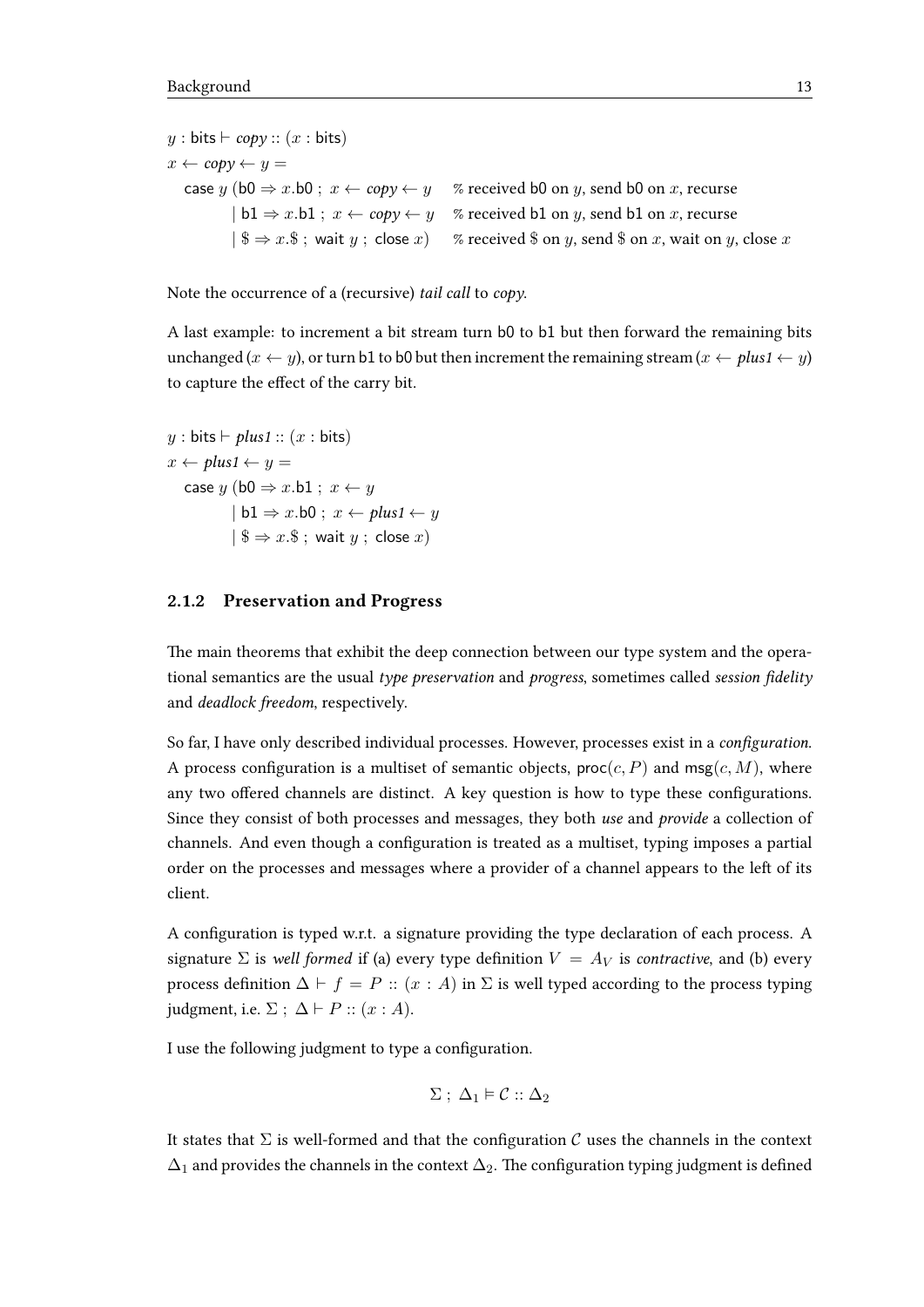<span id="page-17-1"></span>
$$
\frac{\Sigma: \Delta_0 \models \mathcal{C}_1 :: \Delta_1 \qquad \Sigma: \Delta_1 \models \mathcal{C}_2 :: \Delta_2}{\Sigma: \Delta_0 \models (\mathcal{C}_1 \mathcal{C}_2) :: \Delta_2} \text{ compose}
$$
\n
$$
\frac{\Sigma: \Delta_0 \models (\mathcal{C}_1 \mathcal{C}_2) :: \Delta_2}{\Sigma: \Delta_0 \models (\mathcal{C}_1 \mathcal{C}_2) :: \Delta_2} \text{ compose}
$$
\n
$$
\frac{\Sigma: \Delta_1 \models P :: (c:A)}{\Sigma: \Delta, \Delta_1 \models \text{proc}(c, P) :: (\Delta, (c:A))} \text{proc}
$$
\n
$$
\frac{\Sigma: \Delta_1 \models P :: (c:A)}{\Sigma: \Delta, \Delta_1 \models \text{msg}(c, P) :: (\Delta, (c:A))} \text{msg}
$$

FIGURE 2.1: Typing rules for a configuration

using the rules presented in Figure [2.1.](#page-17-1) The rule empty defines that an empty configuration is well-typed. The rule compose composes two configurations  $C_1$  and  $C_2$ ;  $C_1$  provides service on the channels in  $\Delta_1$  while  $C_2$  uses the channels in  $\Delta_2$ . The proc rule creates a configuration out of a single process. Similarly, the msg rule creates a configuration out of a single message.

**Theorem 2.1** (Type Preservation). If  $\Sigma$ ;  $\Delta' \models C :: \Delta$  and  $C \mapsto D$ , then  $\Sigma$ ;  $\Delta' \models D :: \Delta$ .

Proof. By case analysis on the transition rule, applying inversion to the given typing derivation, and then assembling a new derivation of D.  $\Box$ 

A process or message is said to be poised if it is trying to communicate along the channel that it provides. A poised process is comparable to a value in a sequential language. A configuration is poised if every process or message in the configuration is poised. Conceptually, this implies that the configuration is trying to communicate externally, i.e. along one of the channel it provides. The progress theorem then shows that either a configuration can take a step or it is poised. To prove this I show first that the typing derivation can be rearranged to go strictly from right to left and then proceed by induction over this particular derivation.

**Theorem 2.2** (Global Progress). If  $\cdot \vDash \mathcal{C} :: \Delta$  then either

- (i)  $C \mapsto D$  for some D, or
- (ii)  $C$  is poised.

*Proof.* By induction on the right-to-left typing of C so that either C is empty (and therefore poised) or  $\mathcal{C} = (\mathcal{D} \text{ proc}(c, P))$  or  $\mathcal{C} = (\mathcal{D} \text{ msg}(c, M))$ . By induction hypothesis,  $\mathcal{D}$  can either take a step (and then so can C), or D is poised. In the latter case, I analyze the cases for P and M, applying multiple steps of inversion to show that in each case either  $\mathcal C$  can take a step or is poised.  $\Box$ 

#### <span id="page-17-0"></span>2.2 Resource Analysis

The quality of software crucially depends on the amount of resources  $-$  time, memory and energy – that are required for its execution. Statically understanding and controlling resource usage continues to be a central issue in software development. Recent years have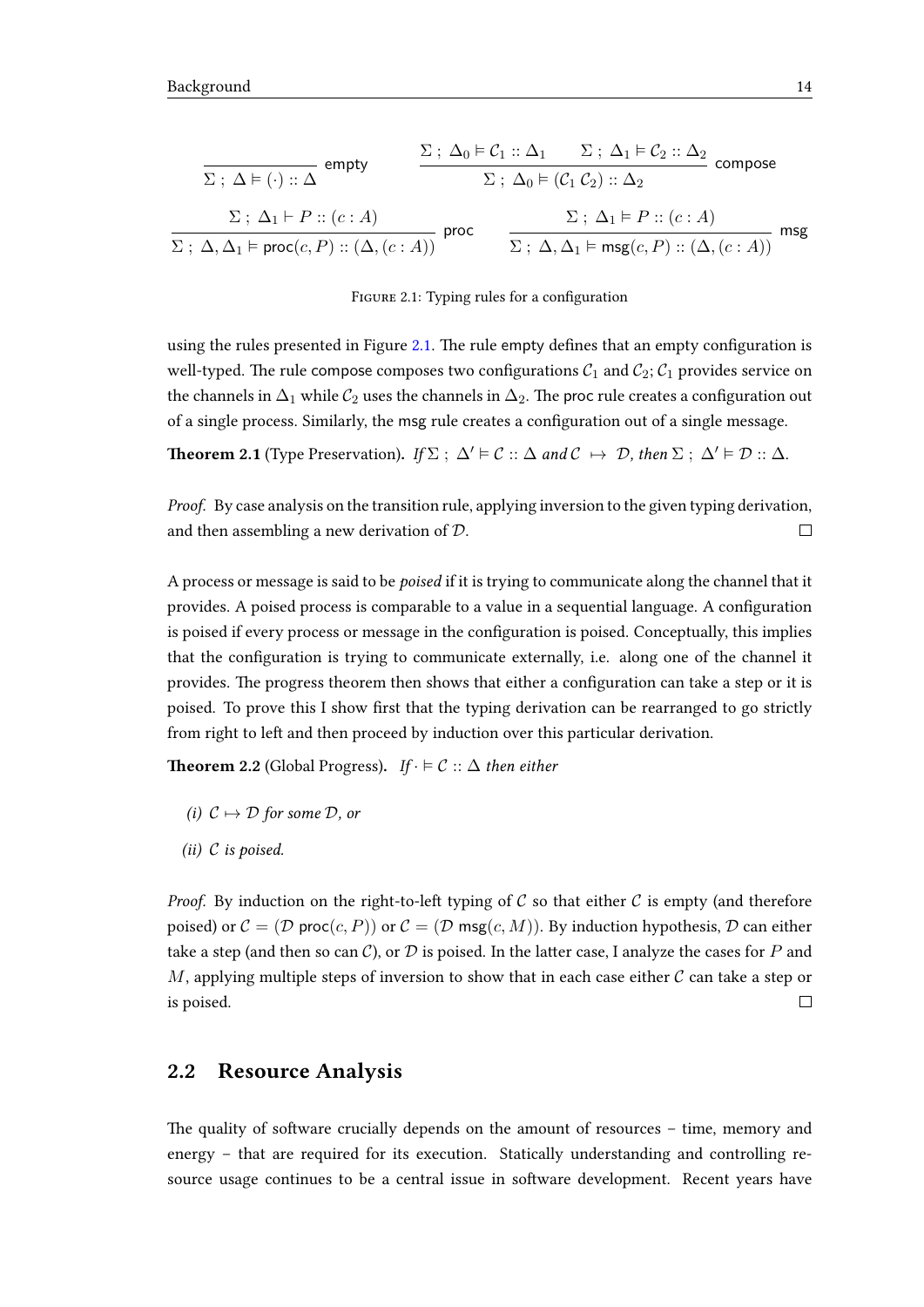seen fast progress in developing tools and frameworks for statically reasoning about resource usage. The obtained size change information forms the basis for the computation of actual bounds on loop iterations and recursion depths; using counter instrumentation [\[53\]](#page-102-2), ranking functions [\[9,](#page-98-4) [15,](#page-99-1) [26,](#page-100-3) [96\]](#page-105-1), recurrence relations [\[10,](#page-98-5) [11\]](#page-98-6) and abstract interpretation [\[33,](#page-100-4) [107\]](#page-106-1). Automatic resource analysis for functional programs are based on sized types [\[101\]](#page-105-2), termrewriting [\[18\]](#page-99-2) and amortized resource analysis [\[58,](#page-102-3) [61,](#page-103-3) [69,](#page-103-4) [95\]](#page-105-3).

Automatic amortized resource (AARA) was introduced for a strict first-order functional language with built-in data types [\[61\]](#page-103-3). Since then, AARA techniques have been applied to univariate polynomial bounds [\[56\]](#page-102-4), multivariate bounds [\[58\]](#page-102-3), higher-order functional programs [\[69\]](#page-103-4) and user-defined data types  $[60]$ . In this section, I will mainly focus on linear bounds for firstorder programs as it outlines the main ideas of AARA without complicating the type system.

#### <span id="page-18-0"></span>2.2.1 Manual Amortized Analysis

Often the cost of an operation on a data structure depends on its state. Thus, it is natural to account for the total cost of a sequence of operations on such a data structure. To analyze such a sequence of operations, Sleator and Tarjan [\[97\]](#page-105-0) proposed amortized analysis with the potential method.

The concept of potential is inspired by the notion of potential energy in physics. The idea is to define a potential function  $\Phi\,:\,\mathcal{D}\,\to\,\mathbb{R}^{\geq 0}$  that maps data structure  $D\,\in\,\mathcal{D}$  to a nonnegative number. Operations on the data structure can then increase or decrease the potential. The amortized cost of an operation  $op(D)$  is then defined as the sum of its actual cost K and the difference of the potential caused by op, i.e.,  $K + \Phi$ (op(D)) –  $\Phi$ (D). The sum of the amortized costs over a sequence of operations and the initial potential of  $D$  then furnishes an upper bound on the actual cost of the sequence.

A standard example that demonstrates the benefits of amortization is the analysis of a functional queue, represented as two lists  $L_{in}$  and  $L_{out}$ . Enqueuing an element simply adds it to the head of  $L_{in}$ , while dequeuing removes the element from the head of  $L_{out}$ . If  $L_{out}$  is empty, the elements from  $L_{in}$  are transferred to  $L_{out}$ , thereby reversing the order of the elements.

The cost of a dequeue operation for this queue depends on the state of  $L_{out}$ , whether its empty or not. In the worst case, when  $L_{out}$  is empty, the cost of dequeue is linear. However, we can introduce a potential  $\Phi(L_{in}, L_{out}) = 2 |L_{in}|$ . Then, the amortized cost of enqueue is 3 – one to pay for consing to  $L_{in}$ , and two for the increase in potential. More importantly, the amortized cost of dequeue is 1. If  $L_{out}$  is not empty, the cost of detach is 1, while there is no change to the potential. While if  $L_{out}$  is empty, the potential stored in  $L_{in}$  is used to pay for the cost of transfer from  $L_{in}$  to  $L_{out}$ . Formally, the cost of transfer is  $2 |L_{in}|$ , equal to the change in the potential. Hence, the amortized cost of dequeue remains 1, used to pay for the detach from  $L_{out}$  after the transfer. Thus, amortized analysis proves that the worst-case cost of both enqueue and dequeue operations is constant.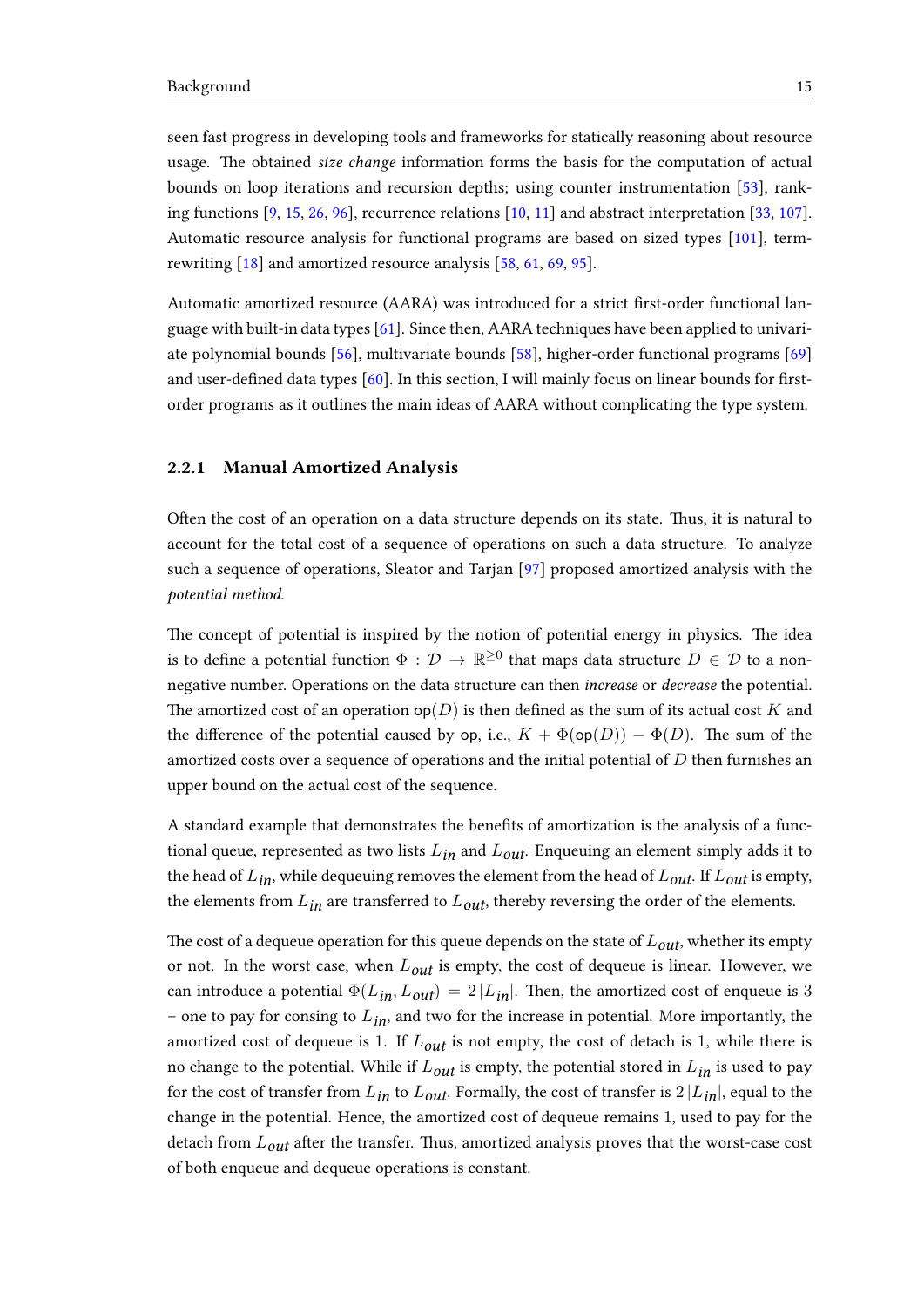#### <span id="page-19-0"></span>2.2.2 Automatic Amortized Analysis

The potential method from amortized analysis can be applied to statically analyze functional programs. The key idea here is that the arguments of a function store potential, which is consumed during function evaluation. The initial potential of the arguments therefore equals the sum of the resource cost of the function, and the potential of the return value. Thus, it acts as an upper bound on the resource cost. Since the excess potential is stored in the result, this technique is completely compositional.

Automation is a key requirement here since requiring the programmer to provide the potential functions will significantly increase their burden. To make automation feasible, it is necessary to restrict the space of possible potential functions. There is a precision-scalability trade-off here since increasing the space of potential functions will improve the precision of resource bounds, but will make automation more challenging.

I will restrict the potential functions to be linear and the language to be strict, first-order and functional. I attach the potential of the data structure to its type. Then, a sound type checking algorithm statically verifies that the potential is sufficient to pay for all operations that are performed on this data structure during any possible evaluation of the program. Consider the append function that takes two lists and appends the second list to the first. The function is implemented as follows.

```
let rec append 11 12 =
   match l1 with
    | [] -> l2
    |x::xs -> let ys = append xs 12 in x::ys
```
To understand the resource usage for *append*, we first need to fix the resource we are interested in counting. For this example, suppose we count the number of cons  $(:):$  operations. The above code suggests that the number of cons operations equals the length of  $l_1$ . To understand the type-based analysis, consider the following type for append.

$$
append: L^1(A) \times L^0(A) \xrightarrow{0/0} L^0(A)
$$

Intuitively, this describes that a unit potential is attached to every element in  $l_1$ , and no potential on  $l_2$  and the result. In the nil branch of the match, the context is assigned the type  $l_1: L^1(A), l_2: L^0(A).$  Since  $l_1$  is nil, the total potential of the context is  $0,$  and  $l_2$  is directly returned. In the cons branch, the context is typed as  $x:A,xs:L^1(A),l_2:L^0(A).$  Remarkably, the recursive call to *append* utilizes the same type, since  $xs$  and  $l_2$  have the same type as described in the signature. After the recursive call, the context becomes  $x:A,ys:L^0(A),l_2:$  $L^0(A)$ , and the unit potential stored in x is used to perform the cons operation.

The type inference algorithm assigns variable potential annotations to append.

$$
append: L^{q_1}(A) \times L^{q_2}(A) \xrightarrow{r/s} L^q(A)
$$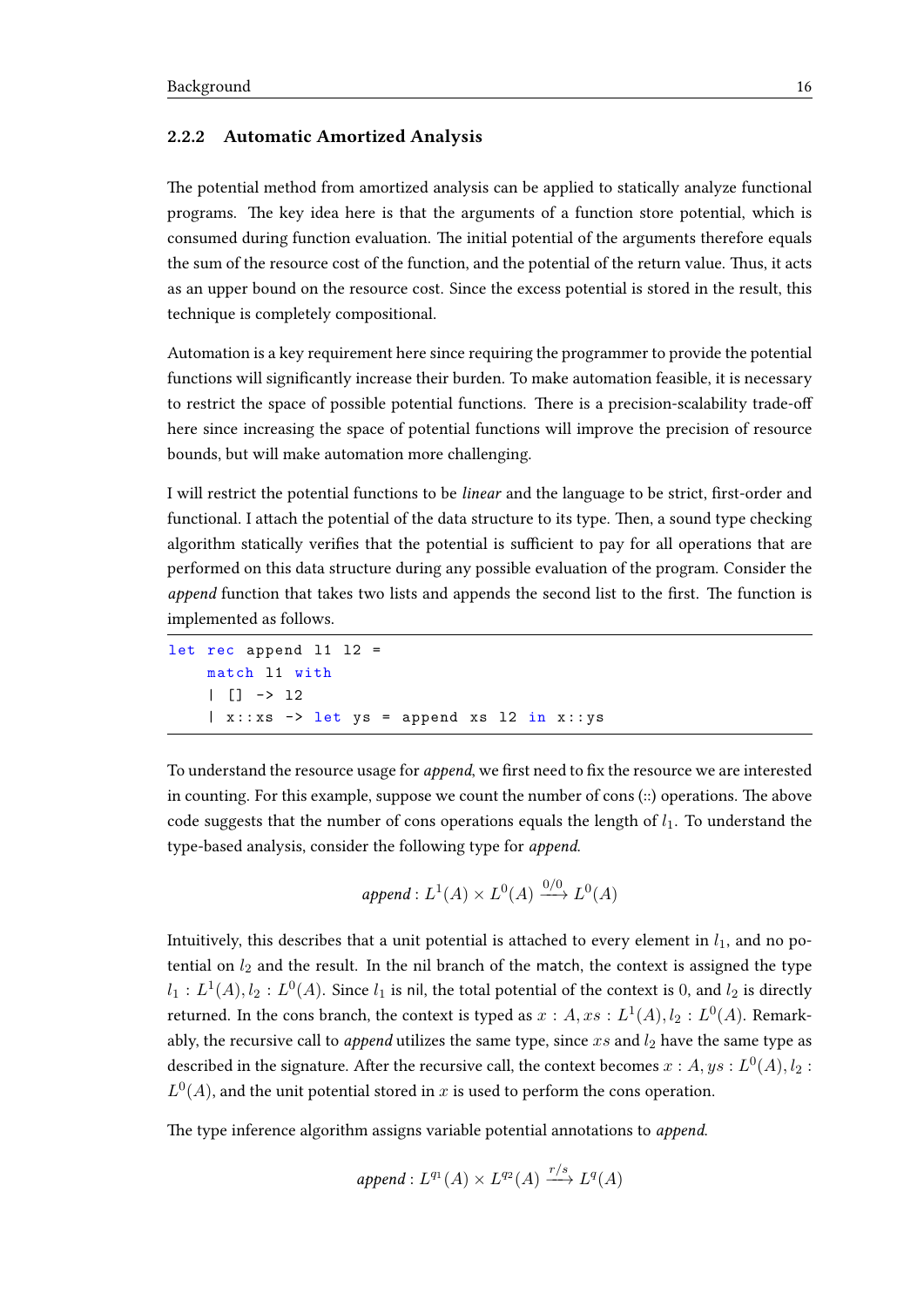The inference algorithm then derives linear constraints on the annotations. For append, the constraints generated are  $q_1 \ge q_2 + 1$ , and  $q_2 = q$ , and  $r \ge s$ . These constraints are solved with an off-the-shelf linear-programming solver (LP solver) whose goal is to minimize the initial potential to derive the most precise bound. The LP solver recovers the annotation values described earlier, thus proving the exact bound  $|l_1|$  for append.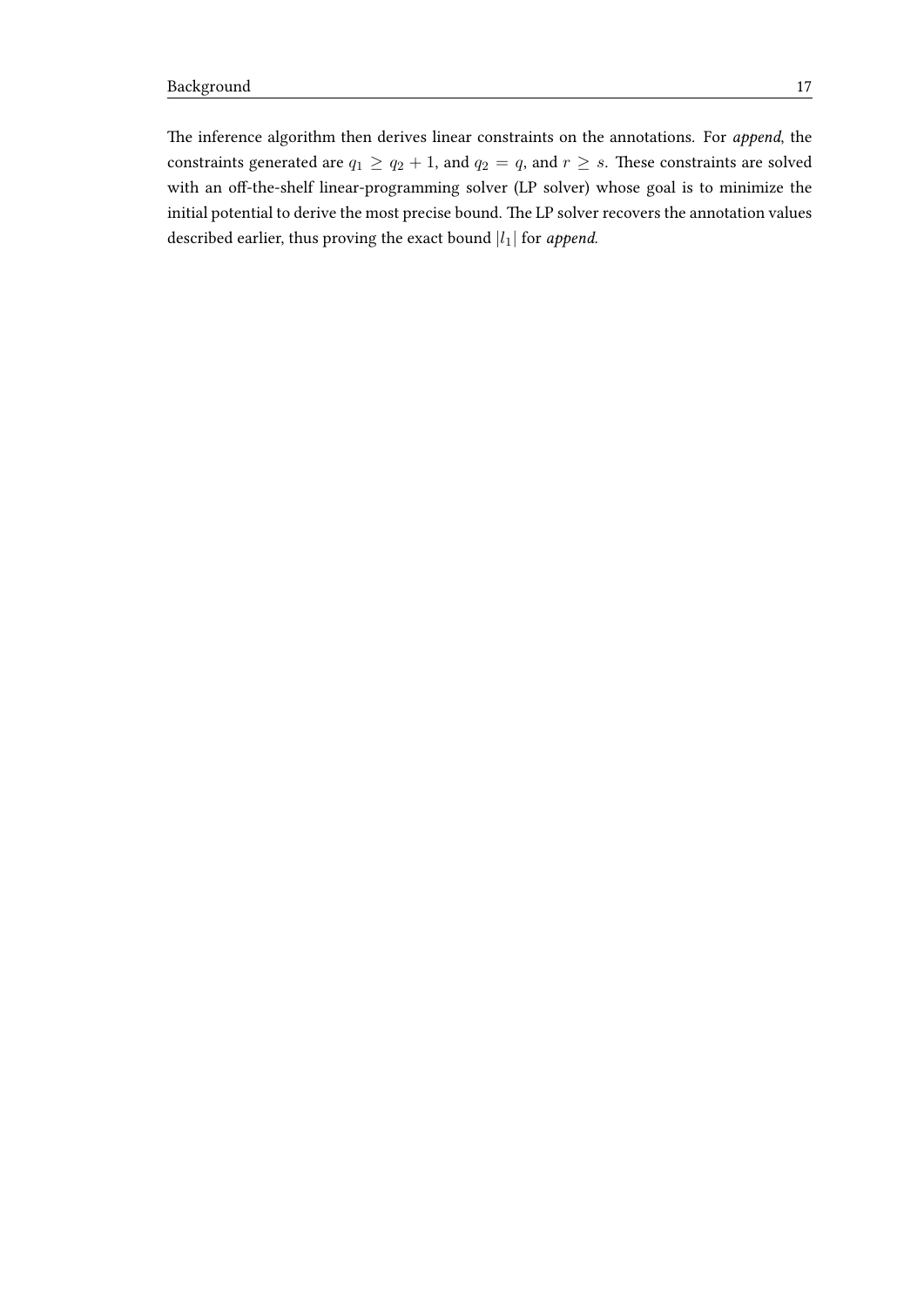## <span id="page-21-0"></span>Chapter 3

# Work Analysis

This chapter studies the foundations of worst-case resource analysis for session-typed programs. The key idea here is to rely on *resource-aware session types* to describe the resource bounds for inter-process communication. We extend session types to not only exchange messages, but also potential along a channel. The potential (in the sense of classical amortized analysis) may be spent by sending other messages as part of the network of interacting processes, or maintained locally for future interactions. Resource analysis is static, using the type system, and the runtime behavior of programs is not affected.

Here, I mainly focus on bounds on the total work performed by a system, counting the number of messages that are exchanged. While this alone does not yet account for the concurrent nature of message-passing programs, it constitutes a significant and necessary first step. The derived bounds are also useful in their own right. For example, the information can be used in scheduling decisions, to derive the number of messages that are sent along a specific channel, or to statically decide whether we should spawn a new thread of control or execute sequentially when possible. Additionally, bounds on the work of a process also serve as input to a Brentstyle theorem [\[25\]](#page-100-5) that relates the complexity of the execution of a program on a k-processor machine to the program's work (this chapter) and span (next chapter).

The analysis is based on a linear type system that extends standard session types with two new type constructors, one to receive potential  $(\triangle^r)$  and one to send potential  $(\triangleright^r).$  The superscript  $r$  declares the amount of potential that must be transferred (conceptually!). Since the interface to a process is characterized entirely by the resource-aware session types of the channels it interacts with, this design provides a compositional resource specification. For closed programs (which evolve into a closed network of interacting processes), the bound becomes a single constant.

A conceptual challenge is to express symbolic bounds in a seing without static data structures and intrinsic sizes. The innovation is that resource-aware session types describe bounds as functions of interactions (messages sent) on a channel. A major technical challenge is to account for the global number of messages sent with local derivation rules: operationally, local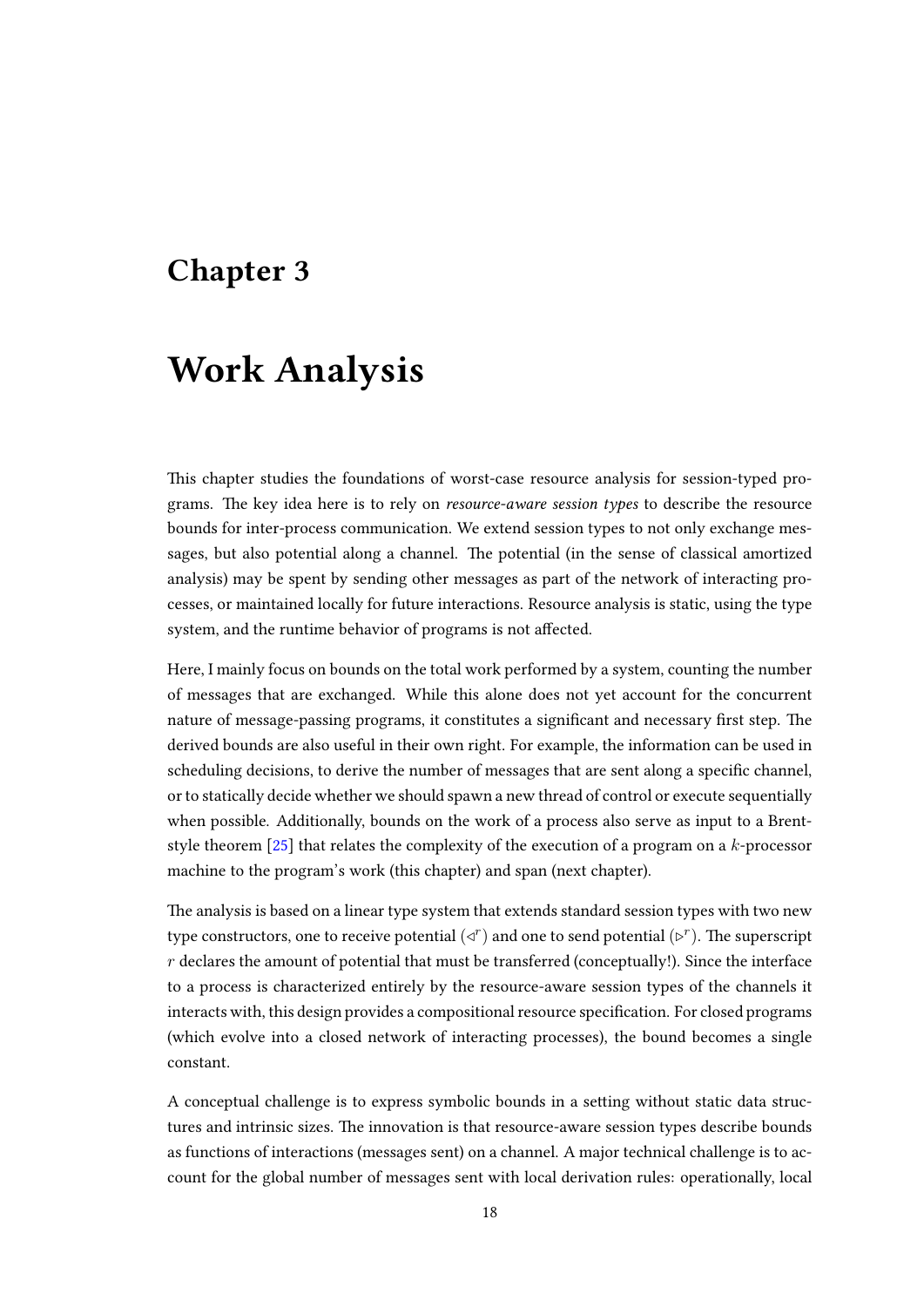message counts are forwarded to a parent process when a sub-process terminates. As a result, local message counts are incremented by sub-processes in a non-local fashion. My solution is that messages and processes carry potential to amortize the cost of a terminating sub-process proactively as a side-effect of the communication.

The main contributions are as follows. I present the first session type system for deriving parametric bounds on the resource usage of message-passing processes. I also prove the nontrivial soundness of the type system with respect to an operational cost semantics that tracks the total number of messages exchanged in a network of communicating processes. I also demonstrate the effectiveness of the technique by deriving tight bounds for some standard examples of amortized analysis from the literature on session types. I also show how resource-aware session types can be used to specify and compare the performance characteristics of different implementations of the same protocol. The analysis is currently manual, with automation left for future work.

## <span id="page-22-0"></span>3.1 Overview

This section will motivate and informally introduce resource-aware session types and show how they can be used to analyze the resource usage of message-passing processes. I describe an implementation of a counter and use resource-aware session types to analyze its resource usage. Like in the rest of this chapter, the resource we are interested in is the total number of messages sent along all channels in the system.

As a first simple example, I consider natural numbers in binary form. A process *providing* a natural number sends a stream of bits starting with the least significant bit. These bits are represented by messages zero and one, eventually terminated by \$.

$$
\mathsf{bits} = \oplus \{\mathsf{zero} : \mathsf{bits}, \mathsf{one} : \mathsf{bits}, \$ : 1\}
$$

For instance, the number  $6 = (110)_2$  would be represented by the sequence of messages zero, one, one,  $\frac{1}{2}$ , *close.* A client of a channel c : bits has to branch on whether it receives zero, one, or \$. As a second example, I describe the interface to a counter. A client can repeatedly send inc messages to a counter, until they want to read its value and send val. At that point the counter will send a stream of bits representing its value as prescribed by the type bits.

$$
ctr = \& \{inc :ctr, val : bits\}
$$

A well-known example of amortized analysis counts the number of bits that must be flipped to increment a counter. It turns out the amortized cost per increment is 2, so that  $n$  increments require at most  $2n$  bits to be flipped. This is observed by introducing a potential of 1 for every bit that is 1 and using this potential to  $pay$  for the expensive case in which an increment triggers many flips. When the lowest bit is zero, it is flipped to one (costing 1) and a remaining potential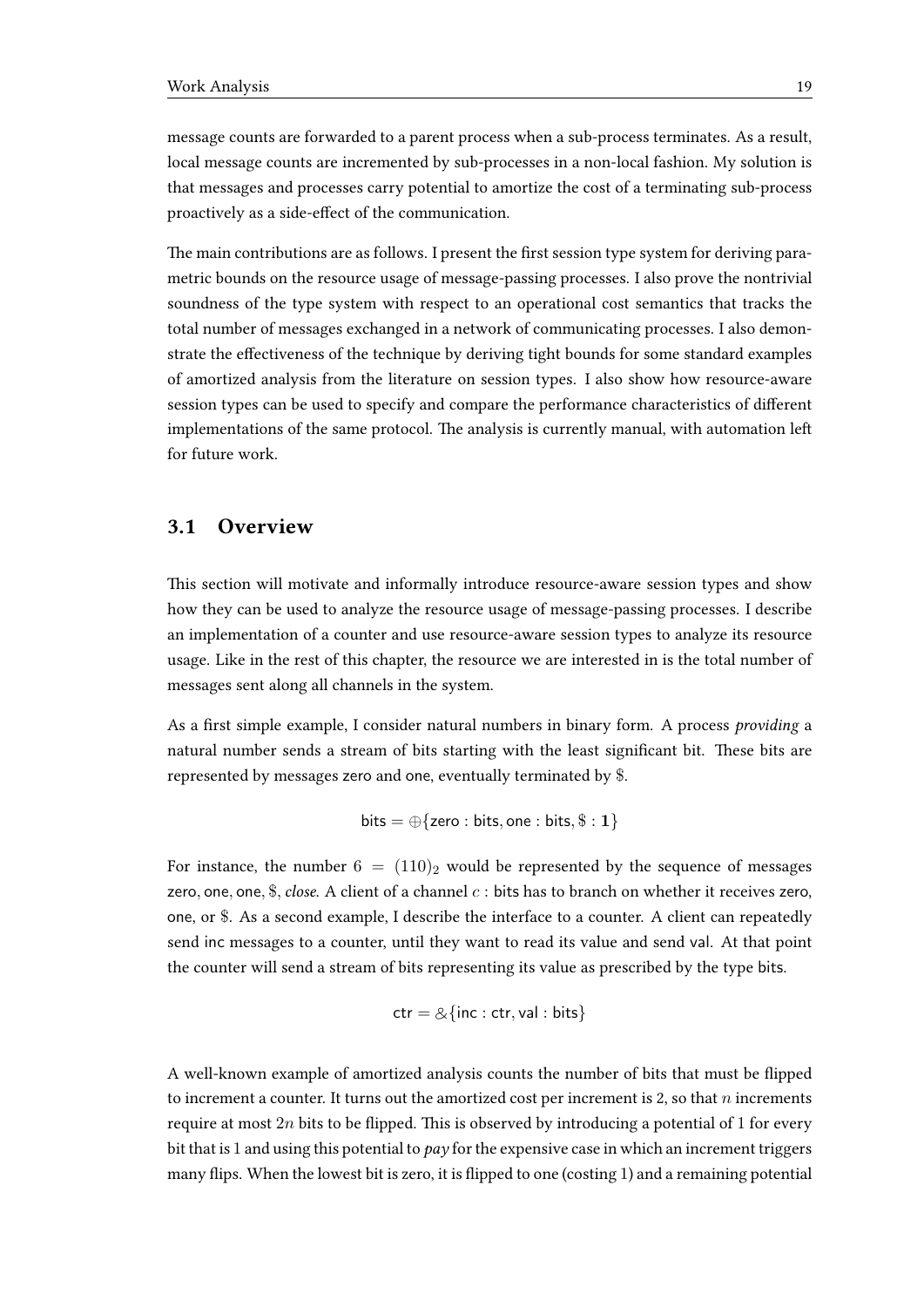<span id="page-23-0"></span>

FIGURE 3.1: Binary counter system representing  $5 = (101)_2$  with messages triggered when inc message is received on  $s_4$ .

of 1 is also stored with this bit. When the lowest bit is one, the stored potential is used to flip the bit back to zero (with no stored potential) and the remaining potential of 2 is passed along for incrementing the higher bits.

A binary counter is modeled as a chain of processes where each process represents a single bit (process  $b0$  or  $b1$ ) with a final process  $e$  at the end. Each of the processes in the chain *provides* a channel of the ctr type, and each (except the last) also uses a channel of this type representing the higher bits. For example, in the first chain in Figure [3.1,](#page-23-0) the process  $b0$  offers along channel  $s_3$  (indicated by  $\bullet$  between  $b0$  and  $s_3$ ) and uses channel  $s_2$ . This is formally written as

$$
\vdots \vdash e :: (s_1 : \text{ctr}) \quad s_1 : \text{ctr} \vdash b1 :: (s_2 : \text{ctr})
$$
  

$$
s_2 : \text{ctr} \vdash b0 :: (s_3 : \text{ctr}) \quad s_3 : \text{ctr} \vdash b1 :: (s_4 : \text{ctr})
$$

The *definitions* of  $e$ ,  $b0$ , and  $b1$  can be found in Figures [3.3](#page-26-1) and [3.4.](#page-27-0) The only channel visible to an outside client (not shown) is  $s_4$ . Figure [3.1](#page-23-0) shows the messages triggered if an increment message is received along  $s_4$ .

Expressing resource bounds. My basic approach is that *messages carry potential* and *pro*cesses store potential. This means the sender has to pay not just 1 unit for sending the message, but whatever additional units to amortize future costs. In the amortized analysis of the counter, each bit flip corresponds exactly to an inc message, because that is what triggers a bit to be flipped. My cost model focuses on messages as prescribed by the session type and does not count other operations, such as spawning a new process or terminating a process. This choice is not essential to the approach, but convenient here.

To capture the informal analysis we need to express in the type that we have to send 1 unit of potential right after the label inc. We do this using the  $\triangleleft$  operator indicating the required potential with the superscript, postponing the discussion of val.

$$
ctr = \& \{ inc : \triangleleft^{1}ctr, val : \triangleleft^{2} bits \}
$$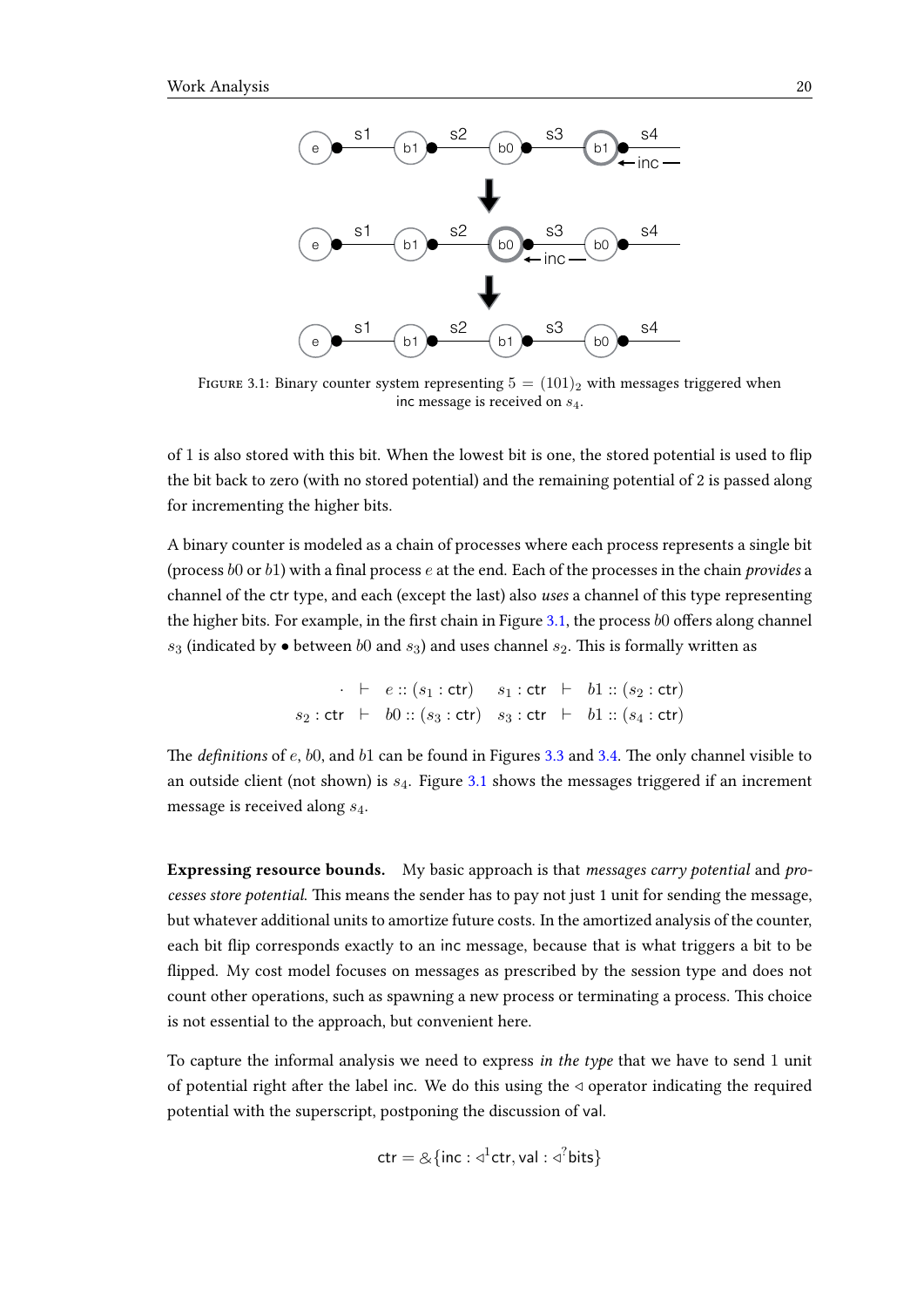When types are assigned to processes, we use the more expressive resource-aware session types. We indicate the potential stored in a particular process as a superscript on the turnstile.

$$
t: \text{ctr} \quad \stackrel{0}{\leftarrow} \quad b0::(s: \text{ctr}) \tag{3.1}
$$

$$
t: \text{ctr} \quad \stackrel{\text{1}}{\vdash} \quad b1 :: (s : \text{ctr}) \tag{3.2}
$$

$$
\cdot \quad \stackrel{\circ}{\vdash} \quad e :: (s : \text{ctr}) \tag{3.3}
$$

These typing constraints can be verified using the typing rules of the system, using the definitions of b0, b1, and e. Informally, the reason is as follows:

- $b0$ : After  $b0$  receives inc it receives 1 unit of potential. It continues as  $b1$  (which requires no communication) which stores this 1 unit (as prescribed from the type of  $b1$  in Equation [13\)](#page-27-1).
- $b1$ : After  $b1$  receives inc it receives 1 unit of potential which, when combined with the stored one, makes 2 units. It sends an inc message which consumes 1 unit, followed by sending a unit potential, thereby consuming the 2 units. It has no remaining potential, which is sufficient because it transitions to  $b0$  which stores no potential (inferred from the type of  $b0$  in Equation [1\)](#page-26-2).
- e: After  $e$  receives inc it receives 1 unit of potential. It spawns a new process  $e$  and continues as  $b1$ . Spawning a process is free, and  $e$  requires no potential, so it can store the potential it received with b1 as required.

How do we handle the type annotation val : ⊲ $^?$ bits of the label val? Recall that bits  $= \oplus \{ {\sf zero} :$ bits, one : bits,  $\frac{1}{2}$ . In our implementation, upon receiving a val message, a b0 or b1 process will first respond with zero or one respectively. It then sends val along the channel it uses (representing the higher bits of the number) and terminates by forwarding further communication to the higher bits in the chain. Figure [3.2](#page-25-0) demonstrates the messages triggered when val message is received along  $s_4$ . The e process will just send \$ and close, indicating the empty stream of bits.

There will be enough potential to carry out the required send operations if each process  $(b0, b)$  $b1$ , and  $e$ ) carries an additional 2 units of potential. These could be imparted with the inc and val messages by sending 2 more units with inc and 2 units with val. That is, the following type is valid:

bits = 
$$
\bigoplus
$$
{zero : bits, one : bits, \$ : 1}  
ctr =  $\&$ {inc :  $\triangleleft$ <sup>3</sup>ctr, val :  $\triangleleft$ <sup>2</sup>bits}

However, this type is a gross over-approximation! The processes of a counter of value  $n$ , would carry 2n additional potential while only  $2 \left[ \log(n + 1) \right] + 2$  are needed. To obtain this more precise bound, I need to introduce families of session types.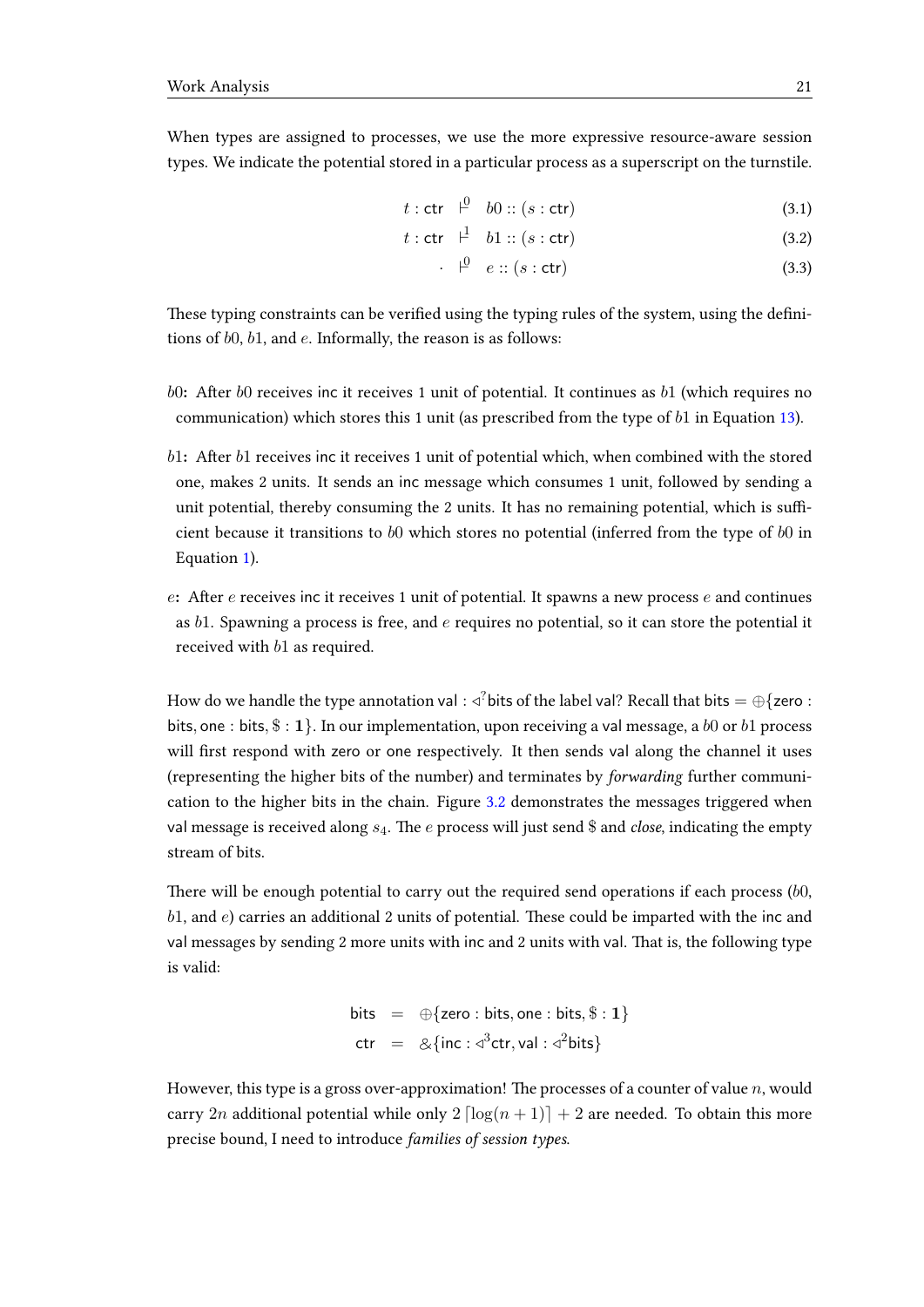<span id="page-25-0"></span>

FIGURE 3.2: Binary counter system representing  $5 = (101)_2$  with messages triggered when val message is received on  $s_4$ .

A more precise analysis. This requires that in the type either the number of bits in the representation of a number or its value can be referred. This form of internal measure is needed only for type-checking purposes, not at runtime. It is also not intrinsically tied to a property of a representation, the way the length of a list in a functional language is tied to its memory requirements. These measures are indicated using square brackets, so that  $\text{ctr}[n]$  is a family of types, and  $ctr[0]$ , for example, is a counter with value 0. Such type refinements have been considered in the literature on session types (see [\[52\]](#page-102-5)) with respect to type-checking and inference. Here, it is treated as a meta-level notation to denote families of types. Following the reasoning above, we obtain the following type:

bits = 
$$
\bigoplus
$$
 {zero : bits, one : bits, \$ : 1}  
ctr[*n*] =  $\&$ {inc :  $\triangleleft$ <sup>1</sup>ctr[*n* + 1], val :  $\triangleleft$ <sup>2[log(*n*+1)]+2</sup>bits}

To check the types of our implementation, we need to revisit and refine the typing of the  $b0$ , b1 and  $e$  processes.

$$
t: \operatorname{ctr}[n] \xrightarrow{\downarrow} b0 :: (s: \operatorname{ctr}[2n])
$$
  

$$
t: \operatorname{ctr}[n] \xrightarrow{\downarrow} b1 :: (s: \operatorname{ctr}[2n+1])
$$
  

$$
\cdot \xrightarrow{\downarrow} e :: (s: \operatorname{ctr}[0])
$$

The type system verifies these types against the implementation of  $b0$ ,  $b1$ , and  $e$  (see Figures [3.3](#page-26-1)) and [3.4,](#page-27-0) potential annotations marked in red). I will briefly explain the type derivation of  $b0$ , as shown in Figure [3.3](#page-26-1) after the  $\%$ . After receiving the inc message, the b0 process receives a unit potential on  $s$  using the  $\triangleleft^1$  type constructor. This constructor is accompanied by the get construct (line [4\)](#page-26-3) which receives the unit potential which is stored in the process, as indicated by the number on the turnstile. The type on the right exactly matches  $b1$ 's type in the signature, thereby making the call to b1 valid. Similarly, b0 receives  $2 \left[ \log(2n + 1) \right] + 2$  units of potential after receiving the val.

The cost model of interest in this chapter counts the total number of messages exchanged in the system. This is realized formally by consuming a unit of potential before every message sent. The corresponding construct is work  $\{1\}$ , as indicated in line [7.](#page-26-4) This consumes a unit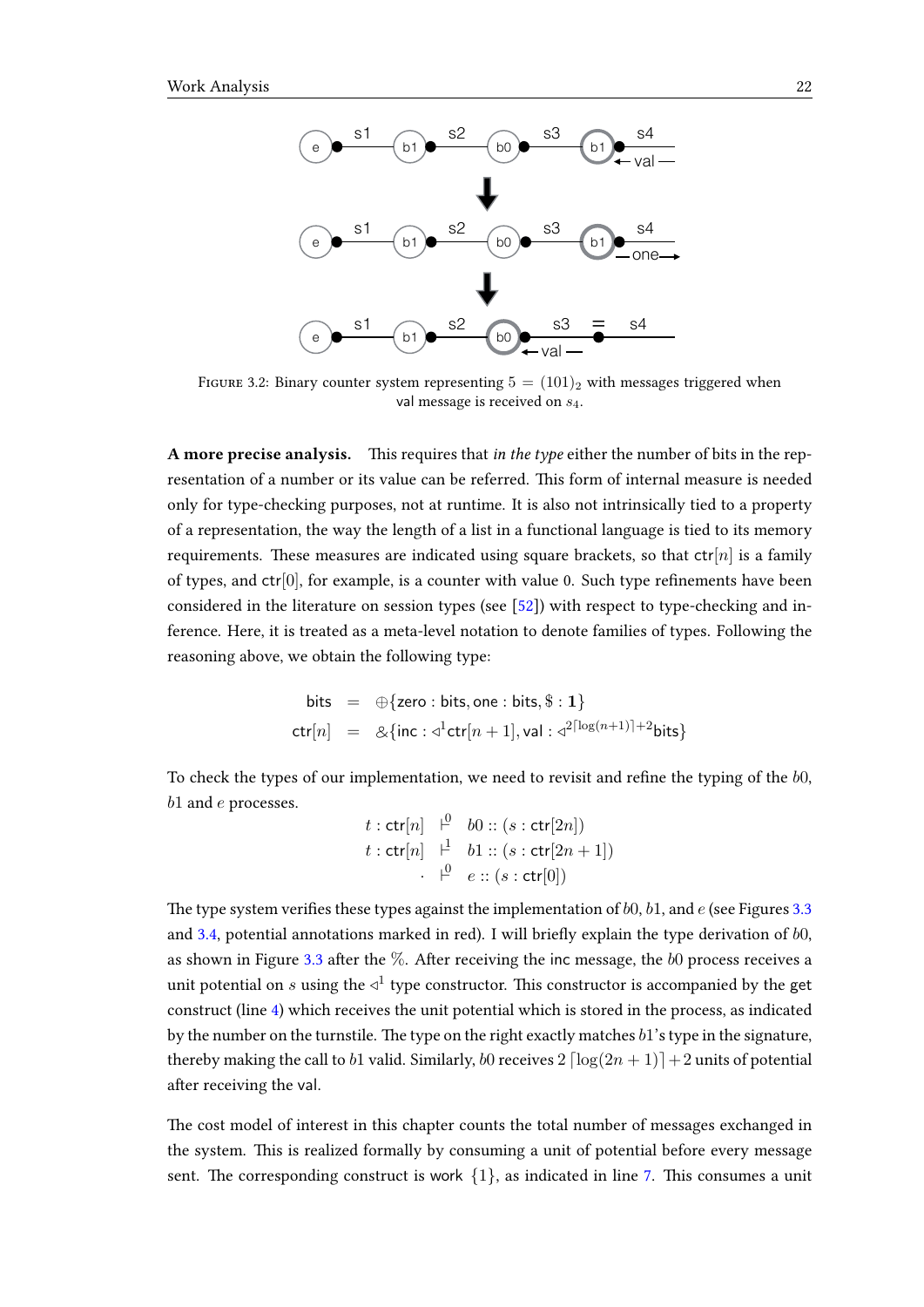<span id="page-26-3"></span><span id="page-26-2"></span><span id="page-26-1"></span>1:  $(t : \text{ctr}[n]) \vdash^{0} b0 :: (s : \text{ctr}[2n])$ 2:  $s \leftarrow b0 \leftarrow t =$  $3: \qquad \text{case } s$ 4: (inc  $\Rightarrow$  get s {1};  $\frac{1}{s}$   $s$  :  $\mathsf{ctr}[2n+1]$ 5:  $s \leftarrow b1 \leftarrow t$ 6: │ val ⇒ get  $s\ \{2\ \lceil \log(2n+1) \rceil + 2\}$  ; %  $(t:\mathsf{ctr}[n]) \ \rceil^{\lceil \log(2n+1) \rceil + 2} \ s$  : bits 7: work  $\{1\}$  ;  $\%\ (t:\mathsf{ctr}[n]) \; \textcolor{red}{}_{\textcolor{red}{\sim}}\; \textcolor{red}{}_{\textcolor{red}{\sim}} \; \textcolor{red}{}_{\textcolor{red}{\sim}} \; \textcolor{red}{}_{\textcolor{red}{\sim}} \; \textcolor{red}{}_{\textcolor{red}{\sim}} \; \textcolor{red}{}_{\textcolor{red}{\sim}} \; \textcolor{red}{}_{\textcolor{red}{\sim}} \; \textcolor{red}{}_{\textcolor{red}{\sim}} \; \textcolor{red}{}_{\textcolor{red}{\sim}} \; \textcolor{red}{}_{\textcolor{red}{\sim}}$ 8: s.zero ;  $\%\ (t: \text{ctr}[n]) \; \vert^{2 \lceil \log (2n+1) \rceil + 1} \; s: \text{bits}$ 9: work  $\{1\}$  ;  $\%\ (t:\mathsf{ctr}[n]) \; \textcolor{red} {^{|\mathfrak{Q}|(2n+1)|+1-1}} \; s: \textcolor{red} {bits}$ 10:  $t.\mathsf{val}$ ;  $\%$  ( $t : \triangleleft$ <sup>2</sup>dlog(n+1)e+2bits) ` 2dlog(2n+1)e s : bits 11: **pay**  $t \{2 \lceil \log(n+1) \rceil + 2\}$ ; %  $(t : \text{bits}) \frac{2^{\lceil \log(2n+1) \rceil - 2\lceil \log(n+1) \rceil - 2}}{s : \text{bits}}$ 12:  $s \leftarrow t$  %  $(t : \text{bits}) \mid^0 s : \text{bits}$ 

<span id="page-26-7"></span><span id="page-26-6"></span><span id="page-26-5"></span><span id="page-26-4"></span>FIGURE 3.3: Implementation for  $b0$  process with its type derivation.

of potential, as indicated by the type on the right. A unit potential is similarly consumed on line [9](#page-26-5) before sending the val message on  $t$  (line [10\)](#page-26-6). The dual to the get construct is pay. This is used to send potential on a channel, as indicated on line [11,](#page-26-7) consuming potential stored in the process. Finally, the b0 process remains with no potential and can successfully terminate by forwarding. Note that a process is not allowed to terminate while it stores potential as that would violate the linearity constraint on the potential. The derivations for  $b1$  and  $e$  are similar and described in Figure [3.4.](#page-27-0)

The typing rules reduce the well-typedness of these processes to arithmetic inequalities which can be solved by hand, for example, using that  $\log(2n) = \log(n) + 1$ . The intrinsic measure n and the precise potential annotations are not automatically derived, but come from our insight about the nature of the algorithms.

The typing derivation provides a proof certificate on the resource bound for a process. For closed processes typed as

$$
\cdot \n\mathrel{\mathop:}\nolimits^{p} Q :: (c : 1)
$$

the number  $p$  provides a worst case bound on the number of messages sent during computation of  $Q$ , which always ends with the process sending *close* along  $c$ , indicating termination.

### <span id="page-26-0"></span>3.2 Operational Cost Semantics

The cost semantics for standard session types is augmented to track the total work performed by the system. The work is tracked by the local counter w in  $\textsf{proc}(c, w, P)$  and  $\textsf{msg}(c, w, M)$ propositions. For process  $P$ , w maintains the total work performed by  $P$  so far. When a process executes the work  ${c}$  construct, its counter w is incremented by c. When a process terminates, the respective predicate is removed from the configuration, but its work done is preserved. A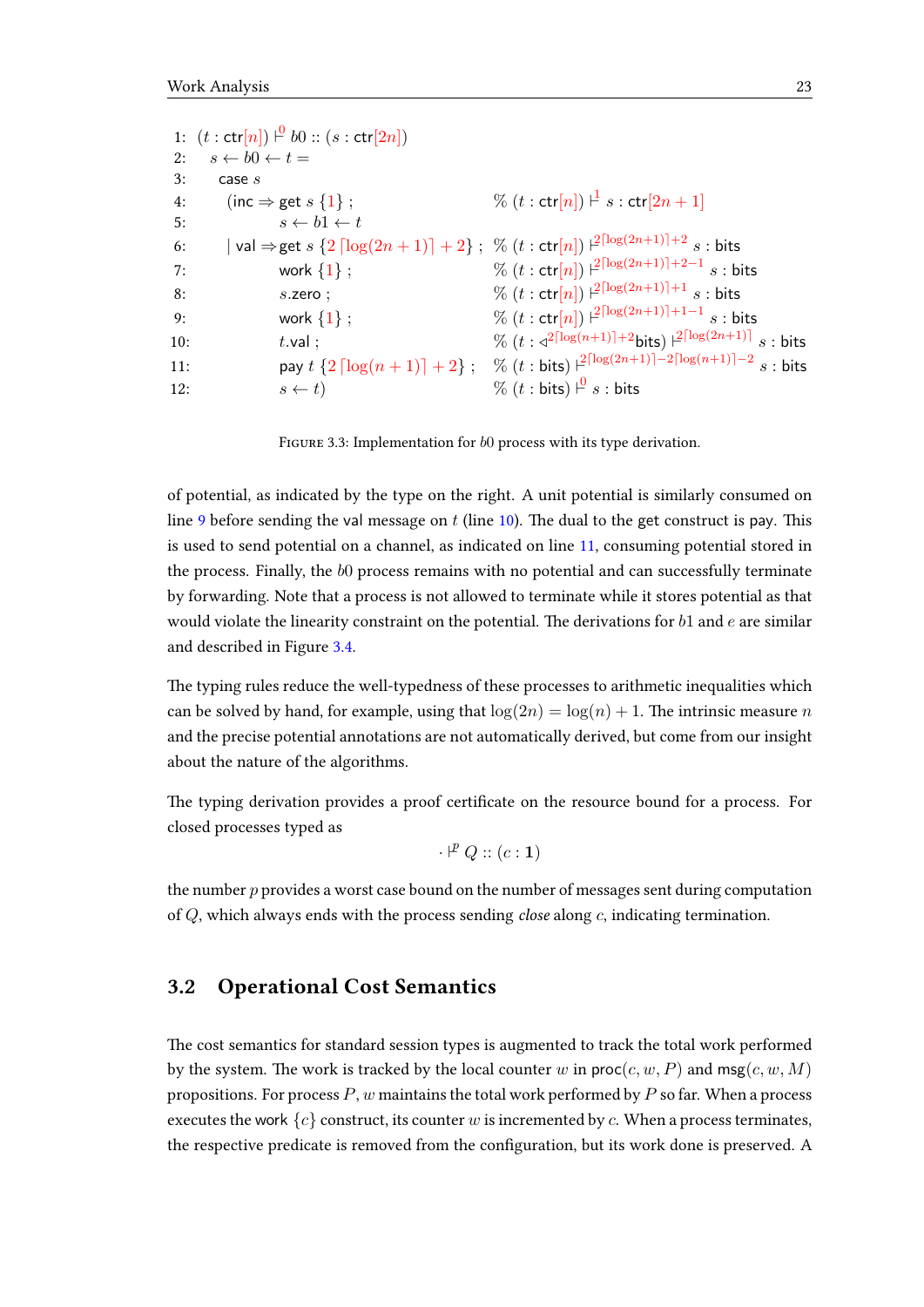<span id="page-27-1"></span><span id="page-27-0"></span>13:  $(t : \text{ctr}[n]) \vdash b1 :: (s : \text{ctr}[2n + 1])$ 14:  $s \leftarrow b1 \leftarrow t =$ 15:  $\csc s$ 16: (inc  $\Rightarrow$  get s {1};  $\%$  (t: ctr[n])  $\downarrow^2$  s: ctr[2n + 2] 17: work  $\{1\}$ ;  $\%$   $(t : \text{ctr}[n]) \stackrel{2-1}{\longleftarrow} s : \text{ctr}[2n+2]$ 18: t.inc ;  $\frac{8}{10} (t : \sqrt{1} \text{ctr}[n+1])^{\frac{1}{2}} s : \text{ctr}[2n+2]$ 19: pay  $t\{1\}$ ;  $\% (t: \text{ctr}[n+1]) \stackrel{1}{\vdash}^{-1} s: \text{ctr}[2n+2]$ 20:  $s \leftarrow b0 \leftarrow t$ 21: │ val ⇒ get  $s\ \{2\ \lceil \log(2n+2) \rceil + 2\}$  ; %  $(t:\mathsf{ctr}[n]) \; \mathsf{H}^{2\lceil \log(2n+2) \rceil + 2} \; s$  : bits 22: work  $\{1\}$  ;  $\%$   $(t:\textsf{ctr}[n]) \not\mid^{2\lceil \log (2n+2) \rceil + 2 - 1} s$  : bits 23: s.one ;  $\% (t : \text{ctr}[n]) \|^2^{\lceil \log (2n+2) \rceil + 1} s : \text{bits}$ 24: work  $\{1\}$  ;  $\%$   $(t:\text{\textsf{ctr}}[n]) \; \textcolor{red}{|^{2\lceil \log (2n+2) \rceil+1-1}} \; s$  : bits 25: t.val ;  $t.$  t.val ;  $\%$  (t :  $\triangleleft^{2\lceil \log(n+1) \rceil + 2}$ bits)  $\frac{\rceil 2\lceil \log(2n+2) \rceil}{s}$  : bits 26: **pay**  $t \{2 \lceil \log(n+1) \rceil + 2\}$ ;  $\%$   $(t : \text{bits}) \neq^{\lceil \log(2n+2) \rceil - 2\lceil \log(n+1) \rceil - 2} s$ : bits 27:  $s \leftarrow t$ ) % (t : bits)  $\downarrow^{\mathcal{Q}} s$  : bits  $28:$  $\stackrel{\circ}{\vdash}$  e :: (s : ctr[0]) 29:  $s \leftarrow e =$  $30:$  case  $s$ 31: (inc  $\Rightarrow$  get s {1};  $\% \cdot \frac{1}{2} s : \text{ctr}[0 + 1]$ 32:  $t \leftarrow e$ ;  $\% (t : \text{ctr}[0]) \stackrel{\text{d}}{\leftarrow} s : \text{ctr}[1]$ 33:  $s \leftarrow b1 \leftarrow t$ 34:  $|\text{val}\Rightarrow \text{get }s\text{ }\{2\lceil\log(0+1)\rceil+2\}\;;\quad \%\cdot \text{ }|\text{supp}(0+1)|+2\ s:\text{ bits}$ 35: work  ${1}$ ;  $\% \cdot \frac{2-1}{s}$  s : bits 36:  $s.\$\; ;$   $\% \cdot \frac{1}{s} s : \mathbf{1}$ 37: work  ${1}$ ;  $\% \cdot \vdash^{1-1} s : \mathbf{1}$  $38: \text{close } s$  $\% \cdot \frac{\rho}{\epsilon} s \cdot 1$ 

FIGURE 3.4: Implementations for  $b1$  and  $e$  processes with their type derivations.

process can terminate either by sending a close message, or by forwarding. In either case, the process' work is conveniently preserved in the msg predicate to pass it on to the client process.

The cost semantics is parametric in the cost model. That is, the programmer can specify the resource they intend to measure. This is realized by the cost model by inserting a work construct before the respective expressions. For instance, inserting a work  $\{1\}$  before each send will count the total number of messages exchanged.

The semantics is defined in Figure [3.5.](#page-28-0) Each rule consumes the propositions to the left of  $\mapsto$ and produces the proposition to its right. The rules  $cutC$  and def $C$  spawn a new process with 0 work (as it has not done any work so far), while  $Q_c$  continues with the same amount of work. A forwarding process transfers its work to a corresponding message and terminates after identifying the channels, as described in rules id<sup>+</sup>C and id<sup>-</sup>C. All other communication rules create a message with work 0, which is then later received by its recipient, thereby transferring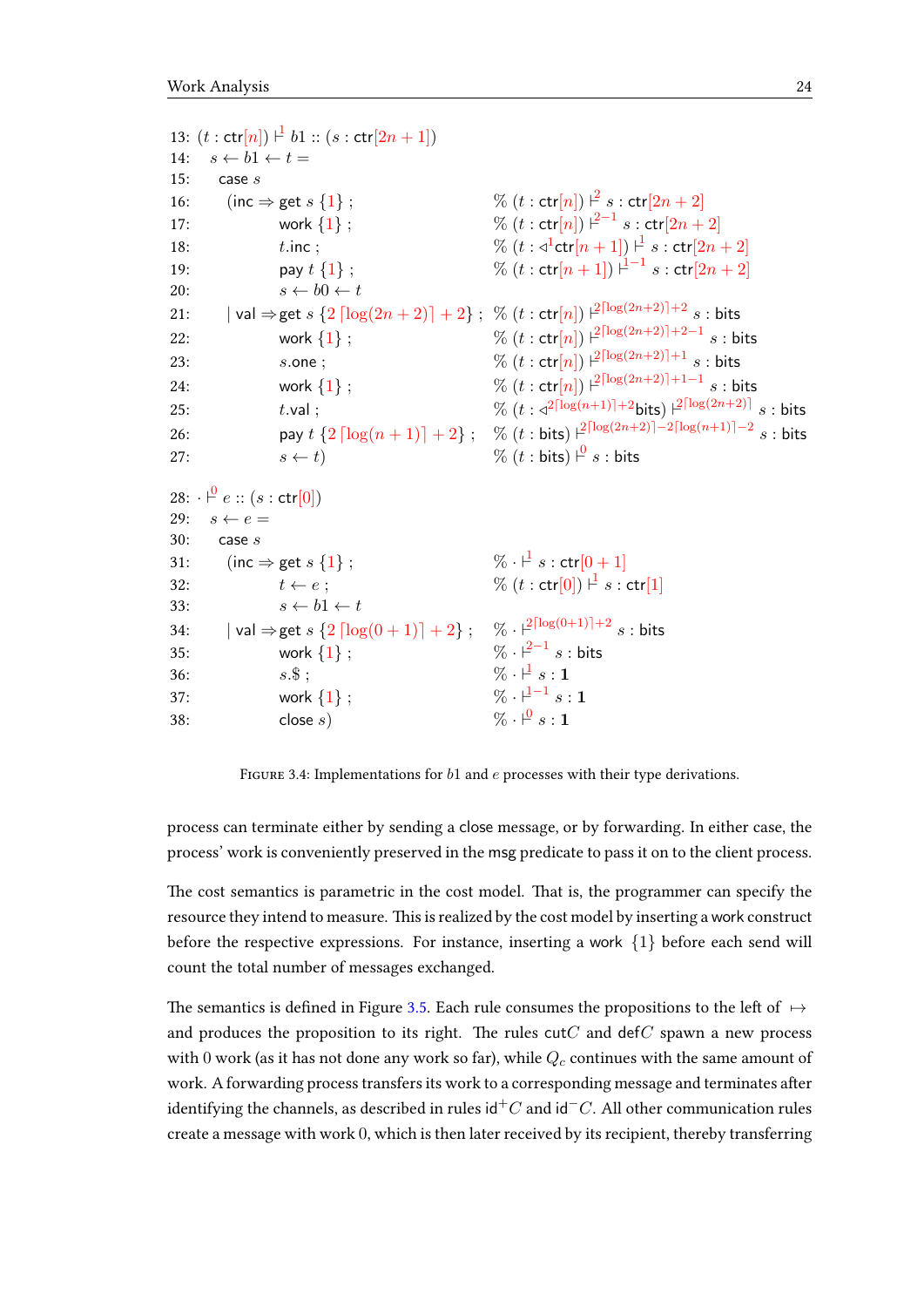<span id="page-28-0"></span>

| (cutC)<br>$(\mathsf{def} C)$ | $\mathsf{proc}(d, w, x \leftarrow P_x ; Q_x) \mapsto \mathsf{proc}(c, 0, [c/x]P_x), \mathsf{proc}(d, w, [c/x]Q_x)$ (c fresh)<br>$\textsf{proc}(d, w, x \leftarrow f \leftarrow \overline{e} ; Q) \mapsto$                                                                                                   |              |
|------------------------------|-------------------------------------------------------------------------------------------------------------------------------------------------------------------------------------------------------------------------------------------------------------------------------------------------------------|--------------|
|                              | $\textsf{proc}(c, 0, [c/x, \overline{e}/\Delta]P), \textsf{proc}(d, w, [c/x]Q)$                                                                                                                                                                                                                             | $(c$ fresh)  |
| $(id^+C)$<br>$(id^-C)$       | $\mathsf{msg}(d, w, M), \mathsf{proc}(c, w', c \leftarrow d) \mapsto \mathsf{msg}(c, w + w', [c/d]M)$<br>$\mathsf{proc}(c, w, c \leftarrow d), \mathsf{msg}(e, w', M(c)) \mapsto \mathsf{msg}(e, w + w', [d/c]M(c))$                                                                                        |              |
| $(\oplus S)$<br>$(\oplus C)$ | $\textsf{proc}(c, w, c.k ; P) \rightarrow \textsf{proc}(c', w, [c'/c]P), \textsf{msg}(c, 0, c.k ; c \leftarrow c')$<br>$\mathsf{msg}(c,w,c.k; c \leftarrow c')$ , proc $(d,w',$ case $c$ $(\ell \Rightarrow Q_{\ell})_{\ell \in L}) \mapsto$<br>$\mathsf{proc}(d, w + w', [c'/c]Q_k)$                       | $(c'$ fresh) |
| (S, S)<br>$(\&C)$            | $\textsf{proc}(d, w, c.k ; Q) \mapsto \textsf{msg}(c', 0, c.k ; c' \leftarrow c), \textsf{proc}(d, w, [c'/c]Q)$<br>$\mathsf{proc}(c, w, \mathsf{case} \ c \ (\ell \Rightarrow Q_{\ell})_{\ell \in L}), \mathsf{msg}(c', w', c.k \ ; \ c' \leftarrow c) \ \mapsto$<br>$\textsf{proc}(c', w + w', [c'/c]Q_k)$ | $(c'$ fresh) |
| $(\otimes S)$                | $\textsf{proc}(c, w, \textsf{send } c \, e \, ; \, P) \mapsto$<br>$\textsf{proc}(c', w, [c'/c]P), \textsf{msg}(c, 0, \textsf{send } c \ e \ ; \ c \leftarrow c')$                                                                                                                                           | $(c'$ fresh) |
| $(\otimes C)$                | $\mathsf{msg}(c, w, \mathsf{send}\; c\; e \; ; \; c \leftarrow c'), \mathsf{proc}(d, w', x \leftarrow \mathsf{recv}\; c \; ; \; Q) \mapsto$<br>$proc(d, w + w', [c', e/c, x]Q)$                                                                                                                             |              |
| $(-\circ S)$                 | $\textsf{proc}(d, w, \textsf{send } c \ e \ ; \ Q) \mapsto$<br>$\mathsf{msg}(c', 0, \mathsf{send}\; c\; e \; ; \; c' \leftarrow c), \mathsf{proc}(d, w, [c'/c]Q)$                                                                                                                                           | $(c'$ fresh) |
| $(-\circ C)$                 | $\mathsf{proc}(c, w, x \leftarrow \mathsf{recv} c), \mathsf{msg}(c', w', \mathsf{send} c e; c' \leftarrow c) \mapsto$<br>$proc(c', w + w', [c', d/c, x]P)$                                                                                                                                                  |              |
| (1S)<br>(1C)                 | $\mathsf{proc}(c, w, \mathsf{close} c) \leftrightarrow \mathsf{msg}(c, w, \mathsf{close} c)$<br>$\mathsf{msg}(c, w, \mathsf{close}\ c), \mathsf{proc}(d, w', \mathsf{wait}\ c\ ;\ Q) \ \mapsto \ \mathsf{proc}(d, w + w', Q)$                                                                               |              |
|                              |                                                                                                                                                                                                                                                                                                             |              |



the work done by the message (which it gathered by possibly interacting with forwarding processes). The standard semantics rules can be obtained by simply deleting the work counters.

Work counter can be incremented only by executing the work construct.

$$
(work)
$$
 proc $(c, w, work \{w'\}; P) \mapsto proc(c, w + w', P)$ 

Finally, the two type constructors  $\triangleright$  and its dual  $\triangleleft$  are used to exchange potential. The potential is only a theoretical construct, and potentials have no role to play at runtime.

- $(\triangleright S)$  proc $(c, w, \text{pay } c \{r\}$ ;  $P) \mapsto$  $\mathsf{proc}(c', w, [c'/c]P), \mathsf{msg}(c, 0, \mathsf{pay}\; c\; \{r\} \; ; \; c \leftarrow c'$  $(c'$  fresh)
- $(\triangleright C)$  msg $(c, w, \text{pay } c \{r\}$ ;  $c \leftarrow c'$ ), proc $(d, w', \text{get } c \{r\}$ ;  $Q) \mapsto$  $\mathsf{proc}(d, w + w', [c'/c]Q)$
- $(\triangleleft S)$  proc $(d, w, \text{pay } c \{r\} ; Q) \mapsto$  $\mathsf{msg}(c',0,\mathsf{pay}\;c\; \{r\} \; ; \; c' \leftarrow c), \mathsf{proc}(d,w,[c'/c]Q)$  (c 0 fresh)
- $(\triangleleft C)$  proc $(c, w, \text{get } c \{r\}), \text{msg}(c', w', \text{pay } c \{r\} ; c' \leftarrow c) \mapsto$  $\mathsf{proc}(c', w + w', [c'/c]P)$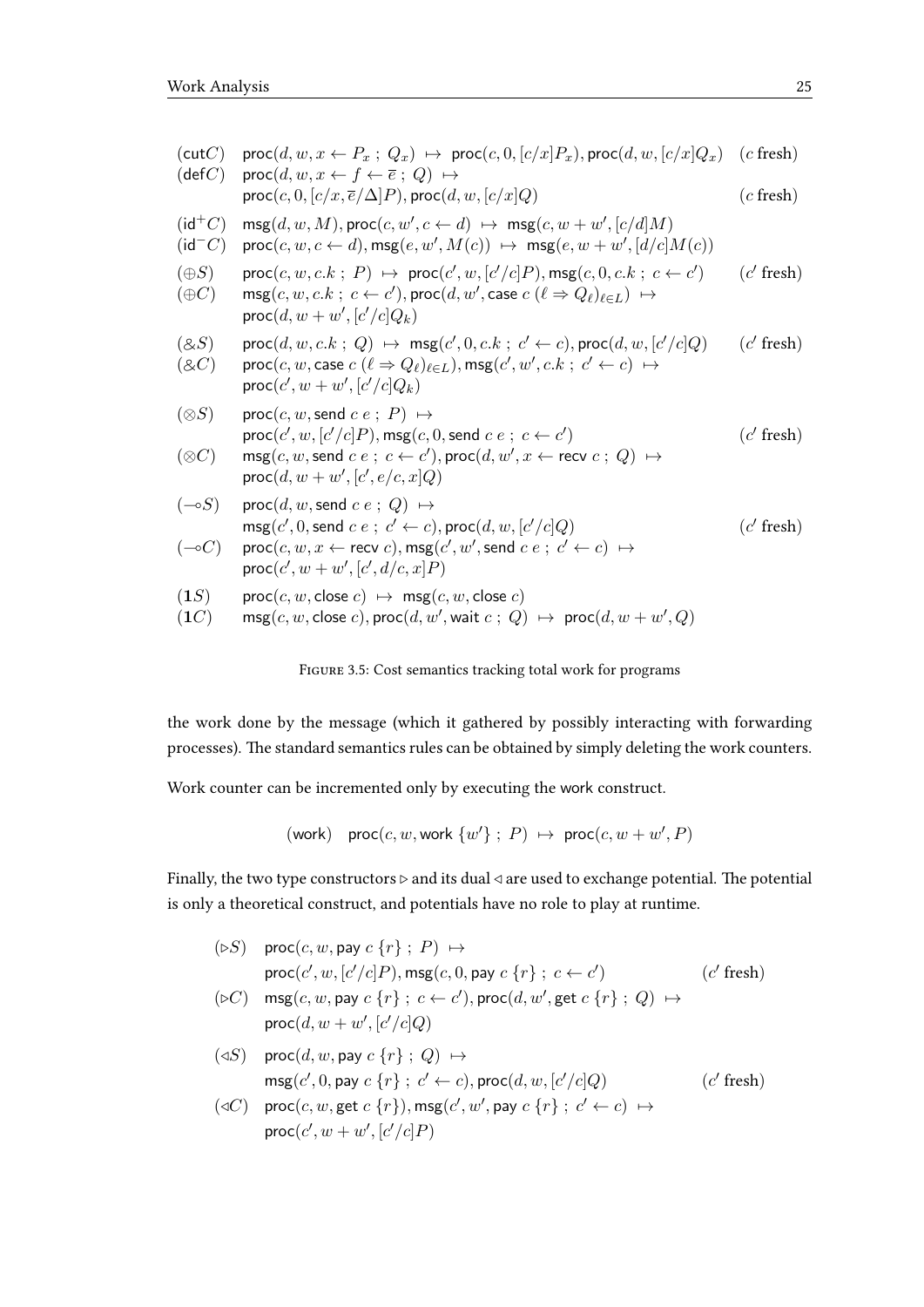The rules of the cost semantics are successively applied to a configuration until the configuration becomes empty or the configuration is stuck and none of the rules can be applied. At any point in this local stepping, the total work performed by the system can be obtained by summing the local counters  $w$  for each predicate in the configuration.

## <span id="page-29-0"></span>3.3 Type System

The typing judgment has the form

$$
\Sigma\; ;\; \Delta \; |^{\mathcal{G}}\; P :: (x:A)
$$

Intuitively, the judgment describes a process in state P using the context  $\Delta$  and signature  $\Sigma$ and providing service along channel x of type A. In other words,  $P$  is the provider for channel x : A, and a client for all the channels in  $\Delta$ . The resource annotation q is a natural number and defines the potential stored in the process  $P$ .

When reasoning about the work performed by a system, we reason parametrically in certain quantities, such as the value of a counter, the number of elements in a queue, the potential carried by a message, or even the type of the elements in a queue. In an implementation, we would have to make type families, index domains, constraint solving, etc. explicit, but fortunately we can avoid the notational overhead that this entails. This is because the types and rules are always schematic in their parameters and quantification over these parameters can remain entirely at the metalevel. We model this by allowing (conceptually) infinite signatures with all instances of parametric definitions. In this way, when we reason parametrically we can be assured that any instance of what we derive is indeed a valid judgment. This allows us to focus on the key conceptual and technical contributions of our approach.

 $\Sigma$  defines this signature containing type and process definitions. It is defined as a possibly infinite set of type definitions  $V = A_V$  and process definitions  $\Delta \begin{bmatrix} \n\sigma \n\end{bmatrix}$   $f = P :: (x : A)$ . The equation  $V = S_V$  is used to define the type variable V as  $S_V$ . We treat such definitions *equirecursively.* For instance,  $\text{ctr}[n] = \& \{ \text{inc} : \triangleleft \text{ctr}[n+1], \text{val} : \triangleleft \text{2}^{\lceil \log(n+1) \rceil + 2} \text{bits} \}$  exists in the signature for all  $n \in \mathbb{N}$  for the binary counter system. The process definition  $\Delta \nvert^g f =$  $P$  ::  $(x : A)$  defines a (possibly recursive) process named f implemented by P providing along channel x : A and using the channels  $\Delta$  as a client, storing potential q. Messages are typed exactly as processes.

Figure [3.6](#page-30-0) describes the usual typing rules for our system. The interesting rules here are spawn and id. The spawn splits the potential  $r = p + q$ , and provides potential p to the spawned process, and q to the continuation. A forwarding process  $x \leftarrow y$  must be typed with no potential as it is about to terminate. The rest of the rules are standard and I am omitting their discussion. Deleting the potential annotation from the process typing judgment recovers the typing rules for standard session types.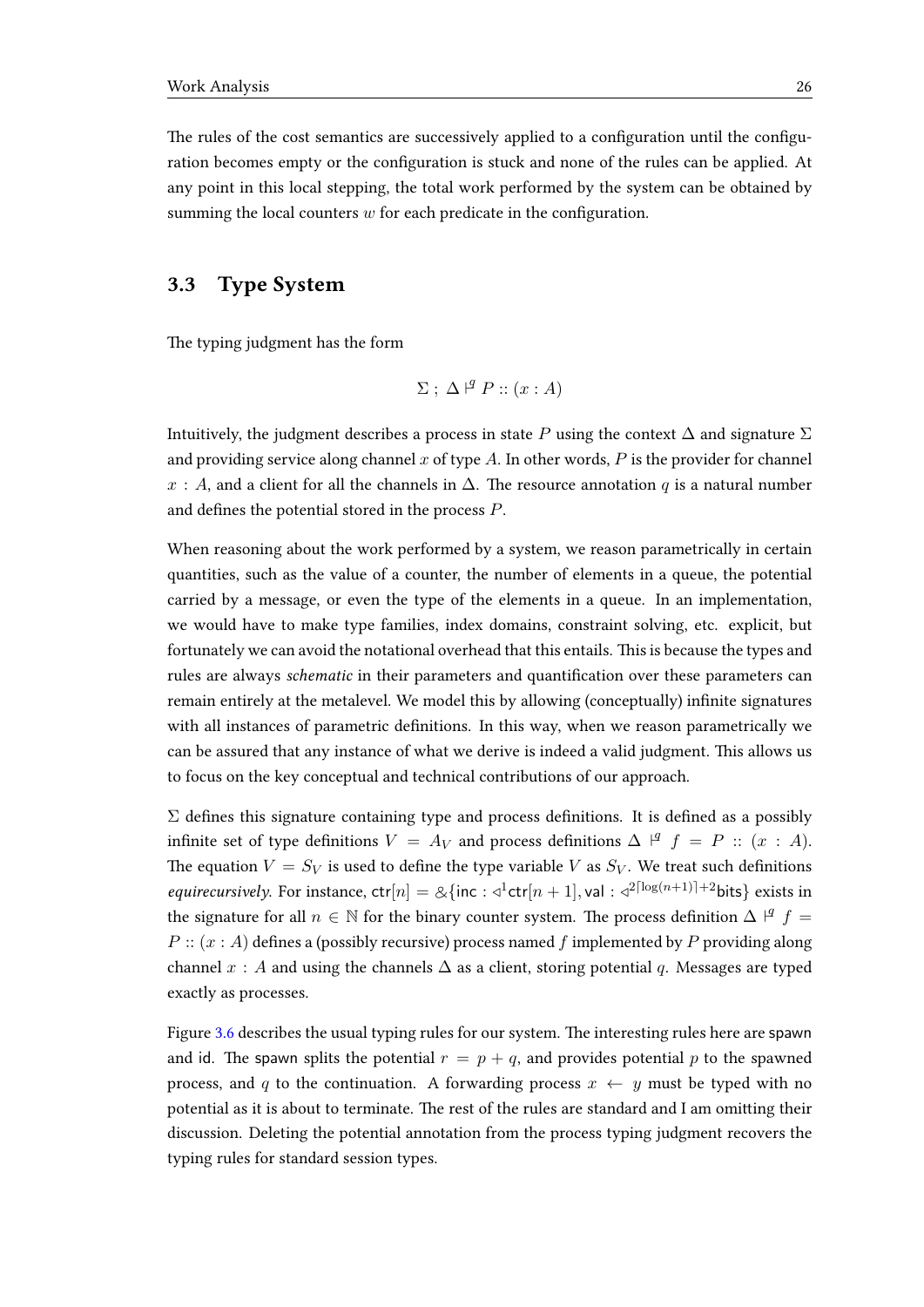<span id="page-30-0"></span>
$$
\frac{q=0}{\sum; y:A|^2 x + y :: (x:A)} \text{ id}
$$
\n
$$
\frac{r=p+q \Delta t^p f = P :: (x:A) \in \Sigma \Delta_1 =_{\alpha} \Delta \Sigma; \Delta_2, (x:A) \uparrow^q Q_x :: (z:C) \Delta_1, \Delta_2 \uparrow^r (x \leftarrow f \leftarrow y; Q_x) :: (z:C) \Delta_1 \Delta_2 \uparrow^r (x \leftarrow f \leftarrow y; Q_x) :: (z:C) \Delta_1 \Delta_2 \uparrow^r (x \leftarrow f \leftarrow y; Q_x) :: (z:C) \Delta_1 \Delta_2 \uparrow^r (x \leftarrow f \leftarrow y; Q_x) :: (z:C) \Delta_2 \Delta_2 \uparrow^r (x \leftarrow f \leftarrow f; Q_x) \Delta_2 \uparrow^r (x \leftarrow f; Q_x) \Delta_2 \uparrow^r (x \leftarrow f; Q_x) \Delta_2 \uparrow^r (x \leftarrow f; Q_x) \Delta_2 \uparrow^r (x \leftarrow f; Q_x) \Delta_2 \uparrow^r (x \leftarrow f; Q_x) \Delta_2 \uparrow^r (x \leftarrow f; Q_x) \Delta_2 \uparrow^r (x \leftarrow f; Q_x) \Delta_2 \downarrow^r (x \leftarrow f; Q_x) \Delta_2 \downarrow^r (x \leftarrow f; Q_x) \Delta_2 \downarrow^r (x \leftarrow f; Q_x) \Delta_2 \downarrow^r (x \leftarrow f; Q_x) \Delta_2 \downarrow^r (x \leftarrow f; Q_x) \Delta_2 \downarrow^r (x \leftarrow f; Q_x) \Delta_2 \downarrow^r (x \leftarrow f; Q_x) \Delta_2 \downarrow^r (x \leftarrow f; Q_x) \Delta_2 \downarrow^r (x \leftarrow f; Q_x) \Delta_2 \downarrow^r (x \leftarrow f; Q_x) \Delta_2 \downarrow^r (x \leftarrow f; Q_x) \Delta_2 \downarrow^r (x \leftarrow f; Q_x) \Delta_2 \downarrow^r (x \leftarrow f; Q_x) \Delta_2 \downarrow^r (x \leftarrow f; Q_x) \Delta_2 \downarrow^r (x \leftarrow f; Q_x) \Delta_2 \downarrow^r (x \leftarrow f; Q_x) \Delta_2 \downarrow^r (x \leftarrow f; Q_x) \Delta_2 \downarrow^r (x \leftarrow f; Q_x) \Delta_2 \downarrow^r (x \leftarrow f; Q_x) \Delta_2 \downarrow^r (x \leftarrow f;
$$

Figure 3.6: Typing rules for resource-aware session types

In addition, the language has explicit rules for consuming and transfer of potential. Executing the work  $\{w\}$  construct consumes w units from the potential stored in a process. Thus, a process must have at least  $w$  units of potential to execute this construct. This is expressed in the rule with the annotation  $q + w$  in the conclusion.

$$
\frac{\Sigma\; ; \; \Delta\; \mathsf{I}^g\; P :: (x:A)}{\Sigma\; ; \; \Delta\; \mathsf{I}^{g+w} \; \text{work} \; \{w\} \; ; \; P :: (x:A)} \; \text{work}
$$

Similarly, executing a pay  $x$   $\{r\}$  consumes  $r$  units from the process potential, while get  $x$   $\{r\}$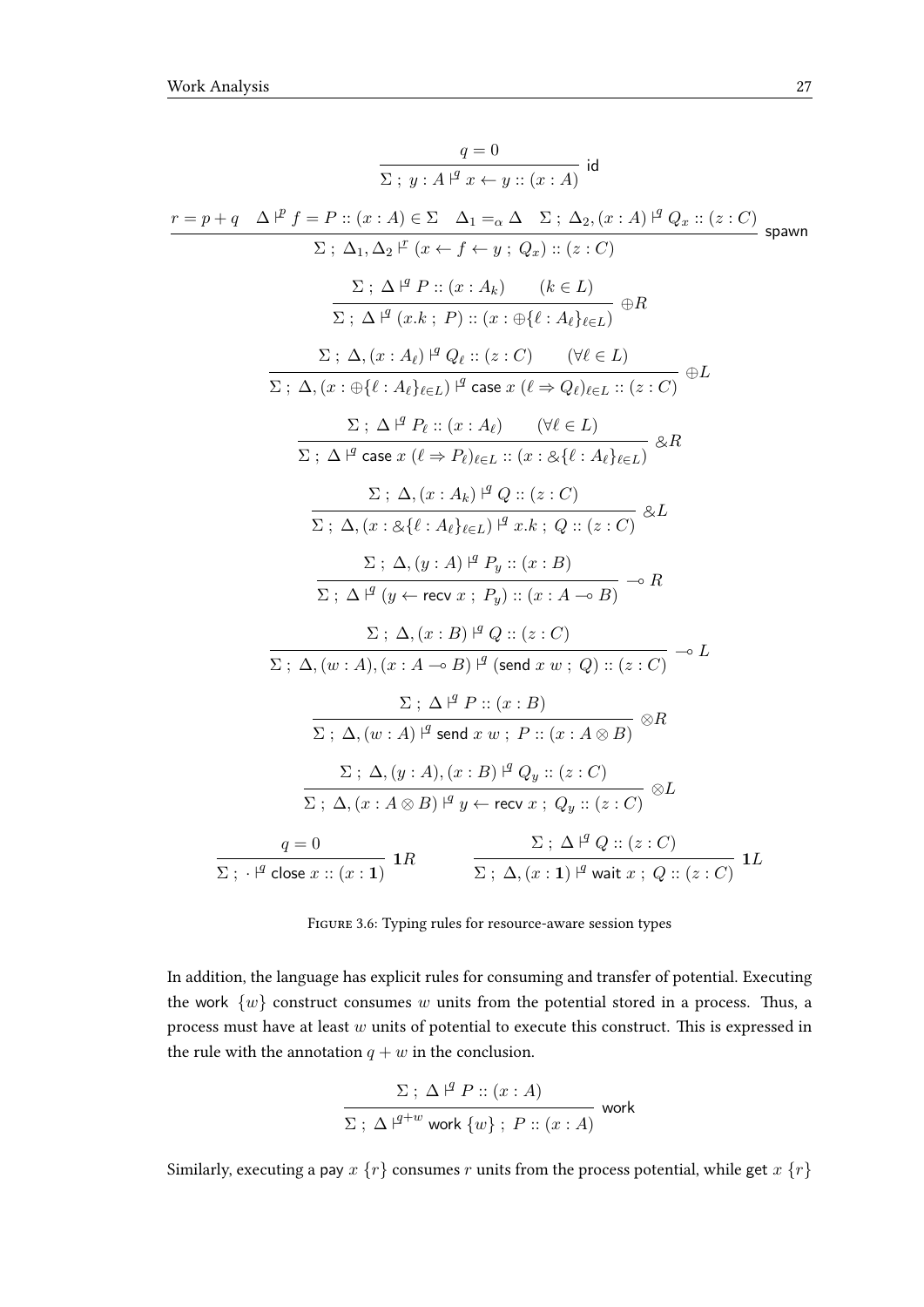provides  $r$  units to the process potential. The main innovation here is the introduction of the two dual type operators,  $\rhd$  and  $\triangleleft$ . The  $\rhd$  operator expresses that the provider must pay potential which is received by its client. Dually, the  $\triangleleft$  operator requires that the provider receives potential paid by the client. The type guarantees that the potential paid by the sender equals what is gained by the recipient, thereby preserving the total potential of a configuration.

$$
\frac{\Sigma; \Delta \nmid P :: (x:A)}{\Sigma; \Delta \nmid^{q+r} \text{ pay } x \{r\}; P :: (x:e^{r}A)} \nmid R
$$
\n
$$
\frac{\Sigma; \Delta, (x:A) \nmid^{q+r} Q :: (z:C)}{\Sigma; \Delta, (x:e^{r}A) \nmid^{q} \text{get } x \{r\}; Q :: (z:C)} \nmid L
$$
\n
$$
\frac{\Sigma; \Delta \nmid^{q+r} P :: (x:A)}{\Sigma; \Delta \nmid^{q} \text{get } x \{r\}; P :: (x:e^{r}A)} \nmid R
$$
\n
$$
\frac{\Sigma; \Delta, (x:A) \nmid^{q} Q :: (z:C)}{\Sigma; \Delta, (x:e^{r}A) \nmid^{q+r} \text{pay } x \{r\}; Q :: (z:C)} \nmid L
$$

## <span id="page-31-0"></span>3.4 Soundness

This section demonstrates the soundness of the resource-aware type system with respect to the operational cost semantics. So far, we have analyzed and type-checked processes in isolation. However, as our cost semantics indicates, processes always exist in a configuration interacting with other processes. Thus, we need to extend the typing rules to arbitrary configurations.

Configuration Typing At runtime, a program evolves into a set of processes interacting via typed channels. Such a configuration is typed w.r.t. a well-formed signature. A signature  $\Sigma$  is well formed if (a) every type definition  $V = S_V$  is contractive, and (b) every process definition  $\Delta$   $\vert$ <sup>q</sup>  $f = P$  ::  $(x : A)$  in  $\Sigma$  is well typed according to the process typing judgment, i.e.  $\Sigma$ ;  $\Delta$   $\vert^g$   $P$  ::  $(x : A)$ . Note that the same process name f can have different resource-aware types in the signature  $\Sigma$ . We pick the appropriate type while applying the spawn rule.

I use the following judgment to type a configuration.

$$
\Sigma;\Omega_1 \overset{E}{\models} \mathcal{C} :: \Omega_2
$$

It states that  $\Sigma$  is well-formed and that the configuration C uses the channels in the context  $\Omega_1$  and provides the channels in the context  $\Omega_2$ . The natural number E denotes the sum of the total potential and work done by the system. I call  $E$  the energy of the configuration. The configuration typing judgment is defined using the rules presented in Figure [3.7.](#page-32-0) The rule empty defines that an empty configuration is well-typed with energy 0. The rule compose composes two configurations  $\mathcal C$  and  $\mathcal C';\mathcal C$  provides service on the channels in  $\Delta'$  while  $\mathcal C'$  uses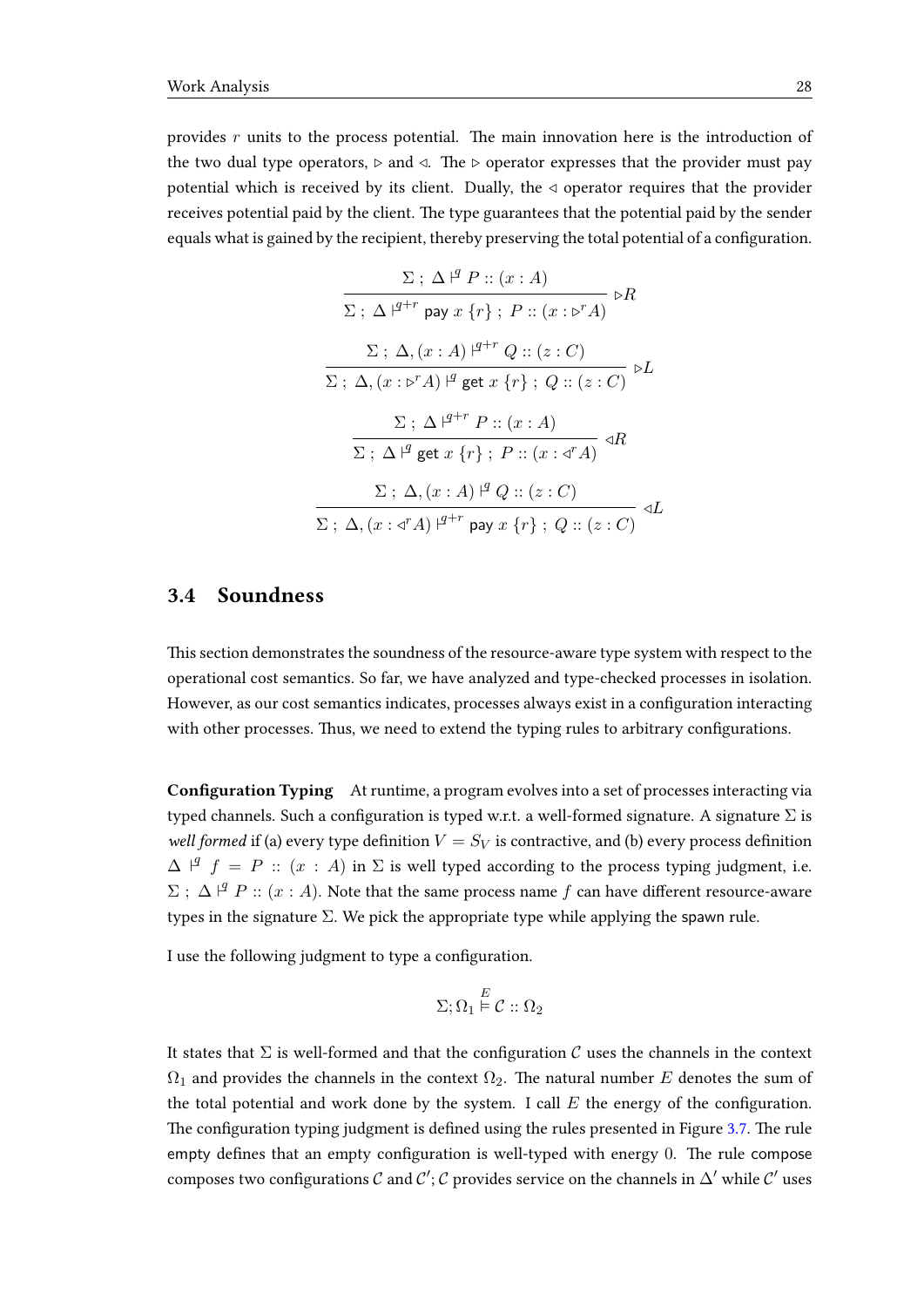<span id="page-32-0"></span>
$$
\frac{\Sigma: \Delta \stackrel{E}{\models} C :: \Delta' \quad \Sigma: \Delta' \stackrel{E'}{\models} C' :: \Delta''}{\Sigma: \Delta \stackrel{E}{\models} C' :: \Delta''} \text{ compose}
$$
\n
$$
\Sigma: \Delta \stackrel{E+E'}{\models} (C C') :: \Delta''
$$
\n
$$
\frac{\Sigma: \Delta_1 \stackrel{q}{\models} P :: (x:A)}{\Sigma: \Delta, \Delta_1 \stackrel{q+w}{\models} (\text{proc}(x, w, P)) :: (\Delta, (x:A))} \text{proc}
$$
\n
$$
\frac{\Sigma: \Delta_1 \stackrel{q}{\models} (p \text{roc}(x, w, P)) :: (\Delta, (x:A))}{\Sigma: \Delta, \Delta_1 \stackrel{q+w}{\models} (\text{msg}(x, w, M)) :: (\Delta, (x:A))} \text{msg}
$$

FIGURE 3.7: Typing rules for a configuration

the channels in  $\Delta'$ . The energy of the composed configuration  $\mathcal{C}$   $\mathcal{C}'$  is obtained by summing up their individual energies. The rule proc creates a configuration out of a single process. The energy of this singleton configuration is obtained by adding the potential of the process and the work performed by it. Similarly, the rule msg creates a configuration out of a single message.

Soundness Theorem [3.1](#page-32-1) is the main theorem of the chapter. It is a stronger version of a classical type preservation theorem and the usual type preservation is a direct consequence. Intuitively, it states that the energy of a configuration never increases during an evaluation step, i.e. the energy remains conserved.

<span id="page-32-1"></span>**Theorem 3.1** (Soundness). Consider a well-typed configuration C w.r.t. a well-formed signature  $\Sigma$  such that  $\Sigma; \Delta_1 \stackrel{E}{\models} \mathcal{C} :: \Delta_2$ . If  $\mathcal{C} \mapsto \mathcal{C}',$  then  $\Sigma; \Delta_1 \stackrel{E}{\models} \mathcal{C}' :: \Delta_2$ .

The proof of the soundness theorem is achieved by a case analysis on the cost semantics, followed by an inversion on the typing of a configuration. The preservation theorem is a corollary since soundness implies that the configuration  $\mathcal{C}'$  is well-typed.

The soundness implies that the energy of an initial configuration is an upper bound on the energy of any configuration it will ever step to. In particular, if a configuration starts with 0 work, the initial energy (equal to initial potential) is an upper bound on the total work performed by an evaluation starting in that configuration.

**Corollary 3.2** (Upper Bound). If  $\Sigma; \Delta_1 \stackrel{E}{\models} \mathcal{C} :: \Delta_2$ , and  $\mathcal{C} \mapsto^* \mathcal{C}'$ , then  $E \geq W'$ , where  $W'$ is the total work performed by the configuration  $\mathcal{C}'$ , i.e. the sum of the work performed by each process and message in C'. In particular, if the work done by the initial configuration C is  $0$ , then the potential P of the initial configuration satisfies  $P\geq W'.$ 

*Proof.* Applying the Soundness theorem successively, we get that if  $\mathcal{C} \mapsto^* \mathcal{C}'$  and  $\Sigma; \Delta_1 \stackrel{E}{\models} \mathcal{C}$  ::  $\Delta_2$ , then  $\Sigma; \Delta_1 \overset{E}{\models} \mathcal{C}' :: \Delta_2$ . Also,  $E=P'+W'$ , where  $P'$  is the total potential of  $\mathcal{C}',$  while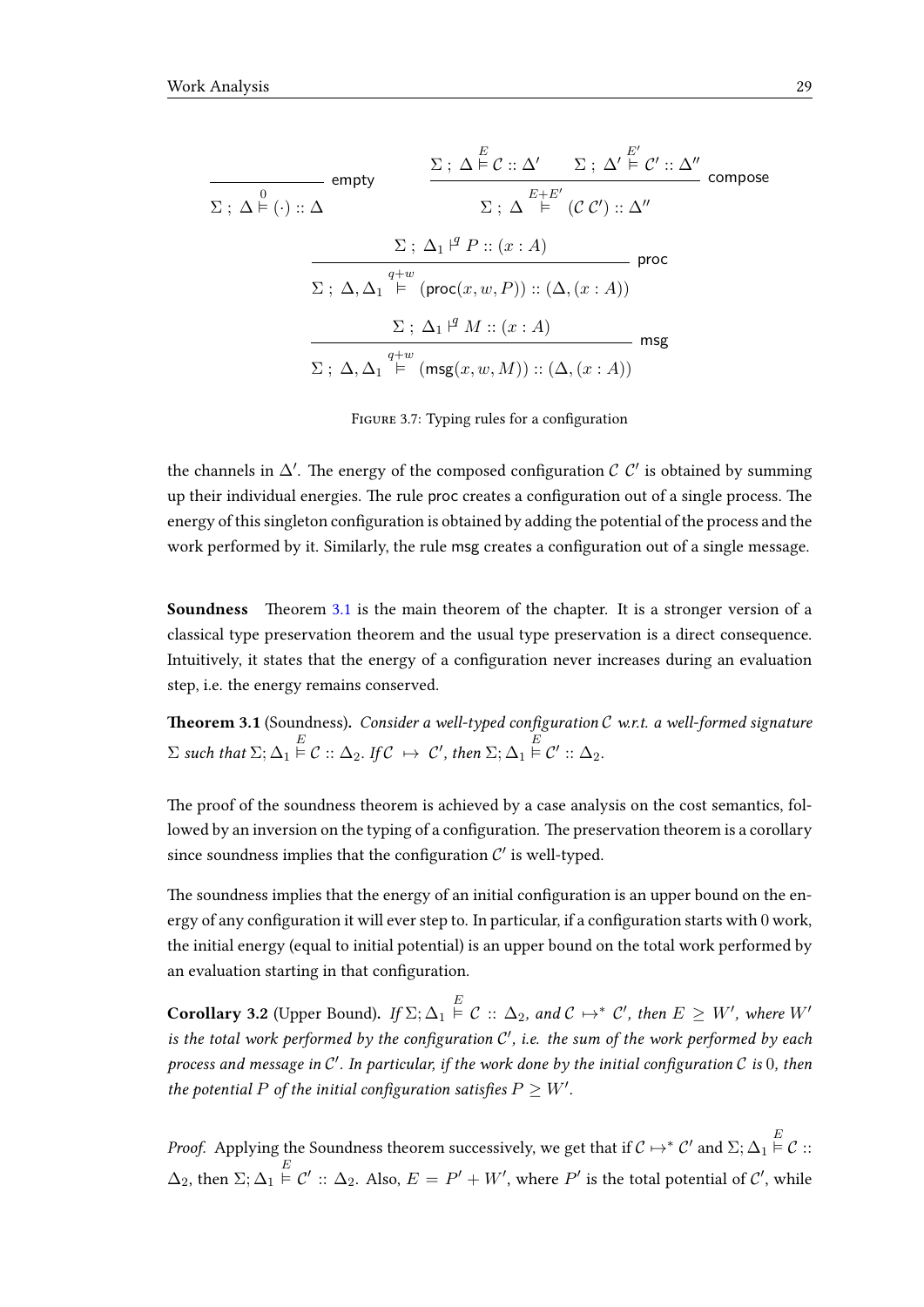W' is the total work performed so far in C'. Since  $P' \ge 0$ , we get that  $W' \le P' + W' = E$ . In particular, if  $W = 0$ , we get that  $P = P + W = E \geq W'$ , where P and W are the potential and work of the initial configuration respectively.  $\Box$ 

The progress theorem is a direct consequence of progress in SILL [\[99\]](#page-105-4). Our cost semantics are a cost observing semantics, i.e. it is just annotated with counters observing the work. Hence, any runtime step that can be taken by a program in SILL can be taken in this language.

### <span id="page-33-0"></span>3.5 Case Study: Stacks and Queues

As an illustration of the type system, I present a case study on stacks and queues. Stacks and queues have the same interaction protocol: they store elements of a variable type  $A$  and support inserting and deleting elements. They only differ in their implementation and resource usage. Their common interface type is expressed as the simple session type store $_A$  (parameterized by type variable A).

store  $A = \& \{ \text{ins} : A \rightarrow \text{store}_A,$ del : ⊕{none : 1, some :  $A \otimes$  store  $_A$ }}

The session type dictates that a process providing a service of type store $_A$  gives a client the choice to either insert (ins) or delete (del) an element of type A. Upon receipt of the label ins, the providing process expects to receive a channel of type A to be enqueued and recurses. Upon receipt of the label del, the providing process either indicates that the queue is empty (none), in which case it terminates, or that there is an element stored in the queue (some), in which case it deletes this element, sends it to the client, and recurses.

To account for the resource cost, I add potential annotations leading to the store $_A$  type to obtain two different resource-aware types for stacks and queues. The cost model again counts the total number of messages exchanged.

Stacks The type for stacks is defined as follows.

stack $A = \& \{$  ins :  $A \rightarrow$  stack $A$ ,  $\mathsf{del} : \triangleleft^2 \oplus \{\mathsf{none} : \mathbf{1}, \mathsf{some} : A \otimes \mathsf{stack}_A\} \}$ 

A stack is implemented using a sequence of *elem* processes terminated by an *empty* process. Each *elem* process stores an element of the stack, while *empty* denotes the end of stack.

Inserting an element simply spawns a new elem process (which has no cost in our semantics), thus having no resource cost. Deleting an element terminates the *elem* process at the head. Before termination, it sends two messages back to the client, either none followed by close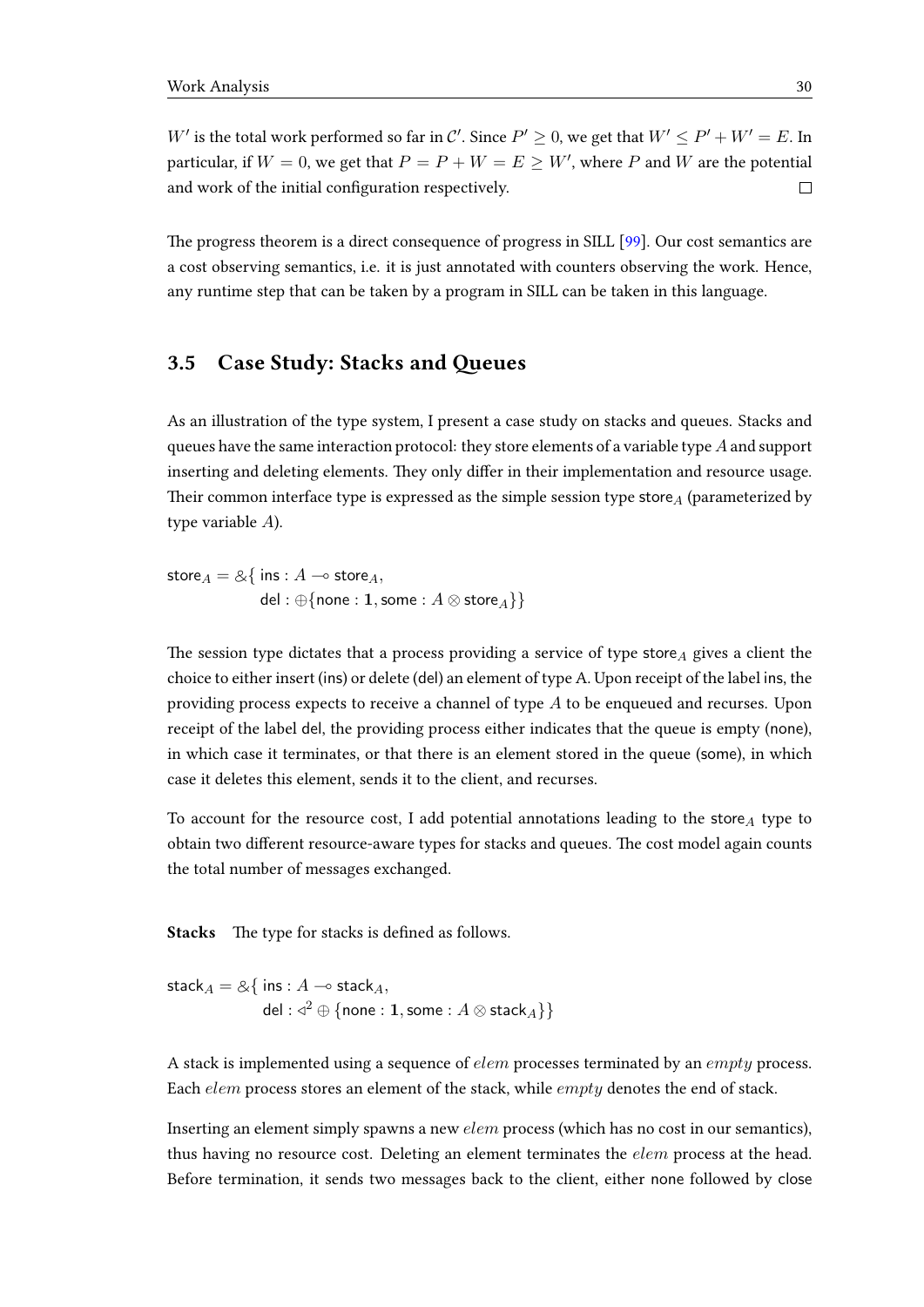or some followed by element. Thus, deletion has a resource cost of 2. This is reflected in the stack<sub>A</sub> type, where ins and del are annotated with none and 2 units of potential respectively.

**Queues** The queue interface is achieved by using the same store $_A$  type and annotating it with a different potential. The tight potential bound depends on the number of elements stored in the queue. Hence, a precise resource-aware type needs access to this internal measure in the type. A type queue  $_A[n]$  intuitively defines a queue of size n (for  $n > 0$ ).

$$
\begin{aligned} \mathsf{queue}_A[n] = \&\{\ \mathsf{ins} : \triangleleft^{2n}(A \multimap \mathsf{queue}_A[n+1]), \\ \mathsf{del} : \triangleleft^{2} \oplus \{\mathsf{none} : \mathbf{1}, \mathsf{some} : A \otimes \mathsf{queue}_A[n-1]\}\} \end{aligned}
$$

The  $\dot{-}$  operator denotes the monus operator defined as  $a - b = \max(0, a - b)$ . This prevents the type queue<sub>A</sub>[0] from referring the undefined type queue<sub>A</sub>[−1] in the del label. A queue is also implemented by a sequence of elem processes, connected via channels, terminated by the empty process, similar to a stack.

For each insertion, the ins label along with the element travels to the end of the queue. There, it spawns a new *elem* process that holds the inserted element. Hence, the resource cost of each insertion is  $2n$  where  $n$  is the size of the queue. On the other hand, deletion is similar to that of stack and has a resource cost of 2. Again, this is reflected in the queue<sub>A</sub> type, where ins and del are annotated with  $2n$  and  $2$  units of potential respectively.

The resource-aware types show that stacks are more efficient than queues. The label ins is annotated by 0 for stack<sub>A</sub> and with  $2n$  for queue<sub>A</sub>. The label del has the same annotation in both types. Hence, an efficiency comparison can be performed by simply observing the resource-aware session types.

Queues as two stacks In a functional language, a queue is often implemented with two lists. The idea is to enqueue into the first list and to dequeue from the second list. If the second list is empty, the the first list is copied over to the second list, thereby reversing its order. Since the cost of the dequeue operation varies drastically between the dequeue operations, amortized analysis is again instrumental in the analysis of the worst-case behavior and shows that the worst-case amortized cost for deletion is actually a constant. The type of the queue is

$$
\begin{aligned} \mathsf{queue}_A[n] = \&\{\ \mathsf{ins} : \sphericalangle^6(A \multimap \mathsf{queue}_A[n+1]), \\ \mathsf{del} : \sphericalangle^2 \oplus \{\mathsf{none} : \mathbf{1}, \mathsf{some} : A \otimes \mathsf{queue}_A[n-1] \} \} \end{aligned}
$$

Resource-aware session types enable us to translate the amortized analysis to the distributed setting. The type prescribes that an insertion has an amortized cost of 6 while the deletion has an amortized cost of 2. The main idea here is that the elements are inserted with a constant potential in the first list. While deleting, if the second list is empty, then this stored potential in the first list is used to pay for copying the elements over to the second list. As demonstrated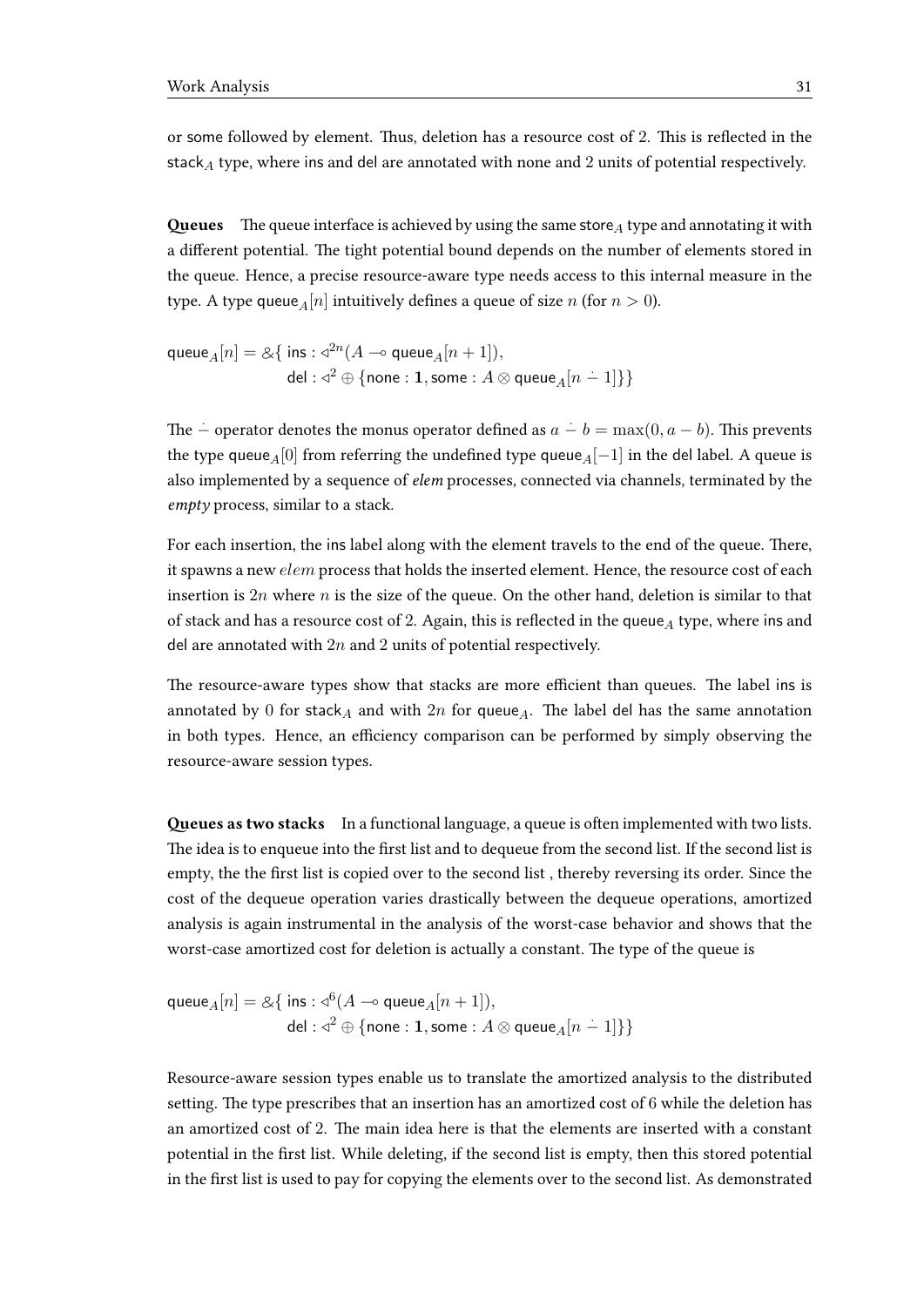from the resource-aware type, this implementation is more efficient than the previous queue implementation, which has a linear resource cost for insertion.

## <span id="page-35-0"></span>3.6 Related Work

In the context of process calculi, capabilities [\[98\]](#page-105-5) and static analyses [\[71\]](#page-103-6) have been used to statically restrict communication for controlling buffer sizes in languages without session types. For session-typed communication, upper bounding the size of message queues is simpler and studied in the compiler for Concurrent C0 [\[105\]](#page-106-2). In contrast to capabilities, our potential annotations do not control buffer sizes but provide a symbolic description of the number of messages exchanged at runtime. It is not clear how capabilities could be used to perform such an analysis.

Type systems for static resource bound analysis for sequential programs have been extensively studied (e.g.,  $[35, 74]$  $[35, 74]$  $[35, 74]$ ). The work is based on type-based amortized resource analysis. Automatic amortized resource analysis (AARA) has been introduced as a type system to automatically derive linear [\[61\]](#page-103-3) and polynomial bounds [\[60\]](#page-103-5) for sequential functional programs. It can also be integrated with program logics to derive bounds for imperative programs [\[16,](#page-99-3) [31\]](#page-100-6). Moreover, it has been used to derive bounds for term-rewrite systems [\[63\]](#page-103-7) and object-oriented programs [\[62\]](#page-103-8). A recent work also considers bounds on the parallel evaluation cost (also called span) of functional programs [\[57\]](#page-102-6). The innovation of our work is the integration of AARA and session types and the analysis of message-passing programs that communicate with the outside world. Instead of function arguments, our bounds depend on the messages that are sent along channels. As a result, the formulation and proof of the soundness theorem is quite different from the soundness of sequential AARA.

I am only aware of a couple of other works that study resource bounds for concurrent programs. Gimenez et al. [\[47\]](#page-102-7) introduced a technique for analyzing the parallel and sequential space and time cost of evaluating interaction nets. While it also based on linear logic and potential annotations, the flavor of the analysis is quite different. Interaction nets are mainly used to model parallel evaluation while session types focus on the interaction of processes. A main innovation of our work is that processes can exchange potential via messages. It is not clear how we can represent the examples we consider in this article as interaction nets. Albert et al. [\[12,](#page-98-7) [14\]](#page-99-4) have studied techniques for deriving bounds on the cost of concurrent programs that are based on the actor model. While the goals of the work are similar to ours, the used technique and considered examples are dissimilar. A major difference is that our method is type-based and compositional. A unique feature of our work is that types describe bounds as functions of the messages that are sent along a channel.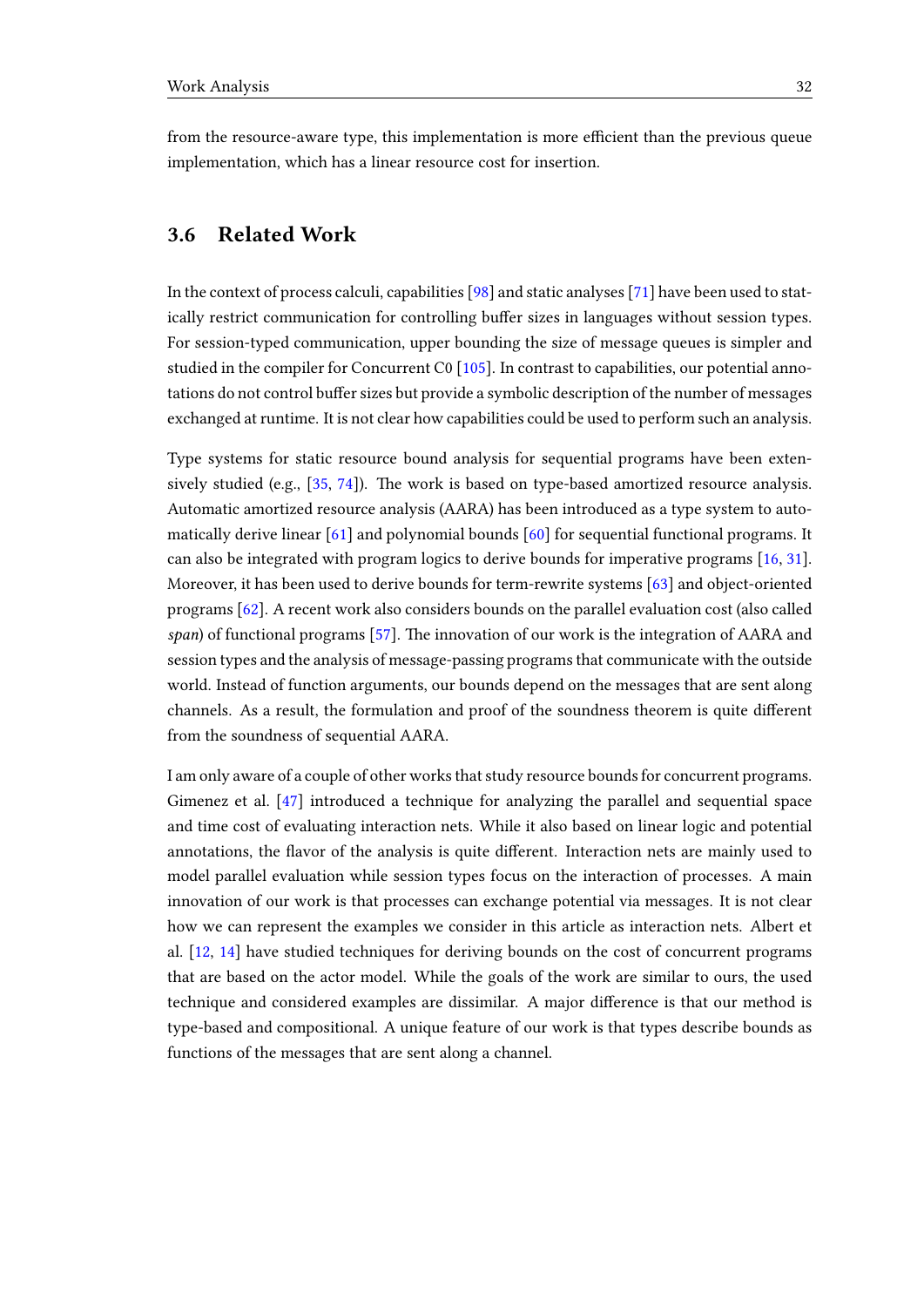## 3.7 Future Directions

I briefly mention some important future directions with regard to work analysis. The main direction that I plan to explore as part of my proposed work is an implementation of resource-aware session types. This has been detailed in Chapter [6.](#page-83-0) In addition, I describe some other important future directions that are outside the scope of this thesis.

Work Inference To completely automate the type system, it is crucial to infer the work bounds, not just check them. This entails inserting pay or get constructors with every continuation with a parametric value and then obtaining constraints on these parameters. Then a solver tries to solve these constraints while minimizing the number of such constructors that need to be inserted. If an algorithmic version of this inference is implemented, a programmer will simply write the original simple session-typed program, and the inference engine will infer the resource-aware type, along with the resource bound.

Process Scheduling Inferring work bounds has several applications. One such direction to explore is the use of resource bounds in process scheduling. For instance, oracle schedulers [\[8\]](#page-98-0) can use a priori knowledge of the runtime of each parallel thread to calculate thread creation overheads and enhance efficiency. Thus, resource-aware session types can be used to design an efficient scheduling algorithm that maximizes throughput.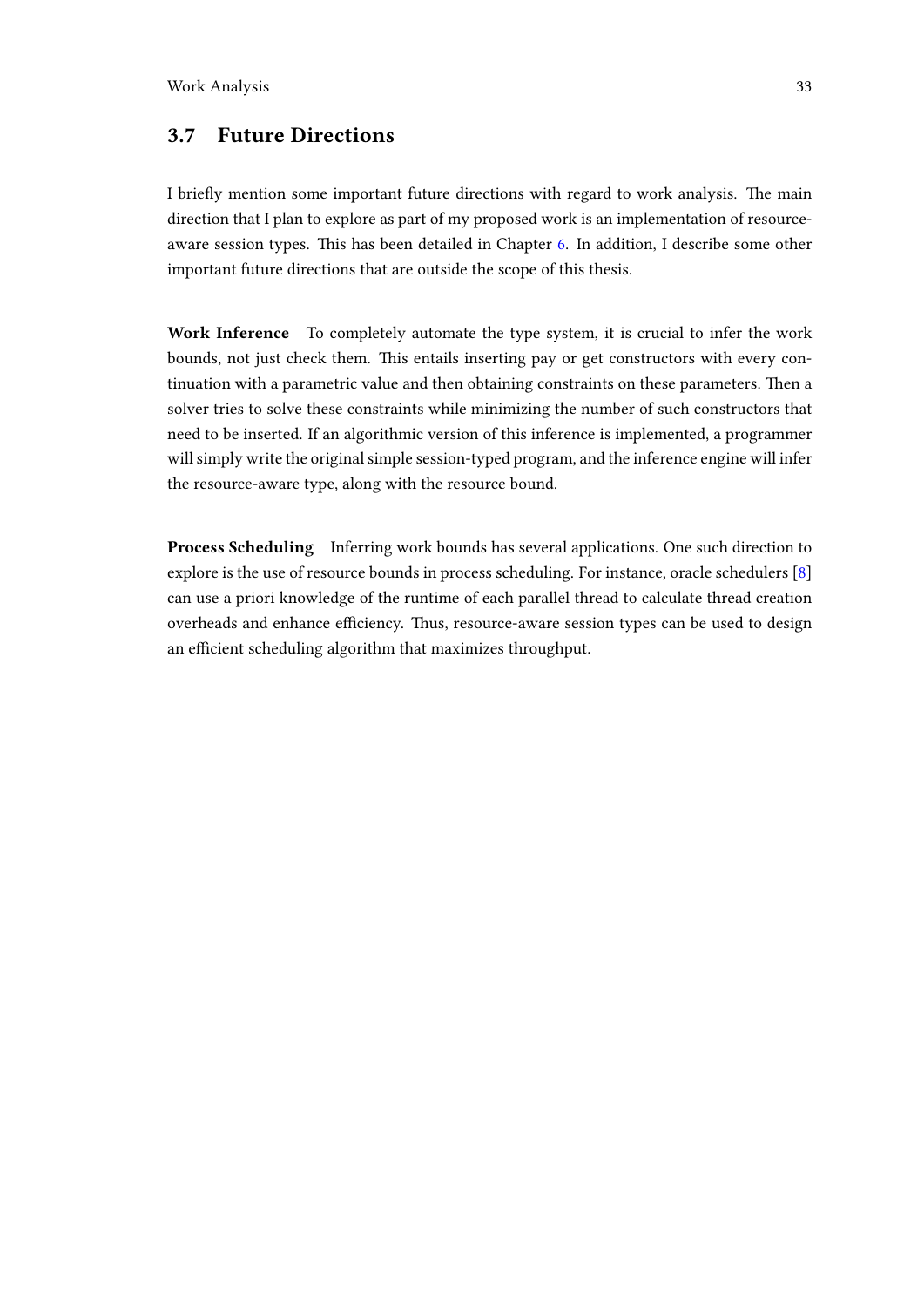## Chapter 4

# Time Analysis

Analyzing the complexity of concurrent, message-passing processes poses additional challenges over sequential programs. To begin with, we need information about the possible interactions between processes to enable compositional and local reasoning about concurrent cost. In addition to the structure of communication, the timing of messages is of central interest for analyzing concurrent cost. With information on message timing we may analyze not only properties such as the rate or latency with which a stream of messages can proceed through a pipeline, but also the span of a parallel computation, which can be dened as the time of the final response message assuming maximal parallelism.

There are several possible ways to enrich session types with timing information. A challenge is to find a balance between precision and flexibility. We would like to express precise times according to a global clock as in synchronous data flow languages whenever that is possible. However, sometimes this will be too restrictive. For example, we may want to characterize the response time of a concurrent queue where enqueue and dequeue operations arrive at unpredictable intervals.

In this chapter, I develop a type system that captures the parallel complexity of session-typed message-passing programs by adding temporal modalities next  $(OA)$ , always  $(\Box A)$ , and eventually  $(\Diamond A)$ , interpreted over a linear model of time. When considered as types, the temporal modalities express properties of concurrent programs such as the message rate of a stream, the latency of a pipeline, the response time of concurrent data structure, or the span of a fork/join parallel program, all in the same uniform manner. The results complement my prior work on expressing the work of session-typed processes in the same base language [\[38\]](#page-101-0). Together, they form a foundation for analyzing the parallel complexity of session-typed processes.

The type system is constructed conservatively over the base language of session types, which makes it quite general and easily able to accommodate various concrete cost models. The language contains standard session types and process expressions, and their typing rules remain unchanged. They correspond to processes that do not induce cost and send all messages at the constant time 0.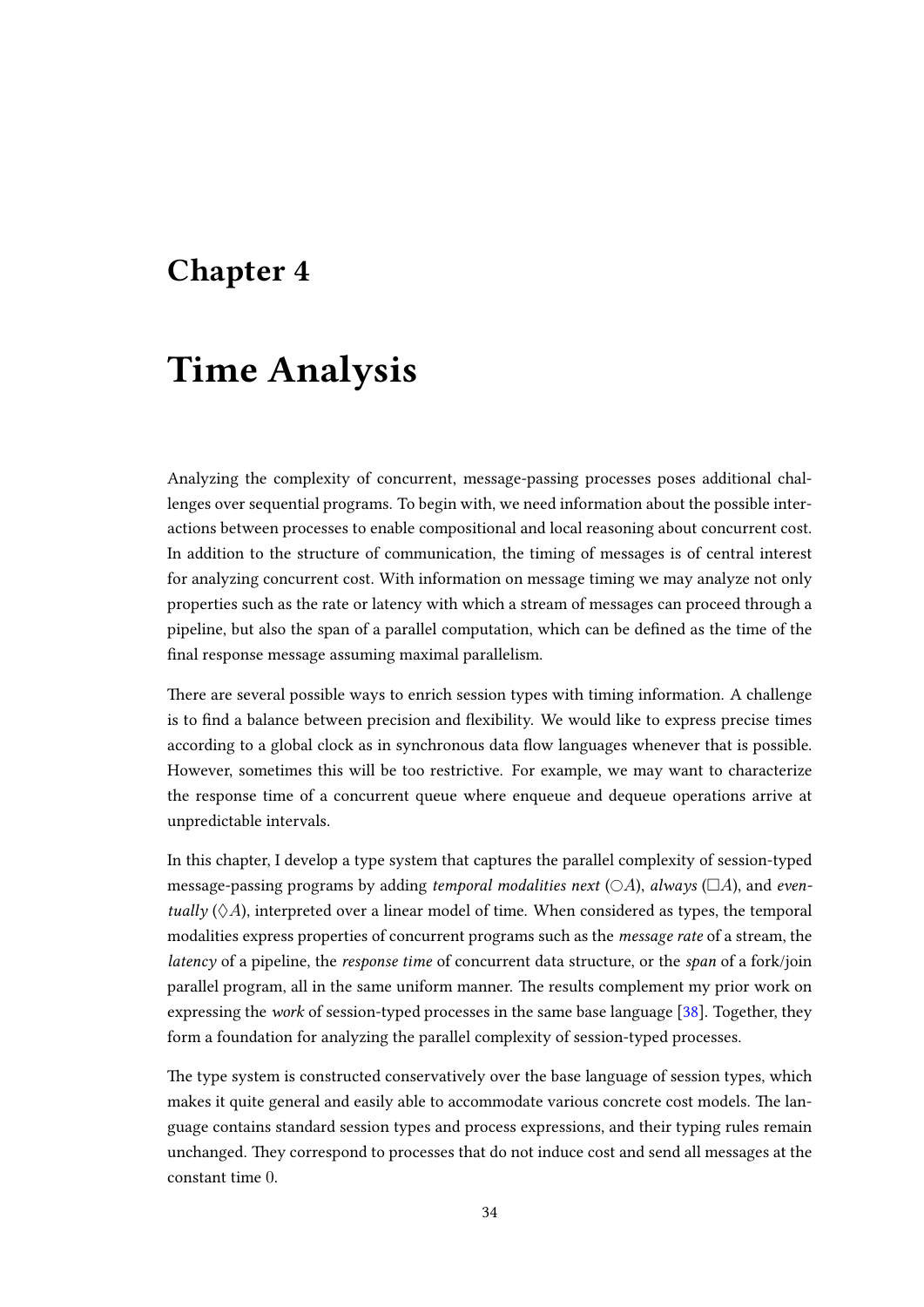To model computation cost, a new syntactic form delay is introduced, which advances time by one step. A particular cost semantics is specified by taking an ordinary, non-temporal program and adding delays capturing the intended cost. For example, if only the blocking operations should cost one unit of time, a delay is added before the continuation of every receiving construct. If sends should have unit cost as well, a delay is added immediately after each send operation. Processes that contain delays cannot be typed using standard session types.

To type processes with non-zero cost, I first introduce the type  $\bigcirc A$ , which is inhabited only by the process expression (delay ;  $P$ ). This forces time to advance on all channels that P can communicate along. The resulting types prescribe the *exact* time a message is sent or received and sender and receiver are precisely synchronized.

As an example, consider a stream of bits terminated by \$, expressed as the recursive type

bits  $= \bigoplus \{b0 : \text{bits}, b1 : \text{bits}, \$ : 1\}$ 

where ⊕ stands for internal choice and 1 for termination, ending the session. A simple cost model for asynchronous communication prescribes a cost of one unit of time for every receive operation. A stream of bits then needs to delay every continuation to give the recipient time to receive the message, expressing a *rate* of one. This can be captured precisely with the temporal modality  $\bigcirc A$ :

$$
\mathsf{bits} = \oplus \{\mathsf{b0} : \bigcirc \mathsf{bits}, \mathsf{b1} : \bigcirc \mathsf{bits}, \$ : \bigcirc \mathsf{1}\}
$$

A transducer neg that negates each bit it receives along channel  $x$  and passes it on along channel y would be typed as

$$
x: \mathsf{bits} \vdash \mathsf{neg} :: (y: \bigcirc \mathsf{bits})
$$

expressing a latency of one. A process negneg that puts two negations in sequence has a latency of two, compared with  $copy$  which passes on each bit, and *id* which terminates and identifies the channel  $y$  with the channel  $x$ , short-circuiting the communication.

x : bits  $\vdash$  negneg :: (y :  $\bigcirc$ Obits) x : bits  $\vdash$  copy :: (y : Obits) x : bits  $\vdash$  id :: (y : bits)

All these processes have the same extensional behavior, but different latencies. They also have the same rate since after the pipelining delay, the bits are sent at the same rate they are received, as expressed in the common type bits used in the context and the result.

While precise and minimalistic, the resulting system is often too precise for typical concurrent programs such as pipelines or servers. I therefore introduce the dual type formers  $\Diamond A$  and  $\Box A$ to talk about varying time points in the future. Remarkably, even if part of a program is typed using these constructs, we can still make precise and useful statements about other aspects.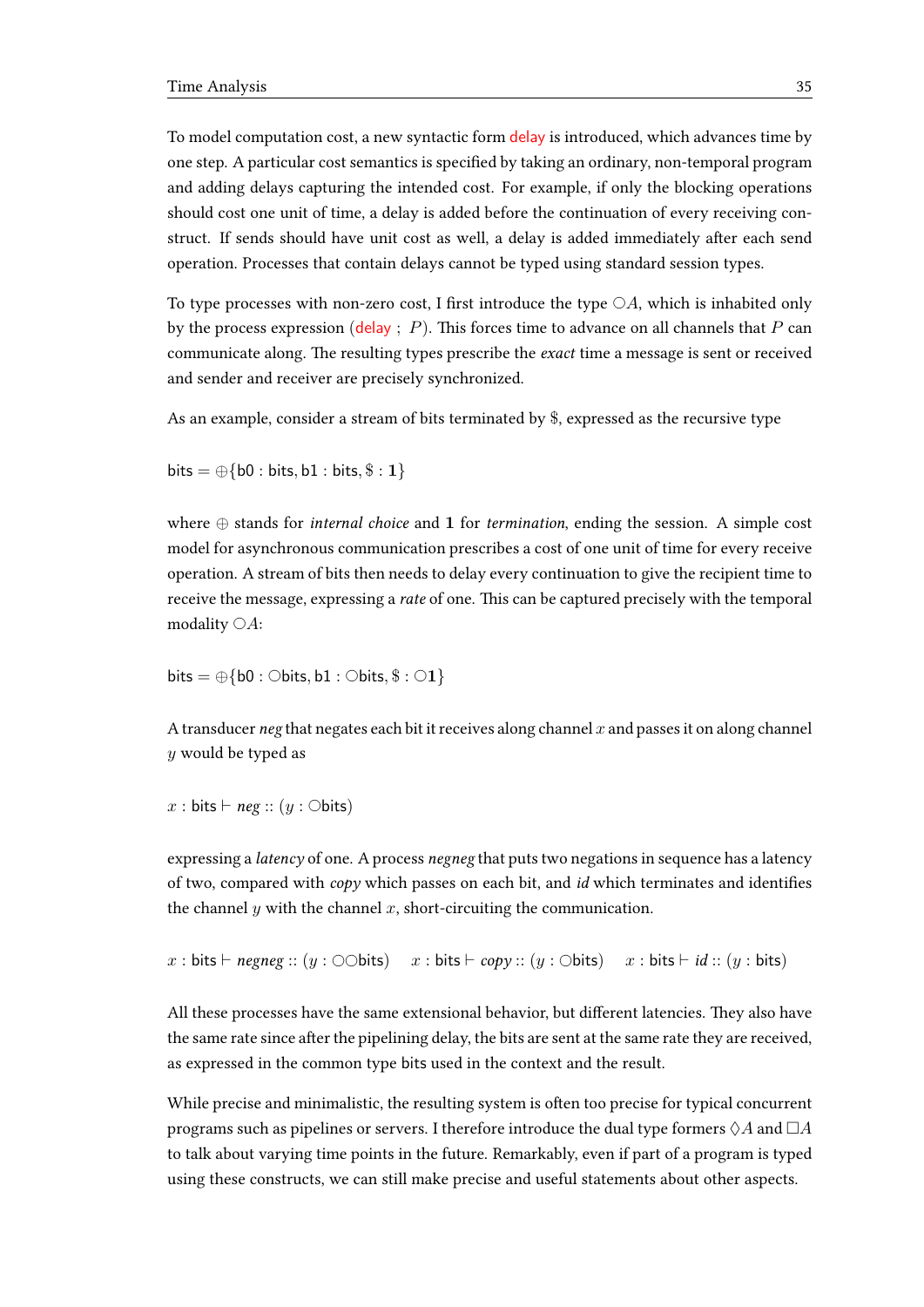For example, consider a transducer compress that shortens a stream by combining consecutive 1 bits so that, for example, 00110111 becomes 00101. For such a transducer, we cannot bound the latency statically, even if the bits are received at a constant rate like in the type bits. So we have to express that after seeing a 1 bit we will eventually see either another bit or the end of the stream. For this purpose, we introduce a new type sbits with the same message alternatives as bits, but different timing. In particular, after sending b1, either the next bit or end-of-stream is eventually sent ( $\Diamond$ sbits), rather than immediately.

sbits =  $\oplus$ {b0 :  $\circ$ sbits, b1 :  $\circ \diamond$ sbits, \$ :  $\circ$ 1} x : bits  $\vdash$  compress :: (y :  $\circ$ sbits)

We write  $\circ$   $\Diamond$ sbits instead of  $\Diamond$ sbits for the continuation type after b1 to express that there will always be a delay of at least one; to account for the unit cost of receive in this particular cost model.

The dual modality,  $\Box A$ , is useful to express, for example, that a server providing A is always ready, starting from "now". As an example, consider the following temporal type of an interface to a process of type  $\Box$ queue<sub>A</sub> with elements of type  $\Box A$ . It expresses that there must be at least four time units between successive enqueue operations and that the response to a dequeue request is immediate, only one time unit later ( $\&$  stands for external choice, the dual to internal choice).

 $\mathsf{queue}_A = \mathcal{A} \{ \; \mathsf{enq} : \bigcirc (\Box A \multimap \bigcirc^3 \Box \mathsf{queue}_A),$ deq :  $\bigcirc \oplus \{$  none :  $\bigcirc 1$ , some :  $\bigcirc (\Box A \otimes \bigcirc \Box$ queue<sub>A</sub> $) \}$ 

As an example of a parametric cost analysis, the following type can be given to a process that appends inputs  $l_1$  and  $l_2$  to yield l, where the message rate on all three lists is  $r + 2$  units of time (that is, the interval between consecutive list elements needs to be at least 2).

 $l_1: \text{list}_{A}[n], l_2: \bigcirc^{(r+4)n+2} \text{list}_{A}[k] \vdash \text{append} :: (l: \bigcirc \bigcirc \text{list}_{A}[n+k])$ 

It expresses that append has a latency of two units of time and that it inputs the first message from  $l_2$  after  $(r + 4)n + 2$  units of time, where *n* is the number of elements sent along  $l_1$ .

To analyze the span of a fork/join parallel program, we capture the time at which the (final) answer is sent. For example, the type tree $[h]$  describes the span of a process that computes the parity of a binary tree of height  $h$  with boolean values at the leaves. The session type expresses that the result of the computation is a single boolean that arrives at time  $5h + 3$  after the parity request.

tree $[h] = \& \{$  parity :  $\bigcirc^{5h+3}$  bool }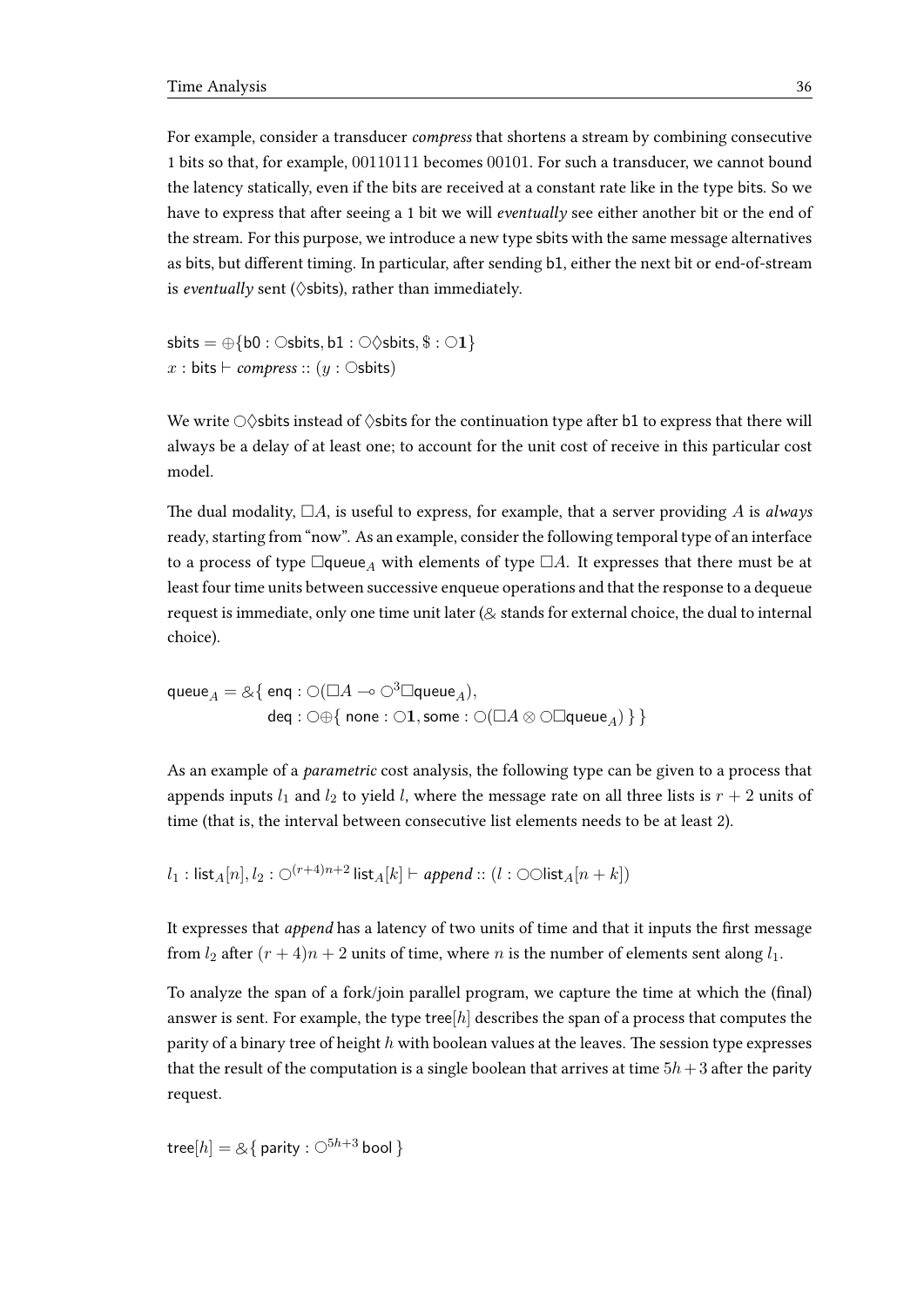In summary, the main contributions of the chapter are (1) a generic framework for parallel cost analysis of asynchronously communicating session-typed processes rooted in a novel combination of temporal and linear logic, (2) a soundness proof of the type system with respect to a timed operational semantics, showing progress and type preservation (3) instantiations of the framework with different cost models, e.g. where either just receives, or receives and sends, cost one time unit each, and (4) examples illustrating the scope of my method. My technique for proving progress and preservation does not require dependency graphs and may be of independent interest. I further provide decidable systems for time reconstruction and subtyping that greatly simplify the programmer's task. They also enhance modularity by allowing the same program to be assigned temporally different types, depending on the context of use.

## 4.1 The Temporal Modality Next ( $\odot A$ )

This section introduces *actual cost* by explicitly advancing time. Remarkably, all the rules pre-sented so far in Chapter [2](#page-10-0) remain literally unchanged. They correspond to the cost-free fragment of the language in which time never advances. In addition, I have a new type construct  $\circ$ A (read: next A) with a corresponding process construct (delay ; P), which advances time by one unit. In the corresponding typing rule

$$
\frac{\Delta \vdash P :: (x : A)}{\bigcirc \Delta \vdash (\text{delay} : P) :: (x : \bigcirc A)} \bigcirc LR
$$

I abbreviate  $y_1: O_{1}, \ldots, y_m: O_{m}$  by  $O(y_1: A_1, \ldots, y_m: A_m)$ . Intuitively, when (delay ; P) idles, time advances on all channels connected to P. Computationally, I delay the process for one time unit without any external interactions. To understand this computation, I introduce semantic objects  $proc(c, t, P)$  and  $msg(c, t, M)$  which mean that process P or message M provide along channel  $c$  and are at an integral time  $t$ .

$$
(\bigcirc C)
$$
 proc $(c, t, \text{delay}; P) \mapsto \text{proc}(c, t+1, P)$ 

There is a subtle point about forwarding: A process  $\text{proc}(c, t, c \leftarrow d)$  may be ready to forward a message *before* a client reaches time  $t$  while in all other rules the times must match exactly. We can avoid this mismatch by transforming uses of forwarding  $x \leftarrow y$  at type  $\bigcirc^n S$  where  $S \neq \bigcirc (-$ ) to (delay<sup>n</sup>;  $x \leftarrow y$ ). In this discussion I have used the following notation which will be useful later:

$$
\begin{array}{rcl}\n\bigcirc^0 A & = & A \\
\bigcirc^{n+1} A & = & \bigcirc \bigcirc^n A \\
\end{array}\n\qquad\n\begin{array}{rcl}\n\mathsf{delay}^0 \, ; \, P & = & P \\
\mathsf{delay}^{n+1} \, ; \, P & = & \mathsf{delay} \, ; \, \mathsf{delay}^n \, ; \, P\n\end{array}
$$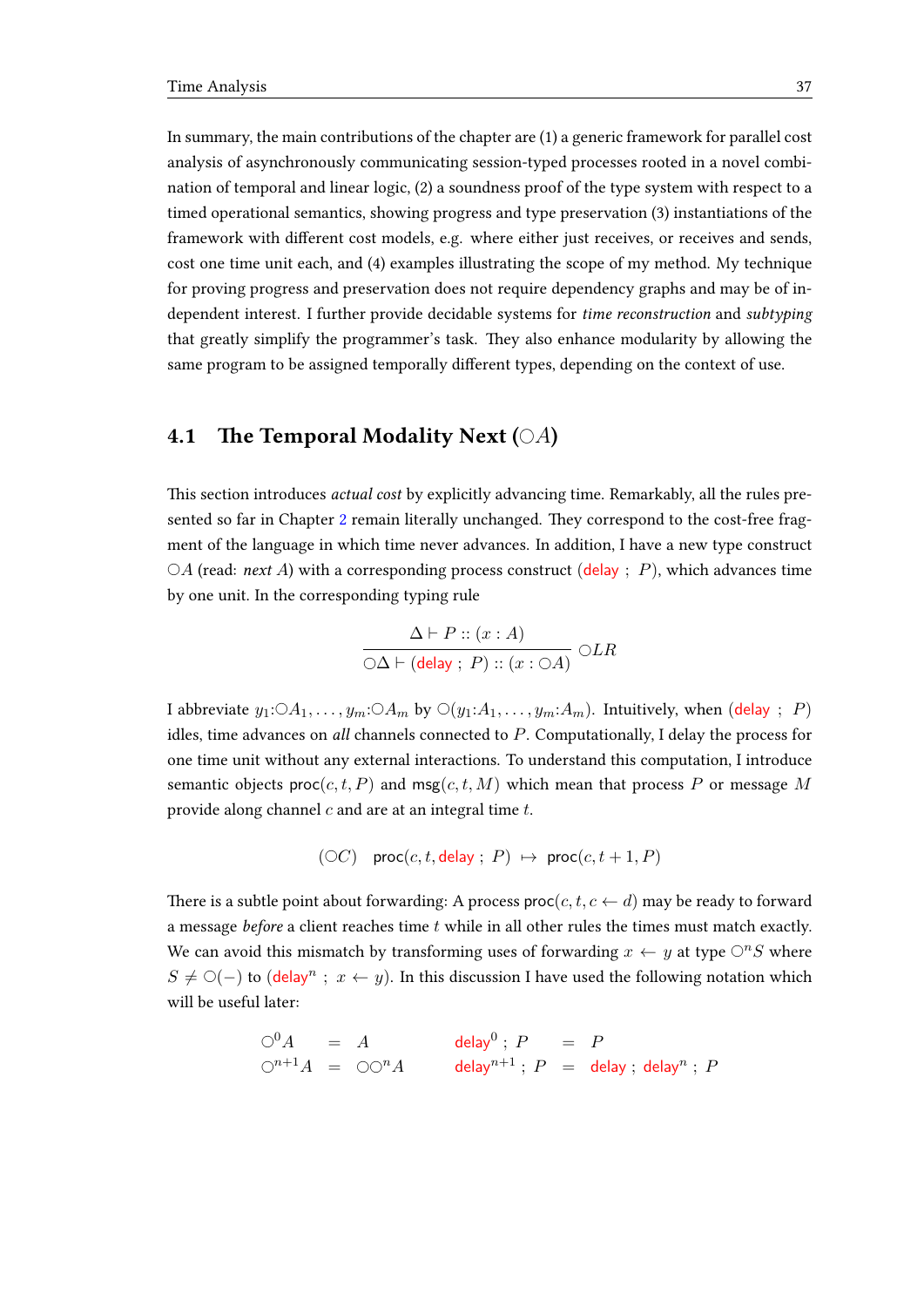#### 4.1.1 Modeling a Cost Semantics

My system allows us to represent a variety of different abstract cost models in a straightforward way. I will mostly use two different abstract cost models. In the first, called  $\mathcal{R}$ , I assign unit cost to every receive (or wait) action while all other operations remain cost-free. We may be interested in this since receiving a message is the only blocking operation in the asynchronous semantics. A second one, called  $RS$  and considered in Section [4.4,](#page-53-0) assigns unit cost to both send and receive actions.

To capture  $\mathcal R$  I take a source program and insert a delay operation before the continuation of every receive. I write this delay astick in order to remind the reader that it arises systematically from the cost model and is never written by the programmer. In all other respects, tick is just a synonym for delay.

For example, the copy process would become

```
bits = \oplus{b0 : bits, b1 : bits, $ : 1}
y : bits \vdash copy :: (x : bits) % No longer correct!
x \leftarrow copy \leftarrow y =case y (b0 \Rightarrow tick; x.b0; x \leftarrow copy \leftarrow y| b1 \Rightarrow tick ; x.b1 ; x \leftarrow copy \leftarrow y| $ ⇒ tick ; x.$ ; wait y ; tick ; close x )
```
As indicated in the comment, the type of copy is now no longer correct because the bits that arrive along y are delayed by one unit before they are sent along x. We can observe this concretely by starting to type-check the first branch

```
y : \text{bits} \vdash copy :: (x : \text{bits})x \leftarrow copy \leftarrow y =case y ( b0 \Rightarrow % y : bits \vdash x : bits
                        tick ; . . .)
```
We see that the delay tick does not type-check, because neither x nor y have a type of the form  $\circlearrowleft(-)$ . We need to redefine the type bits so that the continuation type after every label is delayed by one, anticipating the time it takes to receive the label b0, b1, or \$. Similarly, we capture in the type of copy that its latency is one unit of time.

```
bits = \oplus{b0 : \ominusbits, b1 : \ominusbits, \$\circ : \odot1}
y : \text{bits} \vdash copy :: (x : \text{Obits})
```
With these declarations, we can now type-check the definition of  $copy$ . I show the intermediate type of the used and provided channels after each interaction.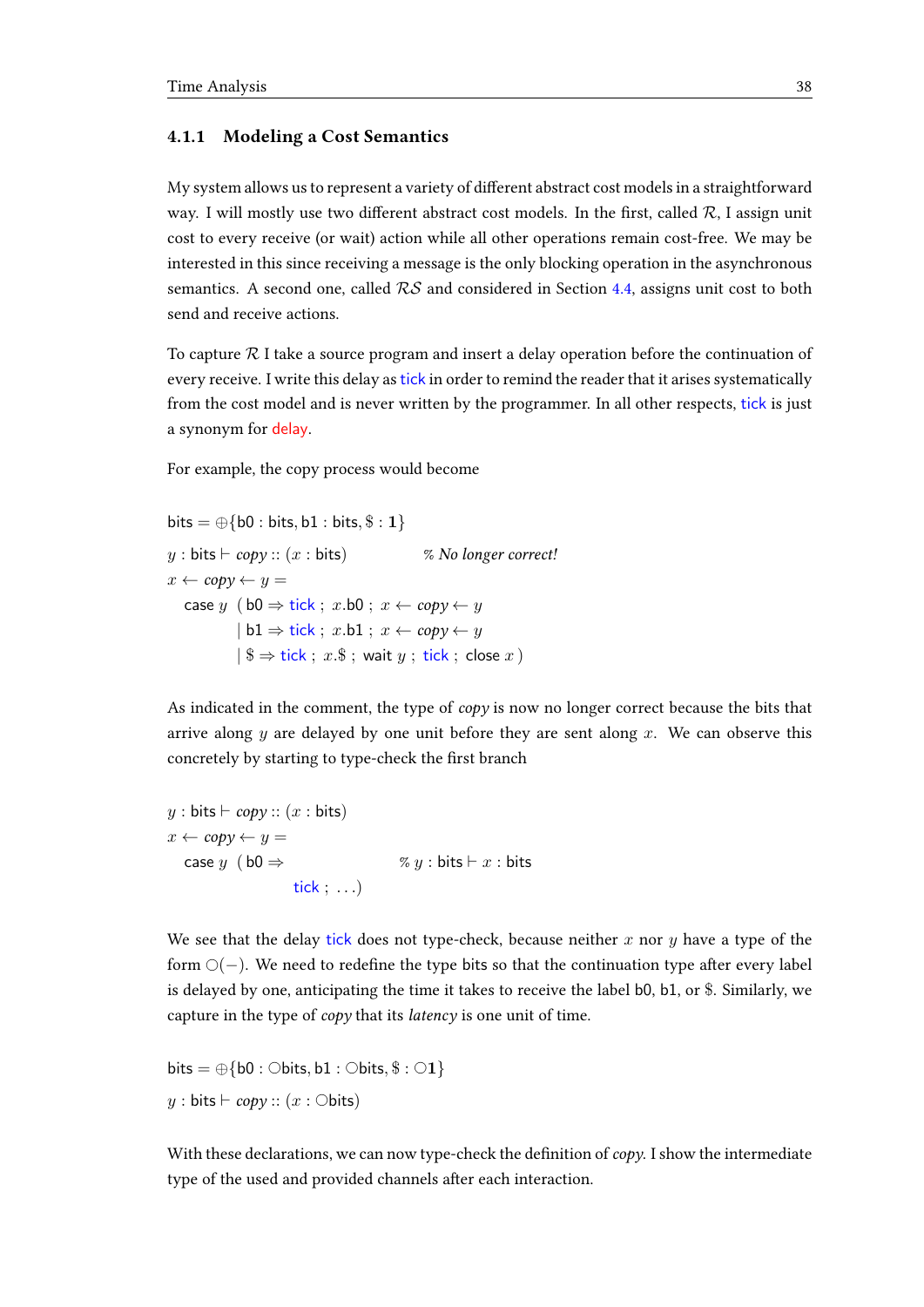$x \leftarrow copy \leftarrow y =$ case y ( $b0 \Rightarrow$  % y :  $\circ$ bits  $\vdash x : \circ$ bits tick ;  $\% y : \text{bits} \vdash x : \text{bits}$  $x \cdot b0$ ;  $\% y : \text{bits} \vdash x : \text{Obits}$  $x \leftarrow copy \leftarrow y$  % well-typed by type of copy  $| \text{ b1} \Rightarrow$  % y : Obits  $\vdash x :$  Obits tick;  $\% y : \text{bits} \vdash x : \text{bits}$  $x \cdot b1$ ;  $\qquad \qquad$   $\qquad$   $\qquad$   $\qquad$   $\qquad$   $\qquad$   $\qquad$   $\qquad$   $\qquad$   $\qquad$   $\qquad$   $\qquad$   $\qquad$   $\qquad$   $\qquad$   $\qquad$   $\qquad$   $\qquad$   $\qquad$   $\qquad$   $\qquad$   $\qquad$   $\qquad$   $\qquad$   $\qquad$   $\qquad$   $\qquad$   $\qquad$   $\qquad$   $\qquad$   $\qquad$   $\qquad$   $\qquad$   $\qquad$   $\qquad$  $x \leftarrow copy \leftarrow y$ | \$ ⇒ % y : 1 ` x : bits tick;  $\% y : \mathbf{1} \vdash x : \mathsf{bits}$  $x.\$$ ;  $\% y : \mathbf{1} \vdash x : \bigcirc \mathbf{1}$ wait  $y$ ;  $\% \cdot \vdash x : \bigcirc \mathbf{1}$ tick ;  $\% \cdot \vdash x : \mathbf{1}$ close  $x$ )

Armed with this experience, we now consider the increment process plus1. Again, we expect the latency of the increment to be one unit of time. Since we are interested in detailed typechecking, I show the transformed program, with a delay tick after each receive.

```
bits = \oplus{b0 : \ominusbits, b1 : \ominusbits, \$\cdot \odot 1\}y: \text{bits} \vdash plus1 :: (x: \text{Obits})x \leftarrow plus1 \leftarrow y =case y ( b0 \Rightarrow tick; x.b1; x \leftarrow y % type error here!
               | \text{b1} \Rightarrow \text{tick}; x \cdot \text{b0}; x \leftarrow \text{plus1} \leftarrow y|\$ \Rightarrow tick; x. $; wait y; tick; close x)
```
The branches for b1 and \$ type-check as before, but the branch for b0 does not. I make the types at the crucial point explicit:

 $x \leftarrow plus1 \leftarrow y =$ case y (b0  $\Rightarrow$  tick; x.b1; % y: bits  $\vdash x :$  Obits  $x \leftarrow y$  % *ill-typed, since* bits  $\neq$  Obits  $| \ldots$ 

The problem here is that identifying  $x$  and  $y$  removes the delay mandated by the type of *plus1*. A solution is to call copy to reintroduce the latency of one time unit.

```
y : bits \vdash plus1 :: (x : \bigcirc bits)
x \leftarrow plus1 \leftarrow y =case y (b0 \Rightarrow tick; x.b1; x \leftarrow copy \leftarrow y
```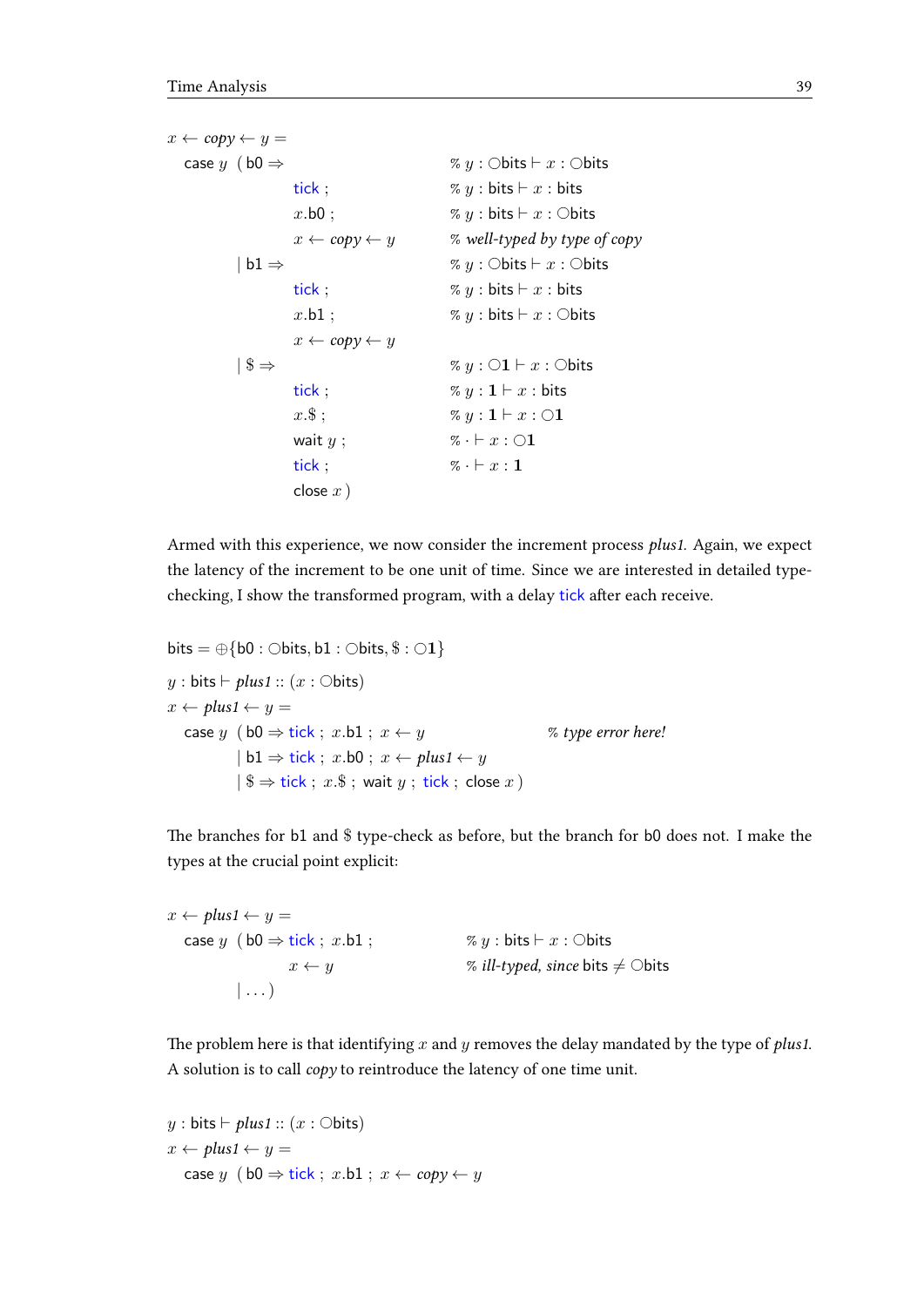$| b1 \Rightarrow tick ; x.b0 ; x \leftarrow plus1 \leftarrow y$ | \$ ⇒ tick ; x.\$ ; wait y ; tick ; close x )

In order to write plus2 as a pipeline of two increments we need to delay the second increment explicitly in the program and stipulate, in the type, that there is a latency of two.

```
y : bits \vdash plus2 :: (x : \odot \odot bits)x \leftarrow plus2 \leftarrow y =z \leftarrow plus1 \leftarrow y; \% z : \circ \text{bits} \vdash x : \circ \circ \text{bits}delay ; \% z : \text{bits} \vdash x : \text{Obits}x \leftarrow plus1 \leftarrow z
```
Programming with so many explicit delays is tedious, but fortunately a source program without all these delay operations (but explicitly temporal session types) can be transformed automatically in two steps: (1) insert the delays mandated by the cost model (here: a tick after each receive), and (2) perform time reconstruction to insert the additional delays so the result is temporally well-typed or issue an error message if this is impossible (see [\[39\]](#page-101-1)).

### 4.1.2 The Interpretation of a Configuration

Let us reconsider the program to produce the number  $6 = (110)_2$  under the cost model R where each receive action costs one unit of time. There are no receive operations in this program, but time reconstruction must insert a delay after each send in order to match the delays mandated by the type bits.

```
bits = \oplus{b0 : \ominusbits, b1 : \ominusbits, \$\circ : \odot1}
\cdot \vdash six :: (x : \text{bits})x \leftarrow six = x.b0; delay; x.b1; delay; x.b1; delay; x.$; delay; close x
```
Executing  $\mathsf{proc}(c_0, 0, c_0 \leftarrow \mathsf{six})$  then leads to the following configuration

```
msg(c_4, 4, close c_4),\text{msg}(c_3, 3, c_3.\$; c_3 \leftarrow c_4),msg(c_2, 2, c_2.b1 ; c_2 \leftarrow c_3),msg(c_1, 1, c_1.b1; c_1 \leftarrow c_2),\text{msg}(c_0, 0, c_0 \text{.} \text{b0} \text{ ; } c_0 \leftarrow c_1)
```
These messages are at increasing times, which means any client of  $c_0$  will have to immediately (at time 0) receive b0, then (at time 1) b1, then (at time 2) b1, etc. In other words, the time stamps on messages predict exactly when the message will be received. Of course, if there is a client in parallel this state may never be reached because, for example, the first b0 message along channel  $c_0$  may be received before the continuation of the sender produces the message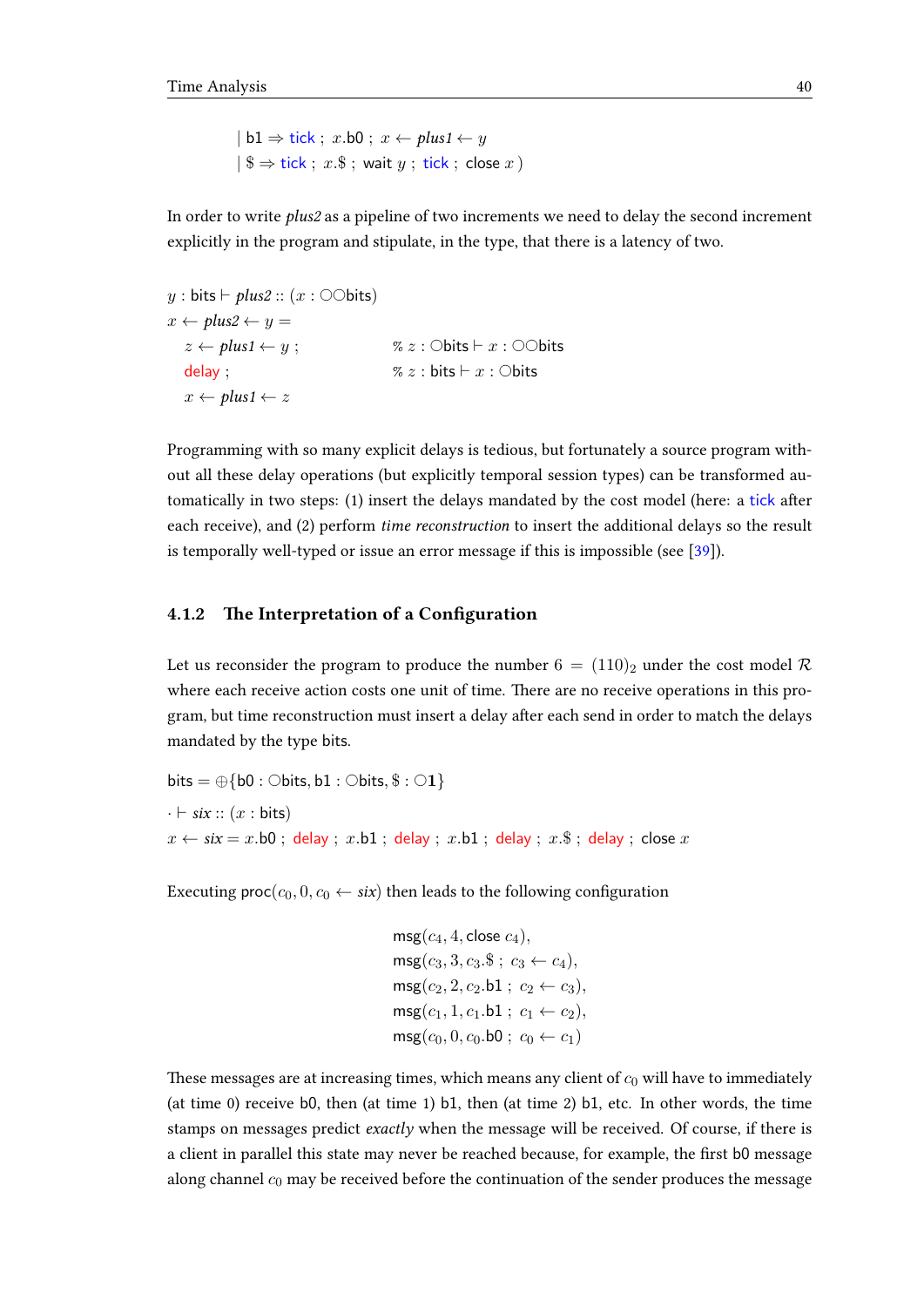b1. So different configurations may be reached depending on the *scheduler* for the concurrent processes. It is also possible to give a time-synchronous semantics in which all processes proceed in parallel from time 0 to time 1, then from time 1 to time 2, etc.

## 4.2 The Temporal Modalities Always ( $\Box A$ ) and Eventually ( $\Diamond A$ )

The strength and also the weakness of the system so far is that its timing is very precise. Consider a process compress that combines runs of consecutive 1's to a single 1. For example, compressing 11011100 should yield 10100. First, in the cost-free the process is defined as

```
bits = \oplus{b0 : bits, b1 : bits, $ : 1}
y : bits \vdash compress :: (x : bits)
y : bits \vdash skip1s :: (x : bits)
x \leftarrow \text{compress} \leftarrow y =case y (b0 \Rightarrow x.b0; x \leftarrow \text{compress} \leftarrow y| b1 \Rightarrow x.b1 : x \leftarrow skip1s \leftarrow y| $ ⇒ x.$ ; wait y ; close x )
x \leftarrow skip1s \leftarrow y =
   case y (b0 \Rightarrow x.b0; x \leftarrow \text{compress} \leftarrow y| b1 \Rightarrow x \leftarrow skip1s \leftarrow y| $ ⇒ x.$ ; wait y ; close x )
```
The problem is that program cannot be typed under the cost mode  $R$ , where every receive takes one unit of time. Actually worse: there is no way to insert next-time modalities into the type and additional delays into the program so that the result is well-typed. This is because if the input stream is unknown we cannot predict how long a run of 1's will be, but the length of such a run will determine the delay between sending a bit 1 and the following bit 0.

The best we can say is that after a bit 1 compress will eventually send either a bit 0 or the endof-stream token \$. This is the purpose of the type  $\Diamond A$ . We capture this timing in the type sbits (for slow bits).

bits =  $\oplus$ {b0 :  $\ominus$ bits, b1 :  $\ominus$ bits,  $\$\circ$  :  $\odot$ 1} sbits =  $\oplus$ {b0 :  $\circ$ sbits, b1 :  $\circ \circ$ sbits, \$ :  $\circ$ 1} y : bits  $\vdash$  compress ::  $(x : \circ$ sbits)  $y: \text{bits} \vdash \text{skip1s} :: (x: \bigcirc \Diamond \text{slits})$ 

The next section introduces the process constructs and typing rules so that *compress* and *skip1s* programs can be revised to have the right temporal semantics.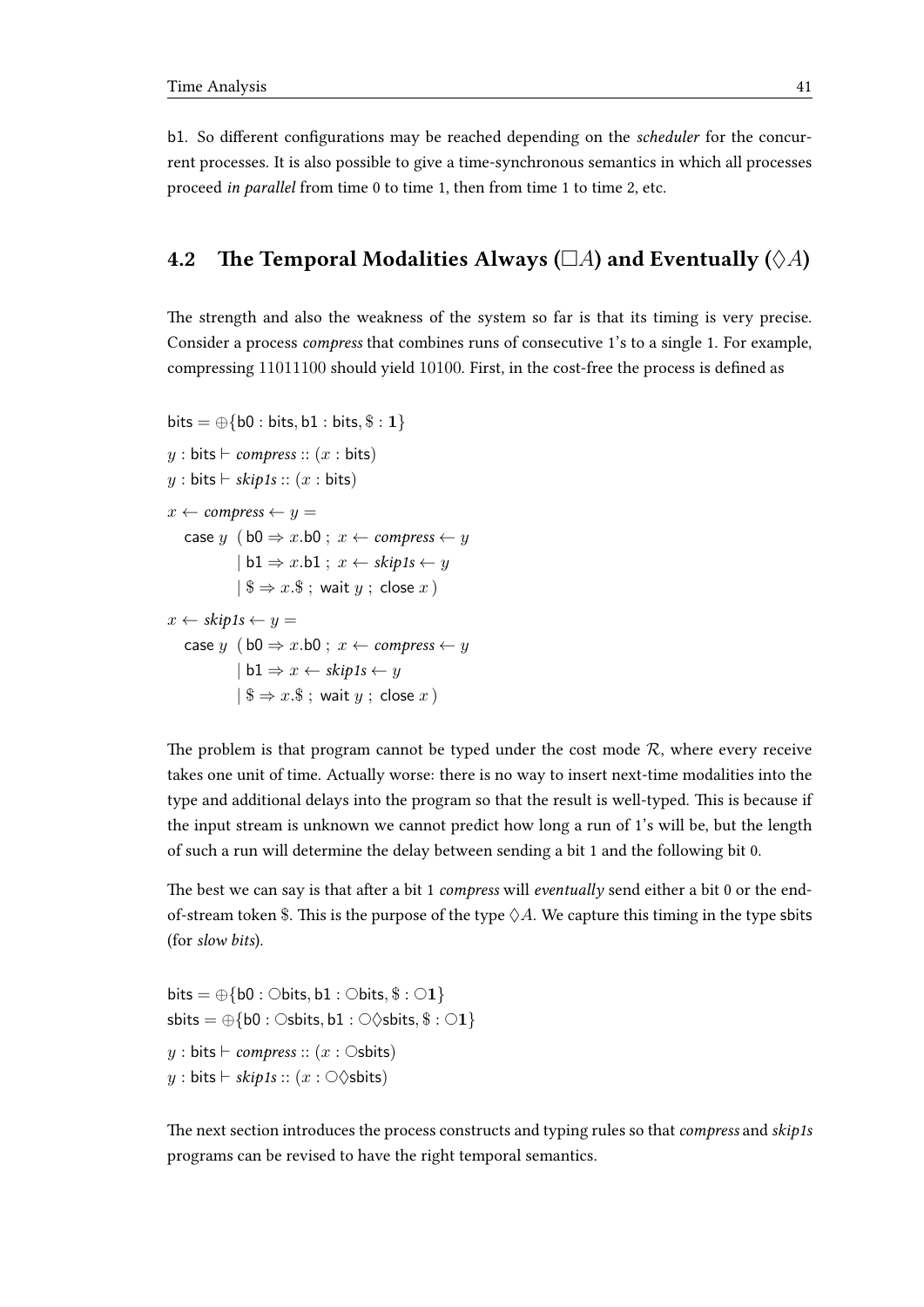#### 4.2.1 Eventually  $A$

A process providing  $\Diamond A$  promises only that it will eventually provide A. There is a somewhat subtle point here: since not every action may require time and because we do not check termination separately,  $x : \Diamond A$  expresses only that if the process providing x terminates it will eventually provide  $A$ . Thus, it expresses non-determinism regarding the (abstract) time at which A is provided, rather than a strict liveness property. Therefore,  $\Diamond A$  is somewhat weaker than one might be used to from LTL [\[87\]](#page-104-0). When restricted to a purely logical fragment, without unrestricted recursion, the usual meaning is fully restored so I feel the terminology is justified. Imposing termination, for example along the lines of Fortier and Santocanale [\[43\]](#page-101-2) or Toninho et al. [\[100\]](#page-105-0) is an interesting item for future work but not necessary for our present purposes.

When a process offering  $c : \Diamond A$  is ready, it will send a now! message along c and then continue at type A. Conversely, the client of  $c : \Diamond A$  will have to be ready and waiting for the now! message to arrive along c and then continue at type A. I use (when? c ; Q) for the corresponding client. These explicit constructs are a conceptual device and may not need to be part of an implementation. They also make type-checking processes entirely syntax-directed and trivially decidable.

The typing rules for now! and when? are somewhat subtle.

$$
\frac{\Delta \vdash P :: (x : A)}{\Delta \vdash (\text{now! } x ; P) :: (x : \Diamond A)} \Diamond R
$$
  

$$
\frac{\Delta \text{ delayed}^{\Box} \quad \Delta, x : A \vdash Q :: (z : C) \quad C \text{ delayed}^{\Diamond}}{\Delta, x : \Diamond A \vdash (\text{when? } x ; Q) :: (z : C)} \Diamond L
$$

The  $\Diamond R$  rule just states that, without constraints, we can at any time decide to communicate along  $x : \Diamond A$  and then continue the session at type A. The  $\Diamond L$  rule expresses that the process must be ready to receive a now! message along  $x : \Diamond A$ , but there are two further constraints. Because the process (when?  $x$ ; Q) may need to wait an indefinite period of time, the rule must make sure that communication along z and any channel in  $\Delta$  can also be postponed an indefinite period of time. The predicate  $C$  delayed $^\lozenge$  describes that  $C$  must have the form  $\bigcirc^* \lozenge C'$  to require that  $C$  may be delayed a fixed finite number of time steps and then must be allowed to communicate at an arbitrary time in the future. Similarly, for every channel  $y : B$ in  $\Delta$ , *B* must have the form  $\bigcirc$ \* $\Box$ *B*, where  $\Box$  (as the dual of  $\Diamond$ ) is introduced in Section [4.2.](#page-47-0)

In the operational semantics, the central restriction is that when? is ready before the now! message arrives so that the continuation can proceed immediately as promised by the type.

$$
(\Diamond S) \quad \text{proc}(c, t, \text{now! } c \ ; \ P) \ \mapsto \ \text{proc}(c', t, [c'/c]P), \text{msg}(c, t, \text{now! } c \ ; \ c \leftarrow c') \ \ (c' \ \text{fresh})
$$

$$
(\Diamond C) \quad \text{msg}(c, t, \text{now}!~c~;~c \leftarrow c'), \text{proc}(d, s, \text{when?}~c~;~Q)~\mapsto~\text{proc}(d, t, [c'/c]Q) \quad (t \geq s)
$$

To rewrite the *compress* process in our cost model  $\mathcal{R}$ , I first insert tick before all the actions that must be delayed according to our cost model. Then I insert appropriate additional delay, when?,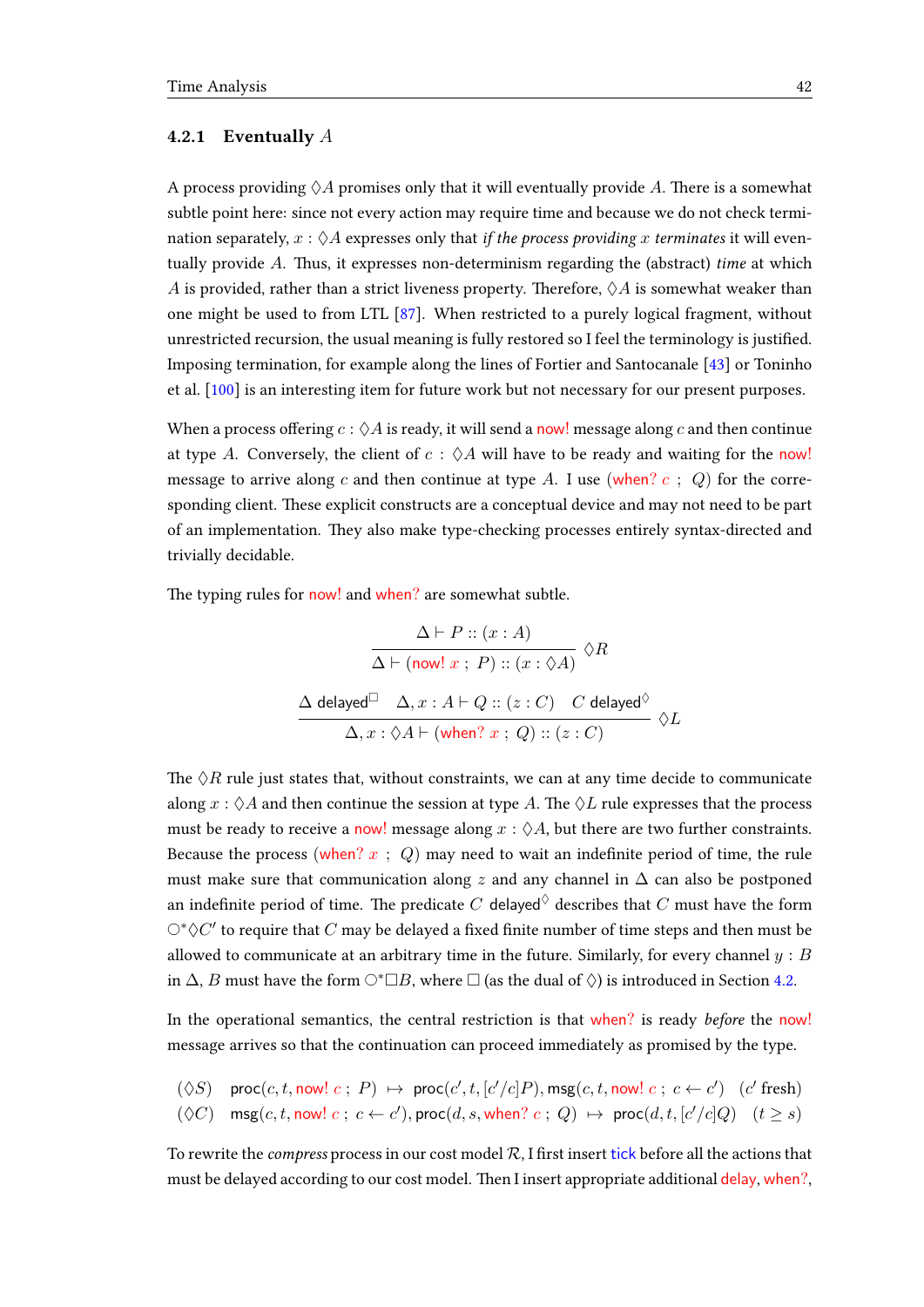and now! actions. While *compress* turns out to be straightforward, *skip1s* creates a difficulty after it receives a b1:

```
bits = \oplus{b0 : \ominusbits, b1 : \ominusbits, \$\circ : \odot1}
sbits = \oplus{b0 : \circsbits, b1 : \circ \circsbits, $ : \circ1}
y: \text{bits} \vdash \text{compress} :: (x: \text{Osbits})y: \text{bits} \vdash \text{skip1s} :: (x: \bigcirc \Diamond \text{slits})x \leftarrow \text{compress} \leftarrow y =case y (b0 \Rightarrow tick; x.b0; x \leftarrow compress \leftarrow y| b1 \Rightarrow tick ; x.b1 ; x \leftarrow skip1s \leftarrow y|\$\Rightarrow tick; x.\$\;; wait y; tick; close x)
x \leftarrow skip1s \leftarrow y =
   case y (b0 \Rightarrow tick; now! x; x.b0; x \leftarrow compress \leftarrow y
              | b1 ⇒ tick ; % y : bits ` x : ♦sbits
                          x' \leftarrow skip1s \leftarrow y ; % x
                                                                               \prime : \bigcirc \Diamond sbits \vdash x : \Diamond sbits
                         x \leftarrow idle \leftarrow x'\% with x' : \bigcirc \Diamond s bits \vdash idle :: (x : \Diamond s) is \Diamond s|\$\Rightarrow tick; now! x; x.\$; wait y; tick; close x)
```
At the point where I would like to call skip1s recursively, I have

 $y : \text{bits} \vdash x : \Diamond \text{shifts}$ but  $y : \text{bits} \vdash \text{skip1s} :: (x : \bigcirc \Diamond \text{slits})$ 

which prevents a tail call since  $\bigcirc$  sbits  $\neq$   $\Diamond$ sbits. Instead skip1s is called to obtain a new channel  $x'$  and then use another process called *idle* to go from  $x'$  :  $\bigcirc \Diamond$ sbits to  $x$  :  $\Diamond$ sbits. Intuitively, it should be possible to implement such an idling process:  $x : \Diamond$ sbits expresses at some time in the future, including possibly right now while  $x' : \bigcirc \Diamond$ sbits says at some time in the future, but not right now.

To type the idling process, the  $\bigcirc LR$  rule needs to be generalized to account for the interactions of  $\bigcirc A$  with  $\Box A$  and  $\Diamond A$ . After all, they speak about the same underlying model of time.

#### 4.2.2 Interactions of  $\bigcirc A$  and  $\bigcirc A$

Recall the left/right rule for  $\bigcirc$ :

$$
\frac{\Delta \vdash P :: (x : A)}{\bigcirc \Delta \vdash (\mathsf{delay} \; ; \; P) :: (x : \bigcirc A)} \bigcirc LR
$$

If the succedent were  $x : \Diamond A$  instead of  $x : \Diamond A$ , we should still be able to delay since we can freely choose when to interact along x. We could capture this in the following rule (superseded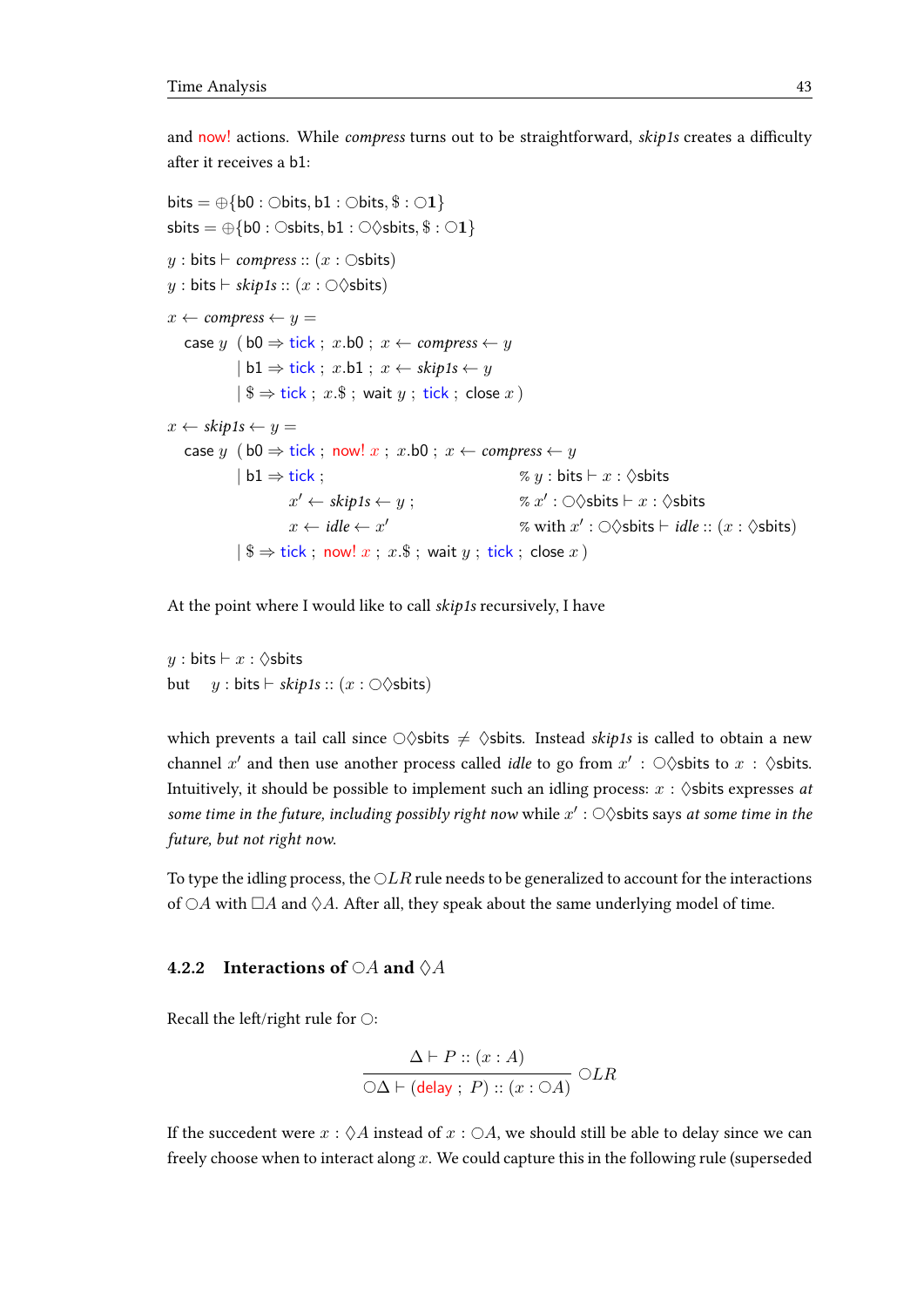later by a more general form of  $\bigcirc LR$ ):

$$
\frac{\Delta \vdash P :: (x : \Diamond A)}{\bigcirc \Delta \vdash (\mathsf{delay} \; ; \; P) :: (x : \Diamond A)} \bigcirc \Diamond
$$

I keep  $\Diamond A$  as the type of x since I want to retain the full flexibility of using x at any time in the future after the initial delay. I will generalize the rule once more in the next section to account for interactions with  $\Box A$ .

With this, I can define and type the idling process parametrically over  $A$ :

 $x': \bigcirc \Diamond A \vdash \mathit{idle} :: (x : \Diamond A)$  $x \leftarrow idle \leftarrow x' = delay ; x \leftarrow x'$ 

This turns out to be an example of subtyping (see  $[39]$ ), which means that the programmer actually will not have to explicitly define or even reference an idling process. The programmer simply writes the original skip1s process (without referencing the idle process) and our subtyping algorithm will use the appropriate rule to typecheck it successfully.

#### <span id="page-47-0"></span>4.2.3 Always A

The last temporal modality, written as  $\Box A$  (read: *always A*), is dual to  $\Diamond A$ . If a process P provides  $x : \Box A$  it means it is ready to receive a now! message along x at any point in the future. In analogy with the typing rules for  $\Diamond A$ , but flipped to the other side of the sequent, we obtain

$$
\frac{\Delta \text{ delayed}^{\Box} \quad \Delta \vdash P :: (x:A)}{\Delta \vdash (\text{when? } x \text{ ; } P) :: (x:\Box A)} \Box R \qquad \frac{\Delta, x:A\vdash Q :: (z:C)}{\Delta, x:\Box A\vdash (\text{now! } x \text{ ; } Q) :: (z:C)} \Box L
$$

The operational rules just reverse the role of provider and client from the rules for  $\Diamond A$ .

$$
\begin{array}{ll}\n(\Box S) & \mathsf{proc}(d, t, \mathsf{now}! \ c \ ; \ Q) \ \mapsto \ \mathsf{msg}(c', t, \mathsf{now}! \ c \ ; \ c' \leftarrow c), \mathsf{proc}(d, t, [c'/c]Q) \quad (c' \ \mathsf{fresh}) \\
(\Box C) & \mathsf{proc}(c, s, \mathsf{when}? \ c \ ; \ P), \mathsf{msg}(c', t, \mathsf{now}! \ c \ ; \ c' \leftarrow c) \ \mapsto \ \mathsf{proc}(c', t, [c'/c]P) \quad (s \leq t)\n\end{array}
$$

As an example for the use of  $\Box A$ , and also to introduce a new kind of example, I specify and implement a counter process that can receive inc and val messages. When receiving an inc it will increment its internally maintained counter, when receiving val it will produce a finite bit stream representing the current value of the counter. In the cost-free setting the type is

bits  $= \bigoplus \{b0 : \text{bits}, b1 : \text{bits}, \$ : 1\}$  $ctr = \&$ {inc : ctr, val : bits}

A counter is implemented by a chain of processes, each holding one bit (either bit0 or bit1) or signaling the end of the chain ( $\epsilon$ mpty). For this purpose we implement three processes: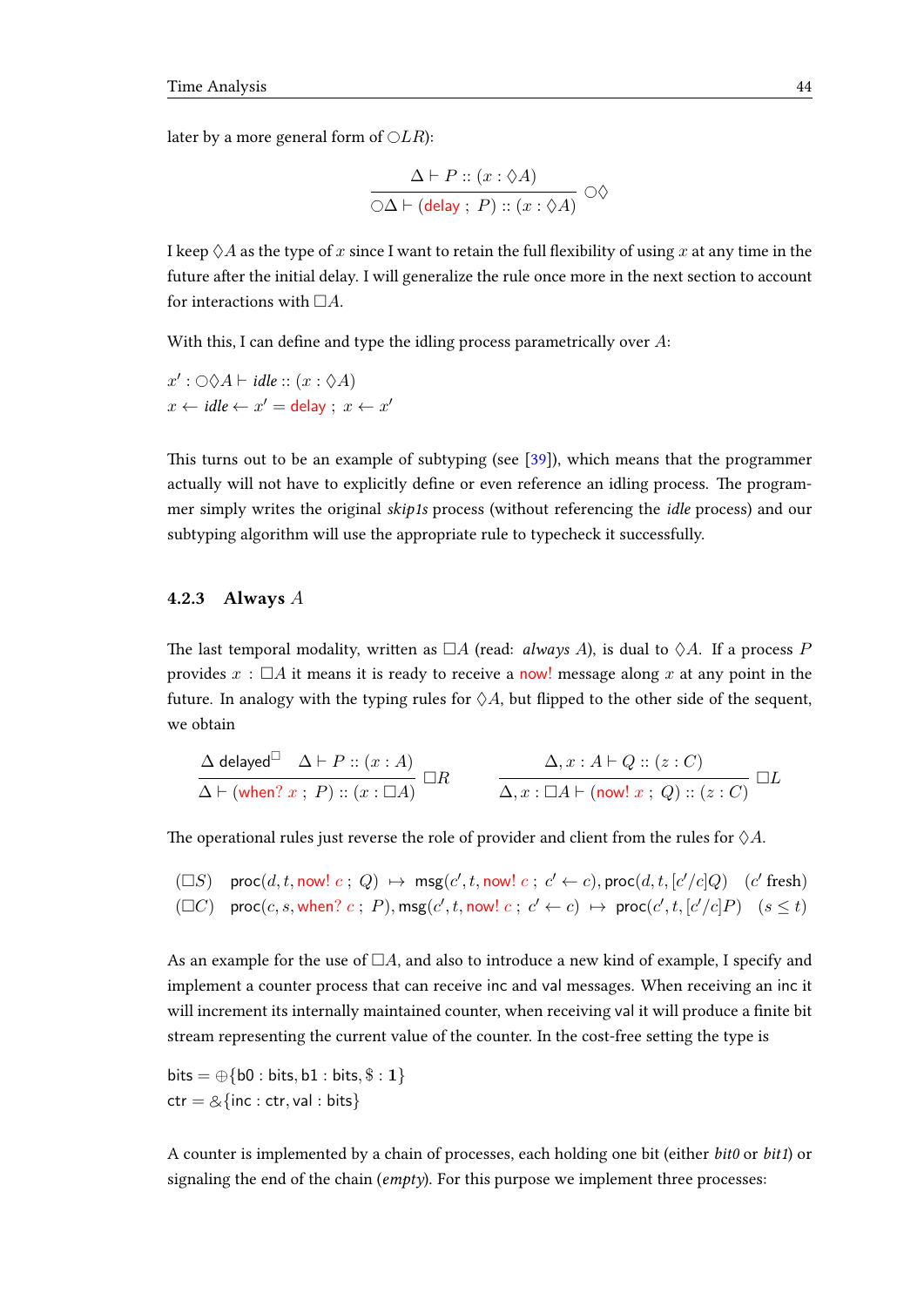$d : \text{ctr} \vdash \textit{bit0} :: (c : \text{ctr})$  $d : \text{ctr} \vdash \textit{bit1} :: (c : \text{ctr})$  $\cdot \vdash empty :: (c : \textsf{ctr})$  $c \leftarrow \text{bit0} \leftarrow d =$ case c (inc  $\Rightarrow$  c  $\leftarrow$  bit1  $\leftarrow$  d % increment by continuing as bit1 | val  $\Rightarrow$  c.b0 ; d.val ;  $c \leftarrow d$  ) % send b0 on c, send val on d, identify c and d  $c \leftarrow \text{bit1} \leftarrow d =$ case c (inc  $\Rightarrow$  d.inc;  $c \leftarrow \text{bit0} \leftarrow d$  % send inc (carry) on d, continue as bit1 | val  $\Rightarrow$  c.b1 ; d.val ;  $c \leftarrow d$  ) % send b1 on c, send val on d, identify c and d  $c \leftarrow \textit{empty} =$ case c (inc  $\Rightarrow$  e  $\leftarrow$  empty; % spawn a new empty process with channel e  $c \leftarrow \text{bit1} \leftarrow e$  % continue as *bit1*  $|$  val  $\Rightarrow$  c.  $\$$  ; close c )  $\%$  send  $\$$  on c and close c

Using our standard cost model  $R$  there is a problem: the *carry bit* (the *d*.inc message sent in the bit1 process) is sent only on every other increment received because bit0 continues as bit1 without a carry, and bit1 continues as bit0 with a carry. So it will actually take  $2^k$  increments received at the lowest bit of the counter (which represents the interface to the client) before an increment reaches the kth process in the chain. This is not a constant number, so the behavior cannot be characterized exactly using only the next time modality. Instead, I require, from a certain point on, a counter is always ready to receive either an inc or val message.

bits =  $\oplus$ {b0 :  $\ominus$ bits, b1 :  $\ominus$ bits,  $\$ : \bigcirc$ 1}  $ctr = \Box \& \{inc : \bigcirc ctr, val : \bigcirc bits\}$ 

In the program, the ticks are mandated by our cost model and some additional delay, when?, and now! actions are present to satisfy the stated types. The two marked lines may look incorrect, but are valid based on the generalization of the  $\bigcirc LR$  rule in Section [4.2.](#page-49-0)

```
d : \bigcirc \textsf{ctr} \vdash \textit{bit0} :: (c : \textsf{ctr})d : \text{ctr} \vdash \text{bit1} :: (c : \text{ctr})\cdot \vdash \textit{empty} :: (c : \textsf{ctr})c \leftarrow \text{bit0} \leftarrow d =when? c;<br>
case c (inc \Rightarrow tick;<br>
\% d : \text{Octr} \vdash c : \& \{...\}<br>
\% d : \text{ctr} \vdash c : \text{ctr}case c (inc \Rightarrow tick;
                               c \leftarrow \text{bit1} \leftarrow d| \text{val} \Rightarrow \text{tick}; \% d : \text{ctr} \vdash c : \text{bits}c.b0; \% d: \text{ctr} \vdash c: \text{Obits}now! d; d.val; \% d: Obits \vdash c: Obits
                               c \leftarrow d)
```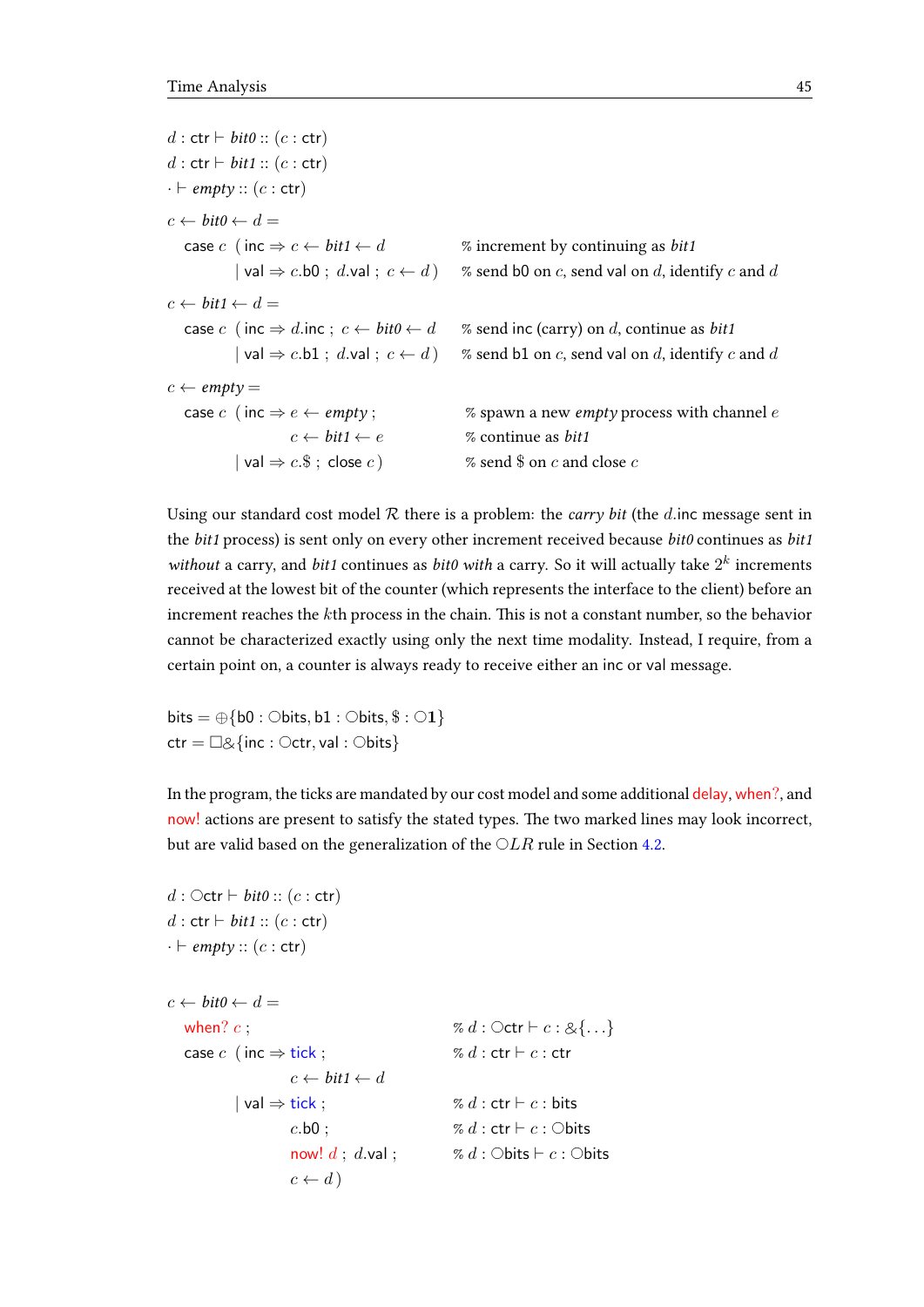$c \leftarrow \text{bit1} \leftarrow d =$ when? c;<br>
case c (inc  $\Rightarrow$  tick;<br>  $\% d : \text{ctr} \vdash c : \& \{...\}$ <br>  $\% d : \text{ctr} \vdash c : \text{ctr}$ case c (inc  $\Rightarrow$  tick;  $\% d : \text{ctr} \vdash c : \text{ctr}$  (see Section [4.2\)](#page-49-0) now!  $d$ ;  $d$ .inc;  $\% d$ :  $\text{Octr} \vdash c$ : ctr  $c \leftarrow \text{bit0} \leftarrow d$  $|$  val  $\Rightarrow$  tick ;  $\% d : \text{ctr} \vdash c : \text{bit}$  (see Section [4.2\)](#page-49-0)  $c.b1$  ;  $\% d : \text{ctr} \vdash c : \text{Obits}$ now!  $d$ ;  $d$ .val;  $\% d$ : Obits  $\vdash c$ : Obits  $c \leftarrow d$ )  $c \leftarrow \textit{empty} =$ when? c;<br>
case c (inc  $\Rightarrow$  tick;<br>  $\% \cdot \vdash c : \& \{ \dots \}$ <br>  $\% \cdot \vdash c : \text{ctr}$ case  $c \text{ (inc)} \Rightarrow \text{tick}$  :  $e \leftarrow \textit{empty};$  %  $e : \textsf{ctr} \vdash c : \textsf{ctr}$  $c \leftarrow \textit{bit1} \leftarrow e$  $|\text{val} \Rightarrow \text{tick}$ ;  $c.\$$ ;  $\%\ \cdot \vdash c:\bigcirc \mathbf{1}$ delay ; close  $c$  )

#### <span id="page-49-0"></span>4.2.4 Interactions Between Temporal Modalities

Just as  $\bigcirc A$  and  $\Diamond A$  interacted in the rules since their semantics is based on the same underlying notion of time, so do  $\bigcirc A$  and  $\Box A$ . Executing a delay allows any channel of type  $\Box A$  that is used and leaves its type unchanged because we are not obligated to communicate along it at any particular time. To cover all the cases, I introduce a new notation, writing  $[A]_L^{-1}$  $_L^{-1}$  and  $[A]_R^{-1}$ R on types and extend it to contexts. Depending on one's point of view, this can be seen as stepping forward or backward by one unit of time.

$$
\begin{array}{rcl}\n[\bigcirc A]_L^{-1} &=& A \\
[\bigcirc A]_L^{-1} &=& \bigcirc A\n\end{array}\n\qquad\n\begin{array}{rcl}\n[\bigcirc A]_R^{-1} &=& A \\
[\bigcirc A]_R^{-1} &=& \text{undefined}\n\end{array}\n\qquad\n\begin{array}{rcl}\n[x : A]_L^{-1} &=& x : [A]_L^{-1} \\
[x : A]_R^{-1} &=& x : [A]_R^{-1} \\
[x : A]_R^{-1} &=& x : [A]_R^{-1} \\
[x : A]_R^{-1} &=& x : [A]_R^{-1} \\
[x : A]_R^{-1} &=& x : [A]_R^{-1} \\
[x : A]_R^{-1} &=& x : [A]_L^{-1} \\
[x : A]_R^{-1} &=& x : [A]_L^{-1} \\
[x : A]_R^{-1} &=& x : [A]_L^{-1} \\
[x : A]_R^{-1} &=& x : [A]_L^{-1} \\
[x : A]_R^{-1} &=& x : [A]_L^{-1} \\
[x : A]_R^{-1} &=& x : [A]_L^{-1} \\
[x : A]_R^{-1} &=& x : [A]_L^{-1} \\
[x : A]_R^{-1} &=& x : [A]_L^{-1} \\
[x : A]_R^{-1} &=& x : [A]_L^{-1} \\
[x : A]_R^{-1} &=& x : [A]_L^{-1} \\
[x : A]_R^{-1} &=& x : [A]_L^{-1} \\
[x : A]_R^{-1} &=& x : [A]_L^{-1} \\
[x : A]_R^{-1} &=& x : [A]_R^{-1} \\
[x : A]_R^{-1} &=& x : [A]_R^{-1} \\
[x : A]_R^{-1} &=& x : [A]_R^{-1} \\
[x : A]_R^{-1} &=& x : [A]_R^{-1} \\
[x : A]_R^{-1} &=& x : [A]_R^{-1} \\
[x : A]_R^{-1} &=& x : [A]_R^{-1} \\
[x : A]_R^{-1} &=& x : [A]_R^{-1} \\
[x : A]_R^{-1} &
$$

Here,  $S$  stands for any basic session type constructor as in Table [2.1.](#page-12-0) We use this notation in the general rule  $OLR$  which can be found in Figure [4.1](#page-50-0) together with the final set of rules for  $\Box A$  and  $\Diamond A$ . In conjunction with the rules in Chapter [2](#page-10-0) this completes the system of temporal session types where all temporal actions are explicit. The rule  $\bigcirc LR$  only applies if both  $[\Delta]_L^{-1}$ and  $[x : A]_R^{-1}$  $R^{-1}$  are defined.

A type A is called *patient* if it does not force communication along a channel  $x : A$  at any particular point in time. Because the direction of communication is reversed between the two sides of a sequent, a type  $A$  is patient if it has the form  $\bigcirc^*\Box A'$  if it is among the antecedents, and  $\bigcirc^* \Diamond A'$  if it is in the succedent. The judgments  $A$  delayed $^\Box$  and  $A$  delayed $^\Diamond$  are a shorthand for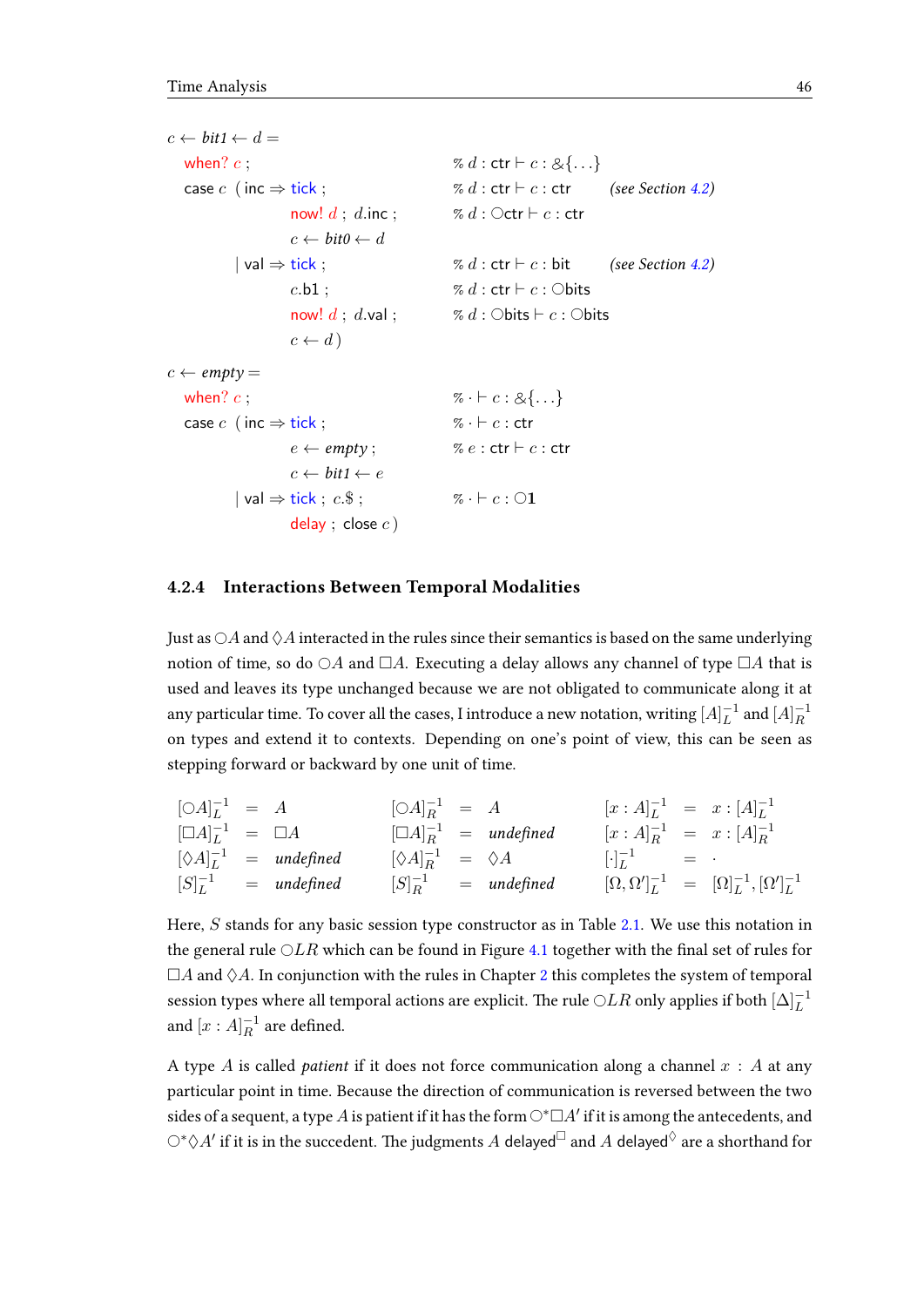<span id="page-50-0"></span>
$$
\frac{[\Omega]_L^{-1} \vdash P :: [x : A]_R^{-1}}{\Omega \vdash (\mathsf{delay} ; P) :: (x : A)} \bigcirc LR \qquad \frac{}{\bigcirc^* \Box A \mathsf{ delayed}^\Box} \qquad \frac{}{\bigcirc^* \Diamond A \mathsf{ delayed}^\Diamond} \qquad \frac{}{\Omega}^* \Diamond A \mathsf{ delayed}^\Diamond
$$
\n
$$
\frac{\Omega \vdash P :: (x : A)}{\Omega \vdash (\mathsf{now}! x ; P) :: (x : \Diamond A)} \bigcirc R \qquad \frac{}{\Omega \mathsf{ delayed}^\Box \quad \Omega, x : A \vdash Q :: (z : C) \quad C \mathsf{ delayed}^\Diamond} \qquad \frac{}{\Omega}^* \Diamond B \qquad \frac{}{\Omega, x : \Diamond A \vdash (\mathsf{when}? x ; Q) :: (z : C)} \qquad \frac{}{\Omega}^* \Box A \mathsf{delay}^* \bigcirc R \qquad \frac{}{\Omega, x : A \vdash Q :: (z : C)} \qquad \frac{}{\Omega}^* \Box A \vdash (\mathsf{now}! x ; Q) :: (z : C) \qquad \frac{}{\Omega}^* \Box B \qquad \frac{}{\Omega, x : \Box A \vdash (\mathsf{now}! x ; Q) :: (z : C)} \Box L
$$



patient types. Further, A delayed $\Box$  is extended to contexts  $\Delta$  delayed $\Box$  if for every declaration  $(x : A) \in \Delta$ , A delayed<sup> $\Box$ </sup> holds.

## 4.3 Preservation and Progress

The main theorems that exhibit the deep connection between our type system and the timed operational semantics are the usual type preservation and progress, sometimes called session fidelity and deadlock freedom, respectively.

#### 4.3.1 Configuration Typing

A key question is how we type configurations  $C$ . Configurations consist of multiple processes and messages, so they both use and provide a collection of channels. And even though we treat a configuration as a multiset, typing imposes a partial order on the processes and messages where a provider of a channel appears to the left of its client.

$$
Configuration \quad \mathcal{C} \ ::= \ \cdot \mid \mathcal{C} \ \mathcal{C}' \mid \mathsf{proc}(c, t, P) \mid \mathsf{msg}(c, t, M)
$$

The predicates  $proc(c, t, P)$  and msg(c, t, M) provide c. I stipulate that no two distinct processes or messages in a configuration provide the same channel  $c$ . Also recall that messages  $M$  are simply processes of a particular form and are typed as such. The possible messages (of which there is one for each type constructor) can be read of from the operational semantics. They are summarized here for completeness.

$$
M \ ::= \ (c.k \; ; \; c \leftarrow c') \mid (c.k \; ; \; c' \leftarrow c) \mid \text{close } c \mid (\text{send } c \; d \; ; \; c' \leftarrow c) \mid (\text{send } c \; d \; ; \; c \leftarrow c')
$$

The typing judgment has the form  $\Delta' \models C :: \Delta$  meaning that if composed with a configuration that provides  $\Delta'$ , the result will provide  $\Delta$ .

$$
\frac{\Delta_0 \vDash \mathcal{C}_1 :: \Delta_1 \quad \Delta_1 \vDash \mathcal{C}_2 :: \Delta_2}{\Delta_0 \vDash (\mathcal{C}_1 \mathcal{C}_2) :: \Delta_2} \text{ compose}
$$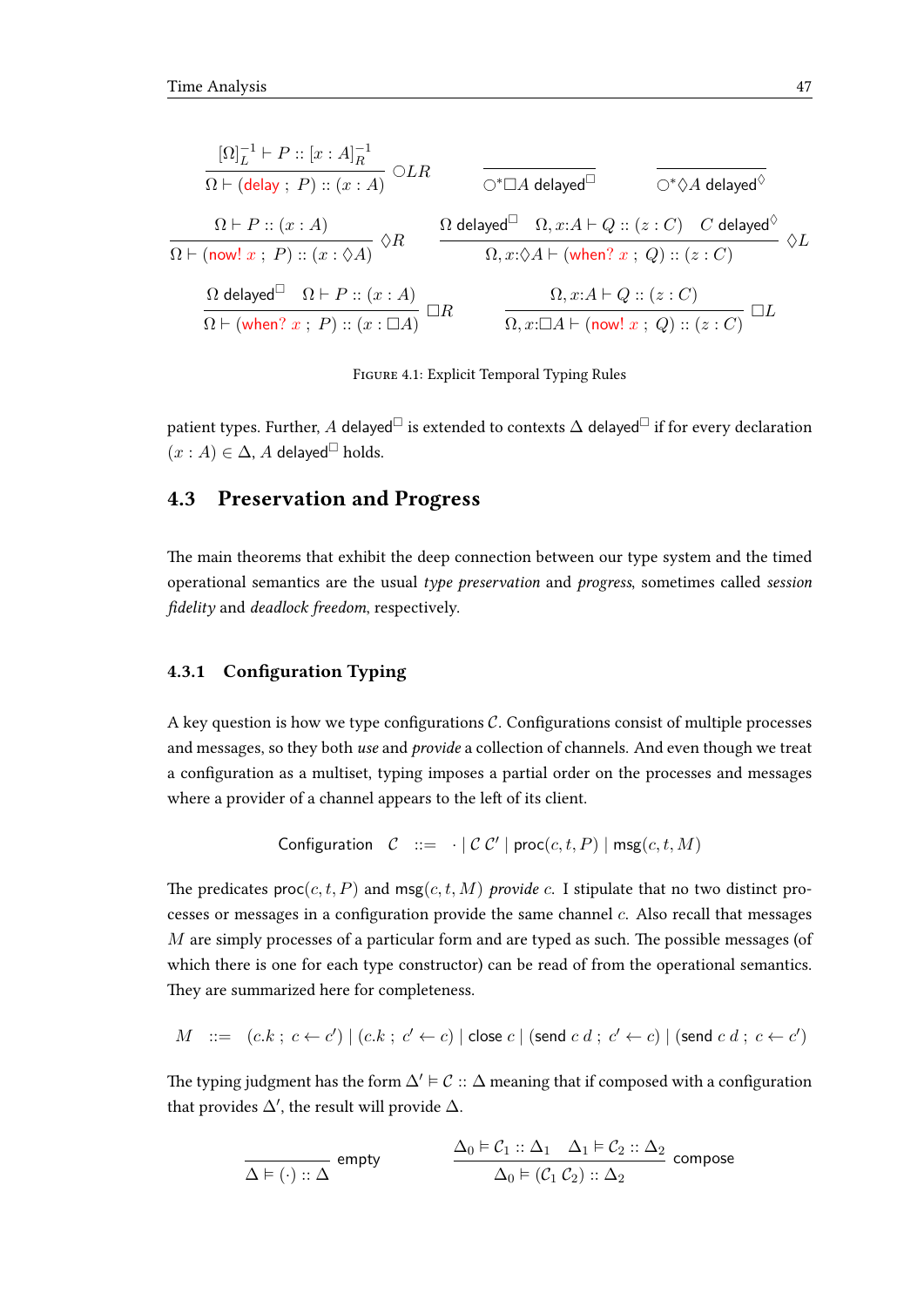To type processes and messages, I begin by considering preservation: I would like to achieve that if  $\Delta' \vDash \mathcal{C} :: \Delta$  and  $\mathcal{C} \mapsto \mathcal{C}'$  then still  $\Delta' \vDash \mathcal{C}' :: \Delta$ . Without the temporal modalities, this is guaranteed by the design of the sequent calculus: the right and left rules match just so that cut reduction (which is the basis for reduction in the operational semantics) leads to a well-typed deduction. The key here is what happens with time. Consider the special case of delay. When we transition from delay ; P to P we strip one  $\bigcirc$  modality from  $\Delta$  and A, but because we also advance time from t to  $t + 1$ , the  $\bigcirc$  modality is restored, keeping the interface type invariant.

When we also consider types  $\Box A$  and  $\Diamond A$  the situation is a little less straightforward because of their interaction with  $\bigcirc$ . I reuse the idea of the solution, allowing the subtraction of time from a type, possibly stopping when I meet a  $\Box$  or  $\diamondsuit$ .

$$
\begin{array}{rcl}\n[A]_L^{-0} & = & A \\
[A]_L^{-(t+1)} & = & \left[ \left[ A \right]_L^{-t} \right]_L^{-1} \\
[A]_R^{-(t+1)} & = & \left[ \left[ A \right]_R^{-t} \right]_R^{-1}\n\end{array}
$$

This is extended to channel declarations in the obvious way. Additionally, the imprecision of  $\Box A$  and  $\Diamond A$  may create temporal gaps in the configuration that need to be bridged by a weak form of subtyping  $A \leq B$ ,

$$
\frac{m \leq n}{\bigcirc^m \Box A <: \bigcirc^n \Box A} \quad \Box_{\mathsf{weak}} \qquad \qquad \frac{m \geq n}{\bigcirc^m \Diamond A <: \bigcirc^n \Diamond A} \ \Diamond_{\mathsf{weak}} \qquad \qquad \frac{}{A <: A} \ \mathsf{refl}
$$

This relation is specified to be reflexive and clearly transitive. I extend it to contexts  $\Delta$  in the obvious manner. In the final rules, I also account for some channels that are not used by  $P$  or M but just passed through.

$$
\frac{\Delta' <: \Delta \quad [\Delta]_L^{-t} \vdash P :: [c:A]_R^{-t} \quad A <: A' \quad \text{proc}(c, t, P) :: (\Delta_0, c : A') \quad \text{proc}(c, t, P) :: (\Delta_0, c : A') \quad \text{proc}(c, t, P) :: (\Delta_0, c : A') \quad \text{proc}(c, t, M) :: (\Delta_0, c : A') \quad \text{msg}(c, t, M) :: (\Delta_0, c : A') \quad \text{msg}(c, t, M) :: (\Delta_0, c : A') \quad \text{msg}(c, t, M) :: (\Delta_0, c : A') \quad \text{msg}(c, t, M) :: (\Delta_0, c : A') \quad \text{msg}(c, t, M) :: (\Delta_0, c : A') \quad \text{msg}(c, t, M) :: (\Delta_0, c : A') \quad \text{msg}(c, t, M) :: (\Delta_0, c : A') \quad \text{msg}(c, t, M) :: (\Delta_0, c : A') \quad \text{msg}(c, t, M) :: (\Delta_0, c : A') \quad \text{msg}(c, t, M) :: (\Delta_0, c : A') \quad \text{msg}(c, t, M) :: (\Delta_0, c : A') \quad \text{msg}(c, t, M) :: (\Delta_0, c : A') \quad \text{msg}(c, t, M) :: (\Delta_0, c : A') \quad \text{msg}(c, t, M) :: (\Delta_0, c : A') \quad \text{msg}(c, t, M) :: (\Delta_0, c : A') \quad \text{msg}(c, t, M) :: (\Delta_0, c : A') \quad \text{msg}(c, t, M) :: (\Delta_0, c : A') \quad \text{msg}(c, t, M) :: (\Delta_0, c : A') \quad \text{msg}(c, t, M) :: (\Delta_0, c : A') \quad \text{msg}(c, t, M) :: (\Delta_0, c : A') \quad \text{msg}(c, t, M) :: (\Delta_0, c : A') \quad \text{msg}(c, t, M) :: (\Delta_0, c : A') \quad \text{msg}(c, t, M) :: (\Delta_0, c : A') \quad \text{msg}(c, t, M) :: (\Delta_0, c : A') \quad \text{msg}(c, t, M) :: (\Delta_0, c : A') \quad \text{msg}(c, t, M) :: (\Delta_0, c : A') \quad \text{msg}(c, t, M) :: (\Delta_0, c : A') \quad \
$$

#### 4.3.2 Type Preservation

With the four rules for typing configurations (empty, compose, proc and msg), type preservation is relatively straightforward. We need some standard lemmas about being able to split a configuration and be able to move a provider (whether process or message) to the right in a typing derivation until it rests right next to its client. Regarding time shifts, we need the following properties.

Lemma 4.1 (Time Shift).

(i) If 
$$
[A]_L^{-t} = [B]_R^{-t}
$$
 and both are defined then  $A = B$ .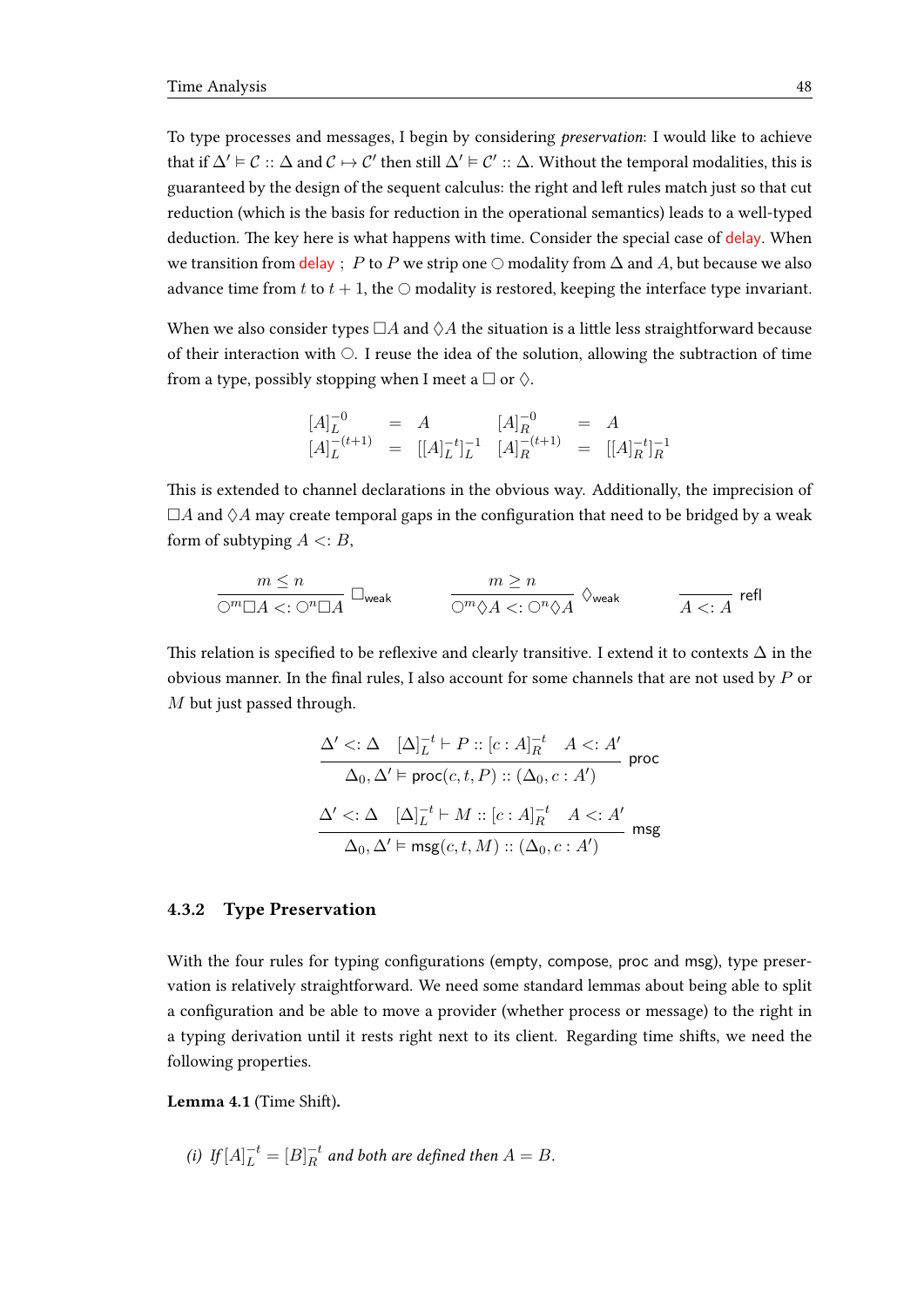- (*ii*)  $[[A]_L^{-t}]$  $\binom{-t}{L}^{-s} = [A]^{- (t+s)}_{L}$  $L^{(t+s)}$  and if either side is defined, the other is as well.
- (*iii*)  $[[A]_R^{-t}]$  $\binom{-t}{R} = [A]_R^{-(t+s)}$  $R^{-(i+8)}$  and if either side is defined, the other is as well.

**Theorem 4.2** (Type Preservation). If  $\Omega' \models C :: \Omega$  and  $C \mapsto D$  then  $\Omega' \models D :: \Omega$ .

Proof. By case analysis on the transition rule, applying inversion to the given typing derivation, and then assembling a new derivation of D.  $\Box$ 

Type preservation on basic session types is a simple special case of this theorem.

#### 4.3.3 Global Progress

A process or message is said to be poised if it is trying to communicate along the channel that it provides. A poised process is comparable to a value in a sequential language. A configuration is poised if every process or message in the configuration is poised. Conceptually, this implies that the configuration is trying to communicate externally, i.e. along one of the channel it provides. The progress theorem then shows that either a configuration can take a step or it is poised. To prove this I show first that the typing derivation can be rearranged to go strictly from right to left and then proceed by induction over this particular derivation.

The question is how can we prove that processes are either at the same time (for most interactions) or that the message recipient is ready before the message arrives (for when?, now!, and some forwards)? The key insight here is in the following lemma.

<span id="page-52-0"></span>Lemma 4.3 (Time Inversion).

- (i)  $If [A]_R^{-s} = [A]_L^{-t}$  $L^t$  and either side starts with a basic session type constructor then  $s=t$ .
- (ii)  $If [A]_L^{-t} = \Box B \text{ and } [A]_R^{-s}$  $R^{-s} \neq \bigcirc (-)$  then  $s \leq t$  and  $[A]_R^{-s} = \Box B$ .

(iii) If 
$$
[A]_R^{-t} = \Diamond B
$$
 and  $[A]_L^{-s} \neq \bigcirc (-$ ) then  $s \leq t$  and  $[A]_L^{-s} = \Diamond B$ .

**Theorem 4.4** (Global Progress). If  $\cdot \vDash \mathcal{C} :: \Omega$  then either

- (i)  $C \mapsto C'$  for some  $C'$ , or
- (ii)  $C$  is poised.

*Proof.* By induction on the right-to-left typing of C so that either C is empty (and therefore poised) or  $\mathcal{C} = (\mathcal{D} \text{ proc}(c, t, P))$  or  $\mathcal{C} = (\mathcal{D} \text{ msg}(c, t, M))$ . By induction hypothesis,  $\mathcal{D}$  can either take a step (and then so can  $C$ ), or  $D$  is poised. In the latter case, we analyze the cases for  $P$  and  $M$ , applying multiple steps of inversion and Lemma [4.3](#page-52-0) to show that in each case either  $C$  can take a step or is poised.  $\Box$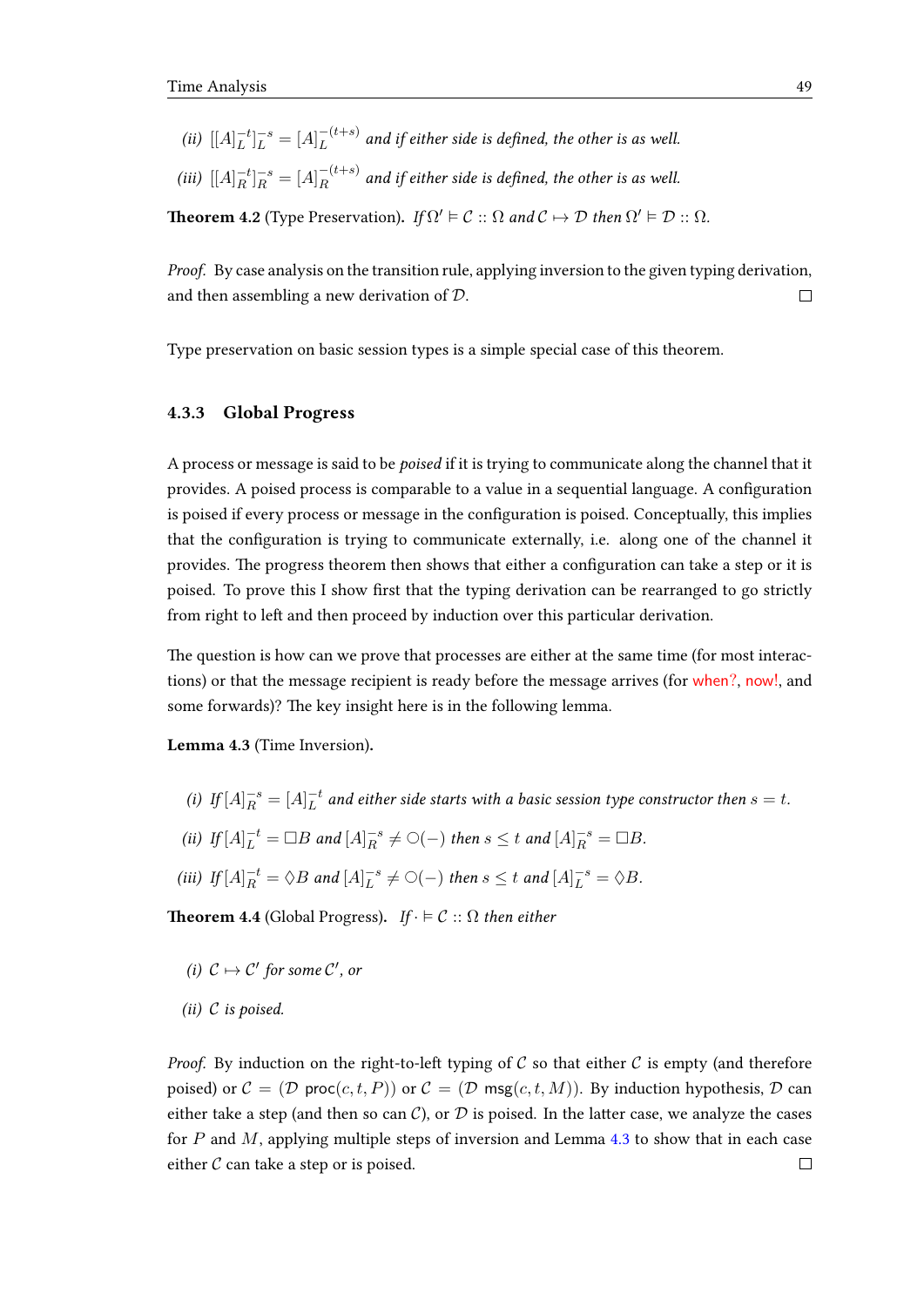## <span id="page-53-0"></span>4.4 Further Examples

This section presents example analyses of some of the properties that we can express in the type system, such as the response time of concurrent data structures and the span of a fork/join parallel program.

In some examples I use parametric definitions, both at the level of types and processes. For example, stack<sub>A</sub> describes stacks parameterized over a type A, list<sub>A</sub> $[n]$  describes lists of n elements, and tree[h] describes binary trees of height h. Process definitions are similarly parameterized. They exist as families of ordinary definitions and calculated accordingly, at the metalevel, which is justified since they are only implicitly quantified across whole definitions. This common practice (for example, in work on interaction nets  $[47]$ ) avoids significant syntactic overhead, highlighting conceptual insight. It is of course possible to internalize such parameters (see, for example, work on refinement of session types [\[52\]](#page-102-1) or explicitly polymorphic session types [\[29,](#page-100-0) [51\]](#page-102-2)).

#### 4.4.1 Response Times: Stacks and Queues

To analyze response times, I present concurrent stacks and queues. A stack data structure provides a client with a choice between a push and a pop. After a push, the client has to send an element, and the provider will again behave like a stack. After a pop, the provider will reply either with the label none and terminate (if there are no elements in the stack), or send an element and behave again like a stack. In the cost-free model, this is expressed in the following session type.

stack $A = \& \{ \text{push} : A \rightarrow \text{stack}_A,$ pop : ⊕{ none : 1, some :  $A \otimes$  stack $_A \}$ }

A stack is implemented as a chain of processes. The bottom to the stack is defined by the process empty, while a process elem holds a top element of the stack as well as a channel with access to the top of the remainder of the stack.

 $x : A, t :$ stack $_A \vdash$ elem :: (s : stack $_A$ )  $\cdot \vdash \textit{empty} :: (s : \textsf{stack}_A)$ 

The cost model I would like to consider here is  $RS$  where both receives and sends cost one unit of time. Because a receive costs one unit, every continuation type must be delayed by one tick of the clock, which is denoted by prefixing continuations by the  $\bigcirc$  modality. This delay is not an artifact of the implementation, but an inevitable part of the cost model—one reason I have distinguished the synonyms tick (delay of one, due to the cost model) and delay (delay of one, to correctly time the interactions). In this section of examples I will make the same distinction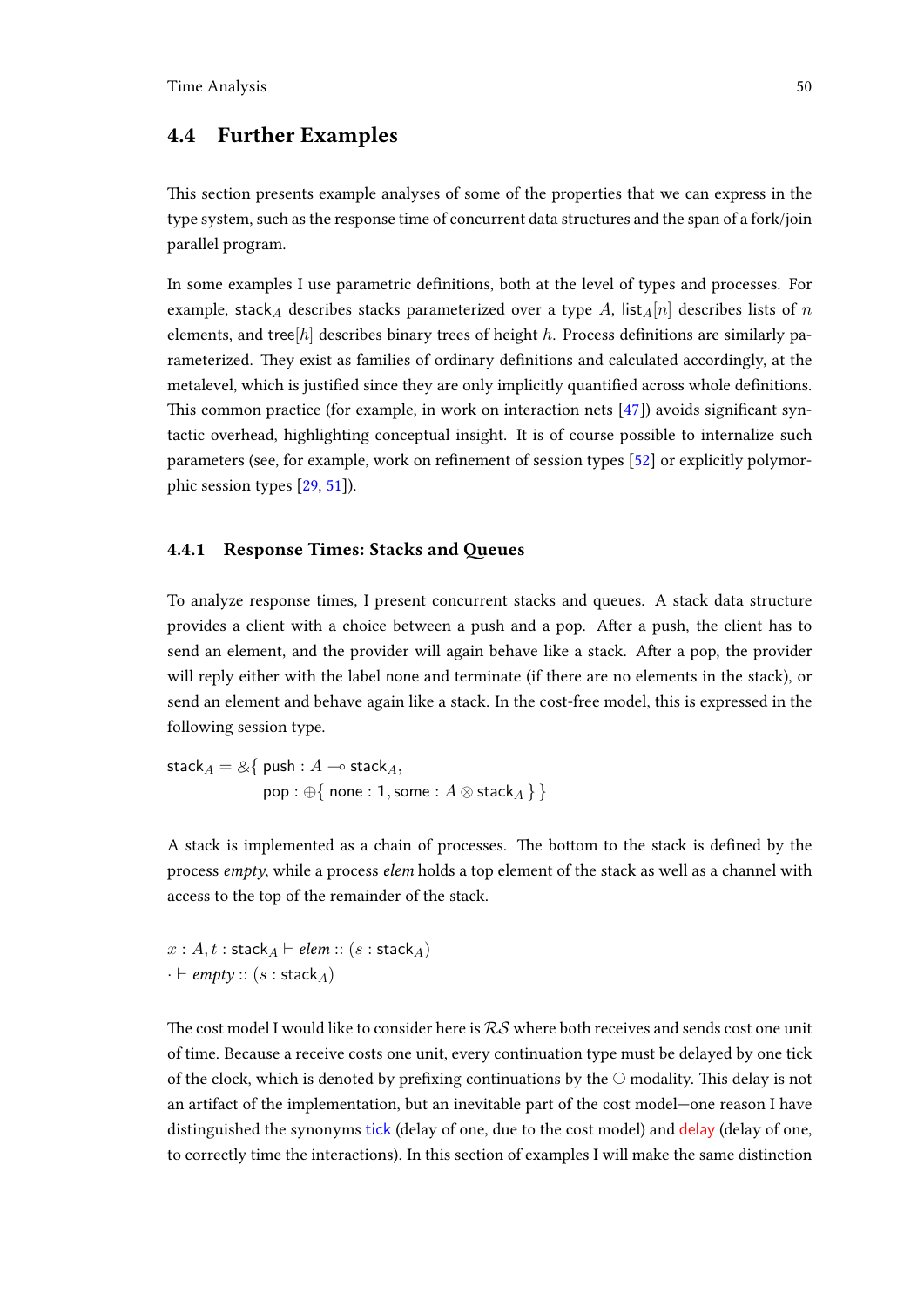for the next-time modality: I write 'A for a step in time mandated by the cost model, and  $\bigcirc A$ for a delay necessitated by a particular set of process definitions.

As a first approximation,

```
stackA = \&{ push : '(A \multimap 'stack_A),
                pop : '⊕{ none : '1, some : '(A \otimes 'stack_A) } }
```
There are several problems with this type. The stack is a data structure and has little or no control over when elements will be pushed onto or popped from the stack. Therefore a type  $\Box$ stack $_A$  should be used to indicate that the client can choose the times of interaction with the stack. While the elements are held by the stack time advances in an indeterminate manner. Therefore, the elements stored in the stack must also have type  $\Box A$ , not A (so that they are always available).

```
stackA = \& \{ push : '(\Box A \multimap ' \Box stack_A),pop : '⊕{ none : '1, some : '(\Box A \otimes \Boxstack<sub>A</sub>) } }
x : \Box A, t : \BoxstackA \vdashelem :: (s : \BoxstackA)
\cdot \vdash empty :: (s : \Boxstack<sub>A</sub>)
```
This type expresses that the data structure is very efficient in its response time: there is no additional delay after it receives a push and then an element of type  $\Box A$  before it can take the next request, and it will respond immediately to a pop request. It may not be immediately obvious that such an efficient implementation actually exists in the  $RS$  cost model, but it does. I use the implicit form from [\[39\]](#page-101-1) omitting the tick constructs after each receive and send, and also the when? before each case that goes along with type  $\Box A$ .

```
s \leftarrow elem \leftarrow x t =
   case s ( push \Rightarrow y \leftarrow recv s;
                        s' \leftarrow elem \leftarrow x \ t;
                                                         % previous top of stack, holding x
                       s \leftarrow elem \leftarrow y s' % new top of stack, holding y
           | pop \Rightarrow s.some;
                       send s \, x; \% send channel x along ss \leftarrow t) % s is now provided by t, via forwarding
s \leftarrow \textit{empty} =case s ( push \Rightarrow y \leftarrow recv s;
                        e \leftarrow \text{empty}; \% new bottom of stack
                        s \leftarrow elem \leftarrow u e| pop \Rightarrow s.none;
                        close s)
```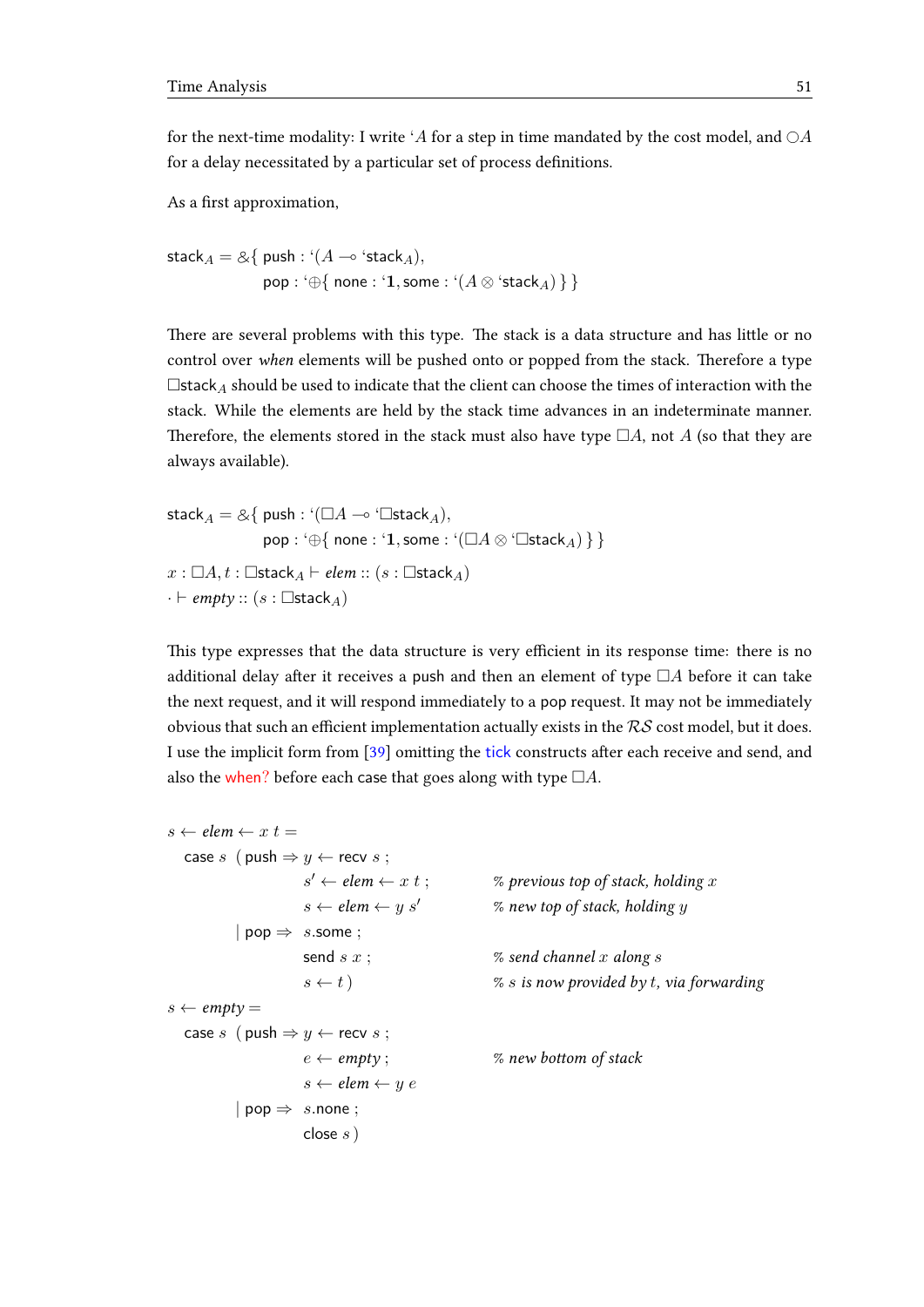The specification and implementation of a queue is very similar. The key difference in the implementation is that when a new element is received, it is passed along the chain of processes until it reaches the end. So instead of

 $s' \leftarrow elem \leftarrow x t$ :  $%$  previous top of stack, holding x  $s \leftarrow$  elem  $\leftarrow y s'$  % new top of stack, holding y

I write

 $t.$ enq ; send  $t \, y$ ;  $\frac{d}{dx}$  send  $y$  to the back of the queue  $s \leftarrow$  elem  $\leftarrow x$  t

in the push branch of elem process. These two send operations take two units of time, which must be reflected in the type: after a channel of type  $\Box A$  has been received, there is a delay of an additional two units of time before the provider can accept the next request.

queue<sub>A</sub> =  $\&$ { enq : '( $\Box A \multimap$  ' $\bigcirc \bigcirc \Box$ queue<sub>A</sub>), deq : '⊕{ none : '1, some : ' $(\Box A \otimes \Box$ queue<sub>A</sub>) } }  $x : \Box A, t : \Diamond \Diamond \Box$ queue<sub>A</sub>  $\vdash$  *elem* ::  $(s : \Box$ queue<sub>A</sub>)  $\cdot \vdash \textit{empty} :: (s : \Box$ queue<sub>A</sub>)

Time reconstruction will insert the additional delays in the *empty* process through subtyping, using  $\Box$ queue<sub>A</sub>  $\leq$   $\odot$  $\odot$  $\Box$ queue<sub>A</sub>. I have syntactically expanded the tail call so the second use of subtyping is more apparent.

```
s \leftarrow \textit{empty} =case s (eng \Rightarrow y \leftarrow recv s; \% y : \Box A \vdash s : \odot \odot \Boxqueue<sub>A</sub>
                         e \leftarrow \textit{empty};   \%\ y : \Box A, e : \Box \textsf{queue}_A \vdash s : \odot \odot \Box \textsf{queue}_As' \leftarrow elem \leftarrow y \ e;
                                                            % \Boxqueue_A \le ○○\Boxqueue_A (on e)
                         s \leftarrow s'\% \Boxqueue_A \leq \odot\Boxqueue_A (on s')
             \vert deq \Rightarrow s.none;
                         close s)
```
The difference between the *response times* of stacks and queues in the cost model is minimal: both are constant, with the queue being two units slower. This is in contrast to the total work [\[38\]](#page-101-0) which is constant for the stack but linear in the number of elements for the queue.

This difference in response times can be realized by typing clients of both stacks and queues. Compare clients  $S_n$  and  $Q_n$  that insert n elements into a stack and queue, respectively, send the result along channel  $d$ , and then terminate. I show only their type below, omitting the implementations.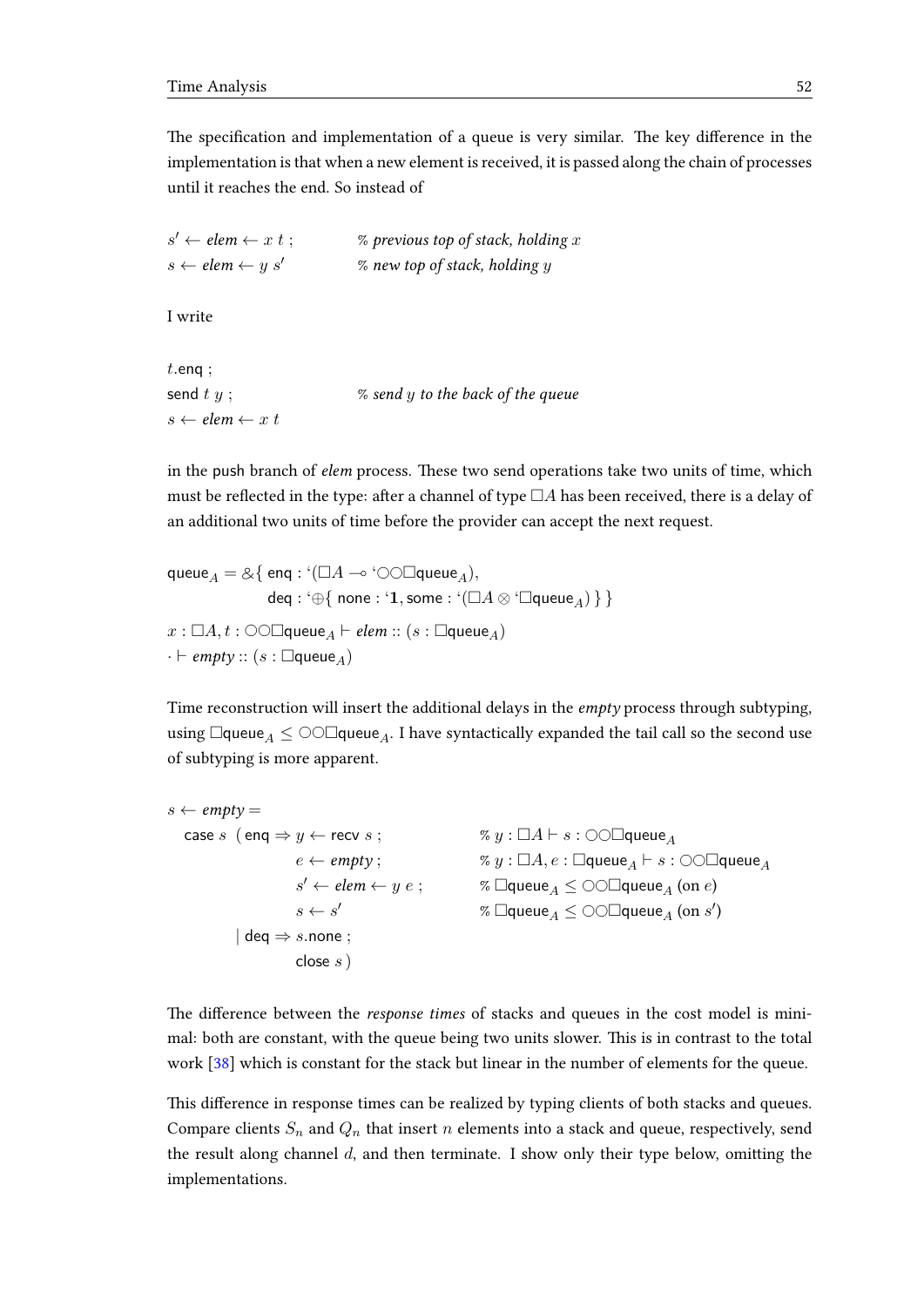```
x_1 : \Box A, \ldots, x_n : \Box A, s : \Boxstack_A \vdash S_n :: (d : \bigcirc^{2n} (\Boxstack_A \otimes \lq 1))x_1 : \Box A, \ldots, x_n : \Box A, s : \Boxqueue_A \vdash Q_n :: (d : \bigcirc^{4n} (\Boxqueue_A \otimes \texttt{`1}))
```
The types demonstrate that the total execution time of  $S_n$  is only  $2n + 1$ , while it is  $4n + 1$  for  $Q_n$ . The difference comes from the difference in response times. Note that we can infer precise execution times, even in the presence of the  $\Box$  modality in the stack and queue types.

#### 4.4.2 Span Analysis: Trees

I use trees to illustrate an example that is typical for fork/join parallelism and computation of span. In order to avoid integers, I just compute the parity of a binary tree of height h with boolean values at the leaves. I do not show the obvious definition of xor, which in the  $RS$  cost model requires a delay of four from the first input.

bool =  $\oplus$ { b0 : '1, b1 : '1 } a : bool,  $b : \bigcirc^2$  bool  $\vdash x$ or ::  $(c : \bigcirc^4$  bool)

In the definition of *leaf* and *node* I have explicated the delays inferred by time reconstruction, but not the tick delays. The type of tree[h] gives the span of this particular parallel computation as  $5h + 2$ . This is the time it takes to compute the parity under maximal parallelism, assuming that xor takes 4 cycles as shown in the type above.

```
tree[h] = \& \{ parity : '\bigcirc^{5h+2} bool }
\cdot \vdash leaf :: (t : \text{tree}[h])t \leftarrow leaf =case t ( parity \Rightarrow % · \vdash t : \bigcirc^{5h+2} bool
                             % delay5h+2 % \cdot \vdash t : bool
                             t.b0: % \cdot \vdash t : 1close t)
l:\bigcirc^1tree[h],r:\bigcirc^3 tree[h]\vdash \textit{node}::(t:\textit{tree}[h+1])t \leftarrow node \leftarrow l r =case t ( parity \Rightarrow \qquad \qquad \qquad \% \ l : \mathsf{tree}[h], r : \bigcirc^2 \mathsf{tree}[h] \vdash t : \bigcirc^{5(h+1)+2} \mathsf{bool}l.parity ; \begin{array}{ll} \gamma&i:\odot^{5h+2} bool, r:\odot^1tree[h]\vdash t:\odot^{5(h+1)+1} bool
                             % delay \% l : \bigcirc^{5h+1} bool, r : tree[h] \vdash t : \bigcirc^{5h+5} bool
                             r.parity ; \% l : \bigcirc^{5h} bool, r : \bigcirc^{5h+2} bool \vdash t : \bigcirc^{5h+4} bool
                             % delay<sup>5h</sup> % l : bool, r : \bigcirc^2 bool \vdash t : \bigcirc^4 bool
                             t \leftarrow xor \leftarrow l r
```
The type  $l : \bigcirc$  tree[h] comes from the fact that, after receiving a parity request, it is first sent out the parity request to the left subtree  $l.$  The type  $r:\bigcirc^3$  tree $[h]$  is determined from the delay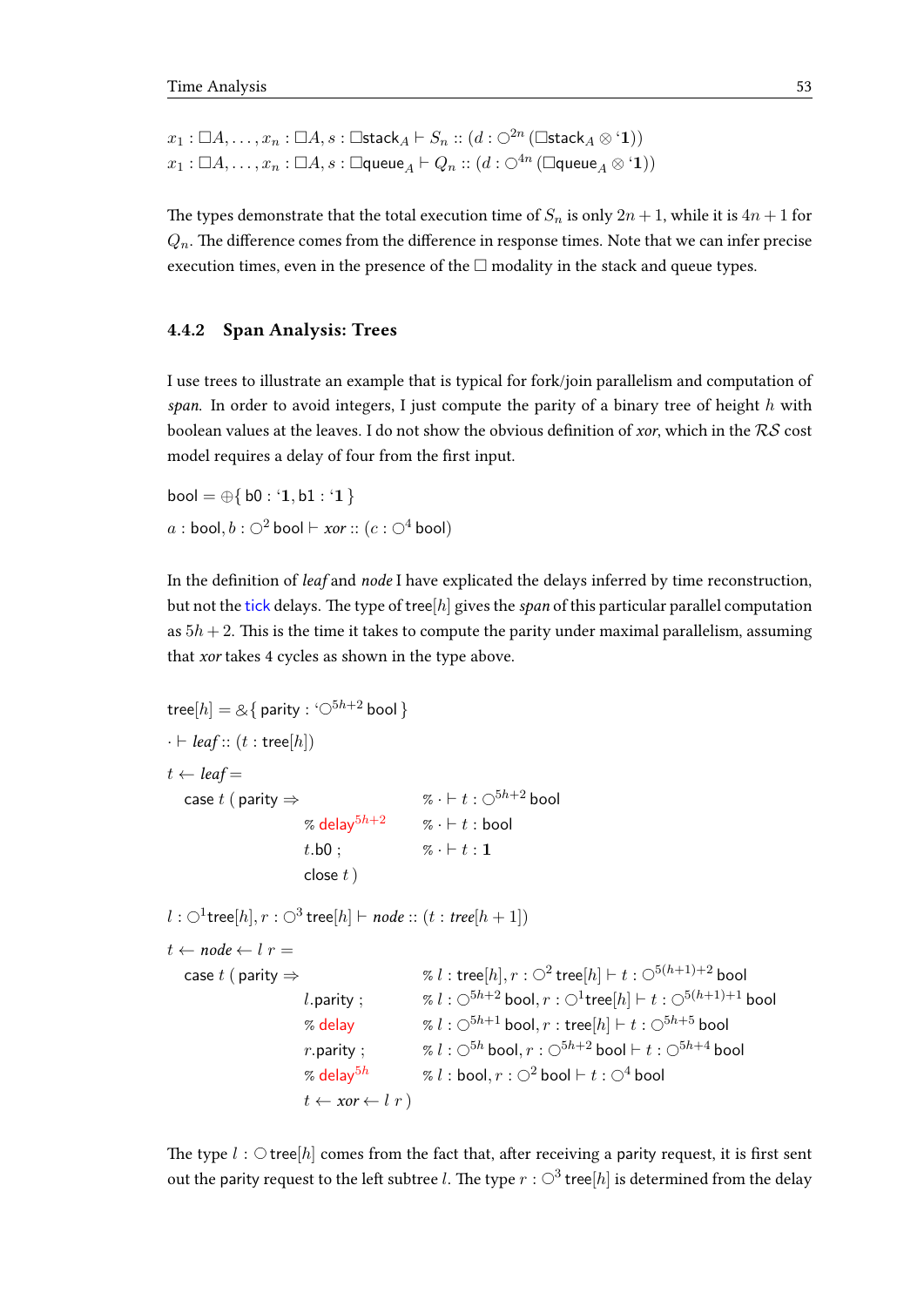of 2 between the two inputs to *xor*. The magic number 5 in the type of tree was derived in reverse from setting up the goal of type-checking the node process under the constraints already mentioned. It can also be thought of as 4+1, where 4 is the time to compute the exclusive or at each level and 1 as the time to propagate the parity request down each level.

As is often done in abstract complexity analysis, I can also impose an alternative cost model. For example, I may count only the number of calls to xor while all other operations are cost free. Then I would have

```
a : \text{bool}, b : \text{bool} \vdash xor :: (c : \text{Obool})tree[h] = \& \{ parity : \bigcirc^h bool }
                                                             \cdot \vdash leaf :: (t : \mathsf{tree}[h])l : tree[h], r : tree[h] \vdash node :: (t : tree[h + 1])
```
with the same code but different times and delays from before. The reader is invited to reconstruct the details.

## 4.5 Related Work

Most closely related is work on space and time complexity analysis of interaction nets by Gimenez and Moser [\[47\]](#page-102-0), which is a parallel execution model for functional programs. While also inspired by linear logic and, in particular, proof nets, it treats only special cases of the additive connectives and recursive types and does not have analogues of the  $\Box$  and  $\Diamond$  modalities. It also does not provide a general source-level programming notation with a syntax-directed type system. On the other hand it incorporates sharing and space bounds, which are beyond the scope of this work.

Session types and process calculi. Another related thread is the research on timed multiparty session types  $[24]$  for modular verification of real-time choreographic interactions. Their system is based on explicit global timing interval constraints, capturing a new class of communicating timed automata, in contrast to our system based on binary session types in a general concurrent language. Therefore, their system has no need for general  $\Box$  and  $\Diamond$  modalities, the ability to pass channels along channels, or the ability to identify channels via forwarding. Their work is complemented by an expressive dynamic verification framework in real-time distributed systems [\[83\]](#page-104-1), which I do not consider. Semantics counting communication costs for work and span in session-typed programs were given by Silva et al. [\[94\]](#page-105-1), but no techniques for analyzing them were provided.

In addition to the work on timed multiparty session types, time has been introduced into the  $\pi$ -calculus (see, for example, Saeedloei and Gupta [\[92\]](#page-105-2)) or session-based communication primitives (see, for example, López et al.  $[76]$  $[76]$ ) but generally these works do not develop a type system. Kobayashi [\[70\]](#page-103-0) extends a (synchronous)  $\pi$ -calculus with means to count parallel reduction steps. He then provides a type system to verify time-boundedness. This is more general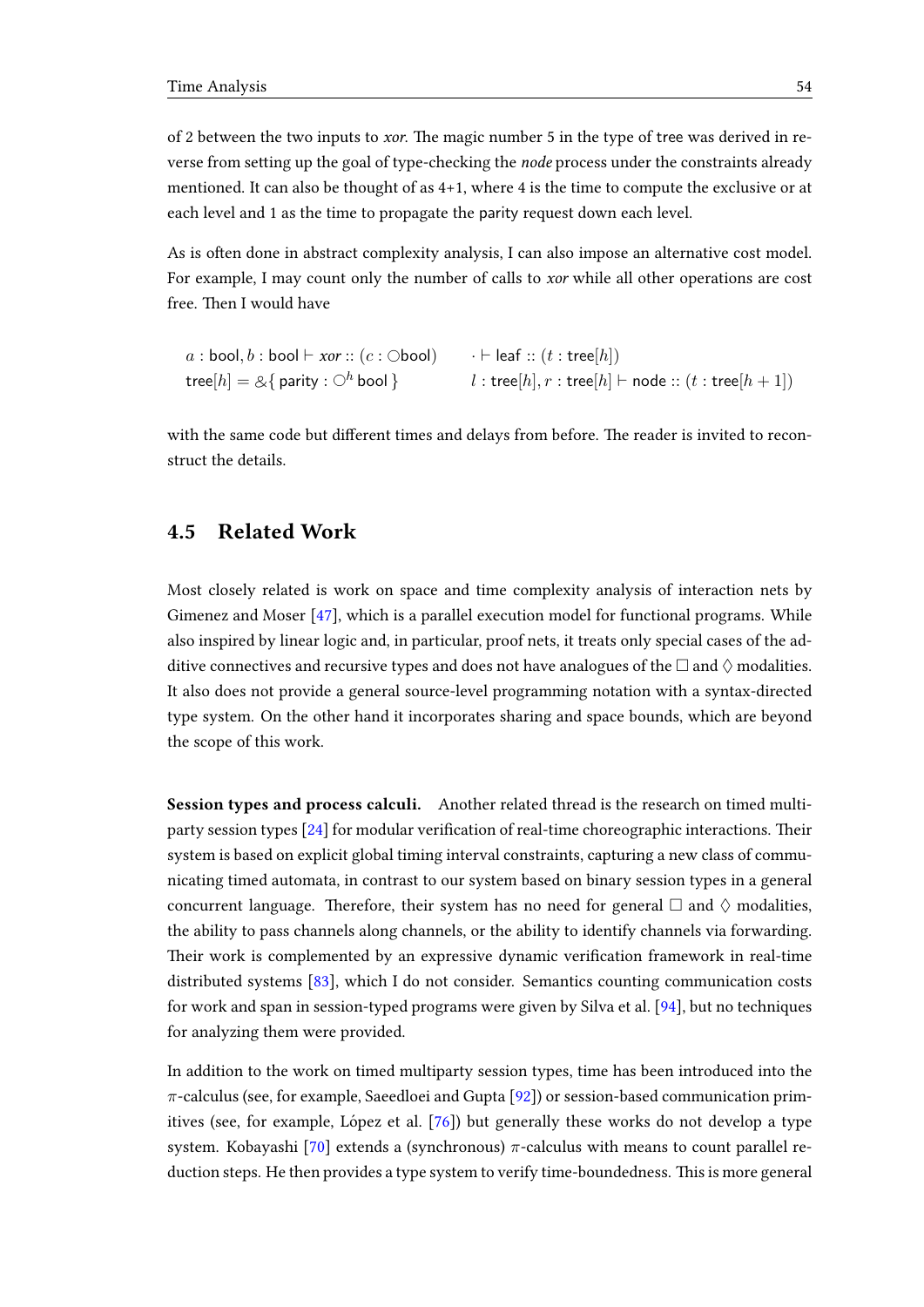in some dimension than our work because of a more permissive underlying type and usage system, but it lacks internal and external choice, genericity in the cost model, and provides bounds rather than a fine gradation between exact and indefinite times. Session types can also be derived by a Curry-Howard interpretation of classical linear logic [\[104\]](#page-106-0) but I am not aware of temporal extensions. I conjecture that there is a classical version of our system where  $\Box$  and  $\diamondsuit$  are dual and  $\circ$  is self-dual.

**Reactive programming.** Synchronous data flow languages such as Lustre  $[54]$ , Esterel  $[22]$ , or Lucid Synchrone  $[88]$  are time-synchronous with uni-directional flow and thus may be compared to the fragment of our language with internal choice  $(\oplus)$  and the next-time modality  $(OA)$ , augmented with existential quantification over basic data values like booleans and integers (which we have omitted here only for the sake of brevity). The global clock would map to our underlying notion of time, but data-dependent local clocks would have to be encoded at a relatively low level using streams of option type, compromising the brevity and elegance of these languages. Furthermore, synchronous data flow languages generally permit sharing of channels, which, although part of many session-typed languages [\[19,](#page-99-1) [28\]](#page-100-2), require further investigation with temporal modalities. On the other hand, I support a number of additional types such as external choice  $(\&)$  for bidirectional communication and higher-order channel-passing  $(A \rightarrow B, A \otimes B)$ . In the context of functional reactive programming, a Nakano-style [\[82\]](#page-104-4) temporal modality has been used to ensure productivity  $[72]$ . A difference in my work is that I consider concurrent processes and that the types prescribe the timing of messages.

**Computational interpretations of**  $\bigcirc A$ . A first computational interpretation of the nexttime modality under a proofs-as-programs paradigm was given by Davies  $[41]$ . The basis is natural deduction for a (non-linear!) intutionistic linear-time temporal logic with only the next-time modality. Rather than capturing cost, the programmer could indicate staging by stipulating that some subexpressions should be evaluated "at the next time". The natural operational semantics then is a logically-motivated form of partial evaluation which yields a residual program of type  $\bigcirc A$ . This idea was picked up by Feltman et al. [\[42\]](#page-101-4) to instead split the program statically into two stages where results from the first stage are communicated to the second. Again, neither linearity (in the sense of linear logic), nor any specific cost semantics appears in this work.

Other techniques. Inferring the cost of concurrent programs is a fundamental problem in resource analysis. Hoffmann and Shao [\[57\]](#page-102-4) introduce the first automatic analysis for deriving bounds on the worst-case evaluation cost of parallel first-order functional programs. Their main limitation is that they can only handle parallel computation; they don't support messagepassing or shared memory based concurrency. Blelloch and Reid-Miller [\[23\]](#page-99-2) use pipelining [\[84\]](#page-104-5) to improve the complexity of parallel algorithms. However, they use futures [\[55\]](#page-102-5), a parallel language construct to implement pipelining without the programmer having to specify them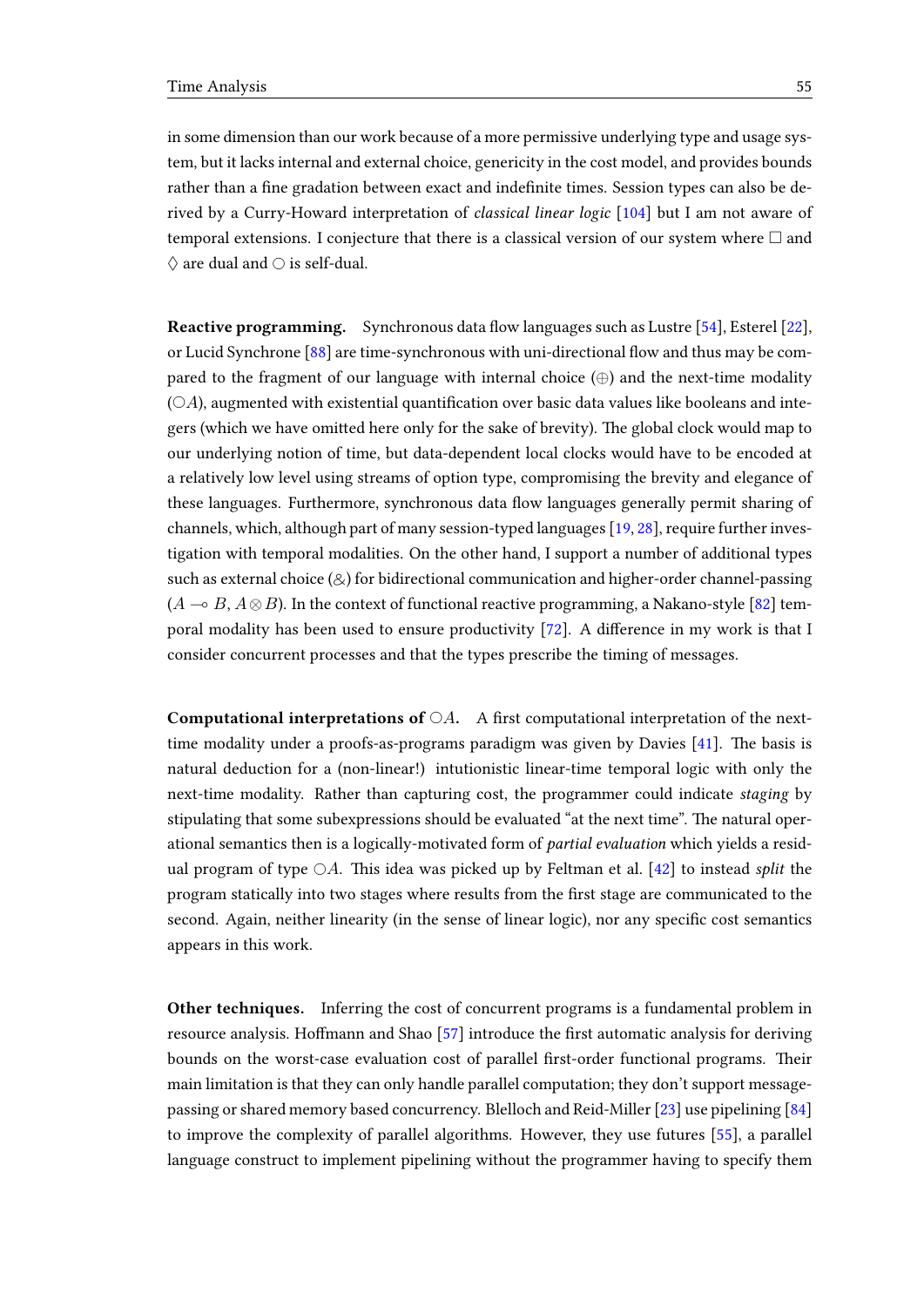explicitly. The runtime of algorithms is determined by analyzing the work and depth in a language-based cost model. The work relates to ours in the sense that pipelines can have delays, which can be data dependent. However, the algorithms they analyze have no message-passing concurrency or other synchronization constructs. Albert et al. [\[13\]](#page-99-3) devised a static analysis for inferring the parallel cost of distributed systems. They first perform a block-level analysis to estimate the serial cost, then construct a distributed flow graph (DFG) to capture the parallelism and then obtain the parallel cost by computing the maximal cost path in the DFG. However, the bounds they produce are modulo a points-to and serial cost analysis. Hence, an imprecise points-to analysis will result in imprecise parallel cost bounds. Moreover, since their technique is based on static analysis, it is not compositional and a whole program analysis is needed to infer bounds on each module. Recently, a bounded linear typing discipline [\[46\]](#page-102-6) modeled in a semiring was proposed for resource-sensitive compilation. It was then used to calculate and control execution time in a higher-order functional programming language. However, this language did not support recursion.

### 4.6 Future Directions

I have presented a system of temporal session types that can accommodate and analyze concurrent programs with respect to a variety of different cost models. Types can vary in precision, based on desired and available information, and includes latency, rate, response time, and span of computations. It is constructed in a modular way, on top of a system of basic session types, and therefore lends itself to easy generalization. I have illustrated the type system through a number of simple programs on streams of bits, binary counters, lists, stacks, queues, and trees. I mention some of the further challenges that need to be addressed in this domain of temporal session types.

Inference Inference of time bounds will make resource-aware session types more practical and usable. The most severe difficulty here is the  $\circlearrowright$  operator. Computing the number of  $\circlearrowright$ operators to insert at a program point is non-trivial. The idea here would be similar to work inference. The inference engine first inserts a parametric amount of delay and then the typechecker determines the constraints on the inserted delays. A solver then tries to determine the value of said delays. The  $\Box$  and  $\Diamond$  operators do not involve any parameters and they should be easier to handle.

**Dependent Types** Time bounds are often dependent on the type refinements applied to session types. However, these dependencies bring along their own challenges. They require an arithmetic solver engine in the type checker, along with a system that allows parameters in types and process definitions. Moreover, they exacerbate the non-determinism in subtyping.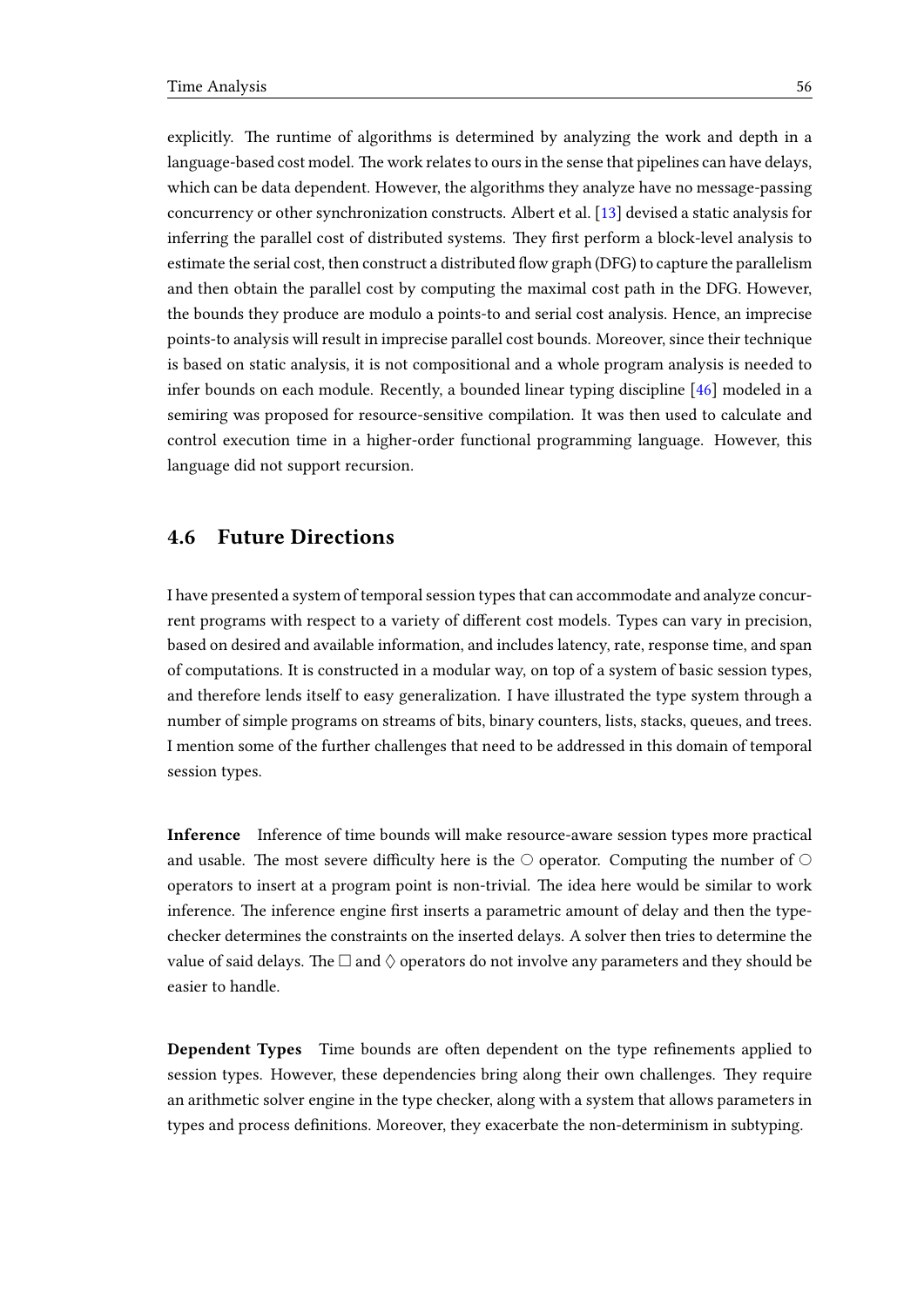## Chapter 5

# Programming Digital Contracts

Digital contracts are computer protocols that describe and enforce the execution of a contract. With the rise of blockchains and cryptocurrencies such as Bitcoin [\[81\]](#page-104-6), Ethereum [\[106\]](#page-106-1), and Tezos [\[50\]](#page-102-7), digital contracts have become popular in the form of smart contracts, which provide potentially distrusting parties with programmable money and an enforcement mechanism that does not rely on third parties. Smart contracts have been used to implement auctions [\[1\]](#page-98-1), investment instruments [\[79\]](#page-104-7), insurance agreements [\[67\]](#page-103-2), supply chain management [\[75\]](#page-104-8), and mortgage loans [\[78\]](#page-104-9). In general, digital contracts hold the promise to reduce friction, lower cost, and broaden access to financial infrastructure.

Smart contracts have not only shed light on the benefits of digital contracts but also on their potential risks. Like all software, smart contracts can contain bugs and security vulnerabilities  $[17]$ , which can have direct financial consequences. A well-known example, is the attack on The DAO [\[79\]](#page-104-7), resulting in a multi-million dollar the ft by exploiting a contract vulnerability. Maybe even more important than the direct financial consequences is the potential erosion of trust as a result of such failures.

Contract languages today are derived from existing general-purpose languages like JavaScript (Ethereum's Solidity [\[1\]](#page-98-1)), Go (in the Hyperledger project [\[27\]](#page-100-3)), or OCaml (Tezos' Liquidity [\[3\]](#page-98-2)). While this makes contract languages look familiar to software developers, it is inadequate to accommodate the domain-specific requirements of digital contracts.

- Instead of centering contracts on their interactions with users, the high-level protocol of the intended interactions with a contract is buried in the implementation code, hampering understanding, formal reasoning, and trust.
- Resource (or gas) usage of digital contracts is of particular importance for transparency and consensus. However, obliviousness of resource usage in existing contract languages makes it hard to predict the cost of executing a contract and prevent denial-of-service vulnerabilities.
- Existing languages fail to enforce linearity of assets, endangering the validity of a contract when assets get duplicated or deleted, accidentally or maliciously [\[77\]](#page-104-10).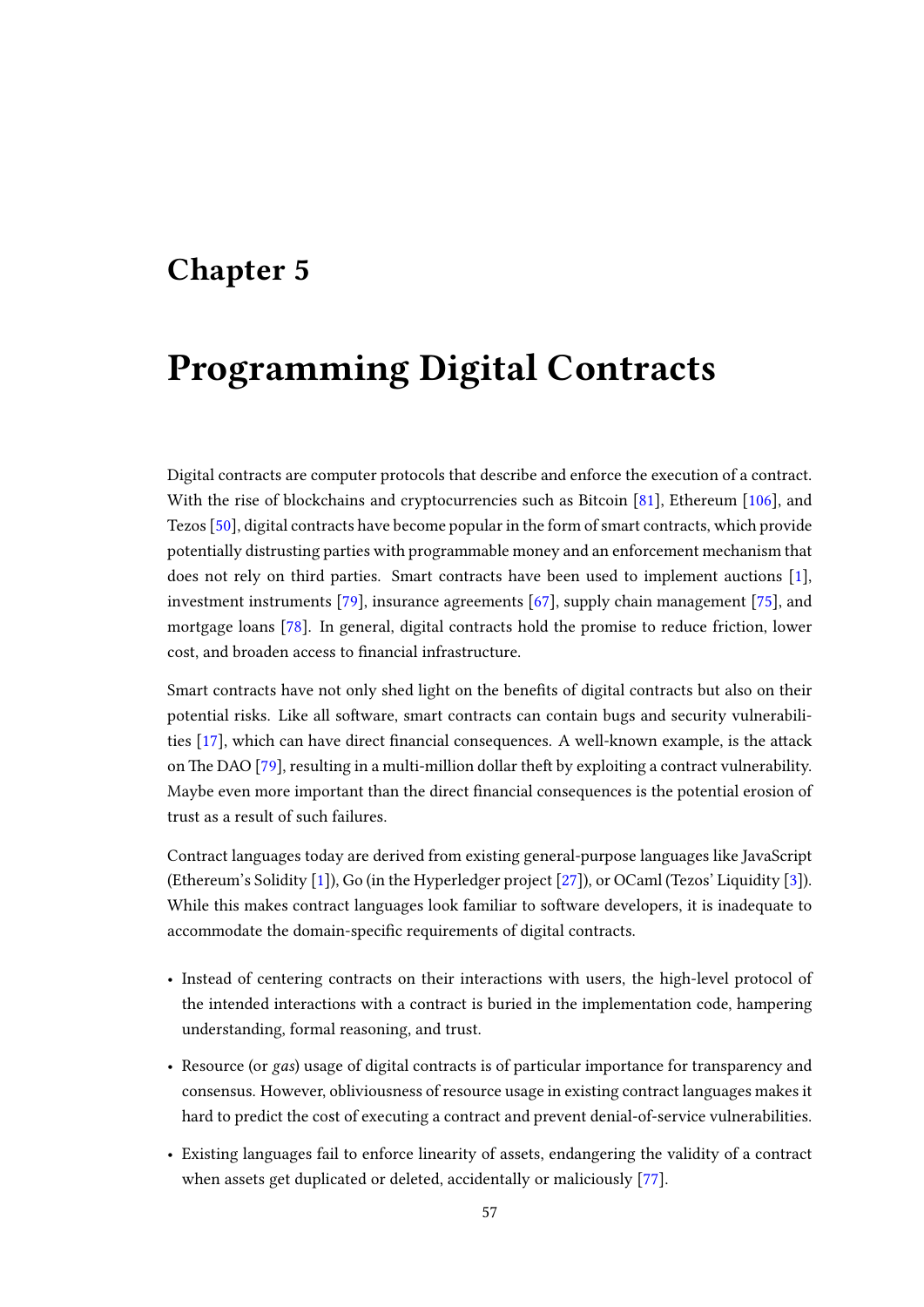As a result, developing a correct smart contract is no easier than developing bug-free software in general. Additionally, vulnerabilities are harder to fix, because changes in the code may proliferate into changes in the contract itself.

This chapter presents the *type-theoretic foundations* of Nomos, a programming language for digital contracts whose genetics match the domain-specific requirements to provide strong static guarantees that facilitate the design of correct contracts. In particular, Nomos' type system makes explicit the protocols governing a contract, provides static bounds on the resource cost of interacting with a contract, and enforces a linear treatment of a contract's assets.

To express and enforce the protocols underlying a contract, Nomos is based on resource-aware session types  $[38]$ . The types describe the protocol of interaction between users and contracts and serve as a high-level description of the functionality of the contract. Type checking can be automated and guarantees that Nomos programs follow the given protocol. In this way, the key functionality of the contract is visible in the type, and contract development is centered on the interaction of the contract with the world. In addition to the interaction, resource-aware types also make the transaction cost visible in the type. This makes transactions transparent in their resource usage, and type checking again guarantees that the transactions do not exceed the resource usage prescribed by the type.

To eliminate a class of bugs in which the internal state of a contract loses track of its assets or performs unintended transactions, Nomos integrates a linear type system [\[103\]](#page-106-2) into a functional language. Linear type systems use the ideas of Girard's linear logic [\[48\]](#page-102-8) to ensure that certain data is neither duplicated nor discarded by a program. Programming languages such as Rust [\[6\]](#page-98-3) have demonstrated that substructural type systems are practical in industrial-strength languages. Moreover, linear types are compatible with session types, which are themselves based on linear logic [\[19,](#page-99-1) [28,](#page-100-2) [86,](#page-104-11) [99,](#page-105-3) [104\]](#page-106-0).

In addition to the design of the Nomos language, this chapter makes the following technical contributions.

- 1. Linear session types that support controlled sharing [\[19,](#page-99-1) [20\]](#page-99-5) have been integrated into a conventional functional type system. To leave the logical foundation intact, the integration is achieved by a *contextual monad*  $[99]$  (Section [5.2\)](#page-65-0) that gives process expressions firstclass status in the functional language. Moreover, shared session types [\[19\]](#page-99-1) are recast to accommodate the explicit notions of contracts and clients (Section [5.3\)](#page-69-0).
- 2. I prove the type soundness of Nomos with respect to a novel asynchronous cost semantics using progress and preservation (Section [5.5\)](#page-77-0).
- 3. I translated all examples used in this paper into Concurrent C0 [\[105\]](#page-106-3), which serves as proofof-concept for evaluating the performance of digital contract languages based on session types. Our preliminary results indicate that the performance of language based on session types is adequate for implementation of digital contracts (Section [5.6\)](#page-79-0).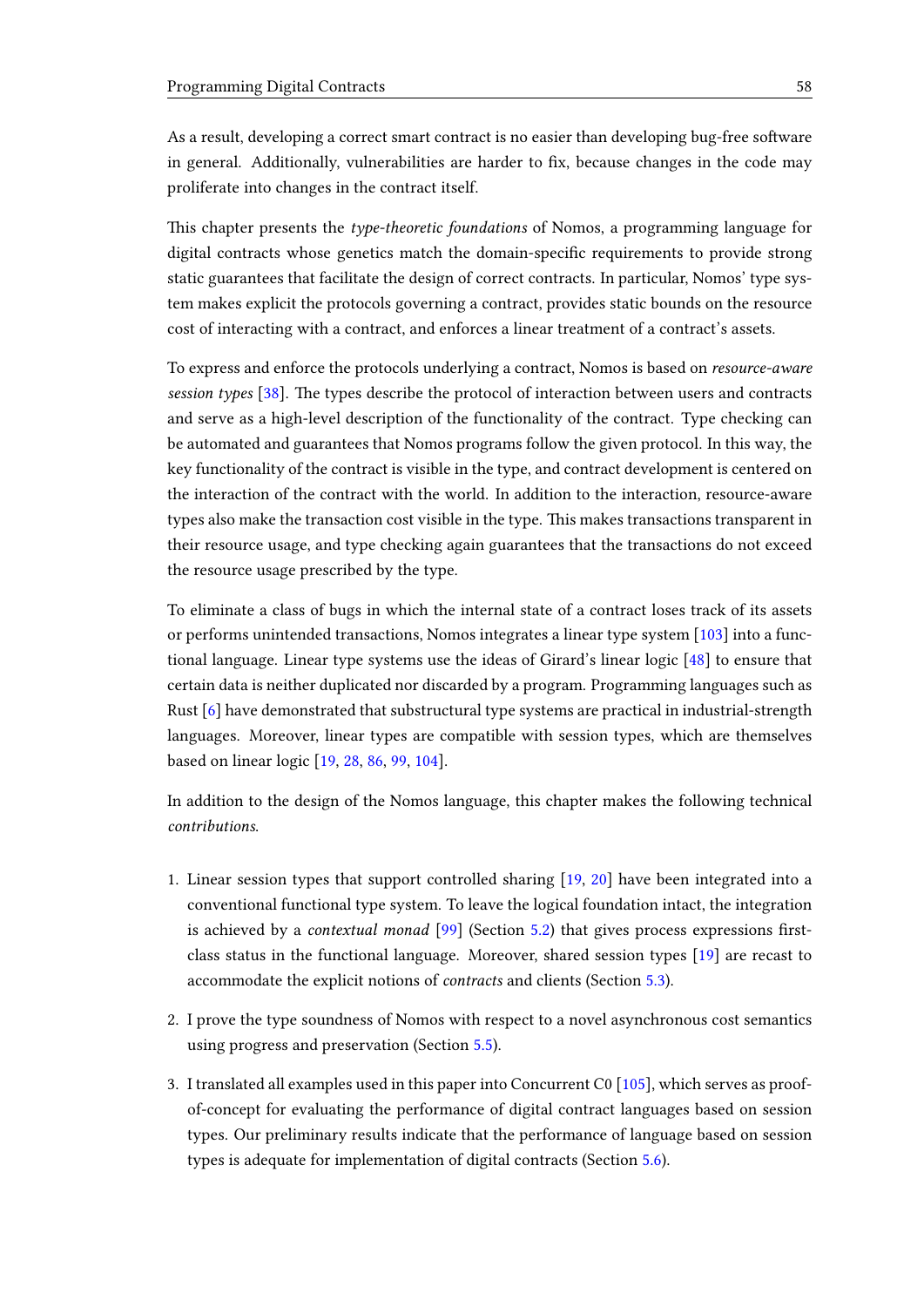## <span id="page-62-0"></span>5.1 Nomos by Example

Nomos is a programming language based on resource-aware [\[38\]](#page-101-0) and shared [\[19\]](#page-99-1) session types for writing safe digital contracts. This section uses a simple auction contract to showcase the most significant features of the language.

Explicit Protocols of Interaction Digital contracts, like ordinary contracts, follow a predefined protocol. For instance, an auction contract follows the protocol that the bidders first submit their bids to the auctioneer, and then the highest bidder receives the lot while all other bidders receive their bids back. In existing smart contract languages like Solidity [\[1\]](#page-98-1), this protocol is neither made explicit in the contract program nor enforced statically. Without such an explicit protocol, there is no guarantee that the parties involved in the contract will follow the protocol. As a result, contracts in these languages have to resort to explicit runtime checks to prevent undesirable behavior. This is a common source of bugs in contracts as accounting for all possible unwanted behavior is challenging, especially in a distributed system with distrusting parties.

Contracts in Nomos, on the other hand, are typed with a session type [\[19,](#page-99-1) [28,](#page-100-2) [64](#page-103-3)[–66,](#page-103-4) [86,](#page-104-11) [99,](#page-105-3) [104\]](#page-106-0), which specifies the contract's protocol of interaction. Type-checking then makes sure that the program implements the protocol dened by the session type correctly. For instance, consider the following protocol prescribed by the auction session type.

$$
\begin{aligned}\text{auction}=&\uparrow_L^S\lhd^{11}\oplus\{\text{running}: \&\{\text{bid}: \text{id} \supset \text{money} \multimap \triangleright^1\downarrow_L^S \text{ auction}, \\ &\hspace{10mm}\text{cancel}: \, \triangleright^8\downarrow_L^S \text{ auction}\}, \\ &\hspace{10mm}\text{ended}: \&\{\text{collect}: \text{id} \supset \oplus \{\text{won}: \text{lot} \otimes \triangleright^3\downarrow_L^S \text{ auction}, \\ &\hspace{10mm}\text{lost}: \text{money} \otimes \downarrow_L^S \text{ auction}\}, \\ &\hspace{10mm}\text{cancel}: \, \triangleright^8\downarrow_L^S \text{ auction}\}\end{aligned}
$$

Since there exist multiple bidders in an auction, I use a *shared* session type  $[19]$  to define the auction protocol. To guarantee that bidders interact with the auction in mutual exclusion, the session type demarcates the parts of the protocol that become a *critical section*. The  $\uparrow_{\mathsf{L}}^{\mathsf{S}}$  type modality denotes the beginning of a critical section, the  $\downarrow^{\mathsf{S}}_{\mathsf{L}}$  modality its end. Programmatically,  $\uparrow^S_L$  translates into an *acquire* of the auction session and  $\downarrow^S_L$  into the *release* of the session. Shared session types guarantee that inside a critical section there exists exactly one client, whose interaction is described by a linear session type.

Once a client has acquired the auction session, the auction will indicate whether it is still running (running) or not (ended). This protocol is expressed by the internal choice type constructor (⊕), describing the provider's (aka contract's) choice. An external choice (&), on the other hand, leaves the choice to the client. For example, in case the auction is still running, the client can choose between placing a bid (bid) or backing out (cancel). If the client chooses to place a bid, they have to indicate their identifier, followed by a payment, after which they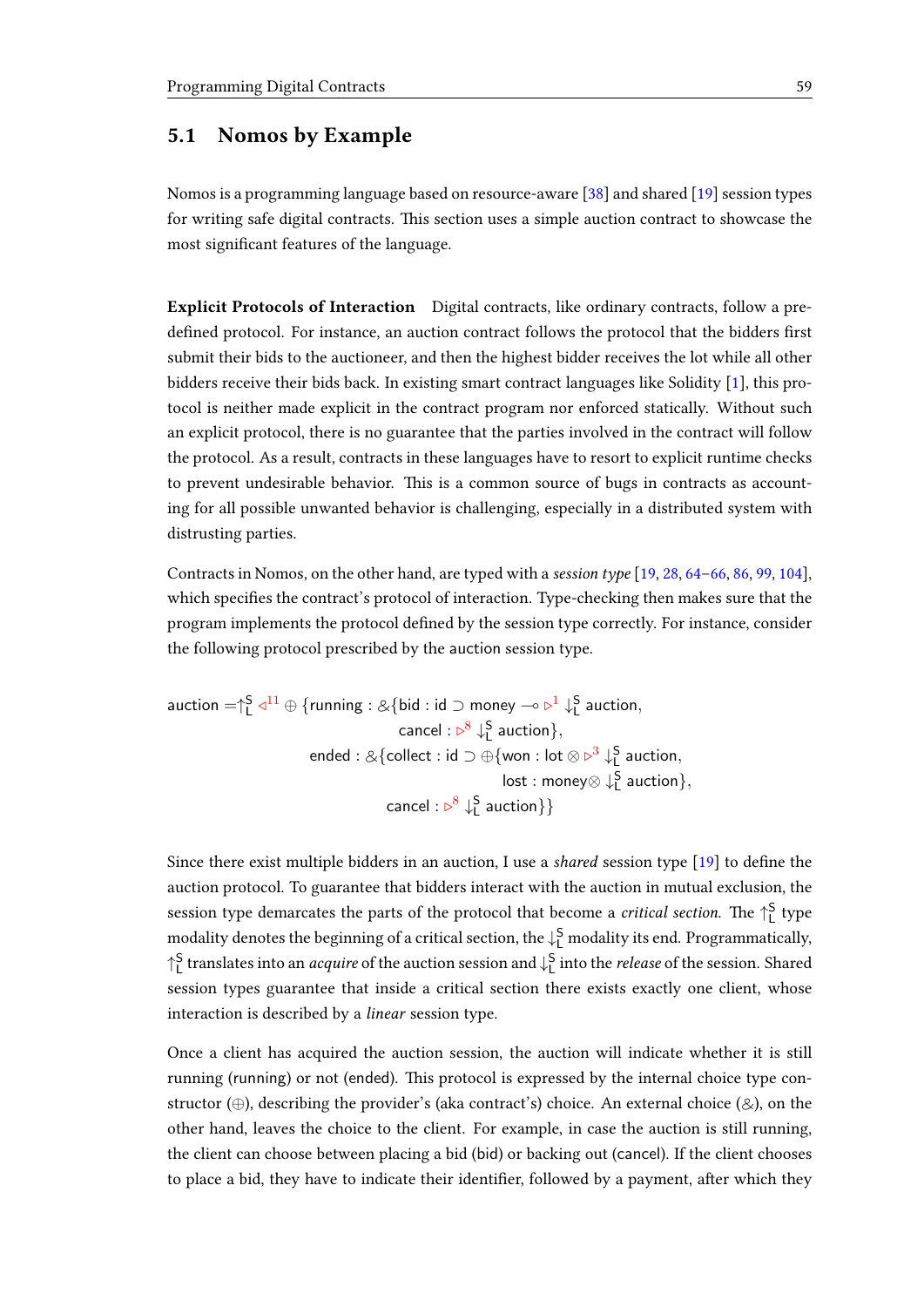<span id="page-63-5"></span><span id="page-63-4"></span><span id="page-63-3"></span><span id="page-63-2"></span><span id="page-63-1"></span><span id="page-63-0"></span>

| 1: $(b : bids)$ ; $(M : money)$ , $(l : lot)$ + |                                                        |  |  |  |
|-------------------------------------------------|--------------------------------------------------------|--|--|--|
|                                                 | run :: $(sa:a$                                         |  |  |  |
| 2:                                              | $sa \leftarrow run b \leftarrow M l =$                 |  |  |  |
| 3:                                              | $la \leftarrow$ accept $sa$ ;                          |  |  |  |
| 4:                                              | $la$ .running ;                                        |  |  |  |
| 5:                                              | case $la$                                              |  |  |  |
| 6:                                              | (bid $\Rightarrow$ $r \leftarrow$ recv la;             |  |  |  |
| 7:                                              | $m \leftarrow$ recv la;                                |  |  |  |
| 8:                                              | $sa \leftarrow$ detach la;                             |  |  |  |
| 9:                                              | $m$ .value ;                                           |  |  |  |
| 10:                                             | $v \leftarrow$ recv $m$ ;                              |  |  |  |
| 11:                                             | $b' = addbid b (r, v)$ ;                               |  |  |  |
| 12:                                             | $M$ .add ;                                             |  |  |  |
| 13:                                             | send $M m$ ;                                           |  |  |  |
| 14:                                             | $sa \leftarrow run b' \leftarrow M l)$                 |  |  |  |
| 15:                                             | $ $ cancel $\Rightarrow$ $sa \leftarrow$ detach $la$ ; |  |  |  |
| 16:                                             | $sa \leftarrow run b \leftarrow M l$                   |  |  |  |

<span id="page-63-9"></span><span id="page-63-8"></span><span id="page-63-7"></span><span id="page-63-6"></span>FIGURE 5.1: Auction process in running mode

release the session. Nomos session types allow exchange of both functional values (e.g. id), using the arrow  $($ ) constructor, and linear values, using the lolli  $($ - $)$  constructor. Using a linear type to represent digital money (money) makes sure that such a value can neither be duplicated nor lost. Should the auction have ended, the client can check whether they have won by providing their identifier. The auction will answer with either won or lost. In the former case, the auction will send the lot (commodity being auctioned, represented as a linear type), in the latter case, it will return the client's bid. The tensor (⊗) constructor is the dual to  $\sim$  and denotes the exchange of linear value from the contract to the client.

Figure [5.1](#page-63-0) implements the contract providing session type auction. In Nomos, session types are implemented by processes, revealing the concurrent, message-passing nature of session-typed languages. The implementation shows the process  $run$  representing the running auction. It first *accepts* an acquire request by a client (line [3\)](#page-63-1) and then sends the message running (line  $\frac{4}{3}$ ) indicating the auction status. The process then waits for the clients choice. Should the client choose to make a bid, the process waits to receive the client's identifier (line  $6$ ) followed by money equivalent to the client's bid (line [7\)](#page-63-4). After this linear exchange, the process leaves the critical section by issuing a detach (line [8\)](#page-63-5), matching the client's release request. Internally, the process stores the pair of the client's identifier and their bid in the data structure bids (lines [9](#page-63-6) - [11\)](#page-63-7), and the total funds of the auction as a linear resource provided by channel M of type money (lines  $12 - 13$  $12 - 13$ ). The ended protocol of the contract is governed by a different process, responsible for distributing the bids back to the clients.

Re-Entrancy Vulnerabilities This condition is created when a client can call a contract function and potentially re-enter before the previous call is completed. In existing languages, transferring funds from the contract to the client also transfers execution control over to the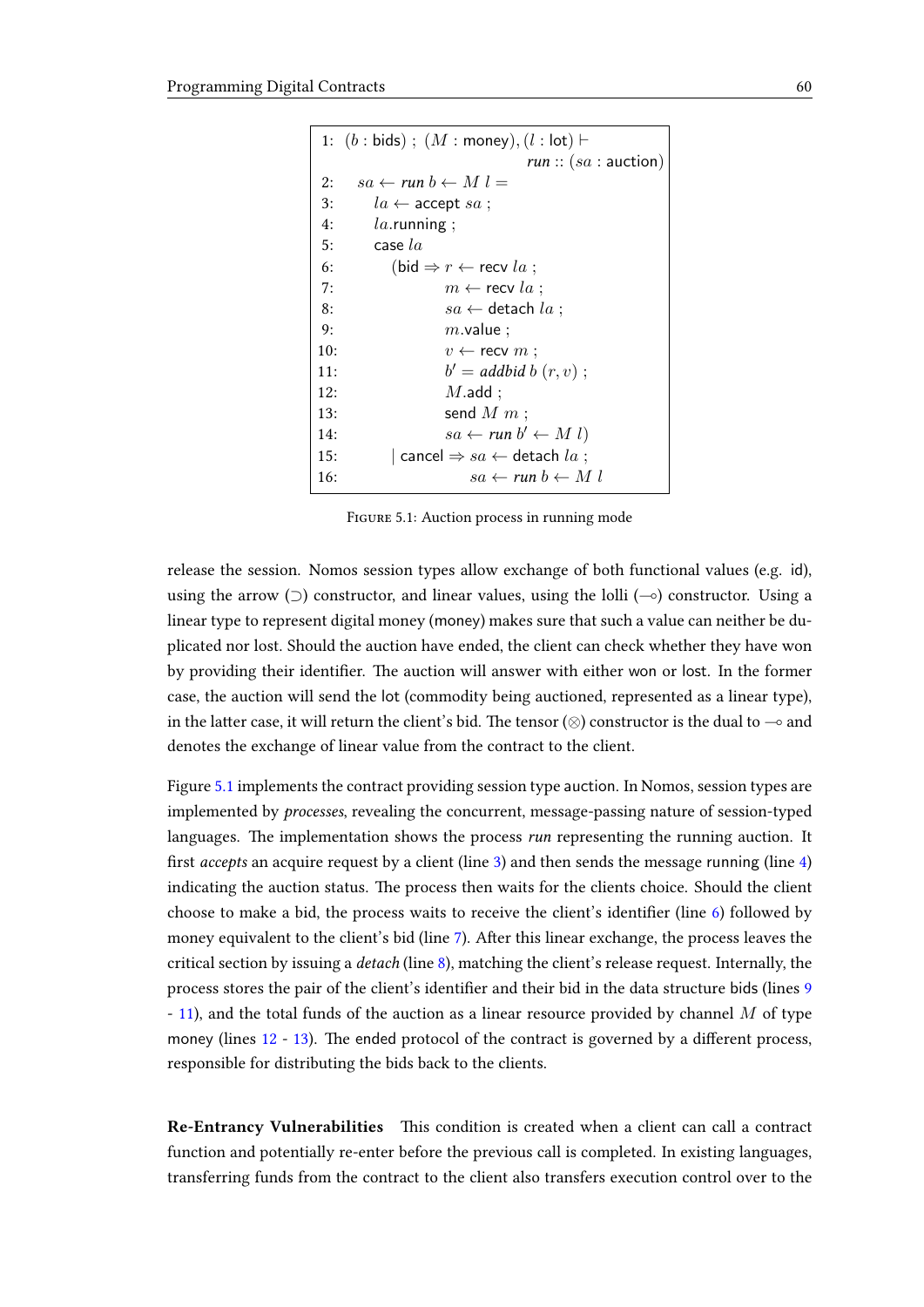client, who can then call into the same transfer function recursively, eventually leading to all funds being transferred from the contract to the client. This vulnerability was exposed by the infamous DAO attack  $[79]$ , where \$60 million worth of funds were stolen. The message passing framework of session types eliminates this vulnerability. While session types provide multiple clients access to a contract, the acquire-release discipline ensures that clients interact with the contract in mutual exclusion and according to the protocol defined by the type.

Resource Cost Another important aspect of digital contracts is their gas usage. The state of all the contracts is stored on the *blockchain*, a distributed ledger which records the history of all transactions. Executing a new contract function and updating the blockchain state requires new blocks to be added to the blockchain. This is done by *miners* who charge a fee based on the gas usage of the function, indicating the cost of its execution. Precisely computing this cost is important because the sender of a transaction must pay this fee to the miners. If the sender does not pay the required fee, the function will be rejected by the miners.

Resource-aware session types [\[38\]](#page-101-0) are adept for statically analyzing the resource cost of a process. They operate by assigning an initial potential to each process. This potential is consumed by each operation that the process executes or can be transferred between processes to share and amortize cost. The cost of each operation is defined by a cost model. Resource-aware session types express the potential as part of the session type, making the resource analysis static. For instance, in the auction contract, I can require the client to pay potential for the operations that the contract must execute, both while placing and collecting their bids. If the cost model assigns a cost of 1 to each contract operation, then the maximum cost of a session is 11 (taking the max of all branches). Thus, I require the client to send 11 units of potential at the start of a session.

The  $\triangleleft$  type constructor prescribes that the client must send potential to the client. The amount of potential is marked as a superscript to  $\triangleleft$ . Thus,  $\triangleleft^{11}$  in the auction type indicates that the client initiates the session by sending 11 units of potential, consumed by the contract during execution. Dually, the  $\triangleright$  constructor prescribes that the contract must send potential to the client. This is used by the contract to return the leftover potential to the client at the end of session in each branch. For instance, in the cancel branch in the auction type, the contract returns 8 units of potential to the client using the  $\triangleright^8$  type constructor. This is analogous to gas usage in smart contracts, where the sender initiates a transaction with some initial gas, and the leftover gas at the end of transaction is returned to the sender. If the cost model assigns a cost to each operation as equivalent to their gas cost, the total initial potential of a process plus the potential it receives during a session reflects the upper bound on the gas usage.

Linear Resources Nomos integrates a linear type system that tracks the resources stored in a process. The type system enforces that these resources are never duplicated or discarded, but only exchanged between processes. The type system forbids a process from terminating while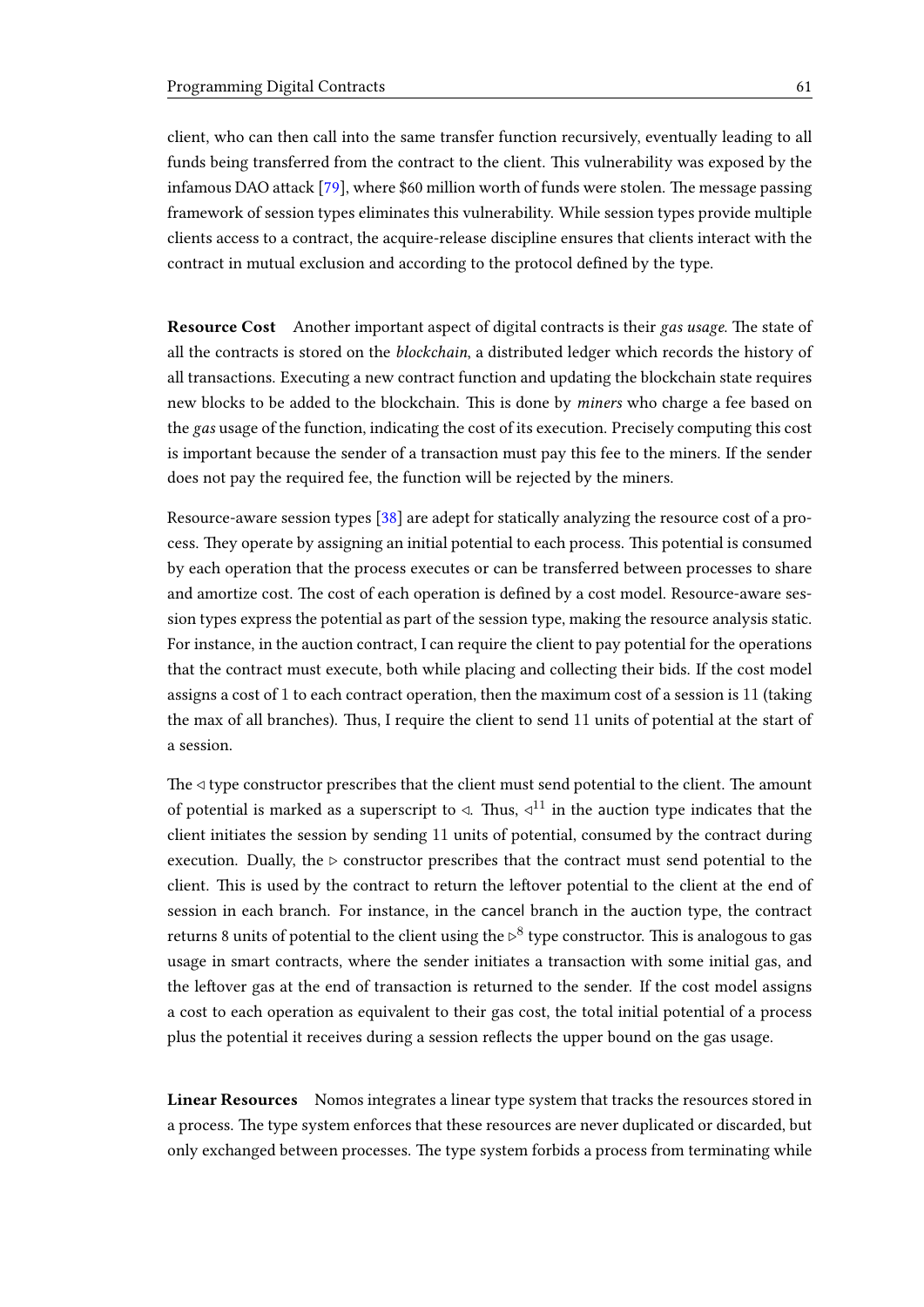it stores any linear resource. For instance, in the auction contract, money and lot are treated as linear resources. Technically, such resources are handled in the same way as channels.

Bringing It All Together A main contribution of this chapter is combining these features in a single language while retaining type safety. I also introduce modes for each channel; i) P for purely linear channels (mode for  $M$  and  $l$  in auction), ii) S for a shared session type (mode for sa), iii) L for a shared session type in linear mode (mode for  $la$ ), and iv) C for a channel offered by a client process. The mode of a channel assigns a specific typing judgment (described in Section  $5.3$ ) to the process offering it. This prevents the linear channels from forming a cycle (which would break linearity), and is crucial while proving preservation.

Remarkably, the rules for the standard session types are simply extended in the usual way to apply to Nomos. The non-trivial aspects are the addition of the functional layer, and shared session types, which will be the topic of the next sections.

## <span id="page-65-0"></span>5.2 Adding a Functional Layer

Digital contracts combine linear channels and coins with conventional data structures, such as integers, lists, or dictionaries to enable contracts to maintain state. For instance, the auction contract introduced in Section [5.1](#page-62-0) contains a list of bids that is not treated linearly.

To reflect and track different classes of data in the type system, I take inspiration from prior work  $[86, 99]$  $[86, 99]$  $[86, 99]$  and incorporate processes into a functional core via a linear *contextual monad* that isolates session-based concurrency. To this end, I introduce a separate functional context to the typing of a process. The linear contextual monad encapsulates open concurrent computations, which can be passed in functional computations but also transferred between processes in the form of higher-order processes, providing a uniform integration of higher-order functions and processes.

The types are separated into a functional and concurrent part, mutually dependent on each other. The functional types  $\tau$  are given by the type grammar below.

$$
\tau \quad ::= \quad \tau \to \tau \mid \tau + \tau \mid \tau \times \tau \mid \text{int} \mid \text{bool} \mid \text{list}^q_{\tau}
$$
\n
$$
\mid \quad \{A_P \leftarrow \overline{A_P}\}_P \mid \{A_S \leftarrow \overline{A_P}\}_S \mid \{A_C \leftarrow \overline{A_S} \; ; \; \overline{A}\}_C
$$

The types are standard, except for the potential annotation  $q \in \mathbb{N}$  in list types, which I explain in Section [5.4,](#page-72-0) and the contextual monadic types in the last line, which are the topic of this section. The terms in the functional layer are standard. Figure [5.2](#page-66-0) provides their grammar for completeness. I also define a standard type judgment for the functional part of the language.

 $\Psi \nightharpoonup^p M : \tau$  term M has type  $\tau$  in functional context  $\Psi$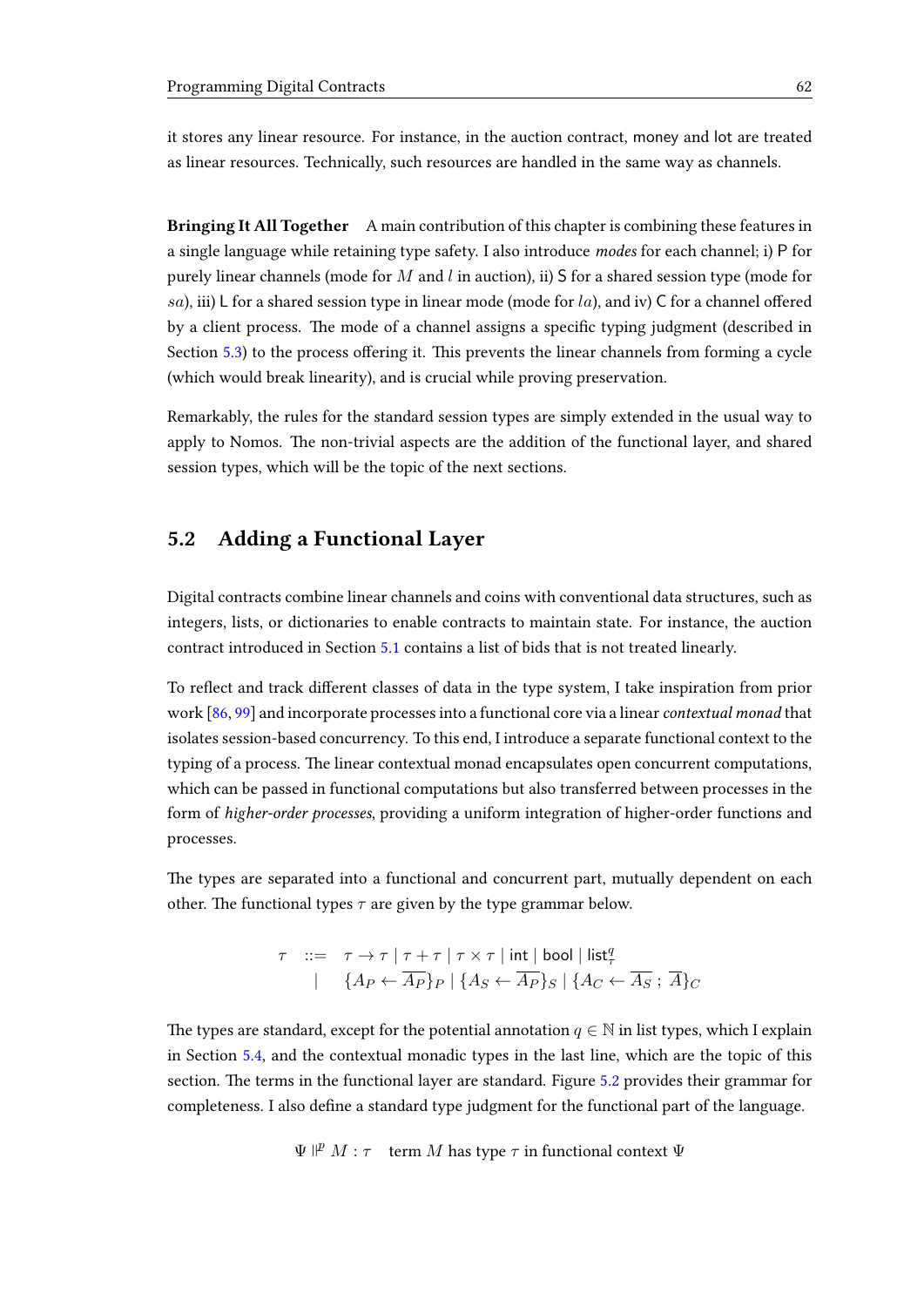<span id="page-66-0"></span>
$$
\begin{array}{lll} M,N & ::= & \lambda x: \tau.M_x \mid M \; N \\ & | & l \cdot M \mid r \cdot M \mid \text{case } M \; (l \hookrightarrow M_l, r \hookrightarrow M_r) \\ & | & \langle M,N \rangle \mid M \cdot l \mid M \cdot r \\ & | & n \mid \text{true} \mid \text{false} \\ & | & [] \mid M::N \mid \text{match } M \; ([] \rightarrow M_1, x::xs \rightarrow M_2) \\ & | & \{c \leftarrow P_{c,\overline{a}} \leftarrow \overline{a}\} \mid \{c \leftarrow P_{c,\overline{a},\overline{d}} \leftarrow \overline{a} \; ; \; \overline{d}\} \end{array}
$$

Figure 5.2: Standard expressions from the functional layer

Contextual Monad The main novelty in the functional types are the three type formers for contextual monads, denoting the type of a process expression. The type  ${A_P \leftarrow \overline{A_P}}_P$  denotes a process offering a purely linear session type  $A_P$  and using the purely linear type  $\overline{A_P}$ . The corresponding introduction form in the functional language is the monadic value constructor  ${c_P \leftarrow P \leftarrow \overline{d_P}}$ , denoting a runnable process offering along channel  $c_P$  that uses channels  $\overline{d_{P}}$ , all at mode P. The corresponding typing rule for the monad is

$$
\frac{\Delta = \overline{d_{\mathsf{P}} : D} \qquad \Psi ; \cdot ; \ \Delta \nvert^q \ P :: (x_{\mathsf{P}} : A)}{\Psi \mid^q \{x_{\mathsf{P}} \leftarrow P \leftarrow \overline{d_{\mathsf{P}}} \} : \{A \leftarrow \overline{D}\}_P} \ \{\}I_P
$$

The monadic bind operation implements process composition and acts as the elimination form for values of type  $\{A_P \leftarrow \overline{A_P} \}_P$ . The bind operation, written as  $c_P \leftarrow M \leftarrow \overline{d_P}$ ;  $Q_c$ , composes the process underlying the monadic value  $M$ , which offers along channel  $c_{P}$  and uses channels  $\overline{d_{\mathsf{P}}}$ , with  $Q_c$ , which uses  $c_{\mathsf{P}}$ . The typing rule for the monadic bind is

$$
\Delta = \overline{d_{\mathsf{P}} : D} \quad \Psi \lor (\Psi_1, \Psi_2) \quad \Psi_1 \Vdash^p M : \{A \leftarrow \overline{D}\}
$$
\n
$$
r = p + q \quad \Psi_2 : \cdot : \Delta', (x_{\mathsf{P}} : A) \Vdash^q Q :: (z_{\mathsf{P}} : C)
$$
\n
$$
\Psi : \cdot : \Delta, \Delta' \Vdash x_{\mathsf{P}} \leftarrow M \leftarrow \overline{d_{\mathsf{P}}} ; Q :: (z_{\mathsf{P}} : C)
$$
\n
$$
\{ \} E_{PP}
$$

The linear context is split between the monad M and continuation  $Q$ , enforcing linearity. Similarly, the potential in the functional context is split using the sharing judgment  $(\gamma)$ , explained in Section [5.4.](#page-72-0) The shared context  $\Gamma$  is empty and will be discussed in Section [5.3.](#page-69-0) The effect of executing a bind is the spawn of the purely linear process corresponding to the monad  $M$ , and the parent process continuing with  $Q$ . The corresponding operational semantics rules are given as follows:

$$
\cfrac{N \Downarrow V \mid \mu}{\text{proc}(d_{\text{P}}, w, x_{\text{P}} \leftarrow M \leftarrow \overline{a} \; ; \; Q) \; \mapsto \; \text{proc}(d_{\text{P}}, w + \mu, x_{\text{P}} \leftarrow V \leftarrow \overline{a} \; ; \; Q)} \; \text{step}
$$
\n
$$
\text{proc}(d_{\text{P}}, w, x_{\text{P}} \leftarrow \{x'_{\text{P}} \leftarrow P_{x'_{\text{P}}, \overline{y}} \leftarrow \overline{y}\} \leftarrow \overline{a} \; ; \; Q) \; \mapsto
$$
\n
$$
\text{proc}(c_{\text{P}}, 0, P_{c_{\text{P}}, \overline{a}}), \quad \text{proc}(d_{m}, w, [c_{\text{P}}/x_{\text{P}}]Q)
$$

The second rule spawns the process P offering along a globally fresh channel  $c_{\rm P}$ , and using channels  $\bar{a}$ . The continuation process Q acts as a client for this fresh channel  $c_P$ . The other two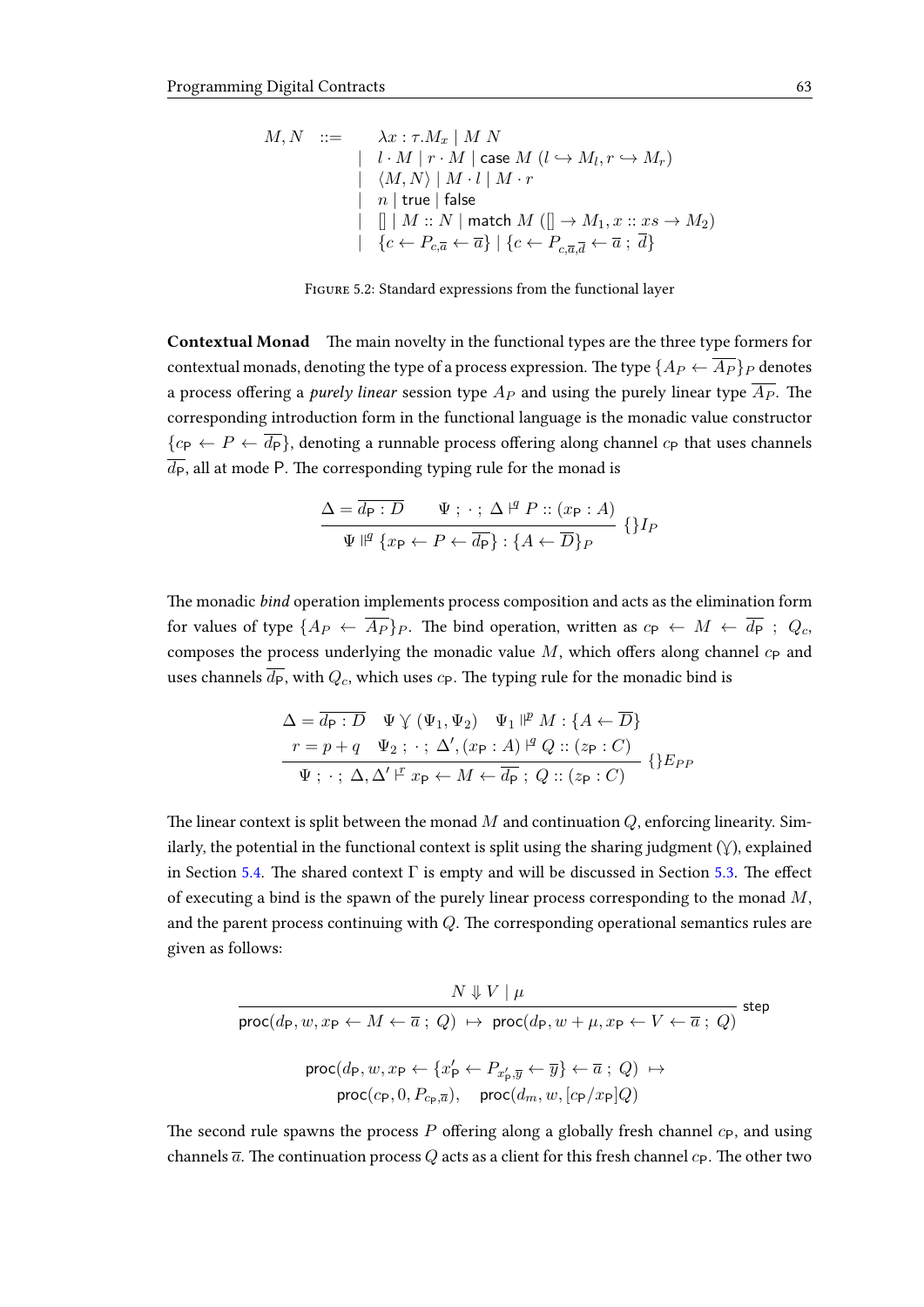<span id="page-67-0"></span>Ψ ; Γ ; ∆ ` q P :: (x : A) Process P uses functional values in Ψ, and provides A along x. ∆ = d : D Ψ ; · ; ∆ ` q P :: (x<sup>S</sup> : AS) Ψ q {x<sup>S</sup> ← P ← dP} : {A<sup>S</sup> ← D}<sup>S</sup> {}I<sup>S</sup> Γ = a : A ∆ = d : D Ψ ; Γ ; ∆ ` q P :: (x<sup>C</sup> : A) Ψ q {x<sup>C</sup> ← P ← a ; d} : {A ← A ; D}<sup>C</sup> {}I<sup>C</sup> <sup>r</sup> <sup>=</sup> <sup>p</sup> <sup>+</sup> <sup>q</sup> ∆ = <sup>d</sup><sup>P</sup> : <sup>D</sup> <sup>Ψ</sup> . (Ψ1, <sup>Ψ</sup>2) Ψ<sup>1</sup> <sup>p</sup> M : {A ← D} Ψ<sup>2</sup> ; · ; ∆<sup>0</sup> ,(x<sup>P</sup> : A) ` <sup>q</sup> Q :: (z<sup>m</sup> : C) Ψ ; · ; ∆, ∆<sup>0</sup> ` r x<sup>P</sup> ← M ← d<sup>P</sup> ; Q :: (z<sup>m</sup> : C) {}E<sup>P</sup> (m=S,L) <sup>r</sup> <sup>=</sup> <sup>p</sup> <sup>+</sup> <sup>q</sup> ∆ = <sup>d</sup><sup>P</sup> : <sup>D</sup> <sup>Ψ</sup> . (Ψ1, <sup>Ψ</sup>2) Ψ<sup>1</sup> <sup>p</sup> M : {A ← D} Ψ<sup>2</sup> ; Γ ; ∆<sup>0</sup> ,(x<sup>P</sup> : A) ` <sup>q</sup> Q :: (z<sup>C</sup> : C) Ψ ; Γ ; ∆, ∆<sup>0</sup> ` r x<sup>P</sup> ← M ← d<sup>P</sup> ; Q :: (z<sup>C</sup> : C) {}EP C <sup>r</sup> <sup>=</sup> <sup>p</sup> <sup>+</sup> <sup>q</sup> ∆ = <sup>d</sup><sup>P</sup> : <sup>D</sup> (AS, AS) esync <sup>Ψ</sup> . (Ψ1, <sup>Ψ</sup>2) Ψ<sup>1</sup> <sup>p</sup> M : {A<sup>S</sup> ← D}<sup>S</sup> Ψ<sup>2</sup> ; Γ,(x<sup>S</sup> : AS) ; ∆<sup>0</sup> ` <sup>q</sup> Q :: (z<sup>C</sup> : C) Ψ ; Γ ; ∆, ∆<sup>0</sup> ` r x<sup>S</sup> ← M ← d<sup>P</sup> ; Q :: (z<sup>C</sup> : C) {}ESC <sup>r</sup> <sup>=</sup> <sup>p</sup> <sup>+</sup> <sup>q</sup> <sup>Γ</sup> <sup>⊇</sup> <sup>a</sup><sup>S</sup> : <sup>A</sup> ∆ = <sup>d</sup> : <sup>D</sup> <sup>Ψ</sup> . (Ψ1, <sup>Ψ</sup>2) Ψ<sup>1</sup> <sup>p</sup> M : {A ← A ; D}<sup>C</sup> Ψ<sup>2</sup> ; Γ ; ∆<sup>0</sup> ,(x<sup>C</sup> : A) ` <sup>q</sup> Q :: (z<sup>C</sup> : C) Ψ ; Γ ; ∆, ∆<sup>0</sup> ` r x<sup>C</sup> ← M ← a<sup>S</sup> ; d ; Q :: (z<sup>C</sup> : C) {}ECC

Figure 5.3: Introduction and elimination rules for the contextual monad.

monadic types correspond to spawning a shared process ( $\{A_S \leftarrow \overline{A_P} \}_S$ ) and a client process  $(\{A_C \leftarrow \overline{A_S} \; ; \; \overline{A}\}_C)$  at mode S and C respectively. Their rules are analogous to  $\{\}I_P$  and  ${EPP}$  and presented in Figure [5.3.](#page-67-0)

Value Communication Communicating a value of the functional language along a channel is expressed at the type level by adding the following two types.

$$
A ::= \dots | \tau \supset A | \tau \wedge A
$$

The type  $\tau \supset A$  prescribes receiving a value of type  $\tau$  with continuation type A, while its dual  $\tau \wedge A$  prescribes sending a value of type  $\tau$  with continuation A. The corresponding typing rules for arrow ( $\supset R$ ,  $\supset L$ ) and product ( $\wedge R$ ,  $\wedge L$ ) are given in Figure [5.4.](#page-68-0) Receiving a value adds it to the functional context  $\Psi$ , while sending it requires proving that the value has type  $\tau$ . Again, I defer the discussion of the resource annotation on the turnstile to later.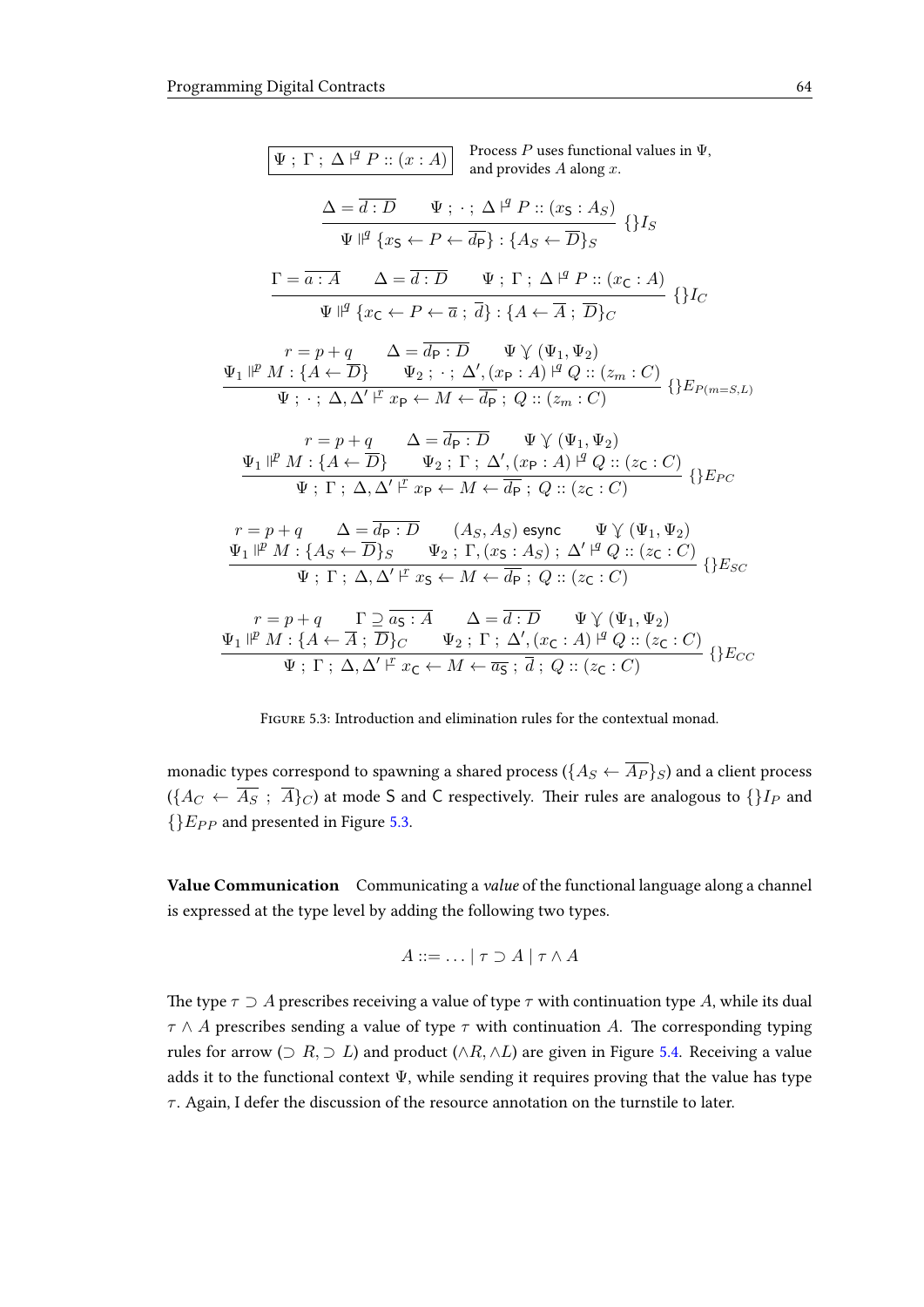<span id="page-68-0"></span>

| Process P uses functional values in $\Psi$ ,<br>$\Psi$ ; $\Gamma$ ; $\Delta$ $\vert$ <sup><i>4</i></sup> P :: $(x:A)$<br>and provides $A$ along $x$ .                                                                  |
|------------------------------------------------------------------------------------------------------------------------------------------------------------------------------------------------------------------------|
| $r = p + q$ $\Psi \Vdash^p M : \tau$ $\Psi$ ; $\Gamma$ ; $\Delta \Vdash^q P :: (x_m : A)$<br>$\longrightarrow$ $\land$ R                                                                                               |
| $\Psi$ ; $\Gamma$ ; $\Delta$ $\vdash$ send $x_m$ $M$ ; $P$ :: $(x_m : \tau \wedge A)$                                                                                                                                  |
| $\Psi, (y : \tau)$ ; $\Gamma$ ; $\Delta, (x_m : A)$ $\vert^q Q :: (z_k : C)$<br>$\wedge L$                                                                                                                             |
| $\Psi \; ; \; \Gamma \; ; \; \Delta, (x_m : \tau \wedge A) \;   \; ^g \; y \leftarrow \textsf{recv} \; x_m \; ; \; Q :: (z_k : C)$                                                                                     |
| $\Psi$ , $(y:\tau)$ ; $\Gamma$ ; $\Delta$ $\vdash$ $P$ :: $(x_m:B)$<br>$\supset R$                                                                                                                                     |
| $\Psi$ ; $\Gamma$ ; $\Delta$ $\vert$ <sup><i>a</i></sup> $y$ $\leftarrow$ recv $x_m$ ; $P$ :: $(x_m : \tau \supset A)$                                                                                                 |
| $r = p + q$ $\Psi \vee (\Psi_1, \Psi_2)$ $\Psi_1 \Vdash^p M : \tau$                                                                                                                                                    |
| $\Psi_2$ ; $\Gamma$ ; $\Delta$ , $(x_m : A)$ $\vert^q Q :: (z_k : C)$<br>$\supset$ $L$<br>$\overline{\Psi}$ ; $\Gamma$ ; $\overline{\Delta}, \overline{(x_m : \tau \supset A) \vdash}$ send $x_m M$ ; $Q :: (z_k : C)$ |

Figure 5.4: Introduction and elimination rules for the contextual monad.

Tracking Linear Assets As an illustration, consider the protocol of interacting with the provider of nomisma, the cryptocurrency associated with the blockchain. Nomisma is used to store funds in the system, both in contracts and in clients, and can also be exchanged between them. The protocol is defined by the following type nomisma.

| nomisma = $&$ {value : int $\wedge$ nomisma,       | % send value              |  |
|----------------------------------------------------|---------------------------|--|
| $add:nomisma \rightarrow nomisma$                  | % receive money           |  |
| subtract : int $\supset$ nomisma $\otimes$ nomisma | % receive int, send money |  |
| coins : $list_{coin}$                              | % send list of coins      |  |

Nomisma acts as an abstraction over the funds stored. The wallet process implemented in Figure [5.5](#page-69-1) provides this abstraction. It contains an integer  $n$  in its functional context (storing the integral value of the funds), a list of coins (list<sub>coin</sub>) in its linear context (storing the actual funds), and provides a service of type nomisma. The type coin stands for a unit of currency and can be added to the type system as an abstract channel type that does not allow for interactions. Thus, there is no way to create or destroy a message or value depending on this type. The nomisma type prescribes the following protocol: querying for the value of the current funds (value), adding and subtracting to and from the current funds (add and subtract, resp.), and retrieving the list of coins constituting the current funds (coins). If the wallet process receives the message value, it sends back the integer  $n$ , and recurses (lines [4](#page-69-2) and [5\)](#page-69-3). If it receives the message add followed by a channel of type nomisma (line [6\)](#page-69-4), it queries the value of the received nomisma  $m_{\mathsf{P}}'$  (line [7\)](#page-69-5), stores it in  $v$  (line [8\)](#page-69-6), queries the coins stored in  $m_{\mathsf{P}}'$  (line [9\)](#page-69-7), and appends them to its internal list of coins (line [10\)](#page-69-8). Similarly, if the wallet process receives the message subtract followed by an integer, it sends a channel of type nomisma corresponding to the subtracted funds. If the received integer  $n'$  is greater than the stored funds n (line [13\)](#page-69-9), the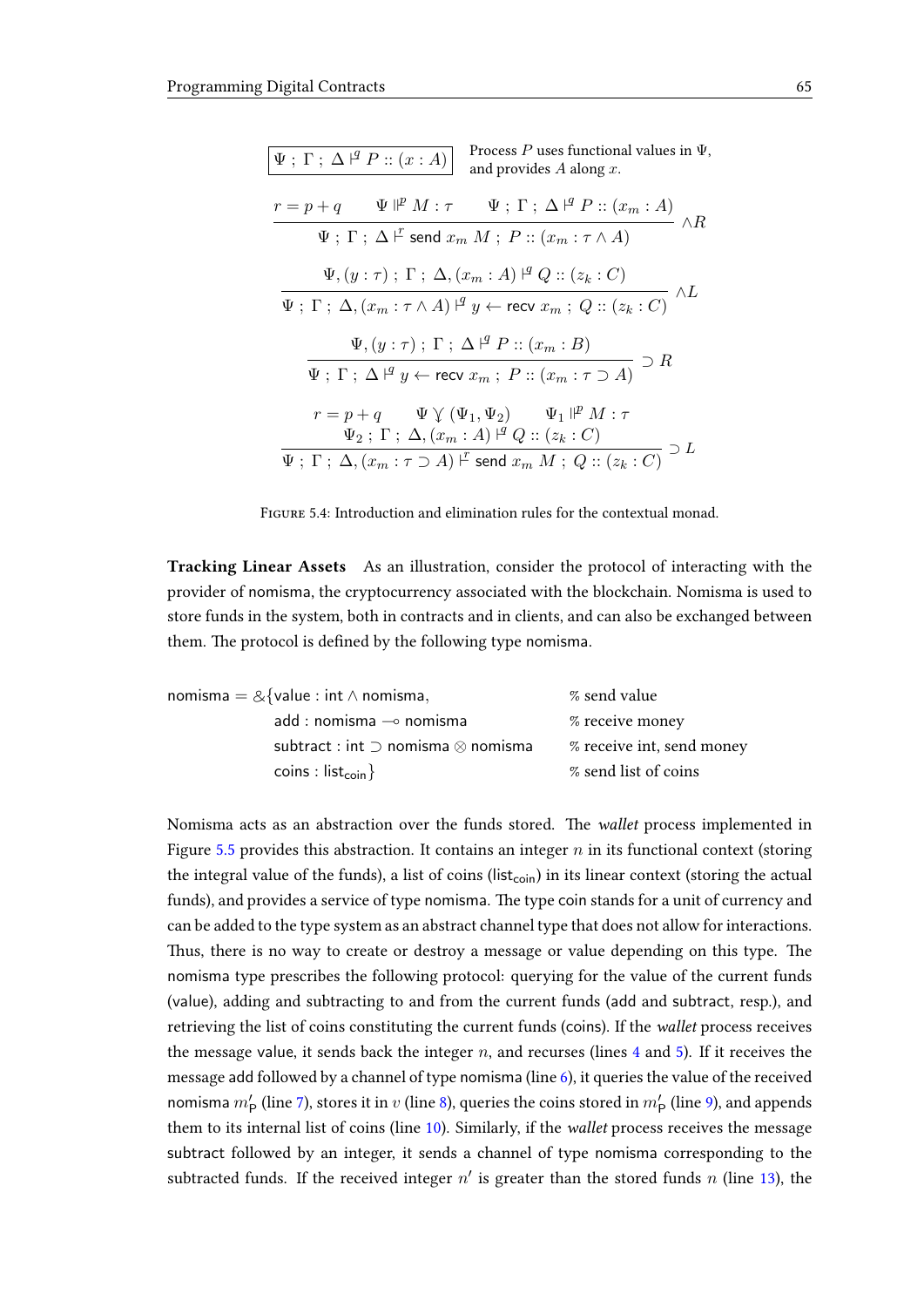```
1: (n : \text{int}); (l_P : \text{list}_{\text{coin}}) \vdash \text{wallet} :: (m_P : \text{nomisma})2: m_P \leftarrow \text{wallet } n \leftarrow l_P =3: case m_P4: \big( value \Rightarrow send m_P n;
5: m_{\text{P}} \leftarrow \text{wallet } n \leftarrow l_{\text{P}}6: | \text{ add } \Rightarrow m'_{\mathsf{P}} \leftarrow \text{recv } m_{\mathsf{P}} ;7: m'_P value ;
 8: v \leftarrow \text{recv } m'_{\text{P}};
 9: m'_P \text{.coins};
10: k_{\text{P}} \leftarrow append \leftarrow l_{\text{P}} m'_{\text{P}};11: m_{\text{P}} \leftarrow \text{wallet}(n + v) \leftarrow k_{\text{P}}12: |\text{ subtract} \Rightarrow n' \leftarrow \text{recv } m_{\text{P}};13: if (n' > n)14: then raise "Insufficient funds!"
15: else
16: lp'_{\mathsf{P}} \leftarrow remove \; n' \leftarrow l_{\mathsf{P}};17: k_{\rm P} \leftarrow recv l'_{\rm P};
18: m_1'p'_{\mathsf{P}} \leftarrow \text{wallet } n' \leftarrow k_{\mathsf{P}};19: send m_{\rm P} m_{\rm P}';
20: m_{\rm P} \leftarrow \text{wallet}(n - n') \leftarrow l'_{\rm P}21: |\text{ coins} \Rightarrow m_P \leftarrow l_P)
```
<span id="page-69-12"></span><span id="page-69-11"></span><span id="page-69-10"></span><span id="page-69-9"></span>FIGURE 5.5: Wallet process abstracting over the stored funds

wallet process raises an exception. Otherwise, it removes  $n'$  coins using the  $remove$  process (line [16\)](#page-69-10), creating a nomisma abstraction using the wallet process (line [18\)](#page-69-11) and sending it over (line [19\)](#page-69-12). Finally, if the wallet receives the message coins, it simply sends its internal list along the offered channel.

## <span id="page-69-0"></span>5.3 Sharing Contracts

Multi-user support is fundamental to digital contract development. Linear session types, as defined in Chapter [2,](#page-10-0) unfortunately preclude such sharing because they restrict processes to exactly one client; only one bidder for the auction, for instance (who will always win!). To support multi-user contracts, Nomos is based on shared session types [\[19\]](#page-99-1). Shared session types impose an acquire-release discipline on shared processes to guarantee that multiple clients interact with a contract in mutual exclusion of each other. When a client acquires a shared contract, it obtains a private linear channel along which it can communicate with the contract undisturbed by any other clients. Once the client releases the contract, it loses its private linear channel and only retains a shared reference to the contract.

A key idea of shared session types is to lift the acquire-release discipline to the type level. Generalizing the idea of type stratification  $[21, 86, 91]$  $[21, 86, 91]$  $[21, 86, 91]$  $[21, 86, 91]$  $[21, 86, 91]$ , session types are stratified into a linear and shared layer with two adjoint modalities going back and forth between them: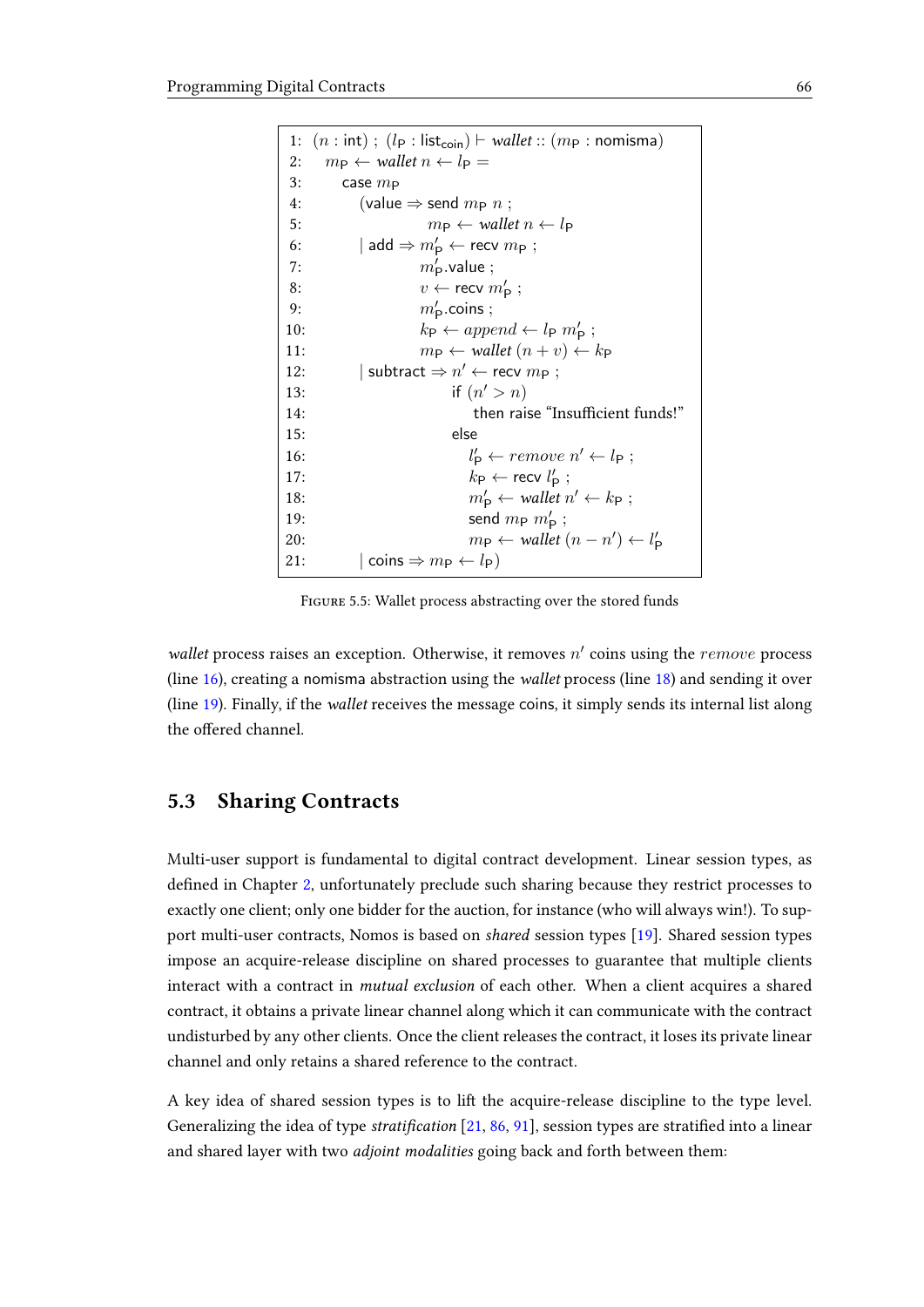<span id="page-70-0"></span>
$$
A_P \quad ::= \quad V \mid \bigoplus \{\ell : A_P\}_{\ell \in L} \mid \bigotimes \{\{l_i : A_P\}_{i \in I} \mid \mathbf{1}
$$
\n
$$
\mid \quad A_P \multimap A_P \mid A_P \otimes A_P \mid \tau \supset A_P \mid \tau \wedge A_P
$$
\n
$$
A_L \quad ::= \quad V \mid \bigoplus \{\ell : A_L\}_{\ell \in L} \mid \bigotimes \{\{l_i : A_L\}_{i \in I} \mid \mathbf{1}
$$
\n
$$
\mid \quad A_P \multimap A_L \mid A_P \otimes A_L \mid \tau \supset A_L \mid \tau \wedge A_L \mid \downarrow_1^S A_S
$$
\n
$$
A_S \quad ::= \quad \biguparrow\!\!\bigcap_{\mathbf{L}} A_L
$$
\n
$$
A_C \quad ::= \quad A_P
$$

Figure 5.6: Grammar for shared session types

|  | $A_S$ ::= $\uparrow$ $A_L$       | shared session type  |
|--|----------------------------------|----------------------|
|  | $A_L$ ::= $ \downarrow_1^S A_S $ | linear session types |

The  $\uparrow_L^\mathsf{S}$  type modality translates into an *acquire*, while the dual  $\downarrow_L^\mathsf{S}$  type modality into a *release*.

Whereas mutual exclusion is one key ingredient to guarantee session fidelity (a.k.a. type preservation) for shared session types, the other key ingredient is the requirement that a session type is equi-synchronizing. A session type is equi-synchronizing if it imposes the invariant on a process to be released back to the same type at which the process was previously acquired, should it ever have been acquired.

Nomos integrates shared and linear session types with a functional language, yielding the following typing judgment:

$$
\Psi ; \Gamma ; \Delta \nvdash^g P :: (x : A)
$$

This denotes a process P providing service of type A along channel x and using the functional variables in  $\Psi$ , shared channels from  $\Gamma$  and linear channels from  $\Delta$ . The stratification of channels into layers arises from a difference in structural properties that exist for types at a mode. Shared propositions (mode S) exhibit weakening, contraction and exchange, thus can be discarded or duplicated, while linear propositions (mode L, C, P) only exhibit exchange.

Allowing Shared Contracts to Rely on Linear Resources As exemplified by the auction contract, a digital contract typically amounts to a process that is shared at the outset, but oscillates between shared and linear to interact with clients, one at a time. Crucial for this pattern is the ability of a contract to maintain its linear resources (e.g., money) regardless of its mode. Unfortunately, current shared session types [\[19\]](#page-99-1) do not allow a shared process to rely on any linear resources, requiring any linear resources to be consumed before becoming shared. This precaution is logically motivated  $[89]$  and also crucial for type preservation.

A key novelty of my work is to lift this restriction while *maintaining* type preservation. The main concern regarding type preservation is to prevent a process from acquiring its client, which would result in a cycle in the linear process tree. To this end, I factorize the above typing judgment according to the *three roles* that arise in digital contract programs: *contracts*,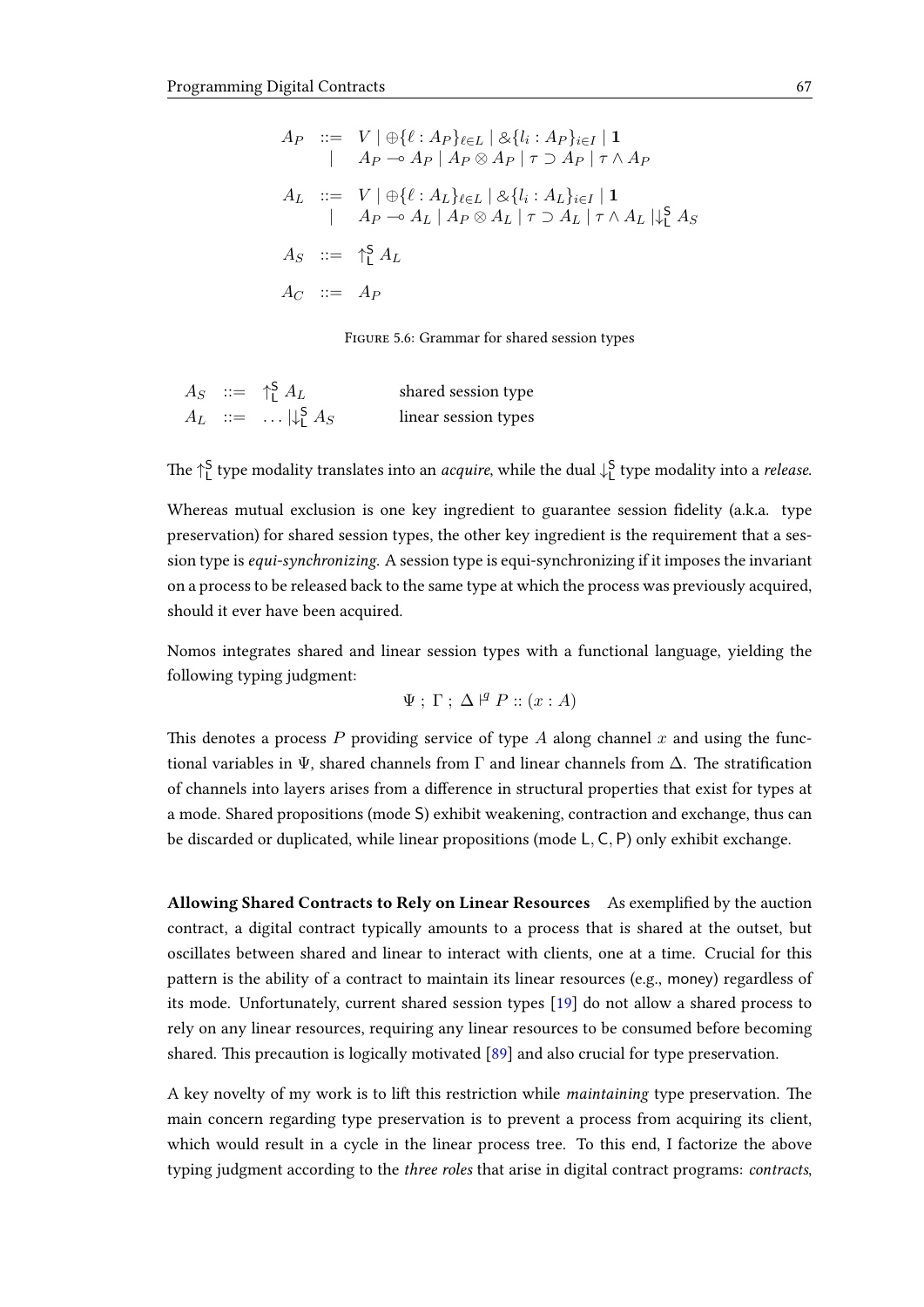clients, and linear assets. Since contracts are shared and thus can oscillate between shared and linear, the processes are governed by the following four typing judgments:

$$
\Psi ; \cdot ; \Delta_{\mathsf{P}} \quad \vert \mathsf{q} \quad P :: (x_{\mathsf{P}} : A_{\mathsf{P}})
$$
\n
$$
\Psi ; \cdot ; \Delta_{\mathsf{P}} \quad \vert \mathsf{q} \quad P :: (x_{\mathsf{S}} : A_{\mathsf{S}})
$$
\n
$$
\Psi ; \cdot ; \Delta_{\mathsf{P}} \quad \vert \mathsf{q} \quad P :: (x_{\mathsf{L}} : A_{\mathsf{L}})
$$
\n
$$
\Psi ; \Gamma ; \Delta \quad \vert \mathsf{q} \quad P :: (x_{\mathsf{C}} : A_{\mathsf{C}})
$$

The first typing judgment is for typing linear assets. These type a purely linear process  $P$  using a purely linear context  $\Delta_P$  and offering type  $A_P$  along channel  $x_P$ . The mode P of the channel indicates that a purely linear session is offered. An example of such a process is the wallet process in Section [5.2.](#page-65-0) The second and third typing judgment are for typing contracts. The second judgment shows the type of a contract process  $P$  using a purely linear channel context  $\Delta_P$  and offering type  $A_S$  on channel  $x_S$ . Once this shared channel is acquired by a client, the shared process transitions to its linear phase, whose typing is governed by the third judgment. The context remains purely linear  $\Delta_P$ , while the offered channel transitions to shared linear mode L. Finally, the fourth typing judgment types a client process. This is the only judgment with a shared channel context  $\Gamma$ , allowing only a client process to acquire a contract process.

This factorization and the fact that contracts, as the only shared processes, do not have a shared channel context Γ, upholds preservation while allowing shared contract processes to rely on linear resources. Figure [5.6](#page-70-0) shows the abstract syntax of types in Nomos.

Shared session types introduce new typing rules into the system, concerning the acquire-release constructs (see Figure [5.7\)](#page-72-1). An acquire is applied to the shared channel  $x<sub>S</sub>$  along which the shared process offers and yields a linear channel  $x<sub>L</sub>$  when successful. A contract process can accept an acquire request along its offering shared channel  $x<sub>S</sub>$ . After the accept is successful, the shared contract process transitions to its linear phase, now offering along the linear channel  $x_{\text{L}}$ .

The synchronous dynamics of the *acquire-accept* pair is

$$
\text{proc}(a_S, w', x_L \leftarrow \text{accept } a_S ; P_{x_L}), \text{proc}(c_C, w, x_L \leftarrow \text{acquire } a_S ; Q_{x_L}) \mapsto \text{proc}(a_L, w', P_{a_L}), \text{proc}(c_C, w, Q_{a_L})
$$

This rule exploits the invariant that a contract process' providing channel  $a$  can come at two different modes, a linear one  $a_L$ , and a shared one  $a_S$ . The linear channel  $a_L$  is substituted for the channel variable  $x_{\text{L}}$  occurring in the process terms  $P$  and  $Q$ .

The dual to acquire-accept is *release-detach*. A client can *release* linear access to a contract process, while the contract process *detaches* from the client. The corresponding typing rules are presented in Figure [5.7.](#page-72-1) The effect of releasing the linear channel  $x<sub>L</sub>$  is that the continuation Q loses access to  $x<sub>L</sub>$ , while a new reference to  $x<sub>S</sub>$  is made available in the shared context Γ.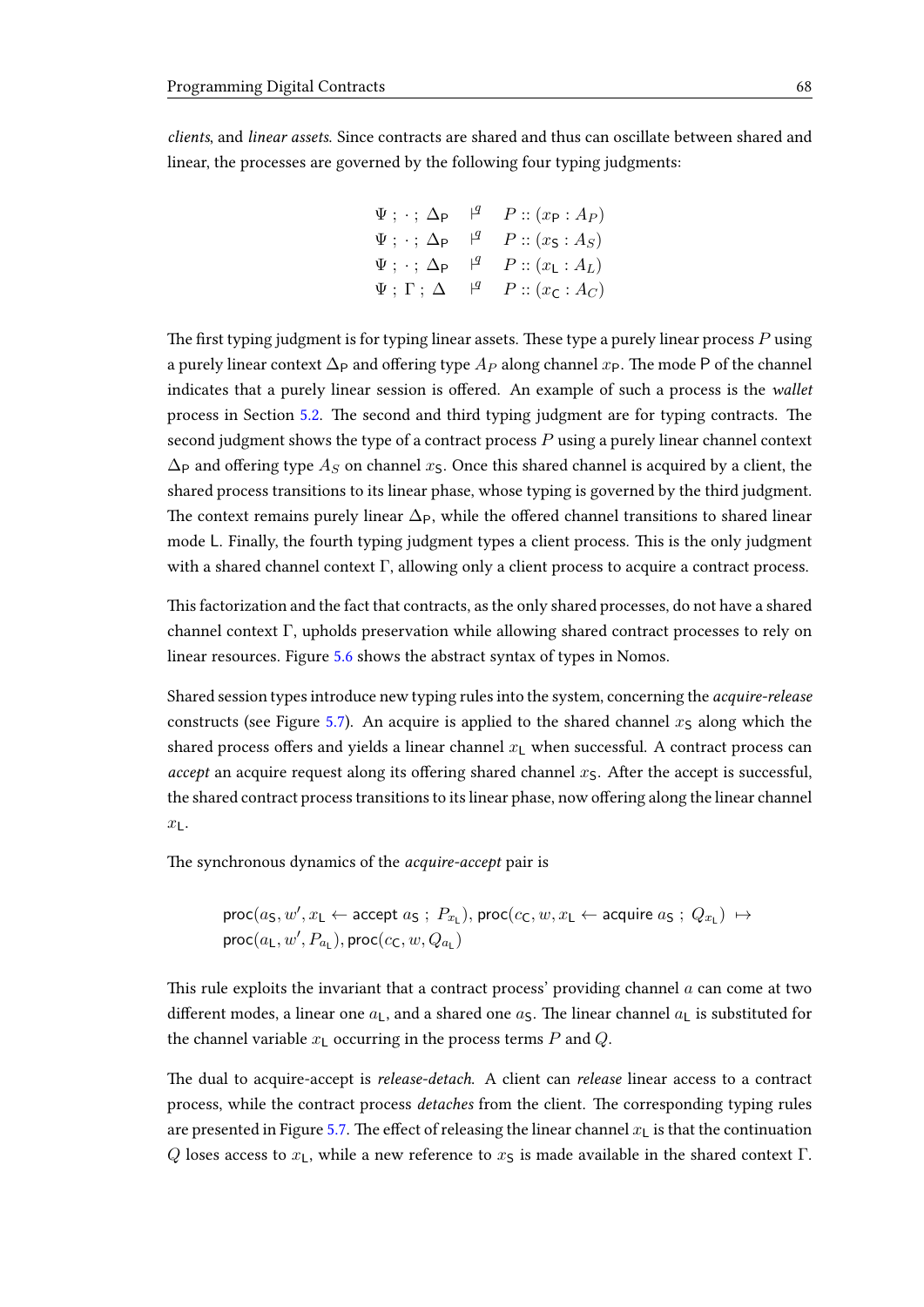| Process $P$ uses shared channels in $\Gamma$<br>$\Psi$ ; $\Gamma$ ; $\Delta$ $\vert$ <sup><i>a</i></sup> P :: $(x:A)$<br>and offers $A$ along $x$ . |                    |
|-----------------------------------------------------------------------------------------------------------------------------------------------------|--------------------|
| $\Psi$ ; $\Gamma$ ; $\Delta$ , $(x_L : A_L)$ $\vert \Psi Q :: (z_C : C)$                                                                            |                    |
| $\Psi$ ; $\Gamma$ , $(x_S : \uparrow_L^S A_L)$ ; $\Delta \nvdash^g x_L \leftarrow$ acquire $x_S$ ; $Q :: (z_C : C)$                                 | $\uparrow_L^5$ $L$ |
| $\Psi$ ; $\cdot$ ; $\Delta$ $\vert$ <sup><i>4</i></sup> P :: $(x_L : A_L)$<br>$\uparrow$ <sup>5</sup> $R$                                           |                    |
| $\Psi$ ; $\cdot$ ; $\Delta$ $\vert^q$ $x_L$ $\leftarrow$ accept $x_S$ ; $P$ :: $\overline{(x_S : \uparrow_1^S A_L)}$                                |                    |
| $\Psi$ ; $\Gamma$ , $(x_S : A_S)$ ; $\Delta \nvdash^q Q :: (z_C : C)$                                                                               |                    |
| $\Psi$ ; $\Gamma$ ; $\Delta$ , $(x_L : \downarrow_1^S A_S)$ $\vert^g x_S \leftarrow$ release $x_L$ ; $Q :: (z_C : C)$                               |                    |
| $\Psi$ ; $\Gamma$ ; $\Delta$ $\vert$ <sup><i>4</i></sup> P :: $(x_S : A_S)$<br>$\downarrow^S_L R$                                                   |                    |
| $\Psi$ ; $\Gamma$ ; $\Delta$ $\vdash$ $x_S$ $\leftarrow$ detach $x_L$ ; $P :: (x_L : \downarrow_S^S A_S)$                                           |                    |

FIGURE 5.7: Typing rules corresponding to the shared layer.

The contract, on the other hand, detaches from the client by transitioning its offering channel from linear mode  $x_L$  back to the shared mode  $x_S$ .

Operationally, the release-detach rule is inverse to the acquire-accept rule.

$$
\text{proc}(a_L, w', x_S \leftarrow \text{detach } a_L ; P_{x_S}), \text{proc}(c_C, w, x_S \leftarrow \text{release } a_L ; Q_{x_S}) \mapsto \text{proc}(a_S, w', P_{a_S}), \text{proc}(c_C, w, Q_{a_S})
$$

The auction contract introduced in Section [5.1](#page-62-0) is an example of a shared type. A client of the auction contract is implemented in Figure [5.8](#page-73-0) using the *bidder* process. The process holds access to the shared auction using channel  $a<sub>S</sub>$ , and its linear assets (or nomisma) using channel  $N_{P}$ , along with its identifier and an integer corresponding to the amount it will bid. It first acquires the shared channel (line [3\)](#page-73-1), and then branches based on the status of the auction. If the auction is running, the *bidder* sends the bid label, followed by its identifier (line [5\)](#page-73-2). It then subtracts the bid amount from its assets (line [6\)](#page-73-3), sends it to the auction (line [7\)](#page-73-4). Finally, it releases the auction [8\)](#page-73-5) and recurses (line [9\)](#page-73-6). On the other hand, if the auction has ended, the *bidder* sends the collect label, followed by its identifier (line  $10$ ). The auction then responds with won or lost. If the bidder won the auction, it receives the lot (line [12\)](#page-73-8), releases the auction (line [13\)](#page-73-9) and terminates (line [14\)](#page-73-10). While if it lost the auction, it receives its assets back (line [15\)](#page-73-11), releases the auction (line [16\)](#page-73-12), adds the received assets to its stored assets (line [17\)](#page-73-13) and terminates (line [18\)](#page-73-14).

### 5.4 Tracking Resource Usage

Resource usage is particularly important in digital contracts: Since multiple parties need to agree on the result of the execution of a contract, the computation is potentially performed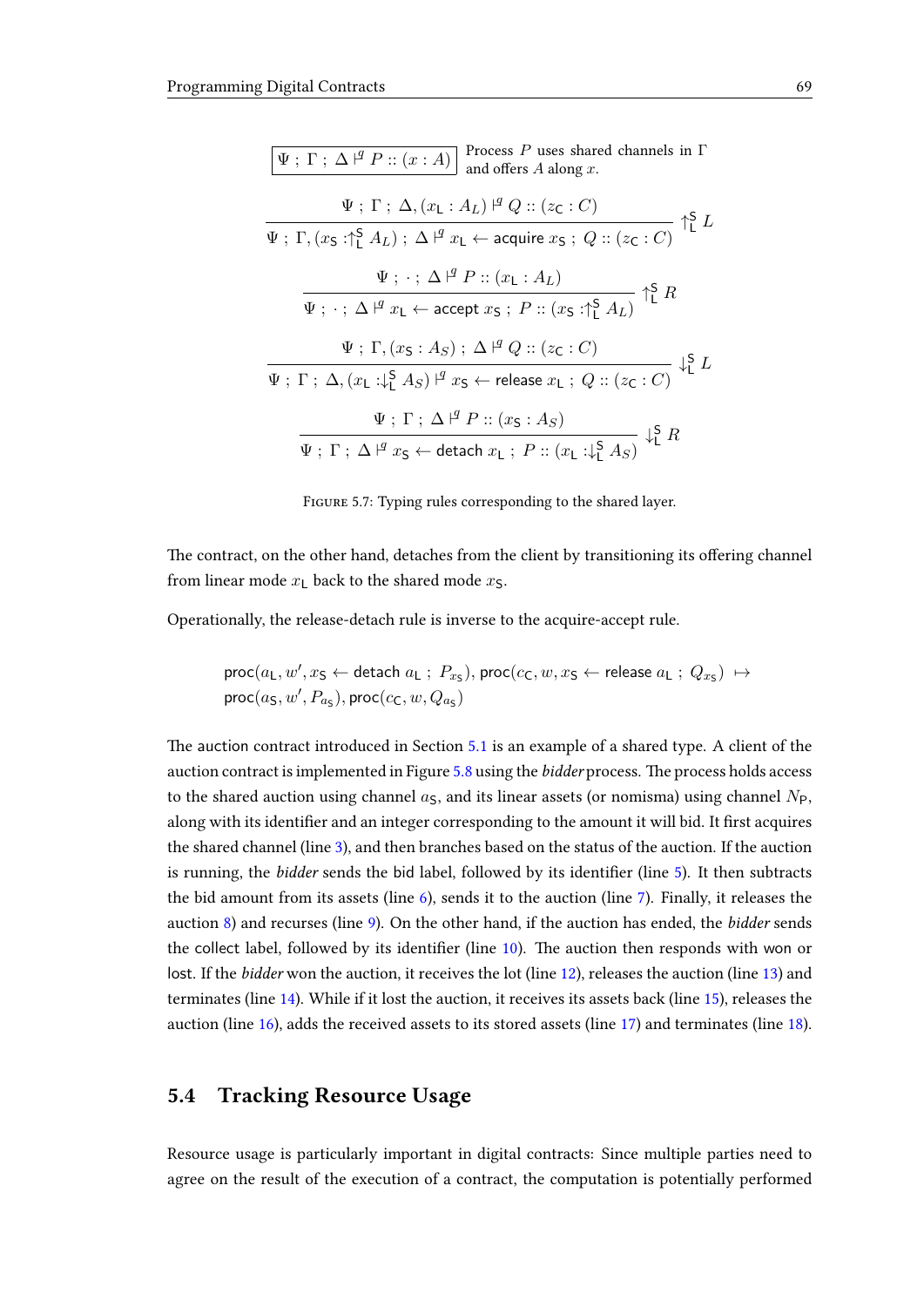<span id="page-73-3"></span><span id="page-73-2"></span><span id="page-73-1"></span><span id="page-73-0"></span>

|     | 1: $(v:int), (r:id)$ ; $(aS:auction); (NP:nomisma)$                                                                                    |
|-----|----------------------------------------------------------------------------------------------------------------------------------------|
|     | <i>bidder</i> :: $(d_C : \bigoplus \{ \text{won} : \text{lot}, \text{lost} : \text{nomisma} \})$                                       |
| 2:  | $d_{\mathsf{C}} \leftarrow \text{bidder } v \ r \leftarrow a_{\mathsf{S}} \ ; \ N_{\mathsf{P}} =$                                      |
| 3:  | $a_L \leftarrow$ acquire $a_S$ ;                                                                                                       |
| 4:  | case $a1$                                                                                                                              |
| 5:  | (running $\Rightarrow a_{L}$ bid; send $a_{L}$ r;                                                                                      |
| 6:  | $N_P$ subtract; send $N_P v$ ;                                                                                                         |
| 7:  | $m_P \leftarrow$ recv $N_P$ ; send $a_L$ $m_P$ ;                                                                                       |
| 8:  | $a_{\mathsf{S}} \leftarrow$ release $a_{\mathsf{I}}$ ;                                                                                 |
| 9:  | $d_{\mathsf{C}} \leftarrow \text{bidder } v \ r \leftarrow a_{\mathsf{S}} \ ; \ N_{\mathsf{P}}$                                        |
| 10: | $ $ ended $\Rightarrow a_{\mathsf{L}}$ collect ; send $a_{\mathsf{L}}$ $r$ ;                                                           |
| 11: | case $a_1$                                                                                                                             |
| 12: | (won $\Rightarrow l_P \leftarrow$ recv $a_L$ ;                                                                                         |
| 13: | $a\varsigma \leftarrow$ release $a_1$ :                                                                                                |
| 14: | $d_{\mathsf{C}}$ won : $d_{\mathsf{C}} \leftarrow l_{\mathsf{P}}$                                                                      |
| 15: | $\vert \hspace{0.5mm} \textsf{lost} \Rightarrow m_{\mathsf{P}} \leftarrow \textsf{recv} \hspace{0.5mm} a_{\mathsf{L}} \hspace{0.5mm};$ |
| 16: | $a_{\mathsf{S}} \leftarrow$ release $a_{\mathsf{I}}$ ;                                                                                 |
| 17: | $N_{\rm P}$ add; send $N_{\rm P}$ $m_{\rm P}$ ;                                                                                        |
| 18: | $d_{\mathsf{C}}$ .lost; $d_{\mathsf{C}} \leftarrow N_{\mathsf{P}}$ )                                                                   |

<span id="page-73-14"></span><span id="page-73-13"></span><span id="page-73-12"></span><span id="page-73-11"></span><span id="page-73-10"></span><span id="page-73-9"></span><span id="page-73-8"></span><span id="page-73-7"></span><span id="page-73-6"></span><span id="page-73-5"></span><span id="page-73-4"></span>FIGURE 5.8: A client of the auction process

multiple times or by a trusted third party. This immediately introduces the need to prevent denial of service attacks and to distribute the cost of the computation among the participating parties.

The predominant approach for smart contracts on blockchains like Ethereum is not to restrict the computation model but to introduce a cost model that defines the gas consumption of low level operations. Any transaction with a smart contract needs to be executed and validated before adding to the global distributed ledger, i.e., blockchain. This validation is performed by miners, who charge fees based on the gas consumption of the transaction. This fee has to be estimated and provided by the sender prior to the transaction. If the provided amount does not cover the gas cost, the money falls to the miner, the transaction fails, and the state of the contract is reverted back. Overestimates bare the risk of high losses if the contract has flaws or vulnerabilities.

It is not trivial to decide on the right amount for the fee since the gas cost of the contract does not only depend on the requested transaction but also on the (a priori unknown) state of the blockchain. Thus, precise and static estimation of gas cost facilitates transactions and reduces risks.

Functional Layer Numerous techniques have been proposed to statically derive resource bounds for functional programs [\[18,](#page-99-0) [32,](#page-100-0) [37,](#page-101-0) [73,](#page-103-0) [90\]](#page-105-0). Nomos adapts the work on automatic amortized resource analysis (AARA) [\[58,](#page-102-0) [61\]](#page-103-1) that has been implemented in Resource Aware ML (RaML) [\[60\]](#page-103-2). RaML can automatically derive worst-case resource bounds for higher-order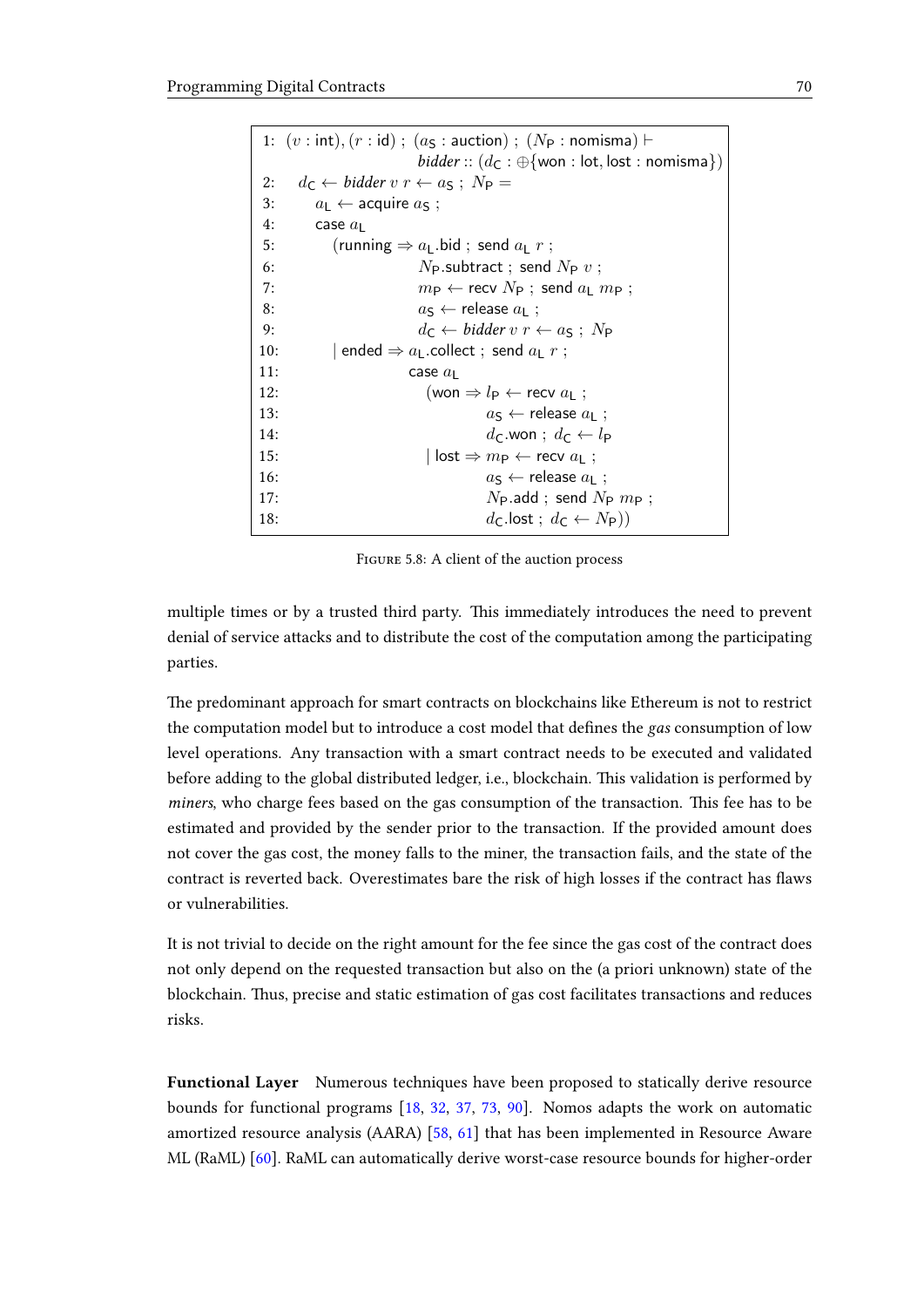```
1 let findbidh (b, r, acc, v) =
2 match b with
3 \mid [] \rightarrow (\text{acc}, \text{v})4 | hd :: tl ->
5 tick (1.0);
6 let (addr, val) = hd in
7 if (\text{addr} = r)8 then findbidh (tl, r, acc, (Some val))
9 else findbidh (tl, r, hd::acc, v)
10 let findbid (r, b) =
11 tick(1.0); findbidh(b, r, [], None)
```
FIGURE 5.9: A linear-time implementation of the function findbid from the auction contract

polymorphic programs with user-defined inductive types. The derived bounds are multivariate resource polynomials of the size parameters of the arguments. AARA is parametric in the resource metric and can deal with non-monotone resources like memory that can become available during the evaluation.

As an illustration, consider the function  $findbid$  in Figure [5.9.](#page-74-0) The argument  $b$  : bids can store the bids as a list of pairs of integers. The first component of a pair stores the identifier and the second component stores the bid. The function  $findbid$  searches the list for the identifier  $r$  and returns the corresponding bid value v and the list of bits without the pair  $(r, v)$  (to prevent bidders to withdraw twice).

I use tick annotations to define the resource usage of an expression in this article. I have annotated the code in Figure [5.9](#page-74-0) to count the number of function calls. So the resource usage of an evaluation of findbid b r is  $|b| + 1$ .

The idea of AARA is to decorate base types with potential annotations that define a potential function as in amortized analysis. The typing rules ensure that the potential before evaluating an expression is sufficient to cover the cost of the evaluation and the potential defined by the return type. This posterior potential can then be used to pay for resource usage in the continuation of the program. For instance, the following is a resource-annotated type for *findbid*.

$$
\textit{findbid}: L^1(\mathsf{int} \times \mathsf{int}) \times \mathsf{int} \xrightarrow{1/0} L^0(\mathsf{int} \times \mathsf{int}) \times \mathsf{int} \text{ option}
$$

The type  $L^1$ (int  $\times$  int) assigns a unit potential to each element in the first argument of the function. The return value has no potential and thus has type  $L^0(\mathsf{int} \times \mathsf{int})$ . The annotation on the function arrow indicates that we need a unit potential to call the function and that no constant potential is left after the function call has returned.

In a larger program, we might want to call the function *findbid* again on the result of a call to the function. In this case, we would need to assign the type  $L^1(\mathsf{int} \times \mathsf{int})$  to the resulting list and require  $L^2$ (int  $\times$  int) for the argument. In general, the type for the function can be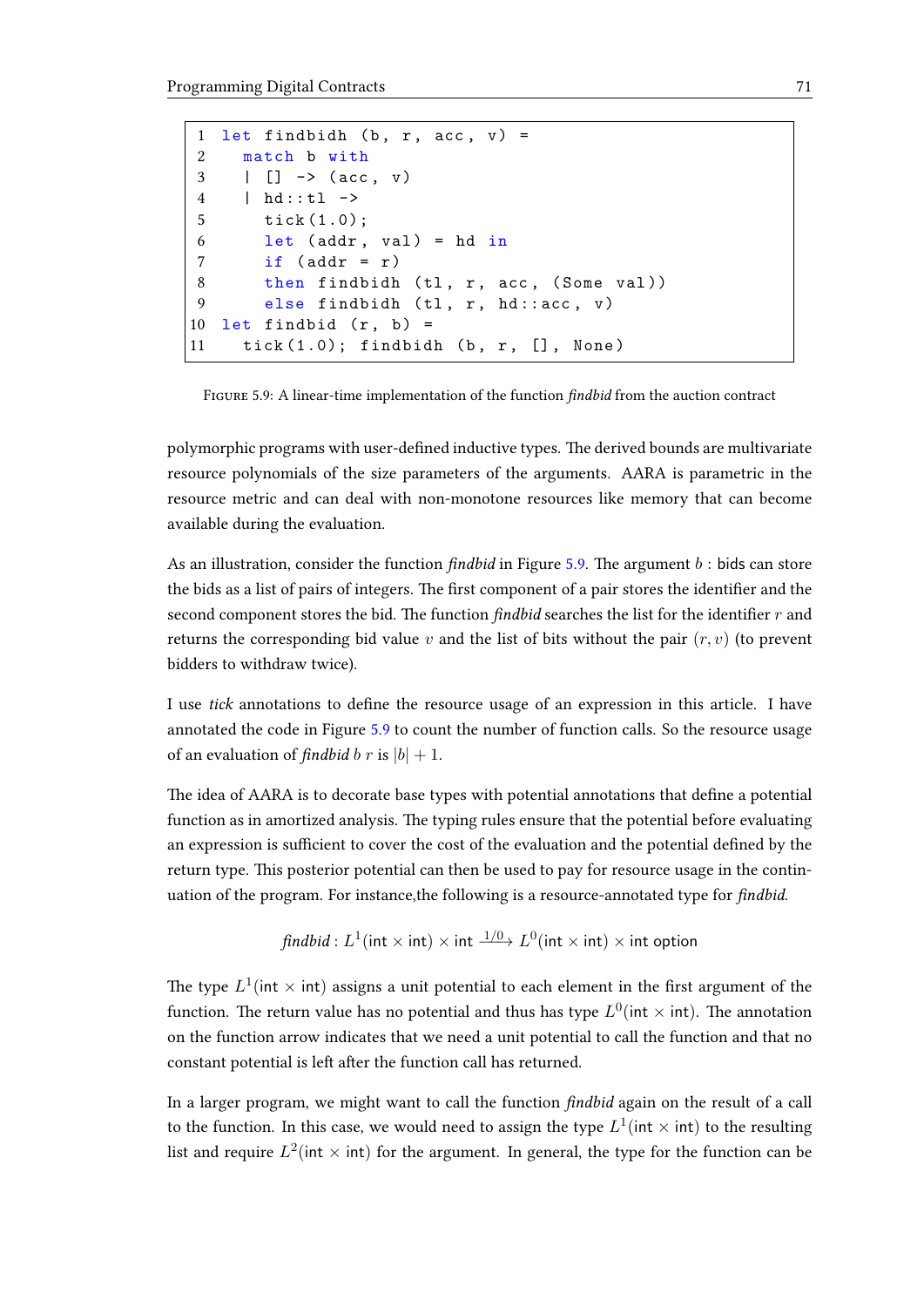described with symbolic annotations with linear constraints between them. To derive a worstcase bound for a function the constraints can be solved by an off-the-shelf LP solver, even if the potential functions are polynomial. [\[58,](#page-102-0) [60\]](#page-103-2).

Nomos simply adopts the standard typing judgment of AARA for functional programs.

$$
\Psi\parallel^{\!q}M:\tau
$$

It states that under the resource-annotated, functional, context  $\Psi$ , with constant potential q, the expression M has the resource-aware type  $\tau$ .

The operational *cost* semantics is defined by the judgment

$$
M \Downarrow V \mid \mu
$$

which states that the closed expression M evaluates to the value V with cost  $\mu$ . The type soundness theorem states that if  $\cdot$   $\mathbb{I}^q$   $M$  :  $\tau$  and  $M$   $\Downarrow$   $V \mid \mu$  then  $q \geq \mu$ .

Process Layer To bound resource usage of a process, Nomos features resource-aware session types (Chapter [3\)](#page-21-0) for work analysis. The typing judgment for Nomos processes then becomes

$$
\Psi ; \Gamma ; \Delta \nvdash^q P :: (x_m : A)
$$

The non-negative number  $q$  in the judgment denotes the potential that is stored in the process. Figure [5.10](#page-76-0) shows the rules that interact with the potential annotations. In the rule  $\triangleleft R$ , process P storing potential q receives r units along the offered channel  $x_m$  using the get construct and the continuation executes with  $p = q + r$  units of potential. In the dual rule  $\triangleleft L$ , a process storing potential  $q = p + r$  sends r units along the channel  $x_m$  in its context using the get construct, and the continuation remains with  $p$  units of potential. The typing rules for the dual constructor  $\triangleleft^r A$  are the exact inverse. Finally, executing the tick  $(r)$  construct consumes r potential from the stored process potential q, and the continuation remains with  $p = q - r$ units, as described in the tick rule in Figure [5.10.](#page-76-0)

Integration Since both AARA for functional programs and resource-aware session types are based on the integration of the potential method into their type systems, their combination is natural. The two points of integration of the functional and process layer are (i) spawning a process, and (ii) sending/receiving a value from the functional layer. Recall the spawn rule  ${E_{PP}}$  from Figure [5.3.](#page-67-0)

$$
\Delta = \overline{d_{\mathsf{P}} : D} \quad \Psi \lor (\Psi_1, \Psi_2) \quad \Psi_1 \Vdash^p M : \{A \leftarrow \overline{D}\}
$$
\n
$$
r = p + q \quad \Psi_2 : \cdot : \Delta', (x_{\mathsf{P}} : A) \Vdash^q Q :: (z_{\mathsf{P}} : C)
$$
\n
$$
\Psi : \cdot : \Delta, \Delta' \Vdash x_{\mathsf{P}} \leftarrow M \leftarrow \overline{d_{\mathsf{P}}} ; Q :: (z_{\mathsf{P}} : C)
$$
\n
$$
\{E_{PP}
$$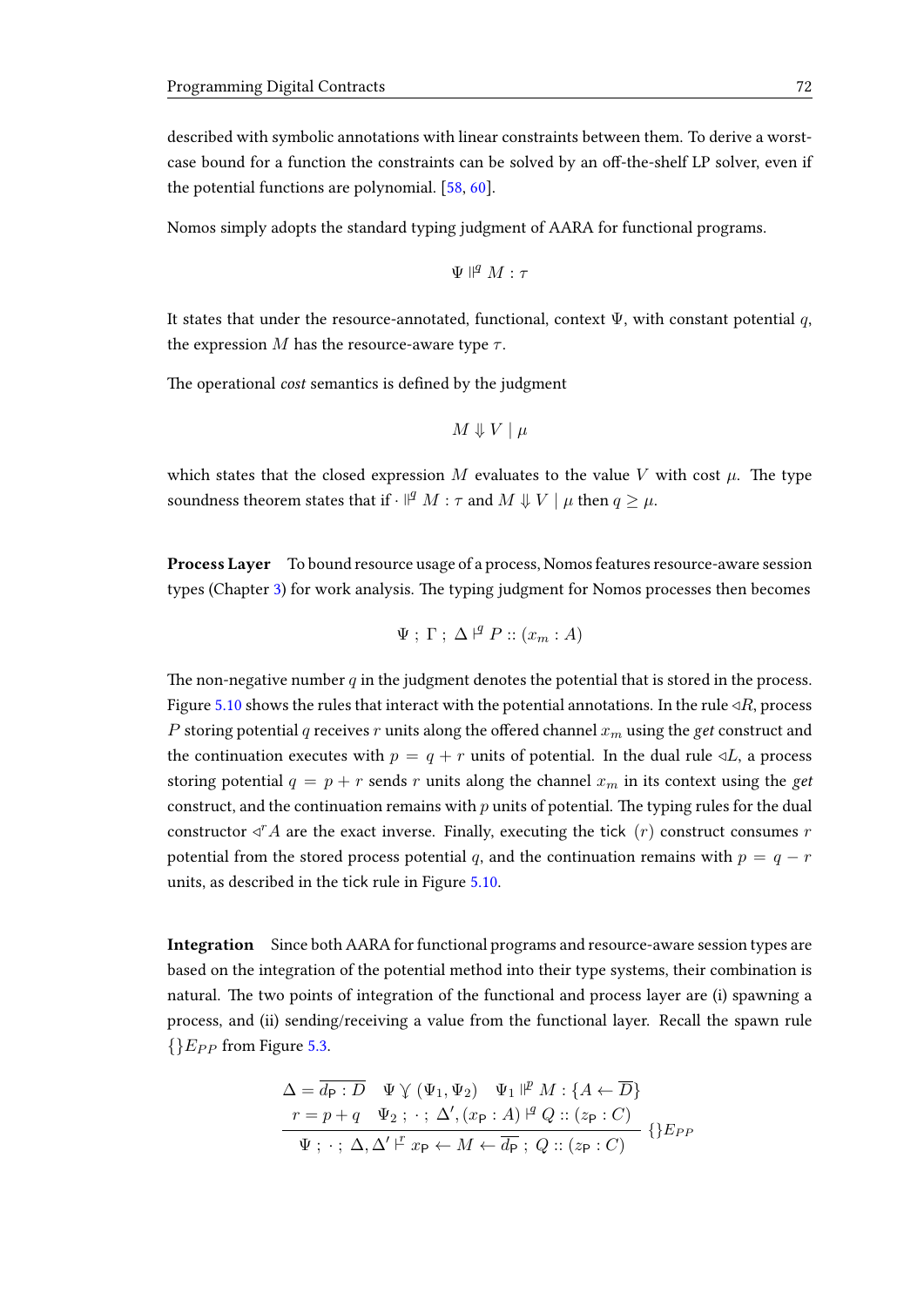<span id="page-76-0"></span>

| Process $P$ has potential $q$ and provides<br>$\Psi$ ; $\Gamma$ ; $\Delta$ $\vert$ <sup><i>a</i></sup> <i>P</i> :: $(x : A)$<br>type $A$ along channel $x$ .                                                                                                  |
|---------------------------------------------------------------------------------------------------------------------------------------------------------------------------------------------------------------------------------------------------------------|
| $\frac{q=p+r\quad \Psi \; ; \; \Gamma \; ; \; \Delta \stackrel{p}{\longleftarrow} P :: (x_m : A)}{\Psi \; ; \; \Gamma \; ; \; \Delta \stackrel{q}{\longleftarrow} \mathsf{pay} \; x_m \; \{r\} \; ; \; P :: (x_m : \triangleright^r A)} \; \triangleright R$  |
| $\frac{p = q + r \quad \Psi \; ; \; \Gamma \; ; \; \Delta, (x_m : A) \;  ^p \; P :: (z_k : C)}{\Psi \; ; \; \Gamma \; ; \; \Delta, (x_m : \triangleright^r A) \;  ^g \; \text{get} \; x_m \; \{r\} \; ; \; P :: (z_k : C)} \; \triangleright L$               |
|                                                                                                                                                                                                                                                               |
| $\frac{p = q + r \quad \quad \Psi \; ; \; \Gamma \; ; \; \Delta \stackrel{\varphi}{\vdash} P :: (x_m : A)}{\Psi \; ; \; \Gamma \; ; \; \Delta \stackrel{\varphi}{\vdash} \text{get } x_m \; \{r\} \; ; \; P :: (x_m : \triangleleft^r A)} \; \triangleleft R$ |
| $\frac{q=p+r\quad \Psi \; ; \; \Gamma \; ; \; \Delta, (x_m:A) \; \mathsf{I}^p \; P :: (z_k:C)}{\Psi \; ; \; \Gamma \; ; \; \Delta, (x_m:A) \; \mathsf{I}^q \; \mathsf{pay} \; x_m \; \{r\} \; ; \; P :: (z_k:C) } \; \mathsf{J} L$                            |
|                                                                                                                                                                                                                                                               |
| $\frac{q=p+r\quad \Psi \; ; \; \Gamma \; ; \; \Delta \;  ^p \; P :: (x_m:A)}{\Psi \; ; \; \Gamma \; ; \; \Delta \;  ^q \; \text{tick} \; (r) \; ; \; P :: (x_m:A)}$<br>tick                                                                                   |

FIGURE 5.10: Typing rules corresponding to potential.

A process storing potential  $r = p + q$  can spawn a process corresponding to the monadic value M, if M needs  $p$  units of potential to evaluate, while the continuation needs  $q$  units of potential to execute. Moreover, the functional context  $\Psi$  is shared in the two premises as  $\Psi_1$ and  $\Psi_2$  using the judgment  $\Psi \vee (\Psi_1, \Psi_2)$ . This judgment, already explored in prior work [\[60\]](#page-103-2) describes that the base types in  $\Psi$  is copied to both  $\Psi_1$  and  $\Psi_2$ , but the potential is split up. For instance,  $L^{q_1+q_2}(\tau) \vee (L^{q_1}(\tau), L^{q_2}(\tau))$ . Recalling the ∧R rule,

$$
\frac{r = p + q \qquad \Psi \nparallel^p M : \tau \qquad \Psi ; \Gamma ; \Delta \nparallel^q P :: (x_m : A)}{\Psi ; \Gamma ; \Delta \nparallel^r \mathsf{send}\ x_m M ; P :: (x_m : \tau \wedge A)} \wedge R
$$

A process storing  $r = p + q$  units of potential can send an expression M if evaluating M needs  $p$  units of potential, while the continuation needs  $q$  units of potential. Thus, the combination of the two type systems is smooth, assigning a uniform meaning to potential, both for the functional and process layer.

Operational Cost Semantics The resource usage of a process (or message) is tracked in semantic objects  $proc(c, w, P)$  and  $msg(c, w, M)$  using the local counters w. This signifies that the process  $P$  (or message  $M$ ) has performed work  $w$  so far. The rules of semantics that explicitly affect the work counter are

$$
\frac{N \Downarrow V \mid \mu}{\text{proc}(c_m, w, P[N]) \: \mapsto \: \text{proc}(c_m, w + \mu, P[V])} \text{ internal}
$$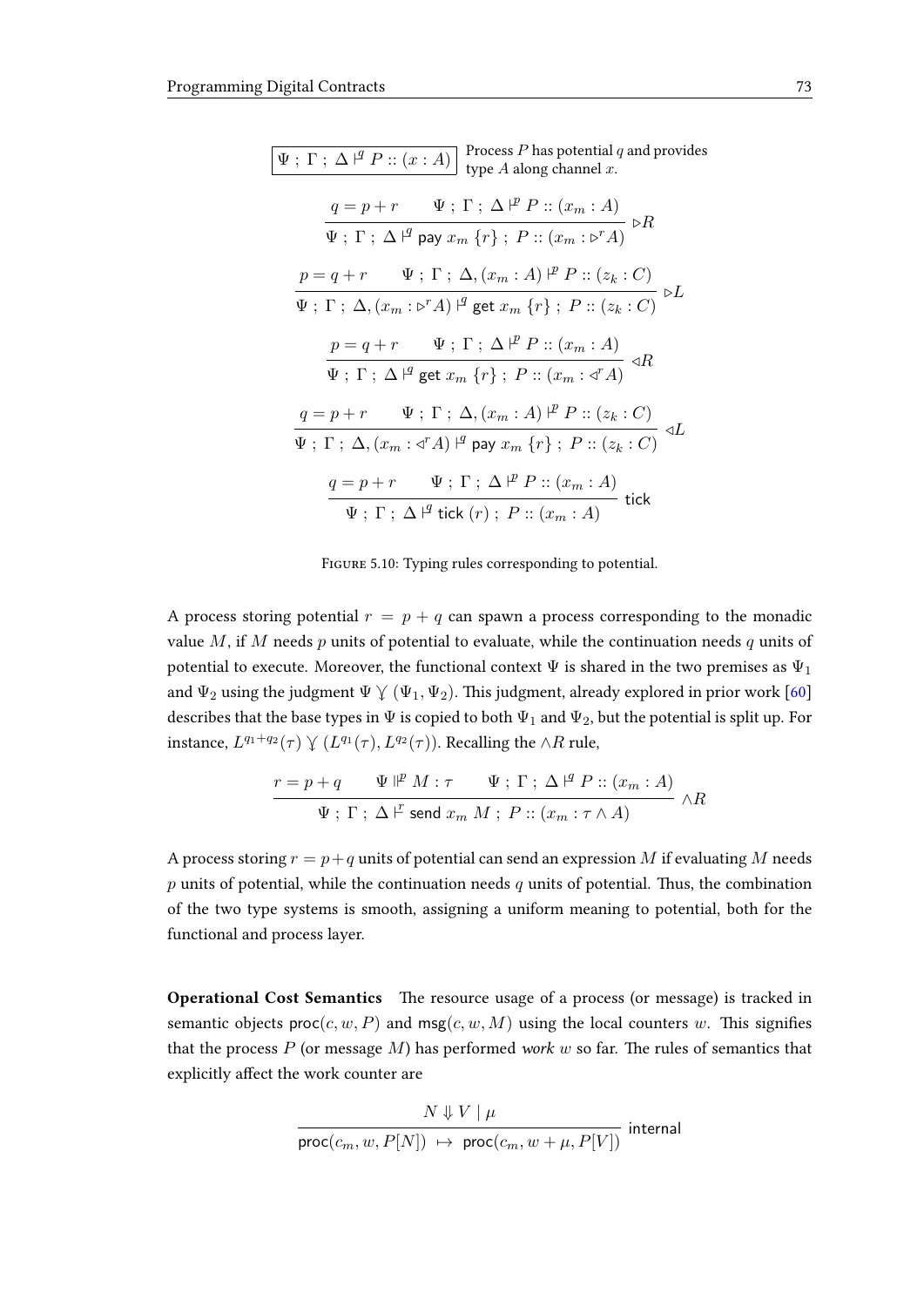This rule describes that if an expression N evaluates to V with cost  $\mu$ , then the process  $P[N]$ depending on monadic expression N steps to  $P[V]$ , while the work counter increments by  $\mu$ , denoting the total number of internal steps taken by the process. At the process layer, the work increments on executing a tick operation.

$$
\mathsf{proc}(c_m, w, \mathsf{tick}(\mu) ; P) \mapsto \mathsf{proc}(c_m, w + \mu, P)
$$

A new process is spawned with  $w = 0$ , and a terminating process transfers its work to the corresponding message it interacts with before termination, thus preserving the total work performed by the system.

## 5.5 Type Soundness

The main theorems that exhibit the connections between our type system and the operational cost semantics are the usual type preservation and progress. First, I formalize the process typing judgment,  $\Psi~;~\Gamma~;~\Delta \mid ^{g}P::(x_{m}:A)$  which is separated into 4 different categories, depending on the mode  $m$ . This mode asserts certain well-formedness conditions on the typing judgment. Remarkably, the process typing rules, despite being parametric in the mode, preserve these well-formedness conditions.

**Lemma 5.1** (Invariants). The typing rules on the judgment  $\Psi$  ;  $\Gamma$  ;  $\Delta$   $\vert^{q}$   $(x_{m} : A)$  preserve the following invariants i.e., if the conclusion satisfies the invariant, so do all the premises.  $L(A)$ denotes the language generated by the grammar of  $A$ .

- If  $m = P$ , then  $\Gamma$  is empty and  $d_k \in \Delta \implies k = P$  for all  $d_k$  and  $A \in L(A_P)$ .
- If  $m = S/L$ , then  $\Gamma$  is empty and  $d_k \in \Delta \implies k = P$  for all  $d_k$  and  $A \in L(A_S)$  or  $A \in {\bf L}(A_L)$ .
- If  $m = \mathsf{C}$ , then  $A \in \mathbf{L}(A_C)$ .

Configuration Typing At run-time, a program evolves into a number of processes and messages, represented by proc and msg predicates. This multiset of predicates is referred to as a configuration (abbreviated as  $\Omega$ ).

$$
\Omega ::= \cdot \mid \Omega, \mathsf{proc}(c, w, P) \mid \Omega, \mathsf{msg}(c, w, M)
$$

where  $\textsf{proc}(c, w, P)$  and  $\textsf{msg}(c, w, M)$  are said to offer along channel c. A key question then is how to type these configurations. A configuration both uses and provides a collection of channels. The typing imposes a partial order among the processes and messages, requiring the provider of a channel to appear to the left of its client. I stipulate that no two distinct processes or messages in a well-formed configuration provide the same channel  $c$ .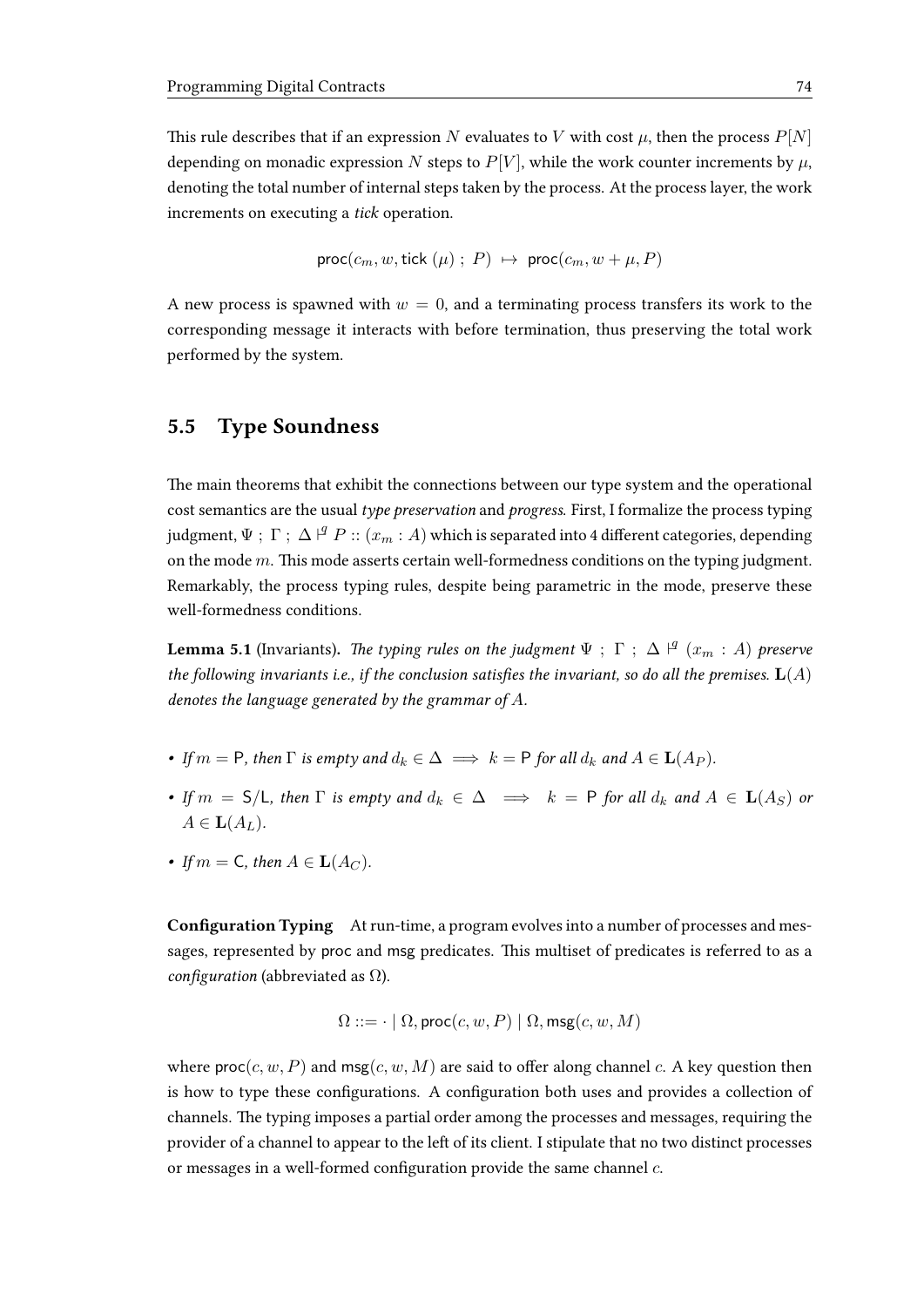<span id="page-78-0"></span>

| $\Sigma$ ; $\Gamma_S \overset{E}{\models} \Omega$ :: $(\Gamma ; \Delta)$ Configuration $\Omega$ provides shared channels $\Delta$ .                                                                                                                                                                                                                                        |  |
|----------------------------------------------------------------------------------------------------------------------------------------------------------------------------------------------------------------------------------------------------------------------------------------------------------------------------------------------------------------------------|--|
| $\overline{\frac{0}{\Gamma_S \overset{0}{\vDash} (\cdot) :: (\cdot \ ; \ \cdot)}}$ emp                                                                                                                                                                                                                                                                                     |  |
| $\Gamma_S \stackrel{E}{\models} \Omega :: (\Gamma \; ; \; \Delta, \Delta_{\mathsf{P}}') \qquad \cdot \; ; \; \cdot \; ; \; \Delta_{\mathsf{P}}' \stackrel{\mathsf{q}}{=} P :: (x_{\mathsf{P}} : A_P)$ proc <sub>p</sub><br>$\Gamma_S \stackrel{E+q+w}{\models} \Omega, \mathsf{proc}(x_{\mathsf{P}}, w, P) :: (\Gamma \; ; \; \Delta, (x_{\mathsf{P}} : A_P))$             |  |
| $(x_S : A_S) \in \Gamma_S$ $(A_S, A_S)$ esync<br>$\Gamma_S \stackrel{E}{\vdash} \Omega :: (\Gamma : \Delta, \Delta_P') \qquad : \, : \, : \, \Delta_P' \stackrel{\varphi}{\vdash} P :: (x_S : A_S)$ proc <sub>s</sub><br>$\Gamma_S \stackrel{E+q+w}{\models} \Omega, \mathsf{proc}(x_{\mathsf{S}},w,P) :: (\Gamma, (x_{\mathsf{S}}:A_S) \; ; \; \Delta)$                   |  |
| $(x_S : A_S) \in \Gamma_S$ $(A_L, A_S)$ esync<br>$\Gamma_S \stackrel{E}{\models} \Omega :: (\Gamma ; \Delta, \Delta_P')$ $\cdot ; \cdot ; \Delta_P' \stackrel{\beta}{\models} P :: (x_L : A_L)$ proc <sub>L</sub><br>$\Gamma_S \stackrel{E+q+w}{\models} \Omega, \mathsf{proc}(x_\mathsf{L}, w, P) :: (\Gamma, (x_\mathsf{S} : A_S) \; ; \; \Delta, (x_\mathsf{L} : A_L))$ |  |
| $\frac{\Gamma_S \overset{E}{\models} \Omega :: (\Gamma \; ; \; \Delta, \Delta') \qquad \cdot \; ; \; \Gamma \; ; \; \Delta' \vdash^{g} P :: (x_{\mathsf{C}} : A_C)}{\mathsf{proc}_{\mathsf{C}}}$<br>$\Gamma_S \stackrel{E+q+w}{\models} \Omega, \mathsf{proc}(x_{\mathsf{C}},w,P) :: (\Gamma \; ; \; \Delta, (x_{\mathsf{C}} : A_C))$                                      |  |
| $\Gamma_S \stackrel{E}{\models} \Omega :: (\Gamma \; ; \; \Delta, \Delta') \qquad \cdot \; ; \; \cdot \; ; \; \Delta' \stackrel{\sqcup}{\rightarrow} M :: (x_m : A)$ msg<br>$\Gamma_S \stackrel{E+q+w}{\models} \Omega, \mathsf{msg}(x_m,w,M) :: (\Gamma \; ; \; \Delta, (x_m : A))$                                                                                       |  |

FIGURE 5.11: Configuration typing rules.

The typing judgment for configurations has the form  $\Sigma~;~\Gamma_S \stackrel{E}{\models} \Omega :: (\Gamma~;~\Delta)$  defining a configuration  $Ω$  providing shared channels in  $Γ$  and linear channels in  $Δ$ . Additionally, we need to track the mapping between the shared channels and linear channels offered by a contract process, switching back and forth between them when the channel is acquired or released respectively. This mapping is stored in  $\Gamma_S$ . E is a natural number and stores the sum of the total potential and work as recorded in each process and message. I call  $E$  the energy of the configuration. Figure [5.11](#page-78-0) presents the formal rules for typing a configuration.

Finally,  $\Sigma$  denotes a signature storing the type and function definitions. A signature is wellformed if a) every type definition  $V = A_V$  is *contractive* [\[45\]](#page-101-1) and b) every function definition  $f = M : \tau$  is well-typed according to the expression typing judgment  $\Sigma$ ;  $\cdot$   $\mathbb{P}^p M : \tau$ . The signature does not contain process definitions; any process is encapsulated inside a function using the contextual monad.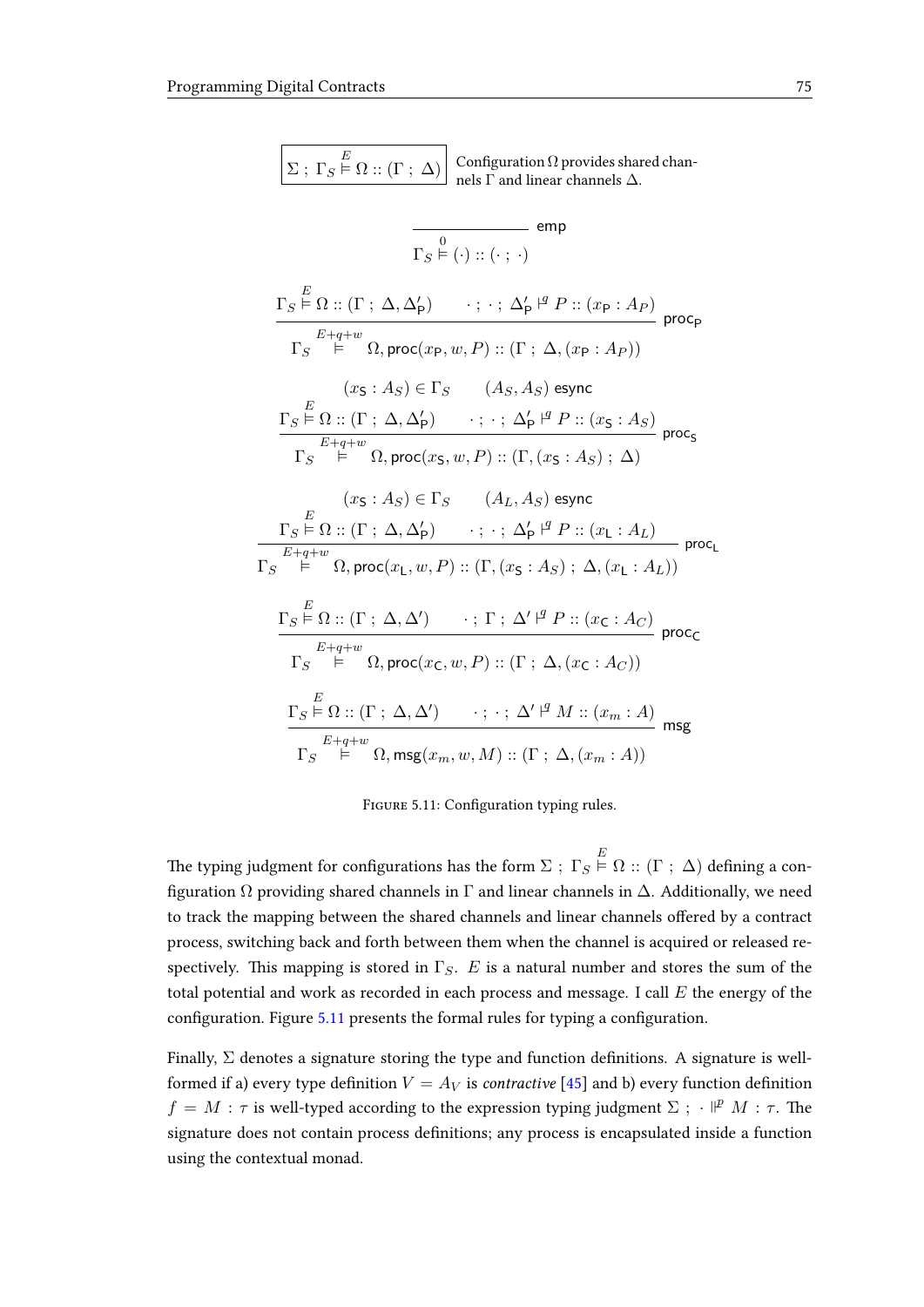Theorem 5.2 (Type Preservation).

- If a closed well-typed expression  $\cdot$   $\mathbb{I}^q$   $N$  :  $\tau$  evaluates to a value, i.e.,  $N \Downarrow V \mid \mu$ , then  $q \geq \mu$  $and \cdot \parallel^{q-\mu} V : \tau.$
- $\bullet~$  Consider a closed well-formed and well-typed configuration  $\Omega$  such that  $\Sigma~;~\Gamma_S \stackrel{E}{\vDash} \Omega :: (\Gamma~;~\Delta).$ If the configuration takes a step, i.e.  $\Omega\,\mapsto\,\Omega',$  then there exist  $\Gamma'_S,\Gamma'$  such that  $\Sigma$  ;  $\,\Gamma'_S$  $\mathop{_{\text{E}}^E}\nolimits \Omega' ::$  $(\Gamma' \, ; \, \Delta)$ , i.e., the resulting configuration is well-typed. Additionally,  $\Gamma_S \subseteq \Gamma_S'$  and  $\Gamma \subseteq \Gamma'.$

The preservation theorem is standard for expressions  $[60]$ . For processes, the proof proceeds by induction on the operational cost semantics and inversion on the process typing judgment.

A process proc $(c_m, w, P)$  is poised if it is receiving a message on  $c_m$ . Dually, a message  $msg(c_m, w, M)$  is poised if it is sending along  $c_m$ . A configuration is poised if every message or process in the configuration is poised. Intuitively, this means that the configuration is trying to interact with the outside world along a channel in  $\Gamma$  or  $\Delta$ . Additionally, a client process can be blocked if it is trying to acquire a contract process, which has already been acquired by some other client process. This can lead to the possibility of deadlocks.

**Theorem 5.3** (Progress). Consider a closed well-formed and well-typed configuration  $\Omega$  such that  $\Gamma_S \overset{E}{\vDash} \Omega :: (\Gamma \; ; \; \Delta)$ . Either  $\Omega$  is poised, or it can take a step, i.e.,  $\Omega \; \mapsto \; \Omega'$ , or some process in  $\Omega$ is blocked along  $a_S$  for some shared channel  $a_S$  and there is a process proc $(a_L, w, P) \in \Omega$ .

The progress theorem is weaker than that for binary session types, where progress guarantees deadlock freedom due to absence of shared channels.

### 5.6 Preliminary Evaluation

To evaluate the practicality of Nomos, I implemented several digital contracts in Concurrent C0  $[19, 105]$  $[19, 105]$  $[19, 105]$ , a type-safe C-like imperative language with session types. The implementation uses an asynchronous semantics, and supports functional variables, shared and linear channels. Concurrent C0 does not have the type-theoretic foundation of Nomos and, in particular, does not support potential annotations on types. However, the language is similar enough to Nomos to draw conclusions about the efficiency of its session-type based approach, especially since the implemented contracts are not imperative.

Concurrent C0 programs are compiled to C. Each process is implemented as an operating system thread, as provided by the pthread library. Message passing is implemented via shared memory. Therefore, each channel is a shared data structure transitioning between linear and shared phases.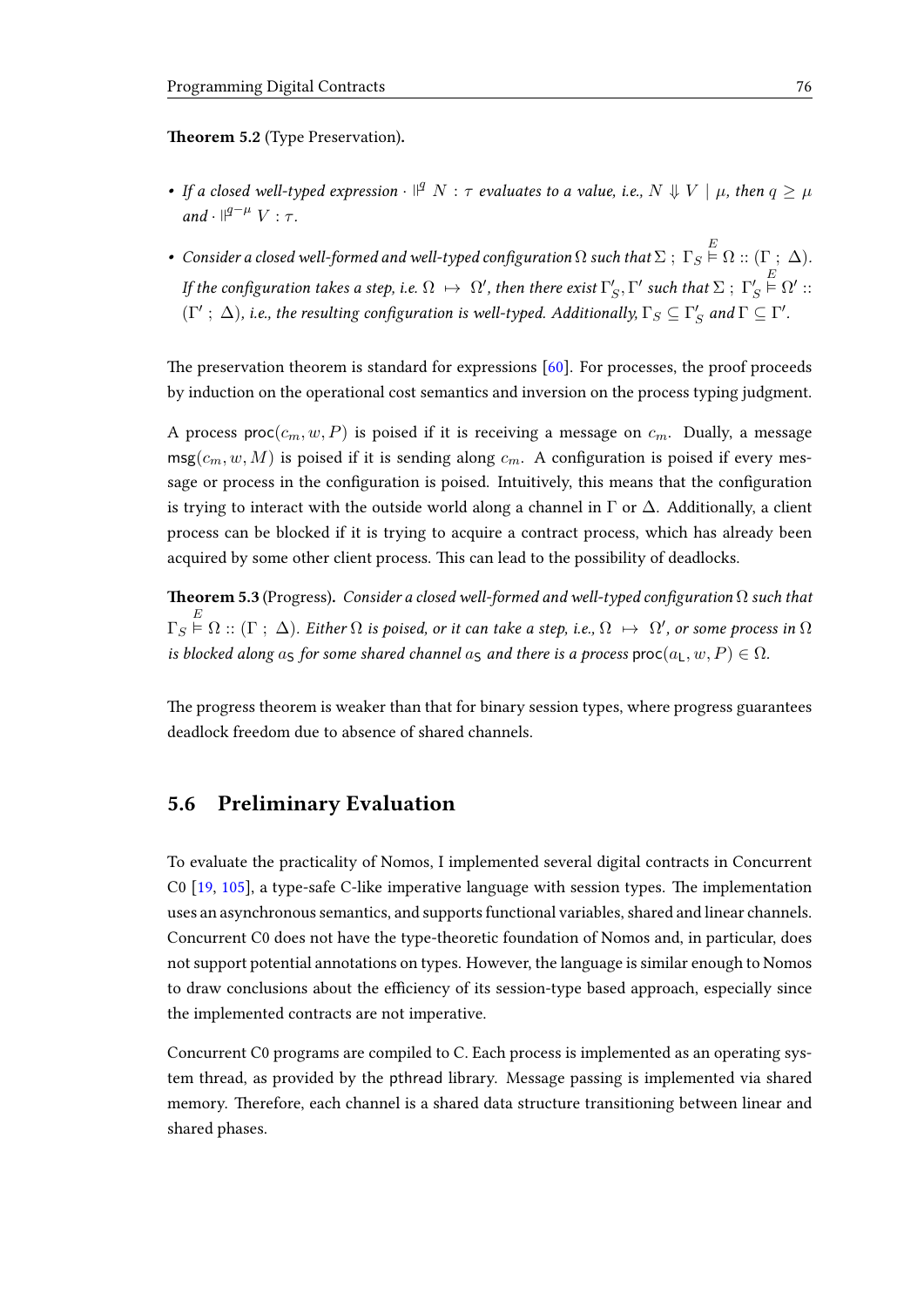Contracts In the evaluation I used three different contract implementations, namely *auction*, voting and bank account. The auction contract was already introduced in Section [5.1.](#page-62-0)

The voting contract provides a ballot type.

$$
\text{ballot} = \uparrow_L^S \vartriangleleft^{11} \oplus \{\text{open} : \text{id} \supset \oplus \{\text{vote} : \text{id} \supset \downarrow_L^S \text{ ballot}\},
$$
\n
$$
\text{novote} : \triangleright^3 \downarrow_L^S \text{ ballot}\},
$$
\n
$$
\text{closed} : \text{id} \wedge \triangleright^8 \downarrow_L^S \text{ ballot}\}
$$

After a voter acquires the channel typed ballot, the contract sends a message open if the election is still open to voting and the voter responds with their id, which is verified by the contract. If the verification is successful, the contract sends vote, the voter replies with the id of the candidate they are voting for, and the session terminates. If the verification fails, the contract sends novote and terminates the session. If the election is over, the contract sends closed followed by the id of the winner of the election, and terminates the session.

The banking contract provides an account type, as follows.

$$
\uparrow_L^S \vartriangleleft^{13} \otimes \{ \text{signup} : \text{id} \supset \text{pwd} \supset \vartriangleright^5 \downarrow_L^S \text{ account}, \\ \text{login} : \text{id} \supset \text{pwd} \supset \oplus \{ \text{failure} : \vartriangleright^7 \downarrow_L^S \text{ account}, \\ \text{success} : \vartriangleleft \{ \text{deposit} : \text{money} \multimap \downarrow_L^S \text{ account}, \\ \text{balance} : \text{int} \wedge \vartriangleright^4 \downarrow_L^S \text{ account}, \\ \text{withdraw} : \text{int} \supset \text{money} \otimes \downarrow_L^S \text{ account} \} \} \}
$$

After acquiring the contract, a customer has the choice to create a new account by sending signup, followed by their id and password, and terminating. Or the customer can log in by sending login, followed by their id and password. The contract then authenticates the account, replying with failure and terminating the session, or success, depending on the authentication status. On receiving success, a customer has the choice of making a deposit, checking the balance, or making a withdraw and receiving money.

Evaluation I evaluate the execution time of each contract, varying number of transactions. Figure  $5.12$  plots the execution time in seconds (y-axis) vs the size of the input (x-axis). The experiments were performed on an Intel Core i5-5250U processor with 16 GB of main memory.

- Auction : I use the total number of bidders in the auction as input, varying them from 100 to 5000 in steps of 100. Each client first places a bid, followed by the winner of the auction being declared, and finally each client collects either the lot or their money.
- Voting : I use the total number of voters as the input size, varying them from 200 to 10000 in steps of 200. Each voter sends their vote to the contract, and at the end, the winner of the election is determined.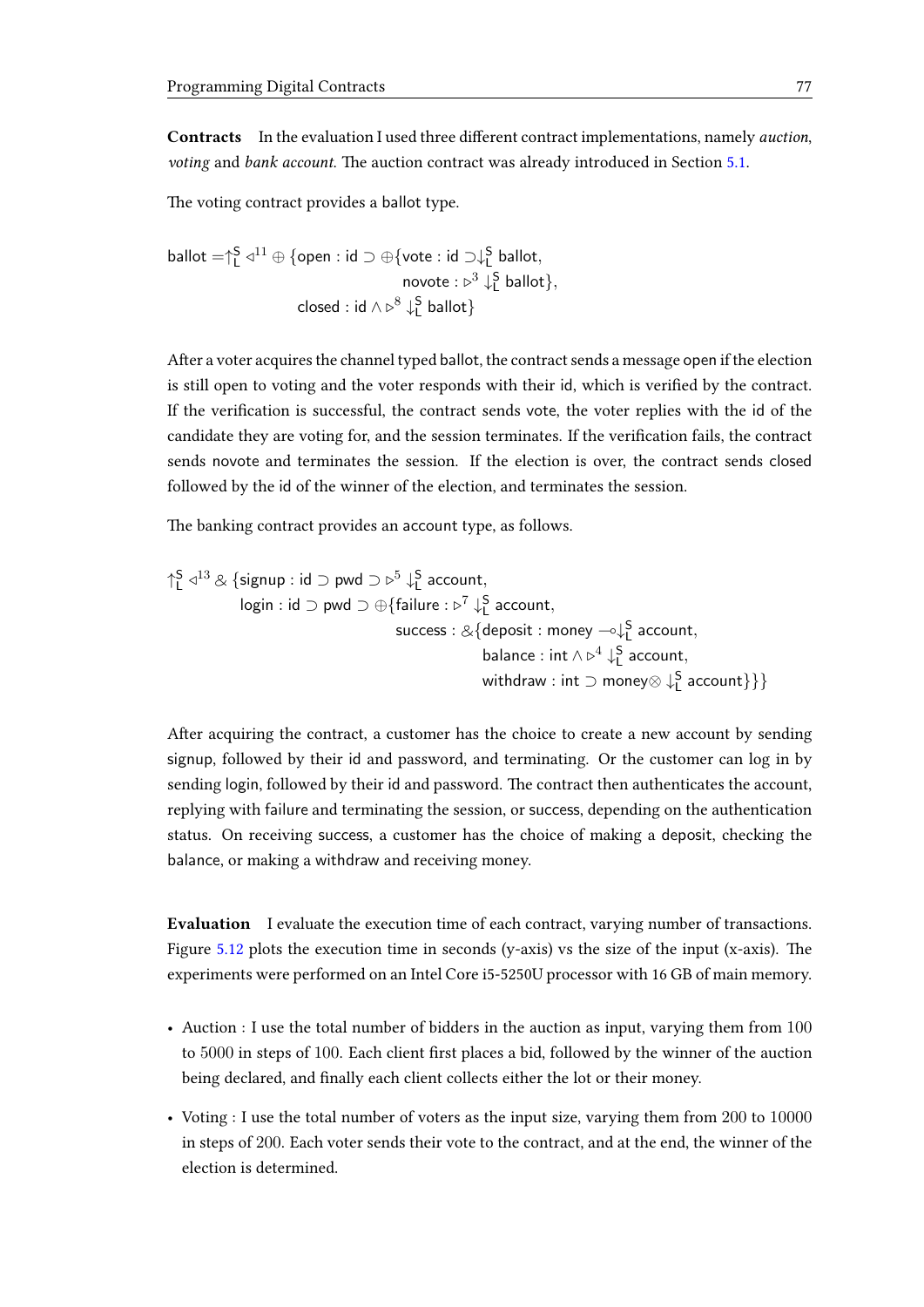<span id="page-81-0"></span>

Figure 5.12: Contract execution times

• Bank : I use the total number of account holders as input size, varying them from 100 to 5000 in steps of 100. Each client first creates their account, then makes a deposit followed by a withdrawal, and finally checks their balance.

The execution times of the experiments vary between a few milliseconds to about 40 seconds. The data leads to the conclusion that the average time of one individual session with a contract varies from  $0.12 \text{ ms}$  (voting) to  $4.5 \text{ ms}$  (auction). The execution times for the auction and banking are significantly higher than the one of the voting protocol. This is because the former contracts involve exchange of funds. In concurrent C0, funds are represented by actual coin processes, resulting in a large number of processes in the system. In the Nomos implementation, I will introduce optimizations for the built-in coin type that does not spawn a process for every coin. As a result, the performance of the auction and bank-account would be similar to the voting contract.

# 5.7 Related Work

Existing smart contracts on Ethereum are predominantly implemented in Solidity [\[1\]](#page-98-0), a statically typed object-oriented language influenced by Python and Javascript. Contracts in Solidity are similar to classes containing state variables and function declarations. However,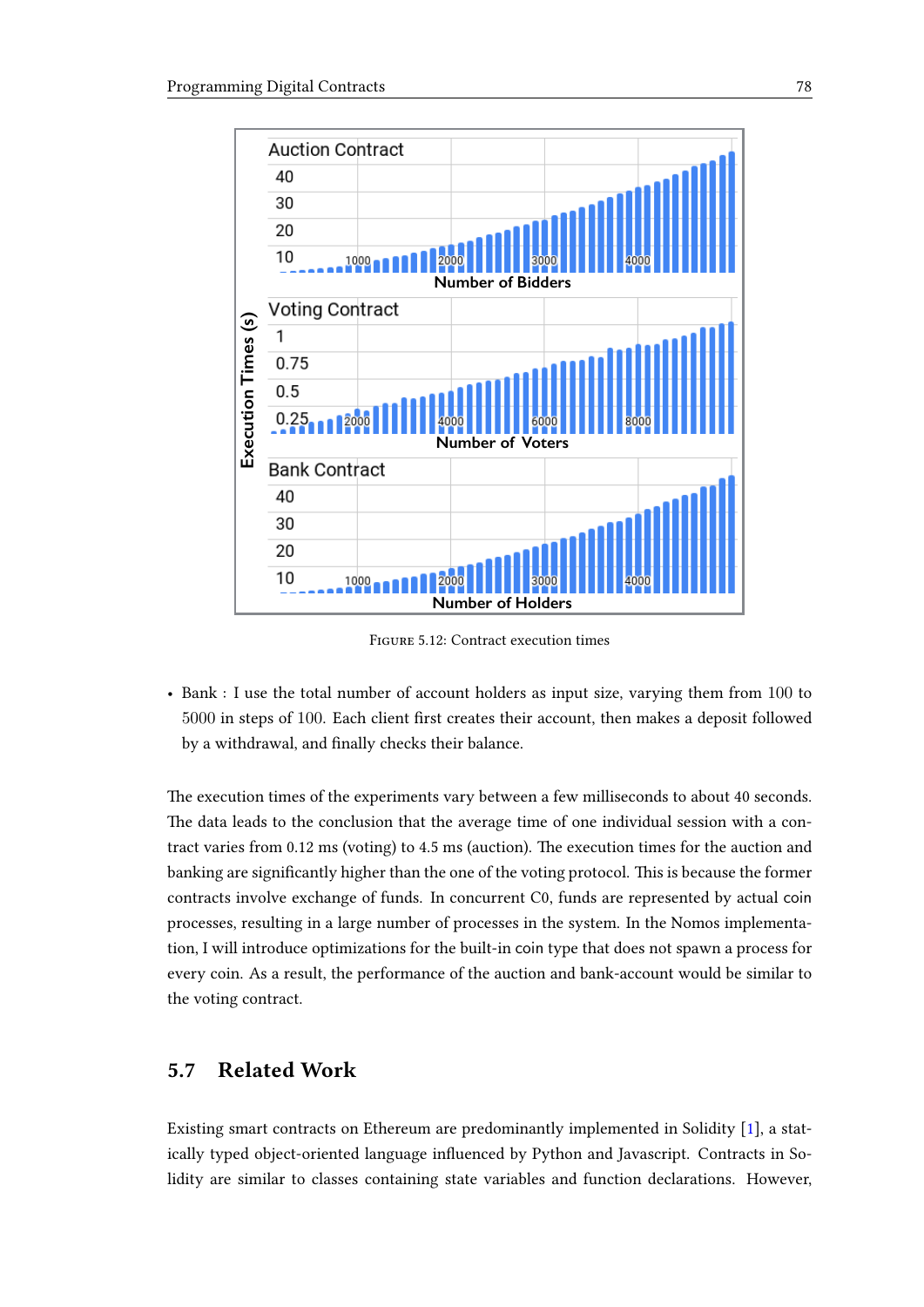the language provides no information about the resource usage of a contract. Languages like Vyper [\[7\]](#page-98-1) address resource usage by disallowing recursion and infinite-length loops, thus making estimation of gas usage decidable. However, both languages still suffer from re-entrancy vulnerabilities. Bamboo [\[2\]](#page-98-2), on the other hand, makes state transitions explicit and avoids reentrance by design. However, none of these languages describe and enforce communication protocols statically.

Domain specific languages have also been designed for other blockchains apart from Ethereum. Rholang [\[5\]](#page-98-3) is formally modeled by the  $\rho$ -calculus, a reflective higher-order extension of the  $\pi$ -calculus. Michelson [\[4\]](#page-98-4) is a purely functional stack-based language that has no side effects. Liquidity [\[3\]](#page-98-5) is a high-level language that complies with the security restrictions of Michelson. Scilla [\[93\]](#page-105-1) is an intermediate-level language where contracts are structured as communicating automata providing a continuation-passing style computational model to the language semantics. In contrast to this work, none of these languages use linear type systems to track assets stored in a contract.

Session types have been integrated into a functional language in prior work [\[99\]](#page-105-2). However, this integration does not account for resource usage, nor sharing. Similarly, shared session types [\[19\]](#page-99-1) have previously not been integrated with a functional layer or tracked for resource usage. Moreover, existing shared session types [\[19\]](#page-99-1) disallow shared processes to rely on any linear resources, a restriction we lift in Nomos. Resource usage has previously been explored separately for a functional language [\[60\]](#page-103-2) and the process layer [\[38\]](#page-101-2), but the two have never been integrated together.

### 5.8 Future Directions

Contract-to-Contract Communication The type theoretic foundations of Nomos does not allow direct contract-to-contract communication. This is because contracts are treated as special processes that can only depend on purely linear channels. Thus, contracts are not allowed to contain a reference to another shared channel. Contracts can have a proxy client through which they can indirectly communicate. It can be proved through a counter example that simply allowing contracts to interact compromises type preservation. I would like to explore how this restriction can be lifted without compromising type safety.

Error Handling Currently, the strong safety guarantees of Nomos only hold when both contracts and clients are well-typed. This raises the concern of how contracts implemented in Nomos can interact with clients that are not implemented in Nomos. Currently, the contracts do not have error handling mechanisms. One approach here is to introduce runtime monitoring. These monitors are wrapped around the contracts and observe the type of the data that is being exchanged on the channels. If they catch a type mismatch, they force the contract to safely return to a well-formed state and resume interaction with other clients.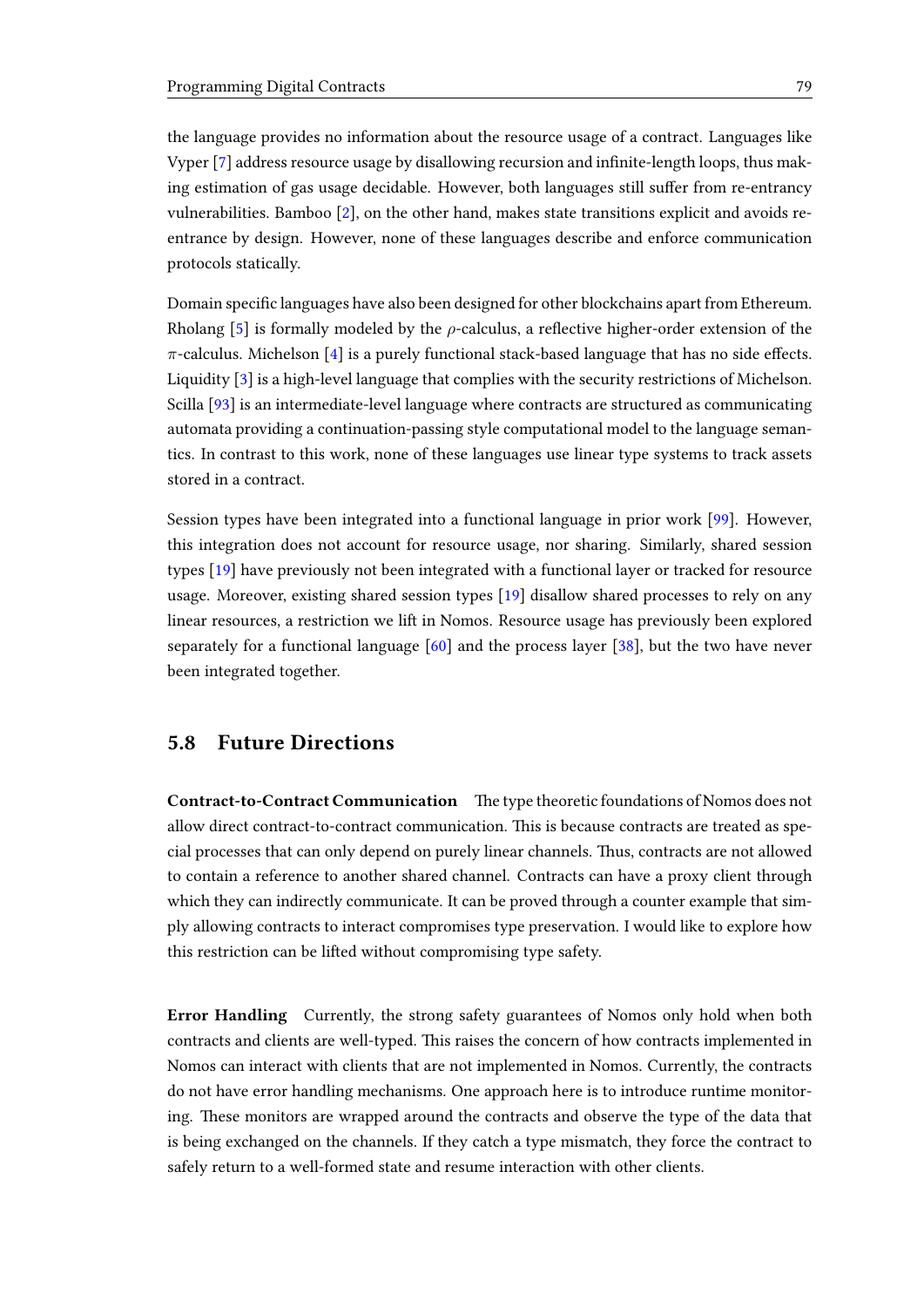# Chapter 6

# Implementation: Resource-Aware Session Types Proposed Work

My main goal in this thesis proposal is evaluating and developing the usability of resourceaware session types, and their practicality with regard to digital contracts. As a first step, this requires a sound and efficient implementation. And this implementation has two components, both of which are part of my proposed work. The first proposal is an implementation of resource-aware session types. This problem is interesting, both from a theoretical and a practical standpoint. The two main challenges arise from type dependencies and type equality, which are the main topics of this chapter.

The resource bounds of a process often depends on the type refinements of a particular channel. For instance, consider the following type of queue.

queue<sub>A</sub> $[n] = \& \{$  ins : A  $\multimap$  queue<sub>A</sub> $[n + 1]$ , del : ⊕{none : 1, some :  $A \otimes$  queue<sub>A</sub> $[n-1]$ }

The potential required for insertion is a function of  $n$ , the size of the queue, which is expressed as a type refinement for queue. However, introducing the refinement poses additional challenges for deciding validity of a type and checking type equality. For instance, the some branch in the queue<sub>A</sub> type can only be reached if  $n > 0$ , and therefore  $n - 1$  is well defined and non-negative. And this validity property, both for type and process definitions, needs to be incorporated in the implementation.

Another significant challenge is defining type equality in the presence of type dependencies. A sound definition of type equality is necessary for the implementation. Consider the forwarding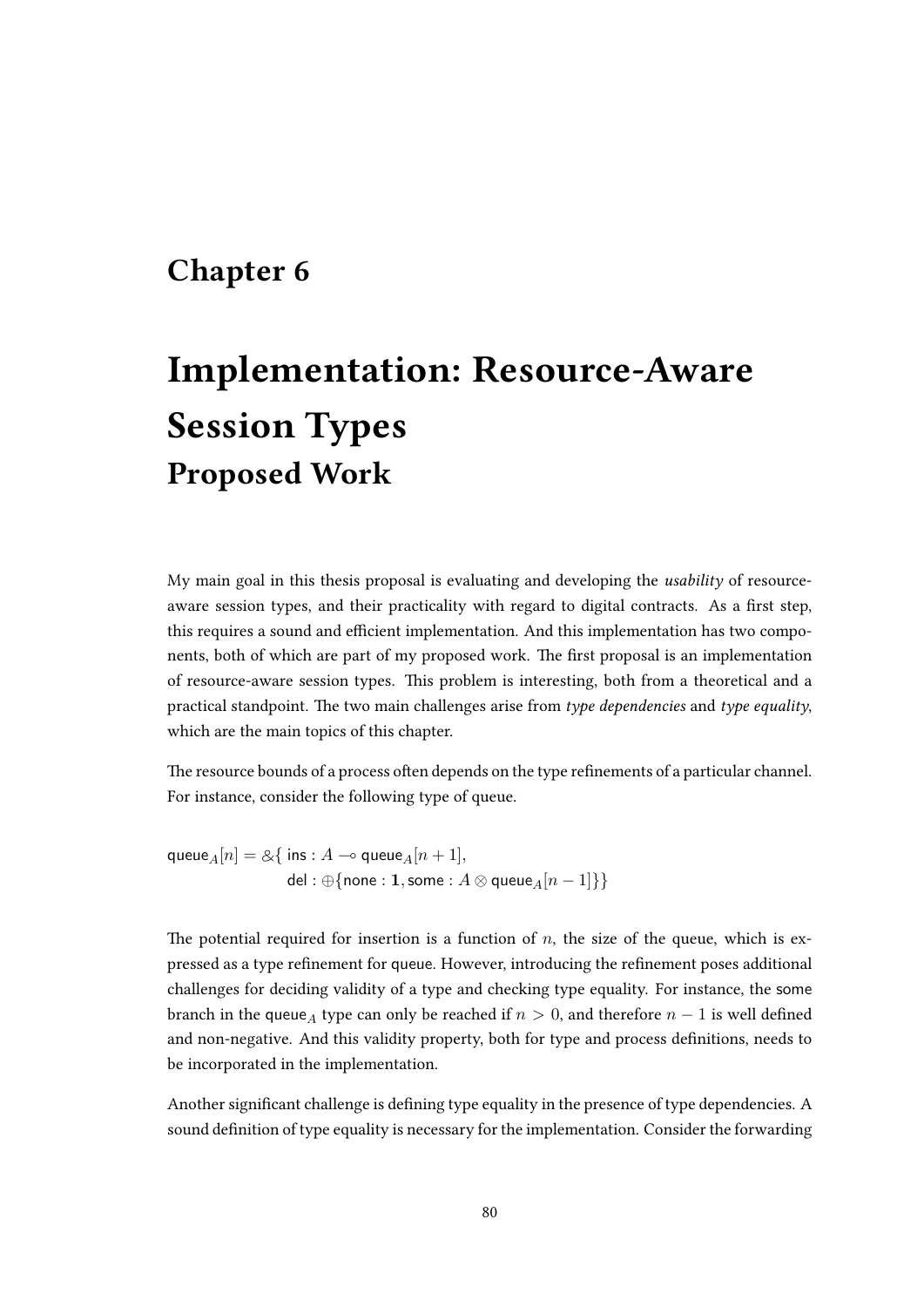rule for a session-typed process.

$$
\overline{y:A\vdash x\leftarrow y::(x:A)}\text{ fwd}
$$

To type a forward, the types of y and x must be equal. A similar need arises when type checking a spawn of a process or a cut. There, the types of the channel must match exactly with the type of the spawned process in the signature. Thus, type equality is central to the implementation.

A sound definition must take into account the dependencies. For instance, consider the types queue<sub>A</sub>[m] and queue<sub>A</sub>[n]. Without refinements, the two types must be equal. But to compare the type refinements, we must compare m and n. The types should be equal iff  $m = n$ . Hence, type equality must have a mechanism of comparing natural numbers that support the usual arithmetic, such as addition, subtraction and multiplication. The proposal involves formalizing the details of defining type constraints, and incorporating them while defining type equality.

#### 6.1 Design Decisions

In addition to the above theoretical challenges, I briefly describe the other design decisions I plan to follow in the implementation.

• The language will follow *bi-directional type checking*  $[85]$ . The programmer is required to declare the type of each process that is defined, but does not need to provide additional type annotations in the body of the process definition. As an example, consider the simple  $\langle c\rho\rho\rangle$ process that copies an incoming bit stream to an outgoing bit stream.

```
type copy = +{b0 : bits, b1 : bits, $ : 1}proc copy : (x : bits) \vdash (y : bits) =
  case x
    ( b0 \Rightarrow y.b0 ; y \leq -1 copy y < -1 x
    | b1 => y.b1 ; y <- copy <- x
    | $ => y.$ ; wait x ; close y )
```
Thus, the programmer only specifies the type of the process, and the type checker infers the types of the sub-expressions in the process definition. The hope is that the programmer need not insert any internal type annotations.

• The type system is *structural* by design. When comparing types for equality, the type checker uses the structure of the types. This is in contrast with a *nominal* type system, where the type checker uses type names when comparing types for equality. Thus, the two types bits1 and bits2 defined as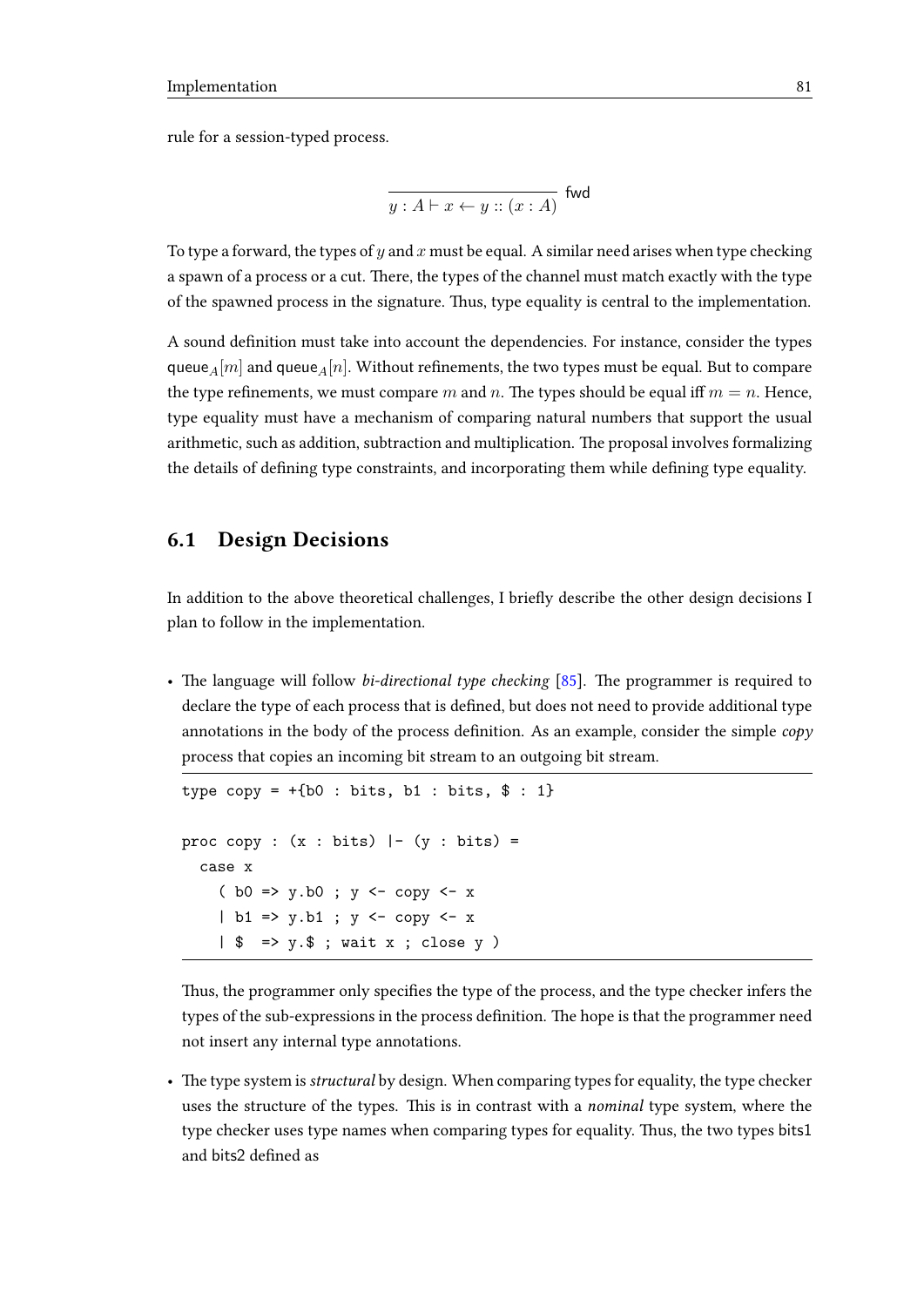```
type bits1 = +[b0 : bits1, b1 : bits1, $ : 1]type bits2 = +[b0 : bits2, b1 : bits2, $ : 1]
```
have the same structure but different names. Thus, bits1 is equal to bits2 in a structural type system, and unequal in a nominal type system.

A structural type system is more natural for a concurrent message passing system. Two types that have the same communication behavior should be considered equal. A type name is irrelevant when considering its communication behavior.

• The language follows an *equi-recursive* treatment of the types. A type name is considered equivalent to its type definition, i.e., there are no explicit folds or unfolds. Thus, the types bits and  $\oplus$ {b0 : bits, b1 : bits, \$ : 1} are considered equal. Again, this is more natural since the two types have the same communication behavior.

The above design decisions introduce their own challenges. First, I would like to minimize the amount of type annotations the programmer needs to introduce. Full type inference for this system is undecidable in the presence of dependent types. Even without refinements, inferring the types is very complicated, and unnecessary in my opinion. Similarly, since types are compared structurally for equality, type checking becomes more challenging since type structures can be possibly infinite. For instance, the type bits can represent possibly infinite bits. Moreover, equi-recursive types increase the complexity of type checking, since we cannot rely on explicit folds or unfolds to guide type checking.

### 6.2 Type Constraints

To enable type definitions to be valid, the types must incorporate constraints. Currently, since types can only depend on natural numbers, I will only allow arithmetic propositions as type constraints. For instance, consider the queue<sub>A</sub> type again.

queue<sub>A</sub> $[n] = \& \{$  ins : A  $\multimap$  queue<sub>A</sub> $[n + 1]$ , del : ⊕{none : 1, some :  $A \otimes$  queue<sub>A</sub> $[n-1]\}$ }

Since we know that the none branch is taken when  $n = 0$  and some branch is taken when  $n > 0$ , I incorporate these using an *existential* type constructor.

$$
\begin{aligned} \mathsf{queue}_A[n] = \&\{\mathsf{ins}: A \multimap \mathsf{queue}_A[n+1],\\ \mathsf{del}: \oplus \{\mathsf{none}: !\{n=0\}.~\mathbf{1},\\ &\mathsf{some}: !\{n>0\}.~A \otimes \mathsf{queue}_A[n-1] \} \} \end{aligned}
$$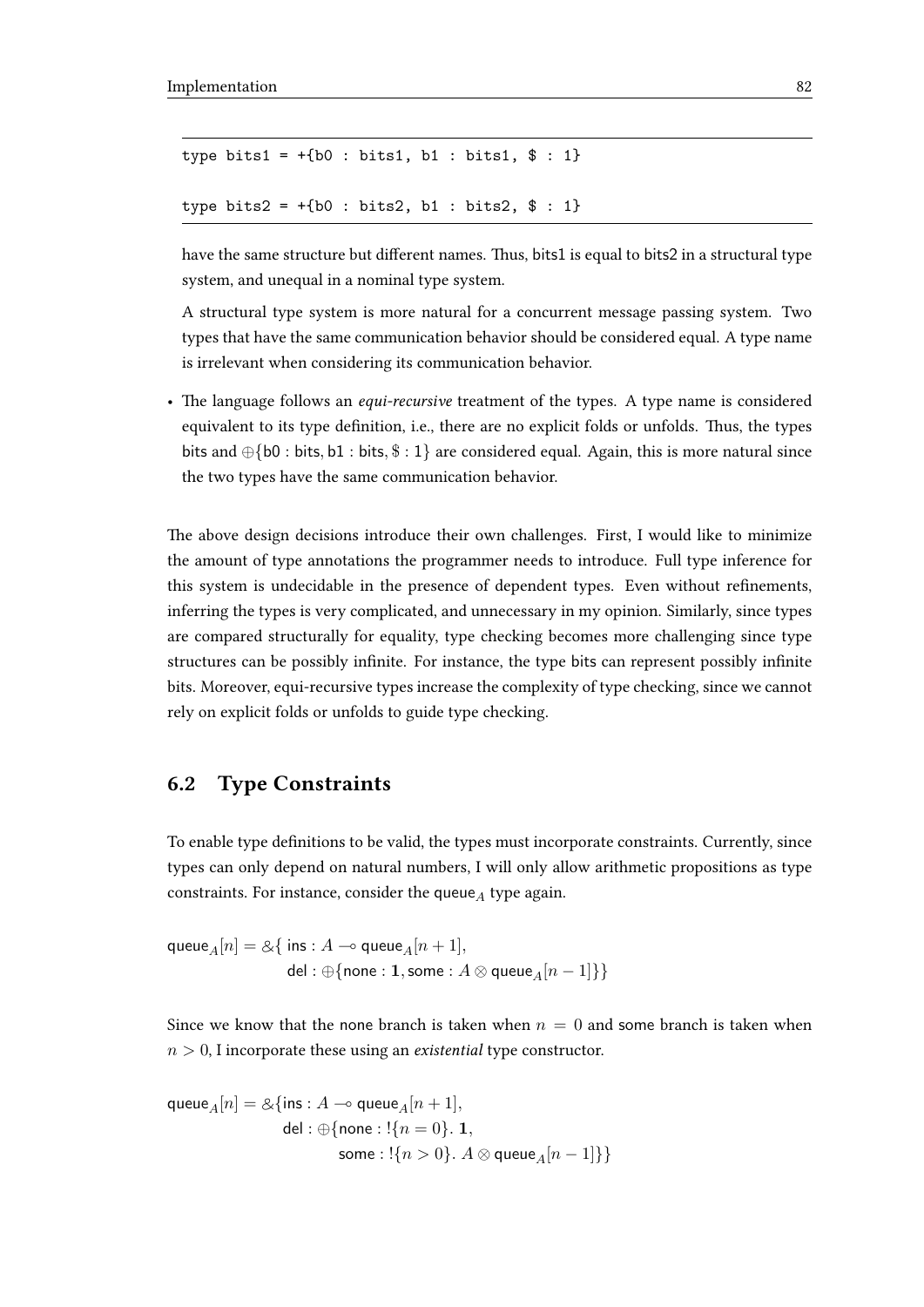The type constructor in full generality is written as  $\vert \{\phi\}\rangle$ . A and denotes that the constraint  $\phi$ must hold in the continuation type  $A$ . Theoretically, this requires the provider to send a proof of  $\phi$ , while the client receives this proof, and continues execution *assuming*  $\phi$  holds. The dual type constructor is the *universal* type ? $\{\phi\}$ . A where the provider receives a proof of  $\phi$  that is sent by the client. In this case, the client continues assuming  $\phi$  holds. In the above queue<sub>A</sub> type, since the some branch is taken only when  $n > 0$  holds, it can be concluded that  $n-1 \geq 0$ and well defined.

With the addition of these two new constructors, I can define a judgment for checking validity of type definitions. The judgment is written as  $\Theta \vdash A$  valid defining that the type A is valid under the type constraints  $\Theta$ . The rules for this judgment are given below. The only nontrivial rule that involves dependencies are ?, ! and name. The former two rules simply add  $\phi$ to the set of constraints, while the latter checks a type name (such as recursive reference to queue<sub>A</sub> $[n - 1]$ ) is valid by ensuring all indices are valid natural numbers.

| $\Theta \vdash A_{\ell}$ valid                                | $(\forall \ell \in L)$  |                                |                         |                         |                         |                         |                         |                                       |                                       |                                       |                                       |                                       |                                       |                         |                                       |                         |                         |                         |                         |                         |                         |                         |                         |                         |                         |                         |                         |                         |                         |                         |     |
|---------------------------------------------------------------|-------------------------|--------------------------------|-------------------------|-------------------------|-------------------------|-------------------------|-------------------------|---------------------------------------|---------------------------------------|---------------------------------------|---------------------------------------|---------------------------------------|---------------------------------------|-------------------------|---------------------------------------|-------------------------|-------------------------|-------------------------|-------------------------|-------------------------|-------------------------|-------------------------|-------------------------|-------------------------|-------------------------|-------------------------|-------------------------|-------------------------|-------------------------|-------------------------|-----|
| $\Theta \vdash \oplus \{\ell : A_{\ell}\}_{\ell \in L}$ valid | $(\forall \ell \in L)$  | $\otimes$                      |                         |                         |                         |                         |                         |                                       |                                       |                                       |                                       |                                       |                                       |                         |                                       |                         |                         |                         |                         |                         |                         |                         |                         |                         |                         |                         |                         |                         |                         |                         |     |
| $\Theta \vdash A$ valid                                       | $\Theta \vdash B$ valid | $\Theta \vdash A_{\ell}$ valid | $(\forall \ell \in L)$  | $\otimes$               |                         |                         |                         |                                       |                                       |                                       |                                       |                                       |                                       |                         |                                       |                         |                         |                         |                         |                         |                         |                         |                         |                         |                         |                         |                         |                         |                         |                         |     |
| $\Theta \vdash A$ valid                                       | $\Theta \vdash B$ valid | $\Theta \vdash A$ valid        | $\Theta \vdash B$ valid | $\Theta \vdash B$ valid | $\Theta \vdash B$ valid | $\Theta \vdash A$ valid | $\Theta \vdash B$ valid | $\Theta \vdash A \rightarrow B$ valid | $\Theta \vdash A \rightarrow B$ valid | $\Theta \vdash A \rightarrow B$ valid | $\Theta \vdash A \rightarrow B$ valid | $\Theta \vdash A \rightarrow B$ valid | $\Theta \vdash A \rightarrow B$ valid | $\Theta \vdash B$ valid | $\Theta \vdash A \rightarrow B$ valid | $\Theta \vdash B$ valid | $\Theta \vdash B$ valid | $\Theta \vdash B$ valid | $\Theta \vdash B$ valid | $\Theta \vdash B$ valid | $\Theta \vdash B$ valid | $\Theta \vdash B$ valid | $\Theta \vdash B$ valid | $\Theta \vdash B$ valid | $\Theta \vdash B$ valid | $\Theta \vdash B$ valid | $\Theta \vdash B$ valid | $\Theta \vdash B$ valid | $\Theta \vdash B$ valid | $\Theta \vdash B$ valid | $\$ |

Finally, a type definition is considered valid if the definition is a valid type under the constraint that all indices are natural numbers.

$$
\frac{\overline{v \ge 0} \vdash A \text{ valid}}{\vDash V \overline{\{v\}} = A \text{ valid}} \text{def}
$$

The type constructors also introduce program syntax. When a process sends a proof of  $\phi$  along channel x, it uses the expression assert  $x \{\phi\}$ . On the other hand, the process receiving this proof assumes it using assume  $x \{ \phi \}$ . If the corresponding  $\phi$  is unsatisfiable (dead branch), the process uses the expression impossible  $x \{\phi\}$ . Figure [6.1](#page-88-0) presents the relevant typing rules of the system with dependent types. This chapter mainly focuses on work type operators, since they are most relevant to Nomos. The extension to time operators is relatively straightforward.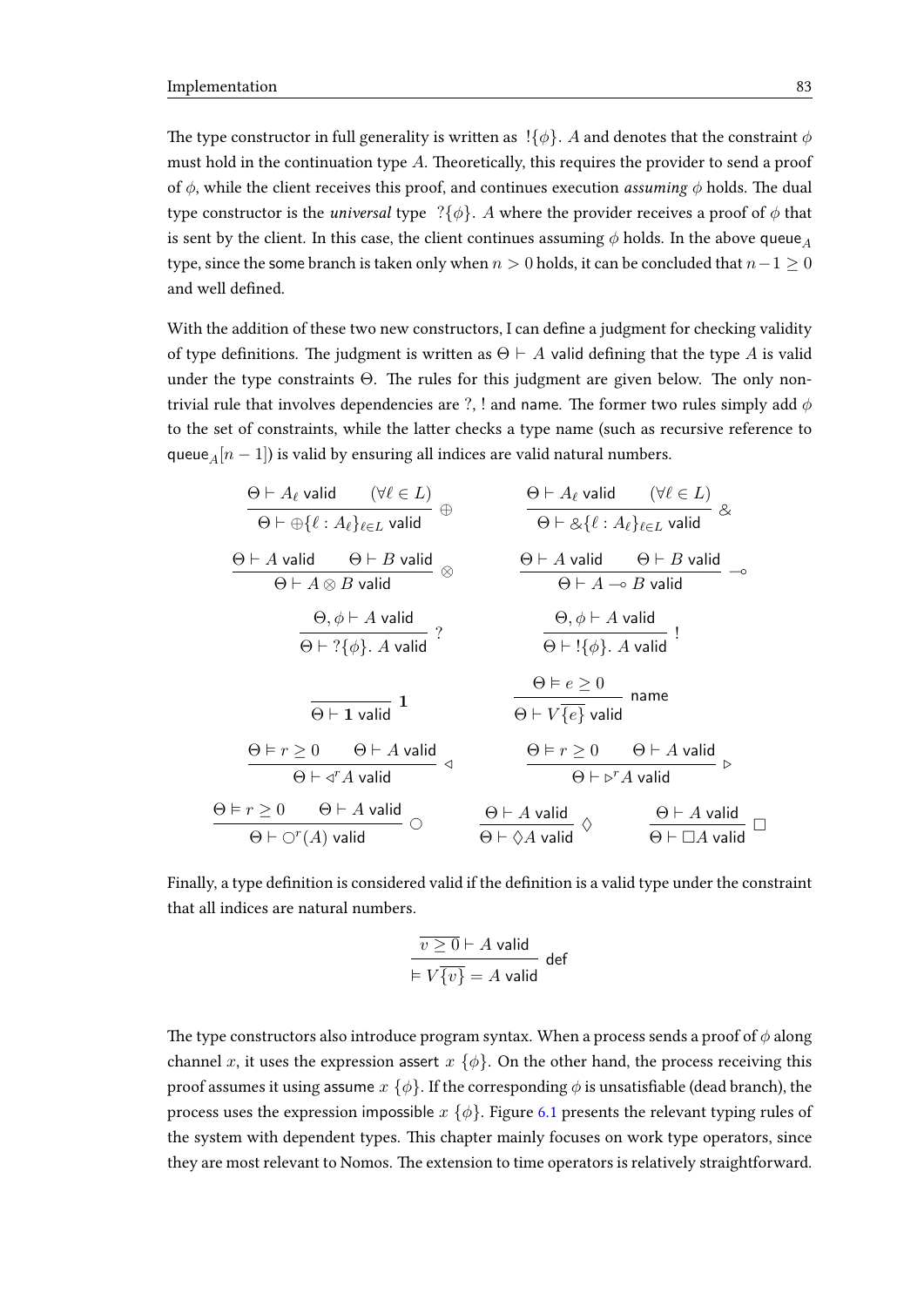The typing judgment has the following form:  $\Sigma$ ;  $\mathfrak{v}$ ;  $\Theta$ ;  $\Delta$   $\stackrel{\beta}{\sim} P$  ::  $(x : A)$ .  $\Sigma$  denotes the signature,  $\nu$  denotes the free variables that exist in the types and processes,  $\Theta$  denotes the constraints satisfied by the free variables. The judgment types the process  $P$  in context  $\Delta$  offering along channel x a service of type A and storing potential q. The id rule states that the potential q must be 0 under the current constraints and types A and B should be equal according to the type equality definition. The spawn rule calls a process f with indices  ${e_c}$ which are substituted for the indices  $\overline{\{v\}}$  from the signature for f. A similar substitution is performed on the potential p and type A of the provided channel in the signature. The  $\triangleright$  and  $\triangleleft$ rules require that the potential exchanged according to the type and process expression should be equal under the current constraints. The ?R rule verifies that the proposition  $\phi$  in the syntax and  $\phi'$  in the type hold and continues with  $P.$  The dual  $?L$  rule assumes  $\phi$  and adds it to the set of current constraints Θ when typechecking the continuation Q. Dead branches can be typechecked using ? $L_{\text{unsat}}$  where the constraints entail that  $\phi$  is unsatisfiable. There is no continuation here since the branch is dead. The rules  $R$ ,  $L$  are inverse and switch the roles of the provider and client.

The rules of the cost semantics are similar to the previous constructs. An assertion in a process turns to an assertion message which is consumed by a process waiting on an assume. This is expressed using the following rules.

| $(?S)$ proc $(c, w, \text{assert } c \{\phi\} : P) \mapsto$                                                         | $(\phi \text{ valid})$ |
|---------------------------------------------------------------------------------------------------------------------|------------------------|
| $\textsf{proc}(c', w, [c'/c]P), \textsf{msg}(c, 0, \textsf{assert } c \{\phi\}; c \leftarrow c')$                   | $(c'$ fresh)           |
| $(2C)$ msg $(c, w$ , assert $c \{\phi\}$ ; $c \leftarrow c'$ ), proc $(d, w'$ , assume $c \{\phi\}$ ; $Q$ $\mapsto$ |                        |

$$
\text{proc}(d, w + w', [c'/c]Q)
$$
  
(?D) 
$$
\text{proc}(d, w, \text{impossible } c \{\phi\}) \mapsto (\phi \text{ invalid})
$$

The rules for semantics for  $!S$ ,  $!C$ ,  $!D$  are inverse and skipped.

As an illustration, consider the implementation of a queue as a sequence of elem processes terminated by the *empty* process. They will be programmed as presented in Figure [6.2.](#page-89-0) Apart from the usual implementation challenges such as implementing a parser, interpreter, type checker and runtime, a key challenge here is implementing polymorphism, represented as type  $A$  in Figure [6.2.](#page-89-0) Polymorphism is central to functional programming, and session types in particular. This will also impact the definition of type equality.

Another issue in the implementation is the explicit syntax of the various type constructors I have added for work and type constraints. Writing all the asserts, assumes, pay and get are tedious for the programmer. Since they can be inferred from the type of the process, I would like to also explore program reconstruction. Here, the programmer will simply omit the explicit syntax constructs and write the original session-typed program and the type checker will infer the locations to insert the explicit constructs. The  $elem[n]$  process will then be implemented as

```
case s
```
 $(\text{ins} \Rightarrow y \leq \text{recv} \text{ s};$ 

abort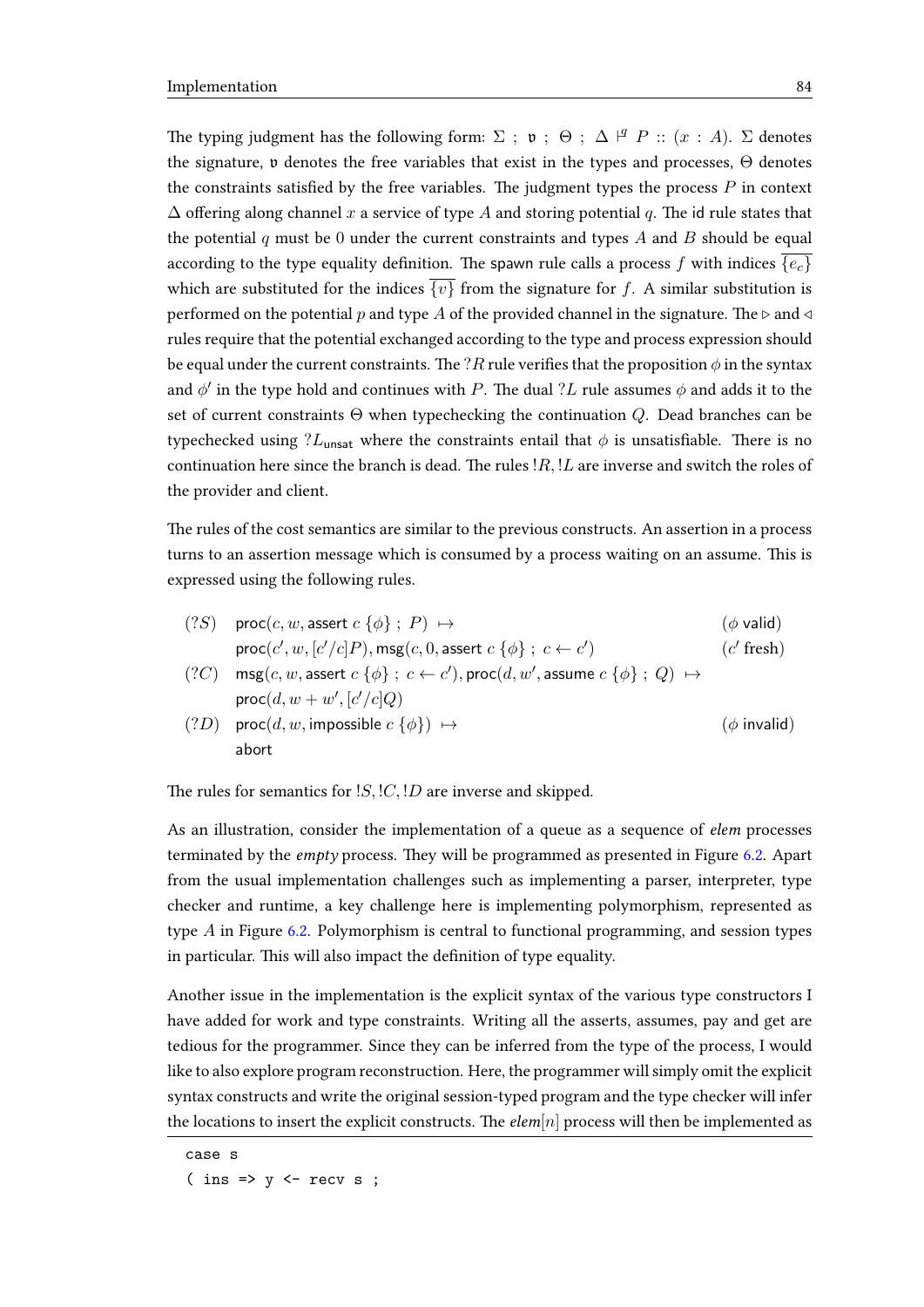<span id="page-88-0"></span>
$$
\mathbf{v} : \Theta \vDash q = 0 \qquad \Sigma ; \mathbf{v} : \Theta \vDash A \equiv B
$$
\n
$$
\Sigma ; \mathbf{v} : \Theta : \mathbf{y} : A \vDash x \leftrightarrow y :: (x : B)
$$
\n
$$
\mathbf{v} : \Theta \vDash r \geq [\overline{e_{c}}/\overline{v}]p
$$
\n
$$
\mathbf{f} \cdot [\overline{v}] : \overline{y_{i} : A_{i}} \vDash x' : A \in \Sigma \qquad \mathbf{v} : \Theta \vDash \Delta_{1} \equiv_{\alpha} \overline{y_{i} : [\overline{e_{c}}/\overline{v}]A_{i}}
$$
\n
$$
\underline{q} = [\overline{e_{c}}/\overline{v}]p \qquad \Sigma ; \mathbf{v} : \Theta : \Delta_{2}, (x : [\overline{e_{c}}/\overline{v}]A) \vDash^{-q} Q_{x} :: (z : C)
$$
\n
$$
\mathbf{v} : \Theta \vDash q \geq c \qquad \mathbf{v} : \Theta \vDash c \geq 0 \qquad \mathbf{v} : \Theta : \Delta \vDash^{q-c} P :: (x : A)
$$
\n
$$
\mathbf{v} : \Theta \vDash q \geq c \qquad \mathbf{v} : \Theta \vDash r_{1} = r_{2} \geq 0 \qquad \mathbf{v} : \Theta : \Delta \vDash^{q-c} P :: (x : A)
$$
\n
$$
\mathbf{v} : \Theta \vDash \Delta \vDash r_{1} \qquad \mathbf{v} : \Theta \vDash r_{1} = r_{2} \geq 0 \qquad \mathbf{v} : \Theta : \Delta \vDash^{q-r_{1}} P :: (x : A)
$$
\n
$$
\mathbf{v} : \Theta \vDash r_{1} = r_{2} \geq 0 \qquad \mathbf{v} : \Theta : \Delta \vDash q^{r_{1}} \wedge \mathbf{v} : (z : C) \qquad \mathbf{v} : \Theta \vDash r_{1} = r_{2} \geq 0 \qquad \mathbf{v} : \Theta : \Delta \vDash^{q+r_{1}} P :: (x : A)
$$
\n
$$
\mathbf{v} : \Theta \vDash r_{1} = r_{2} \geq 0 \qquad \mathbf{v} : \Theta : \Delta \vDash^{q+r_{1}} P :: (x : A) \qquad \mathbf{v}
$$

FIGURE 6.1: Selected typing rules with dependent indexed types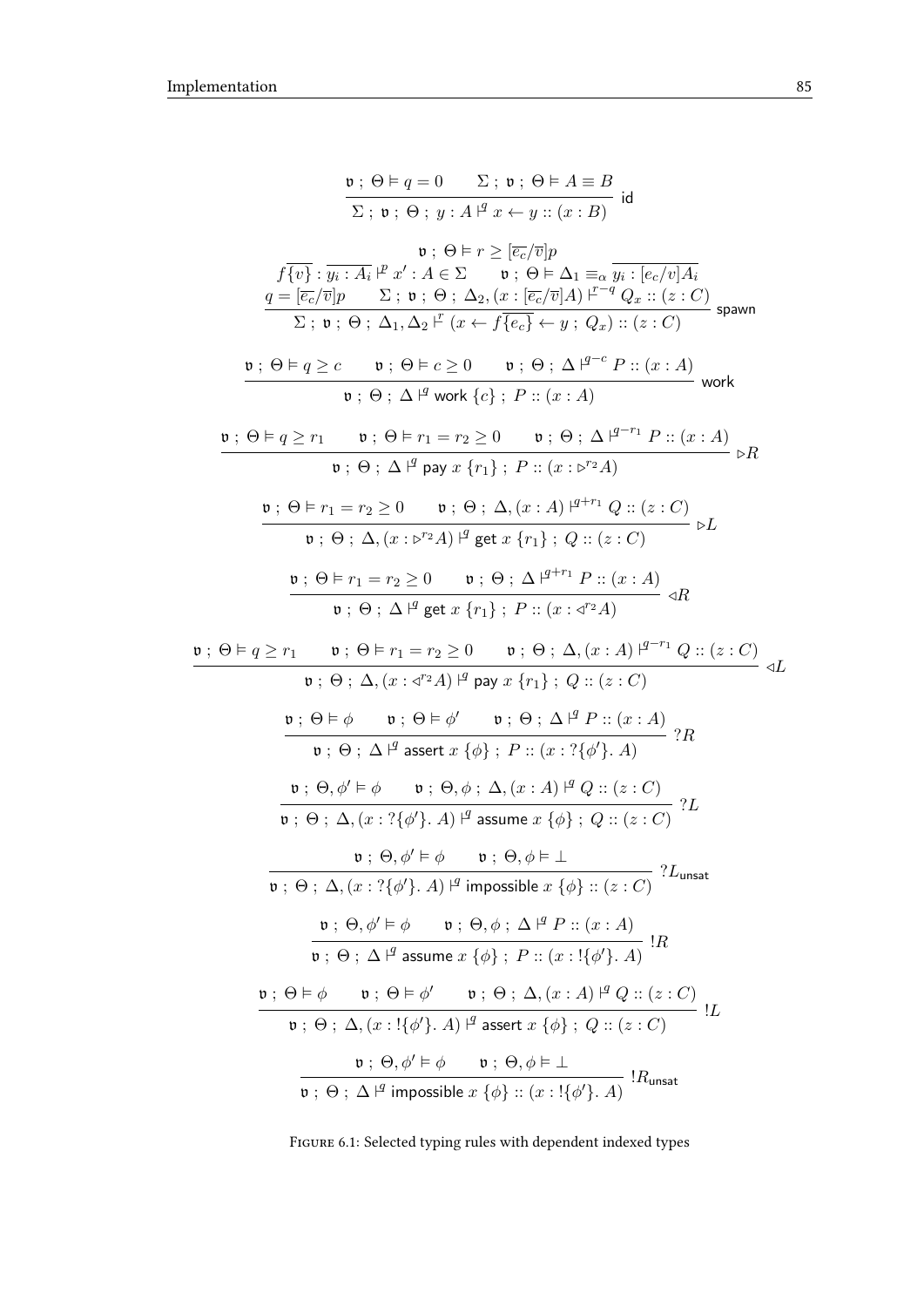```
type queue_A[n] = &{ins : A -o <{2*n}| queue[n+1],
                      del : <{2}| +{none : ?{n = 0}. 1,
                                      some : ?{n > 0}. A x queue[n-1]}}
proc elem[n] : (x : A), (t : queue_A[n]) | - (s : queue_A[n+1]) =
  case s
  ( ins \Rightarrow y \le - recv s ;
            get s {2*(n+1)} ;
            work {1} ;
            t.ins ;
            work {1} ;
            send t y ;
            s <- elem[n+1] <- x t
  | del => get s {2} ;
            work {1} ;
            s.some ;
            assert s {n+1 > 0} ;
            work {1} ;
            send s x ;
            s \leftarrow t)
proc empty : . | - (s : queue_A[0]) =case s
  (\text{ins} \Rightarrow x \leq \text{recv} s ;get s {2*(0)} ;
            s <- elem[0] <- x t
  | del => get s {2} ;
            work {1} ;
            s.none ;
            assert s \{0 = 0\};
            work {1} ;
            close s )
```

```
FIGURE 6.2: Queue program implementation
```

```
t.ins ;
             send t y ;
             s \leftarrow \text{elem}[n+1] \leftarrow x t
\vert del => s.some ;
             send s x ;
             s \leftarrow t)
```
which corresponds exactly to the usual process implementation and is far more compact. However, inferring the exact locations of asserts and assumes, as well as the work constructs can be challenging, especially in the presence of dependent types. These will again be impacted by the definition of type equality.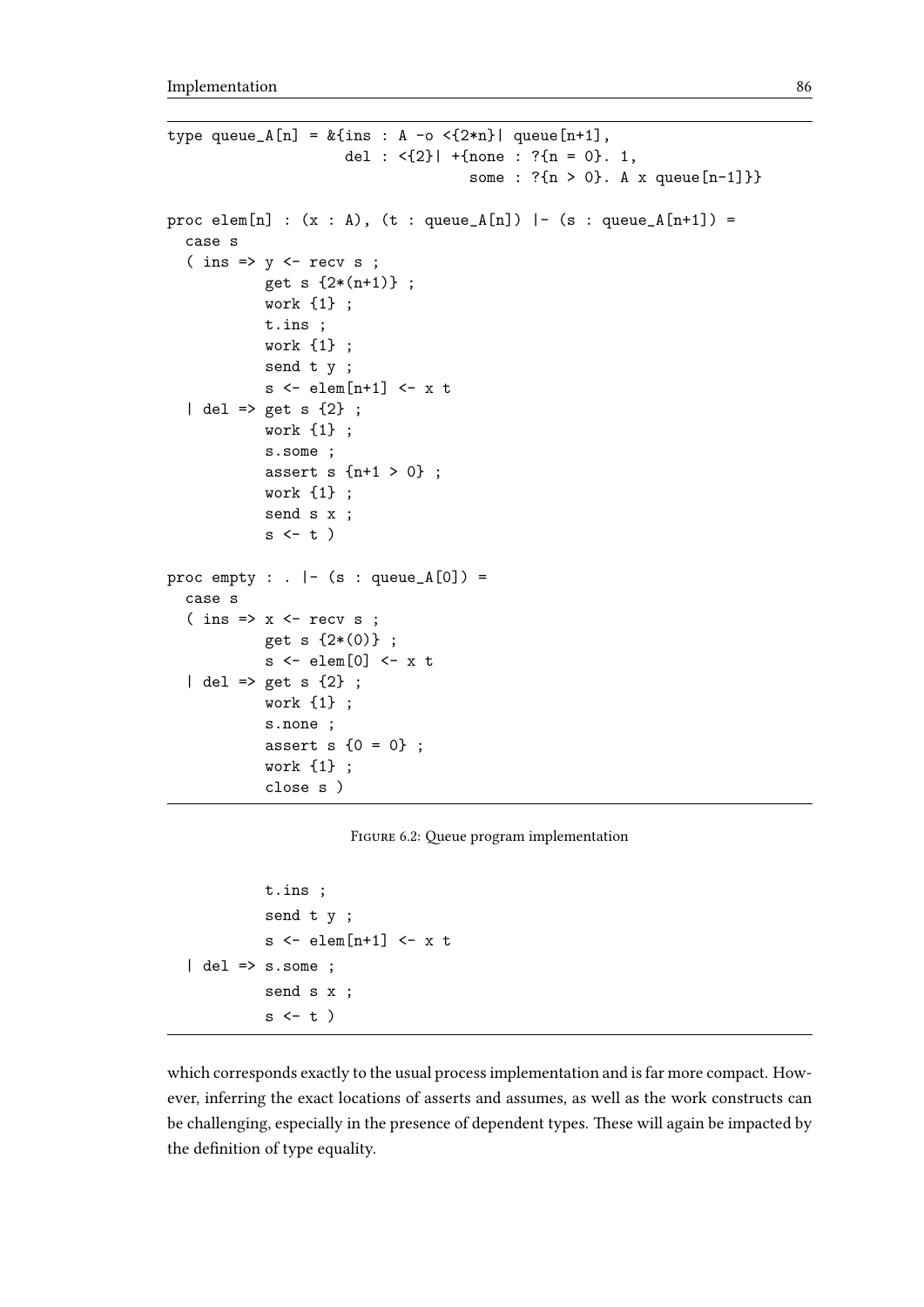# 6.3 Type Equality

Type equality is a standard and well researched problem, even for session types [\[102\]](#page-106-1). Intuitively, two types should be considered equal if they have the same communication behavior. For instance, the queue  $\!A[n]$  type defined as

queue<sub>A</sub> $[n] = \&$ {ins : A - queue<sub>A</sub> $[n + 1]$ , del :  $\bigoplus$ {none : !{ $n = 0$ }. 1, some : ! ${n > 0}$ .  $A \otimes$  queue<sub>A</sub>[n - 1]}}

can accept infinitely many ins messages, while only  $n$  del messages. Thus, any type equal to this type must accept the same number of ins and del messages. Thus, queue<sub>A</sub>[m] and queue<sub>A</sub>[n] are equal iff  $m = n$ .

On the other hand, consider the  $ctr[n]$  type defined as

 $ctr[n] = \&$ {inc : ctr[n + 1]}

A ctr[n] type can accept infinitely many inc messages for any  $n \in \mathbb{N}$ . Thus, ctr[n] = ctr[n] for all  $m, n \in \mathbb{N}$ . Therefore, equality of types not only depends on the index value, but also the structure of the type.

Similarly, consider

 $\mathsf{ctr}'[n] = \mathcal{A}\{\mathsf{inc} : \mathsf{ctr}'[n+2]\}$ 

Not only is  $\textsf{ctr}'[m] = \textsf{ctr}'[n]$ , but also  $\textsf{ctr}[m] = \textsf{ctr}'[n]$  for any  $m, n \in \mathbb{N}$ , since the two types have the exact same communication behavior. Since the communication can be possibly infinite and arbitrary paths can be pruned away by refinements, equality checking is challenging.

The introduction of dependent types, along with a structural type system and equi-recursive treatment of types makes type equality undecidable. I will first present a proof of undecidability by reducing the problem to the non-halting problem for 2 counter machines. I will then conclude with some ideas on heuristics that can be used to approximately decide equality, and what can be done if the type checker cannot infer type equality.

#### 6.3.1 Type Equality is Undecidable

A two counter machine M is defined as a sequence of instructions  $i_1, i_2, \ldots, i_m$  where each instruction is one of the following.

•  $inc(c_i)$ ; goto k (increment counter j by 1 and go to instruction k)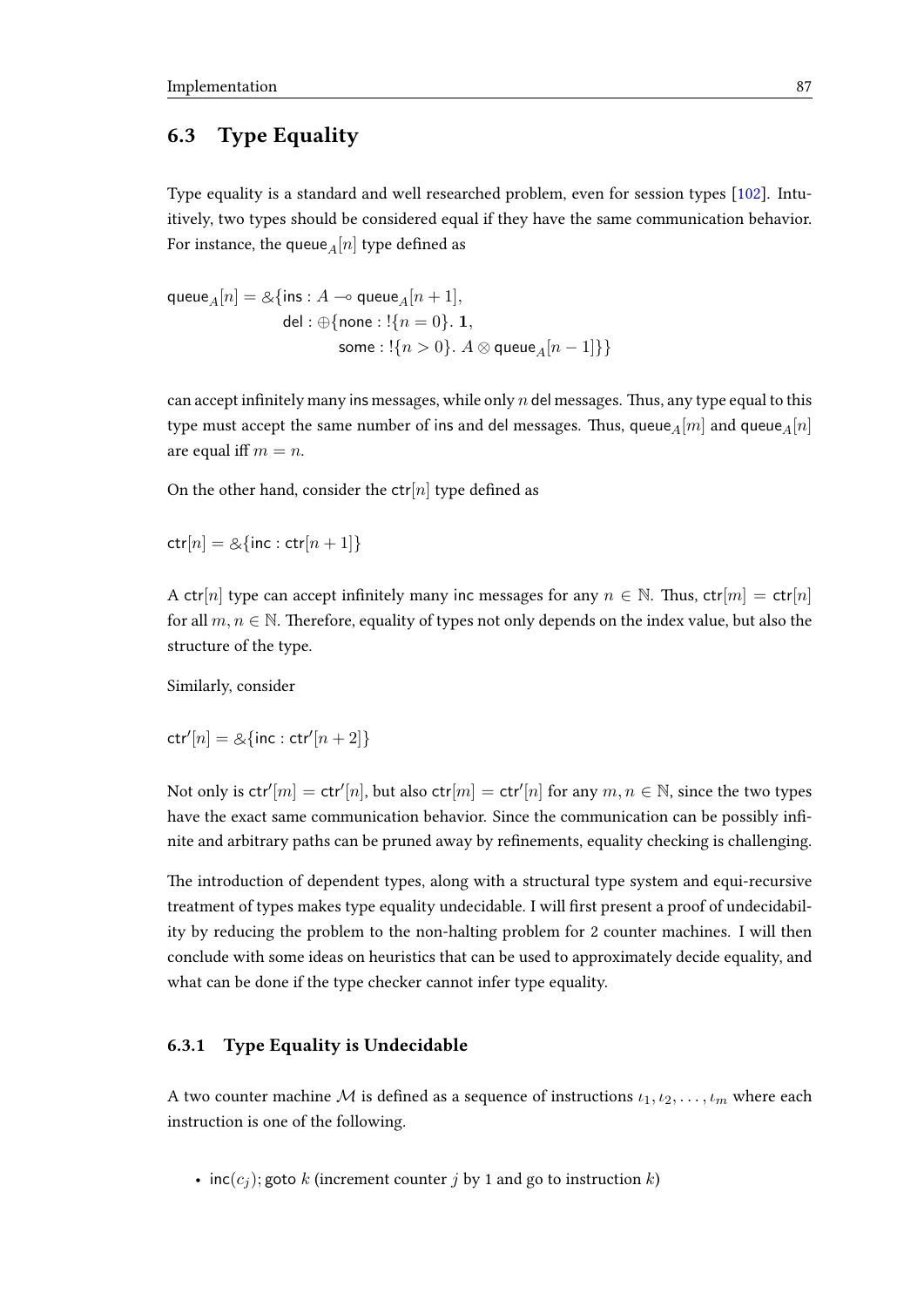- zero $(c_i)$ ? goto  $k : \text{dec}(j)$ ; goto l (if the value of the counter j is 0, go to instruction k, else decrement the counter by 1 and go to instruction  $l$ )
- halt (stop computation)

A configuration C of the machine M is defined as a triple  $(i, c_1, c_2)$ , where i denotes the number of the current instruction and  $c_j$  's denote the value of the counters. A configuration  $C^\prime$ is defined as the successor configuration of  $C$ , written as  $C \mapsto C'$  if  $C'$  is the result of executing the *i*-th instruction on C. If  $u_i =$  halt, then  $C = (i, c_1, c_2)$  has no successor configuration.

The computation of M is the unique maximal sequence  $\rho = \rho(0)\rho(1) \dots$  such that  $\rho(i) \mapsto$  $\rho(i + 1)$  and  $\rho(0) = (1, 0, 0)$ . Either  $\rho$  is infinite, or ends in  $(i, c_1, c_2)$  such that  $\iota_i =$  halt.

The halting problem refers to determining whether the computation of a two counter machine  $M$  is finite. Both the halting problem and its dual, the non-halting problem are undecidable. I prove the undecidability of the type equality problem by reducing the non-halting problem of an instance of the two counter machine  $M$  to an instance of the type equality problem.

Consider the *i*-th instruction  $\iota_i$ . It can have one of the three forms shown above. I will define a recursive type based on the type of instruction. First, consider an infinite type defined as  $T_{\text{inf}} = \bigoplus \{ \ell_1 : T_{\text{inf}} \}$ , which sends infinitely many labels  $\ell_1$ .

- Case  $(\iota_i = \textsf{inc}(c_1); \textsf{goto } k)$ : In this case, I define the type  $A_i[c_1, c_2] = \bigoplus \{ \ell_1 : A_k[c_1 + 1, c_2] \}$ for all  $c_1, c_2 \in \mathbb{N}$ . I also define  $B_i[c_1, c_2] = \bigoplus \{ \ell_1 : B_k[c_1 + 1, c_2] \}$  for all  $c_1, c_2 \in \mathbb{N}$ .
- Case  $(\iota_i = \text{inc}(c_2)$ ; goto  $k)$ : In this case, I define the type  $A_i[c_1, c_2] = \bigoplus \{ \ell_1 : A_k[c_1, c_2 + 1] \}$ for all  $c_1, c_2 \in \mathbb{N}$ . I also define  $B_i[c_1, c_2] = \bigoplus \{ \ell_1 : B_k[c_1, c_2 + 1] \}$  for all  $c_1, c_2 \in \mathbb{N}$ .
- Case  $(\iota_i = \text{zero}(c_1)$ ? goto  $k : \text{dec}(j)$ ; goto  $l)$  : In this case, I define the type  $A_i[c_1, c_2] =$  $\oplus \{\ell_1 : ?\{c_1 = 0\}$ .  $A_k[c_1, c_2], \ell_2 : ?\{c_1 > 0\}$ .  $A_l[c_1 - 1, c_2]\}$  for all  $c_1, c_2 \in \mathbb{N}$ . I also define  $B_i[c_1, c_2] = \bigoplus \{ \ell_1 : ?\{c_1 = 0\}. B_k[c_1, c_2], \ell_2 : ?\{c_1 > 0\}. B_l[c_1 - 1, c_2] \}.$
- Case  $(\iota_i = \textsf{zero}(c_2)$ ? goto  $k : \textsf{dec}(j)$ ; goto  $l)$  : In this case, I define the type  $A_i[c_1, c_2] =$  $\bigoplus \{ \ell : ?\{c_2 = 0\}$ .  $A_k[c_1, c_2], \ell : ?\{c_2 > 0\}$ .  $A_l[c_1, c_2 - 1] \}$  for all  $c_1, c_2 \in \mathbb{N}$ . I also define  $B_i[c_1, c_2] = \bigoplus \{ \ell_1 : ?\{c_2 = 0\}. B_k[c_1, c_2], \ell : ?\{c_2 > 0\}. B_l[c_1, c_2 - 1] \}.$
- Case  $(\iota_i = \text{halt})$ : In this case, I define the type  $A_i[c_1, c_2] = T_{\text{inf}}$  for all  $c_1, c_2 \in \mathbb{N}$ . I also define  $B_i[c_1, c_2] = ?\{0 = 1\}$ .  $T_{\text{inf}}$  for all  $c_1, c_2 \in \mathbb{N}$ .

Suppose, the counter M is initialized in the state  $(1, m, n)$ . The type equality instance is  $A_1[m,n] = B_1[m,n]$ . The two types only differ at the halting instruction. Therefore, the types are equal iff  $M$  never halts, i.e., the halting instruction is never executed. Moreover, if M halts, then type  $A_1[m, n]$  sends infinitely many labels  $\ell_1$ , while  $B_1[m, n]$  only sends finitely many labels, hence they have decidedly different communication behavior. Thus, an instance of the non-halting problem can be reduced to an instance of the type equality problem, thereby proving its undecidability.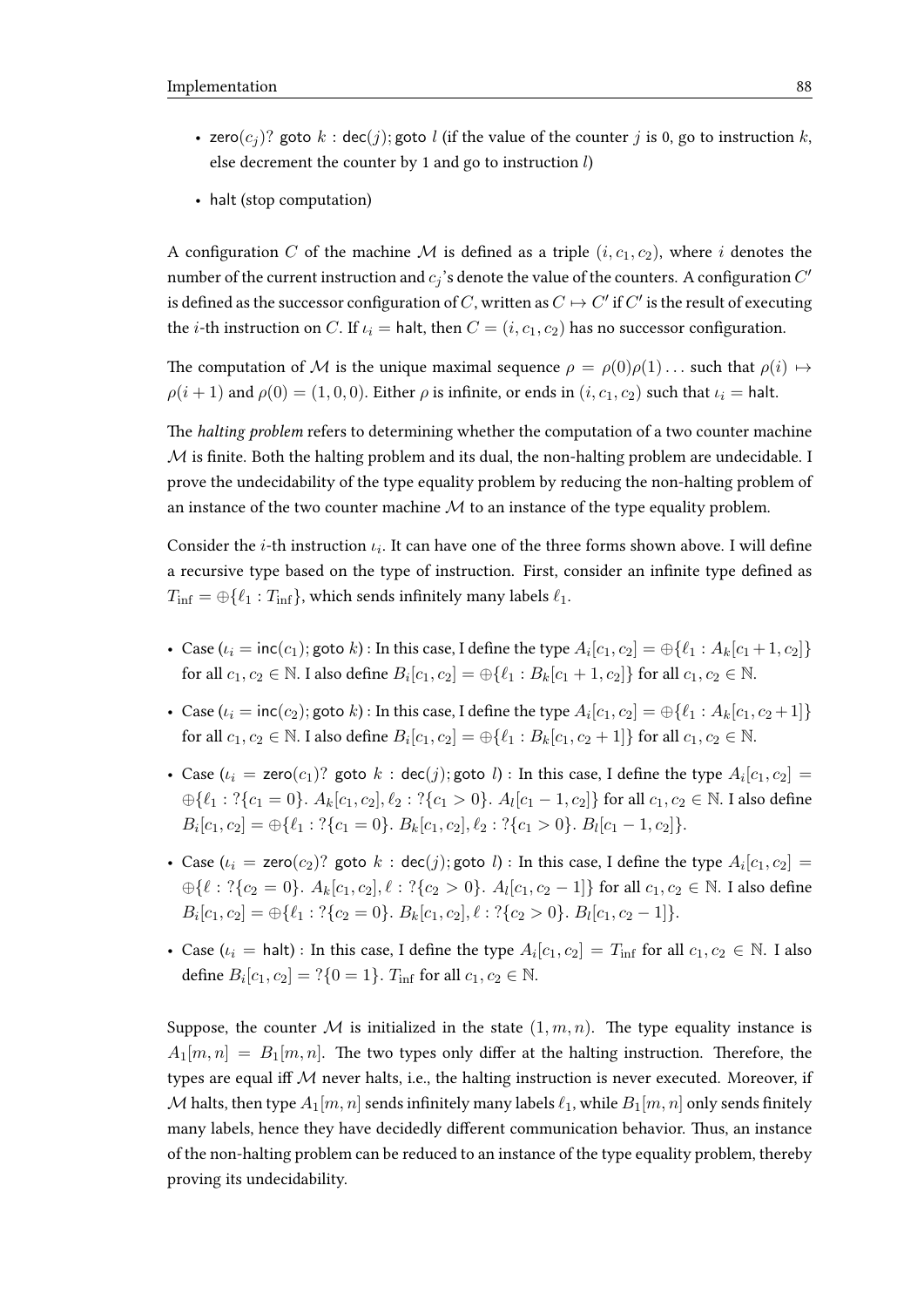#### 6.3.2 Heuristics for Approximate Equality

This section presents some early ideas for heuristics that can be used to infer equality in the presence of dependencies. Since the problem is undecidable in general, these ideas can only be sound, and not complete.

- Deleting refinements: For two types to be structurally equal, I can restrict them to have the same structure in the absence of any refinements. Thus, I can delete all dependencies and check the bare bones structure of the type for equality. This problem is actually decidable, since the types are only finitely branching and the number of types are finite. If the types are structurally equal, I will only compare their refinements then.
- Reflexivity: I can encode reflexivity in the type equality algorithm. Whenever a type  $A[m]$  is compared to  $A[n]$ , I simply check if  $m = n$ . If they are, I conclude that the types are equal, otherwise not. This approach fails in the ctr example earlier, but is still sound and should be evaluated for practicality.
- Transformations: I am also considering performing type and program transformations which might enable inferring type equality. I also require the type definitions to be contractive, i.e., each definition must start with a constructor. I can perform certain type transformations such that type definitions have a particular shape, making type equality tractable.
- User Annotations: I can also request the user to add type equality constraints that can be verified by the type checker. These can then be stored in a global signature, and used to boost the type equality algorithm. For instance, for the ctr example, the programmer can state that  $\mathsf{ctr}[m]=\mathsf{ctr'}[n],$  which is verified and later used while inferring type equality.

In conclusion, type equality is a central problem for dependent session types. And to decide this type equality, type constraints are essential to validity of types. In addition to these questions, extending the language to Nomos has its own challenges. First, a functional language needs to be integrated using a linear contextual monad. Moreover, shared channels need to be introduced. They pose a challenge, both while introducing intuitive syntax and while implementing its typing. In addition to these, another future direction is to infer the potential annotations automatically, so that the programmer need not insert them.

## 6.4 Further Challenges

Apart from the aforementioned technical challenges, an implementation poses other questions that I plan to answer.

• Designing an intuitive surface syntax for work and time type constructors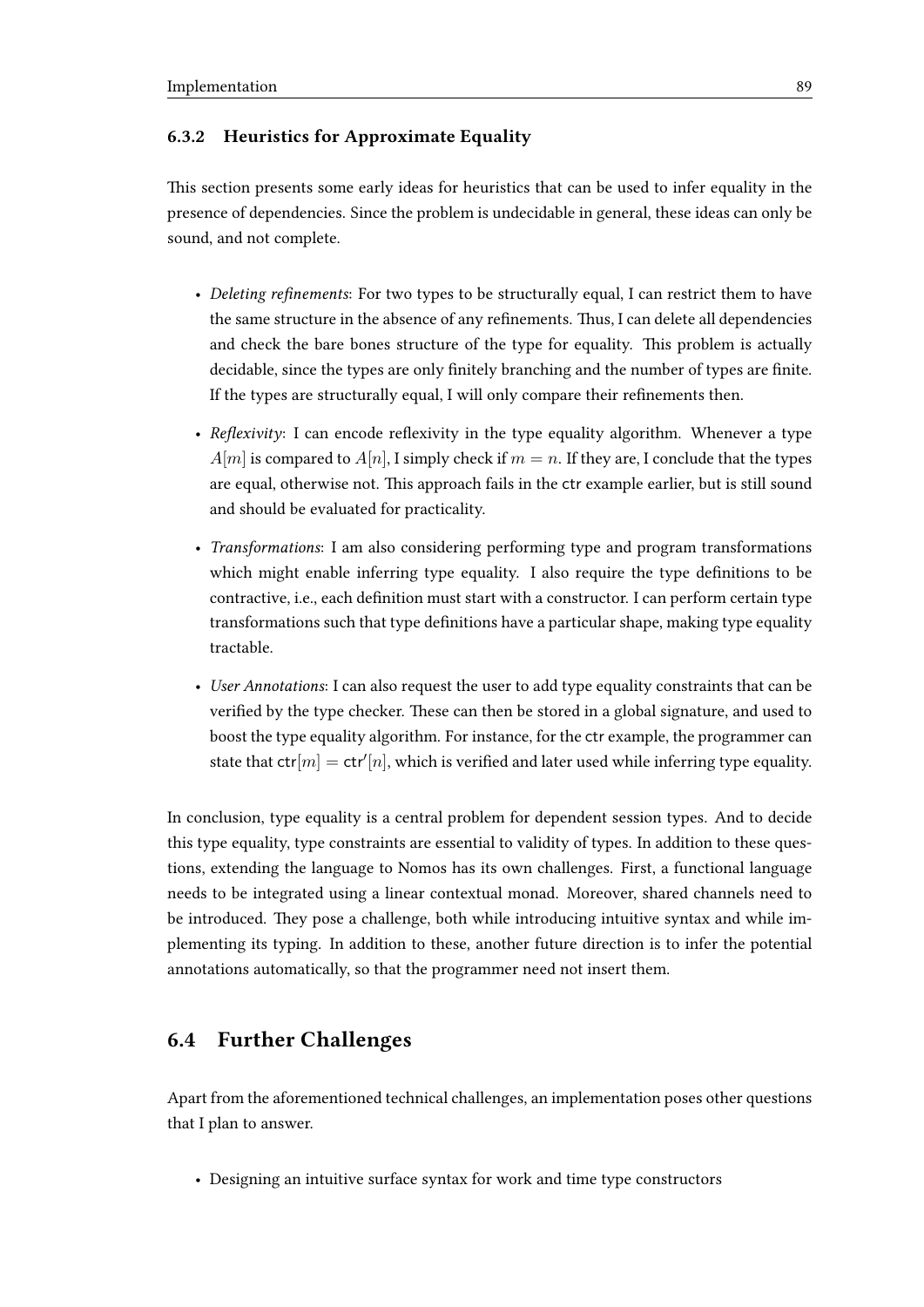- Providing informed error messages to guide the programmer with debugging. Error messages are central to any practical language implementation, particularly in the setting of quantitative type constructors. The main sources of error for the programmer are providing insufficient potential in the type for the execution of a process, or incorrect exchange of potential when processes communicate. These must be handled appropriately with intuitive error messages.
- Another important direction is work reconstruction. With the introduction of work operators, programmers have to write work constructs, such as pay and get explicitly, despite them being present in the type. This is tedious to write, as seen in the several examples presented in this chapter. I would like to explore if these can be omitted in the source program, and be inferred just from the type of the process. This problem is nontrivial because there are many program points in the source where these constructs can be inserted. Inserting them too early might prevent the process from spawning another process, and inserting them too late might lead to insufficient potential in the process.
- A central limitation of the current type system for time analysis is the non-determinism in subtyping. This makes type checking considerably inefficient since it involves backtracking while checking, for instance, that a forward is type correct. Backtracking also complicates providing reasonable error messages since a failure in a branch does not necessarily warrant a warning or error. Moreover, time reconstruction also becomes non-deterministic due to the interaction of the time operators. Thus, the reconstruction engine needs to explore all possibilities leading to an exponential blowup.

### 6.5 Implementation of Nomos

Extending the implementation to Nomos comes with its own obstacles. Here, I am more concerned with the practical aspects of the language. They are summarized below.

- Integration with RAML: At the core of Nomos lies the integration with a resource-aware functional programming language. RAML [\[59\]](#page-102-1) is a tool that statically and automatically computes bounds on resource use of OCaml programs. RAML relies on off-the-shelf LP solving to determine the potential of the arguments, and works very well in practice. My objective is to reuse the RAML system to infer bounds for the functional layer, and use a similar LP solver architecture to infer bounds on the process layer.
- Shared channels: Nomos requires sharing of channels, as explored in prior work [\[19\]](#page-99-1). I would like to define an intuitive surface syntax to denote shared channels. Moreover, the type system needs to distinguish between shared and linear channels. This also creates a challenge in the runtime implementation. A mapping needs to be maintained between a shared channel and its linear counterpart. This is required while releasing a linear channel to its shared counterpart.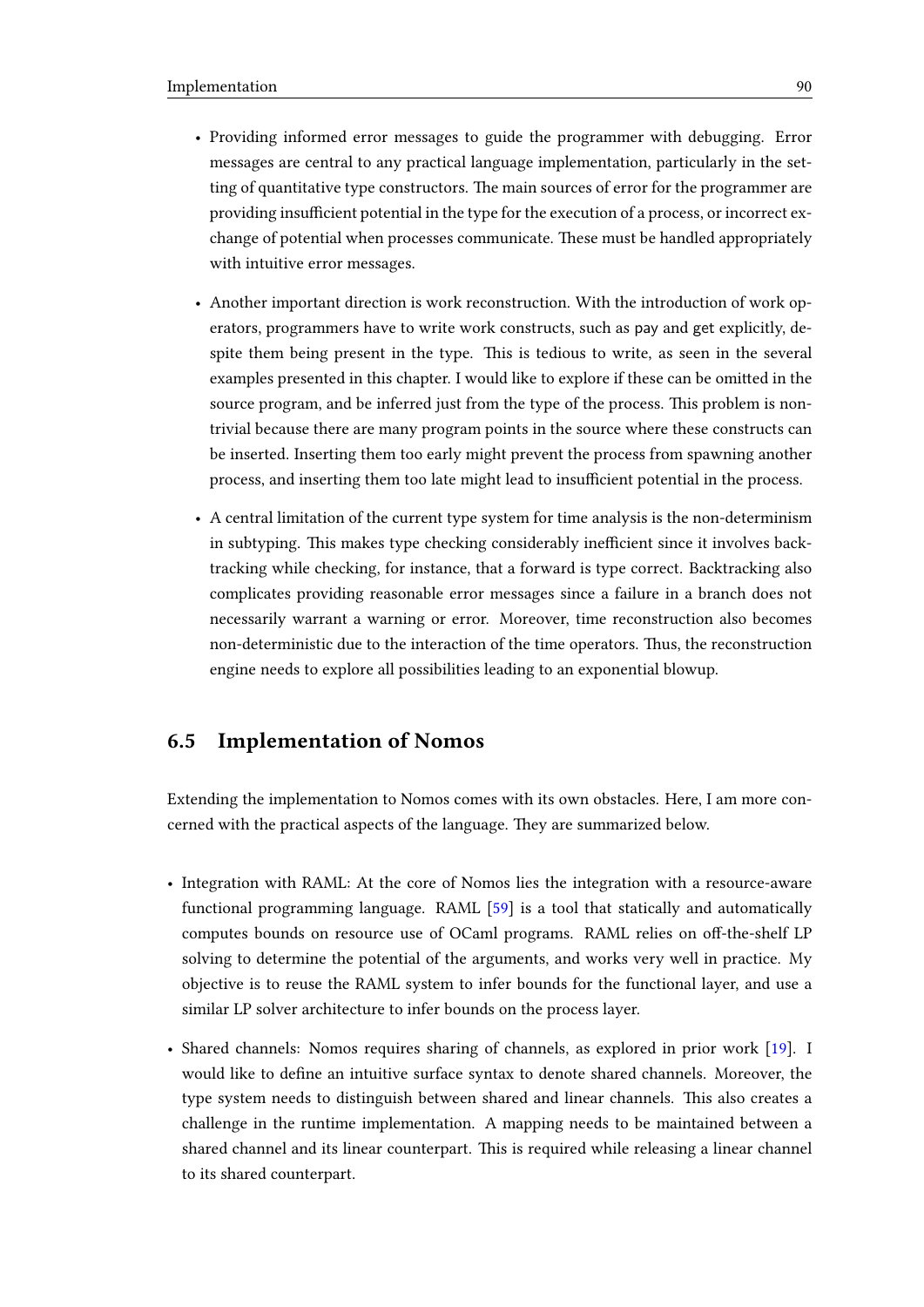• Standard contracts: Once I have a working implementation for Nomos, I would like to evaluate its usability. I would like to implement the standard smart contracts in the literature. These include an online auction, a voting protocol, a bank account, an online lottery, etc. My goal is that contract implementation should be as simple and intuitive as possible. In this regard, I would like to explore the possibility of surface syntax to separate contracts from clients, and other libraries for the interaction with the functional layer.

## 6.6 Beyond Proposed Work

Beyond the implementation, I would like to explore the possibility of a compiler from Nomos to bytecode. In this regard, there has been some recent work on compiling OCaml to EVM (Ethereum bytecode). I am considering compiling down Nomos to OCaml and using this tool to translate to EVM. Ideally, I would like to deploy contracts implemented in Nomos on a blockchain, and evaluate that the safety guarantees hold in practice.

Another important goal here is inference of gas bounds. Since the gas bounds for standard contracts are often a constant, I would use the techniques of RAML to insert work constructs with a parametric value, and then infer them using an LP solver.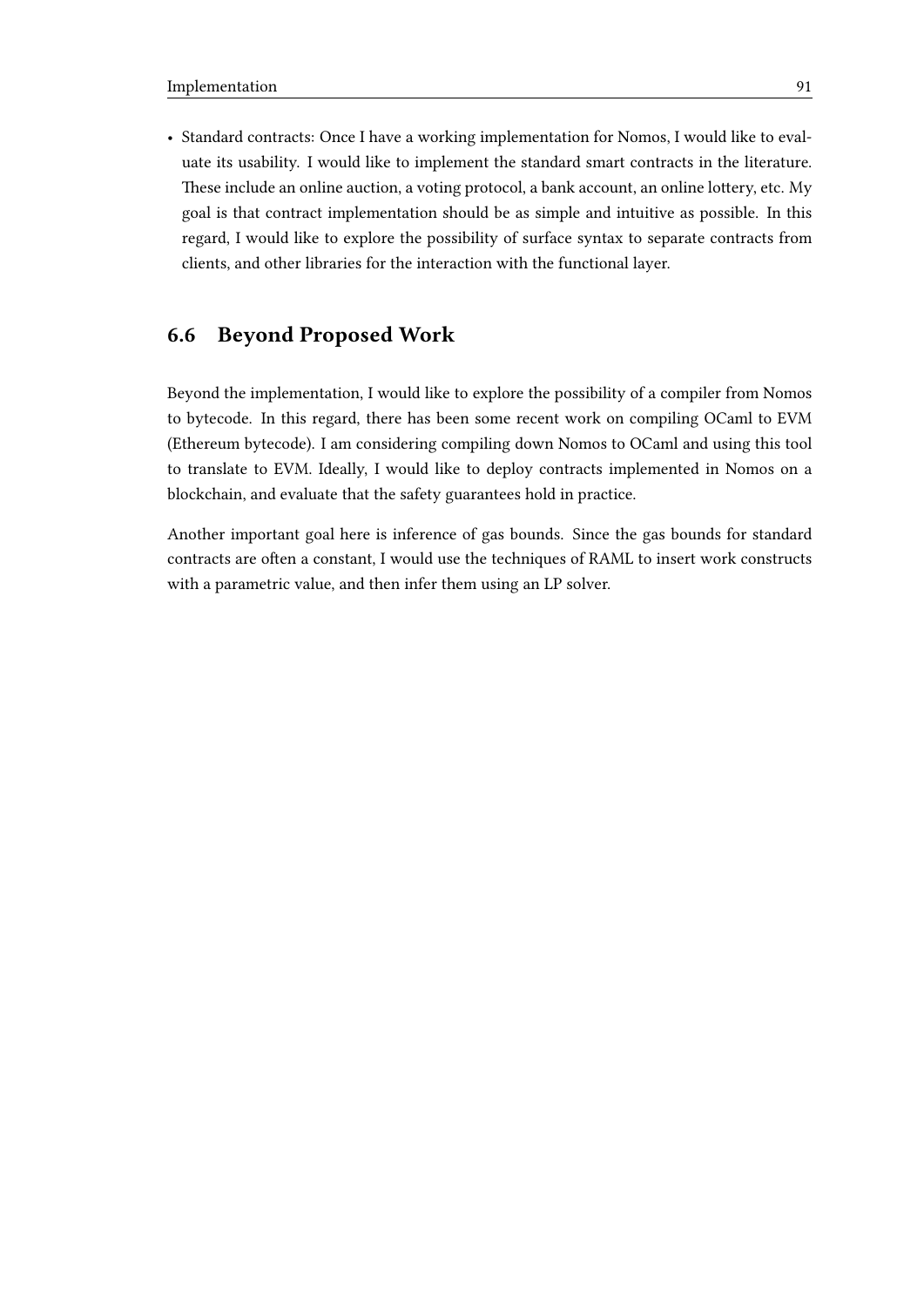# Chapter 7

# Runtime Monitoring Further Proposed Work

A central limitation of Nomos and other existing smart contract languages is that they provide no mechanisms for error handling. Malicious users often try to interact in an undesirable manner, in the hopes of exploiting a vulnerability that is not considered by the programmer. Such a vulnerability can then be used to drain assets from the contracts, if possible. This is the reason behind many hacks across different blockchains, leading to loss of several millions of dollars and trust in the blockchain community.

An important property of Nomos is that the types prescribe the communication protocol. In particular, it expresses the type of every exchange between a contract and client. A runtime monitor  $[49, 68]$  $[49, 68]$  $[49, 68]$  can then be inserted as an intermediary in the communication. This monitor can observe the type of the exchange, and confirm that it matches the type prescribed by the session type. This makes detecting an error easier.

However, handling an error is more complicated. The goal is that if an error happens in the middle of a session, then the contract safely and reliably returns back to a well-formed state so it can potentially interact with other clients. Again, this can be guided by the type. Consider the auction contract.

$$
\begin{aligned}\text{auction}=&\uparrow_{\mathsf{L}}^{\mathsf{S}}\triangleleft^{11}\oplus\{\text{running}: \&\{\text{bid}: \text{id} \supset \text{money} \multimap \vartriangleright^{\mathsf{1}}\downarrow_{\mathsf{L}}^{\mathsf{S}} \text{ auction}, \\ &\text{cancel}: \vartriangleright^{\mathsf{8}}\downarrow_{\mathsf{L}}^{\mathsf{S}} \text{ auction}\}, \\ &\text{ended}: \&\{\text{collect}: \text{id} \supset \\ &\oplus\{\text{won}: \text{lot} \otimes \vartriangleright^{\mathsf{3}}\downarrow_{\mathsf{L}}^{\mathsf{S}} \text{ auction}, \\ &\text{lost}: \text{money} \otimes \downarrow_{\mathsf{L}}^{\mathsf{S}} \text{ auction}\}, \\ &\text{cancel}: \vartriangleright^{\mathsf{8}}\downarrow_{\mathsf{L}}^{\mathsf{S}} \text{ auction}\}\end{aligned}
$$

The type clearly demarcates the start and end of a session. The start is indicated by  $\uparrow^{\mathsf{S}}_{\mathsf{L}}$  modality, while the end is marked by the  $\downarrow^{\mathsf{S}}_{\mathsf{L}}$  modality. Therefore, an error should only occur in the middle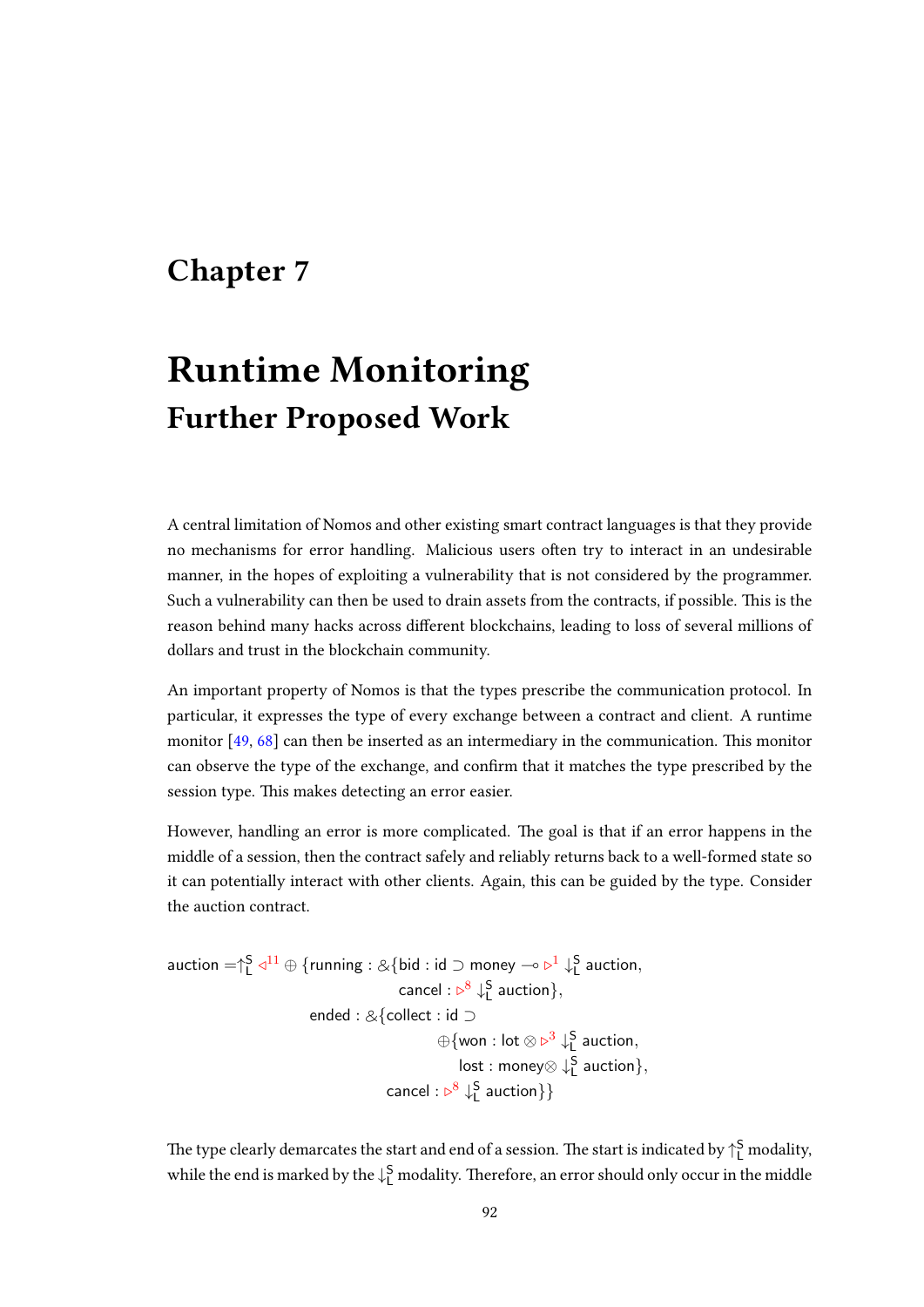of these modalities. And in case an error is detected, the contract needs to revert to the start of the session. Although the program point to which the state needs to reach is clear from the contract definition, the key question is what to do with the partial communication. I can mark the state of each data structure before the session started and revert to those.

But how to handle the linear resources that were exchanged? In a linear type system, these cannot simply be discarded. Hence, the monitors need to devise a way to safely consume these linear resources. One possibility is to send them back to the client. However, a malicious client may not accept them, violating progress. Another mechanism would be to require the programmer of the contract to create a sink of linear resources. The monitor can then transfer these unconsumed linear resources to the sink, and then safely terminate. This allows the contract to return to a reliable state at the start of the session, and it can resume communication with other clients.

Since I expect contracts to be implemented in Nomos, I would require that they are well typed. Thus, a malicious client would be the most likely and serious attack in this situation. However, it may not be the only one. I plan to explore other sources of attacks on smart contracts, and design programming language techniques to counter them.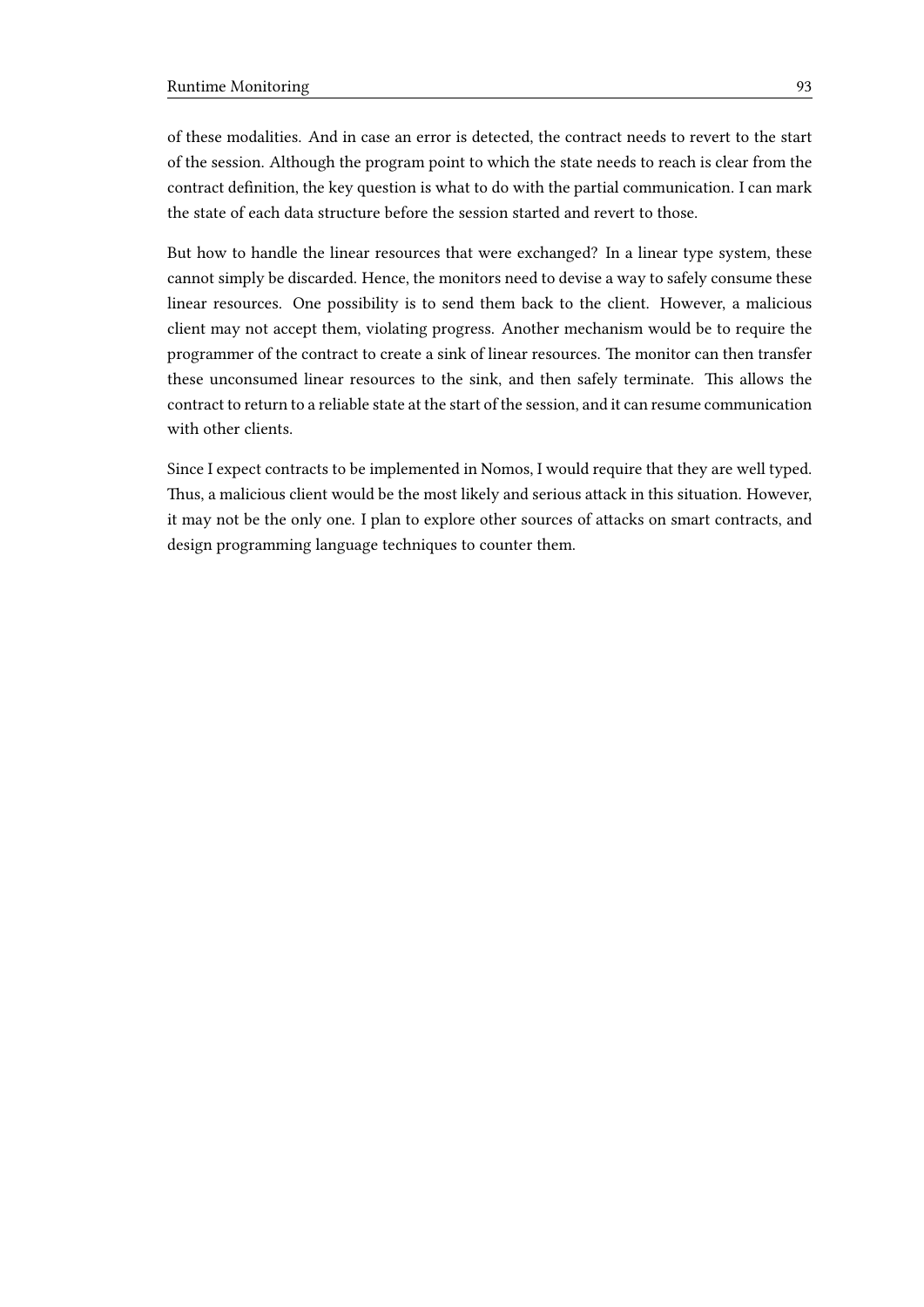# Chapter 8

# Timeline

# PhD Timeline for 2019-21

|                                         | Feb – May 2019 $\rightarrow$ Implement the simple linear session type system<br>(includes lexer, parser, type checker and runtime) |
|-----------------------------------------|------------------------------------------------------------------------------------------------------------------------------------|
|                                         | May – Aug 2019 - $\frac{1}{\bullet}$ Internship at Facebook                                                                        |
|                                         |                                                                                                                                    |
|                                         | Sep – Dec 2019 – $\bullet$ Add work and time operators to the type system<br>Implement reconstruction and explore inference        |
|                                         | Jan – May 2020 – Add shared channels and functional context<br>Evaluate usability, develop intuitive surface syntax                |
|                                         | Jun - Nov 2020 - Integrate error handling into Nomos                                                                               |
|                                         | Nov – Dec 2020 - $\bullet$ Apply for faculty positions                                                                             |
| Jan – Apr 2021 - $\bullet$ Write thesis |                                                                                                                                    |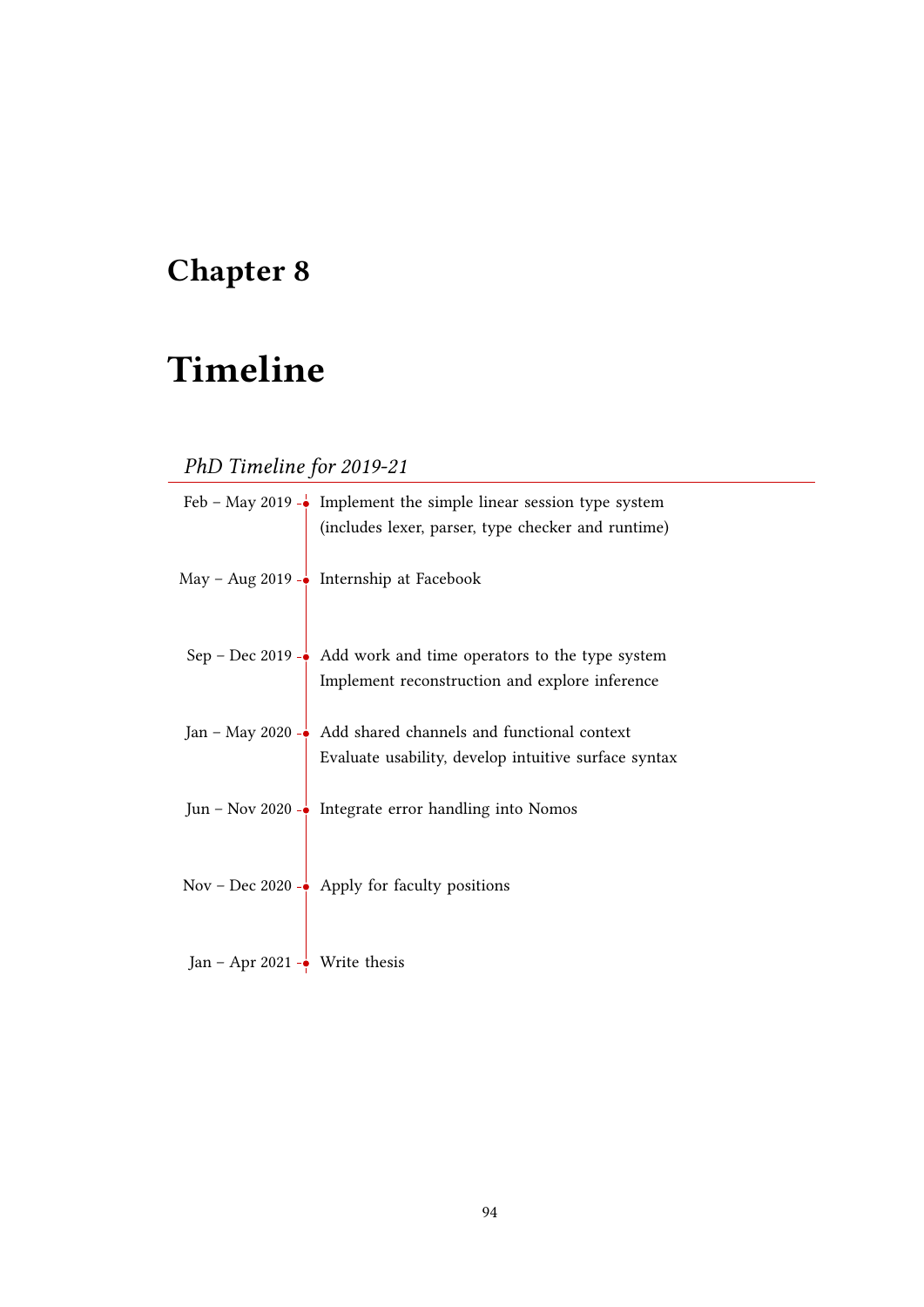# Bibliography

- <span id="page-98-0"></span>[1] Solidity by example. [https://solidity.readthedocs.io/en/v0.3.2/](https://solidity.readthedocs.io/en/v0.3.2/solidity-by-example.html) [solidity-by-example.html](https://solidity.readthedocs.io/en/v0.3.2/solidity-by-example.html), march 2016. Accessed: 2018-11-04.
- <span id="page-98-2"></span>[2] Bamboo. <https://github.com/cornellblockchain/bamboo>, August 2018. Accessed: 2018-11-04.
- <span id="page-98-5"></span>[3] Welcome to liquidity's documentation! [http://www.liquidity-lang.org/doc/](http://www.liquidity-lang.org/doc/index.html) [index.html](http://www.liquidity-lang.org/doc/index.html), August 2018. Accessed: 2018-11-04.
- <span id="page-98-4"></span>[4] The michelson language. <https://www.michelson-lang.com/>, August 2018. Accessed: 2018-11-04.
- <span id="page-98-3"></span>[5] Rholang. <https://github.com/rchain/Rholang>, August 2018. Accessed: 2018-11- 04.
- [6] The rust programming language. <https://doc.rust-lang.org/book>, 2018.
- <span id="page-98-1"></span>[7] Vyper. <https://vyper.readthedocs.io/en/latest/index.html>, August 2018. Accessed: 2018-11-04.
- [8] Umut A Acar, Arthur Charguéraud, and Mike Rainey. Oracle-Guided Scheduling for Controlling Granularity in Implicitly Parallel Languages. J. Funct. Programming, 2016.
- [9] Elvira Albert, Puri Arenas, Samir Genaim, and German Puebla. Closed-Form Upper ´ Bounds in Static Cost Analysis. Journal of Automated Reasoning, pages 161–203, 2011.
- [10] Elvira Albert, Puri Arenas, Samir Genaim, Miguel Gómez-Zamalloa, and Germán Puebla. Automatic Inference of Resource Consumption Bounds. In 18th Conference on Logic for Programming, Artificial Intelligence, and Reasoning (LPAR'12), 2012.
- [11] Elvira Albert, Puri Arenas, Samir Genaim, German Puebla, and Damiano Zanardini. Cost Analysis of Object-Oriented Bytecode Programs. Theor. Comput. Sci., 413(1):142 - 159, 2012.
- [12] Elvira Albert, Puri Arenas, Jesús Correas, Samir Genaim, Miguel Gómez-Zamalloa, Enrique Martin-Martin, Germán Puebla, and Guillermo Román-Díez. Resource analysis: From sequential to concurrent and distributed programs. In FM'15, 2015.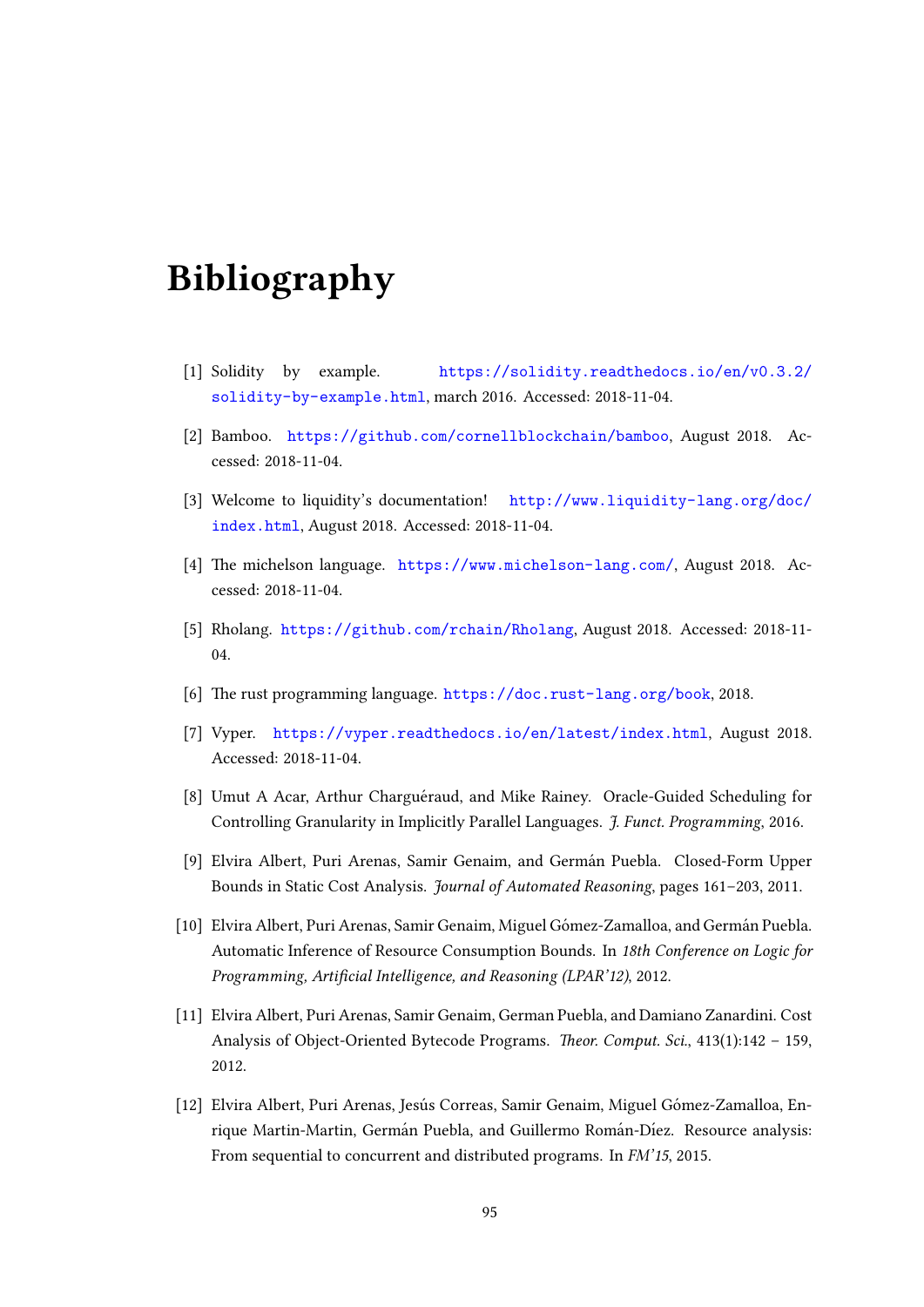- [13] Elvira Albert, Jesús Correas, Einar Broch Johnsen, and Guillermo Román-Díez. Parallel cost analysis of distributed systems. In Sandrine Blazy and Thomas Jensen, editors, Static Analysis, pages 275–292, Berlin, Heidelberg, 2015. Springer Berlin Heidelberg. ISBN 978- 3-662-48288-9.
- [14] Elvira Albert, Antonio Flores-Montoya, Samir Genaim, and Enrique Martin-Martin. May-Happen-in-Parallel Analysis for Actor-Based Concurrency. ACM Trans. Comput. Log., 2016.
- [15] Christophe Alias, Alain Darte, Paul Feautrier, and Laure Gonnord. Multi-dimensional Rankings, Program Termination, and Complexity Bounds of Flowchart Programs. In 17th Int. Static Analysis Symposium (SAS'10), 2010.
- [16] Robert Atkey. Amortised Resource Analysis with Separation Logic. In 19th Euro. Symp. on Prog. (ESOP'10), 2010.
- [17] Nicola Atzei, Massimo Bartoletti, and Tiziana Cimoli. A survey of attacks on ethereum smart contracts (sok). In Principles of Security and Trust - 6th International Conference, POST 2017, pages 164-186, 2017. doi: 10.1007/978-3-662-54455-6\ 8. URL [https://](https://doi.org/10.1007/978-3-662-54455-6_8) [doi.org/10.1007/978-3-662-54455-6\\_8](https://doi.org/10.1007/978-3-662-54455-6_8).
- <span id="page-99-0"></span>[18] Martin Avanzini, Ugo Dal Lago, and Georg Moser. Analysing the complexity of functional programs: Higher-order meets first-order. In Proceedings of the 20th ACM SIG-PLAN International Conference on Functional Programming, ICFP 2015, pages 152–164, New York, NY, USA, 2015. ACM. ISBN 978-1-4503-3669-7. doi: 10.1145/2784731.2784753. URL <http://doi.acm.org/10.1145/2784731.2784753>.
- <span id="page-99-1"></span>[19] Stephanie Balzer and Frank Pfenning. Manifest sharing with session types. Proceedings of the ACM on Programming Languages (PACMPL), 1(ICFP):37:1–37:29, 2017.
- [20] Stephanie Balzer, Frank Pfenning, and Bernardo Toninho. A universal session type for untyped asynchronous communication. In 29th International Conference on Concurrency Theory (CONCUR), 2018. To apper.
- [21] P. N. Benton. A mixed linear and non-linear logic: Proofs, terms and models. In 8th International Workshop on Computer Science Logic (CSL), volume 933 of Lecture Notes in Computer Science, pages 121–135. Springer, 1994. An extended version appeared as Technical Report UCAM-CL-TR-352, University of Cambridge.
- [22] Gérard Berry and Georges Gonthier. The esterel synchronous programming language: Design, semantics, implementation. Sci. Comput. Program., 19(2):87–152, November 1992. ISSN 0167-6423. doi: 10.1016/0167-6423(92)90005-V. URL [http://dx.doi.org/](http://dx.doi.org/10.1016/0167-6423(92)90005-V) [10.1016/0167-6423\(92\)90005-V](http://dx.doi.org/10.1016/0167-6423(92)90005-V).
- [23] Guy E. Blelloch and Margaret Reid-Miller. Pipelining with futures. In Proceedings of the Ninth Annual ACM Symposium on Parallel Algorithms and Architectures, SPAA '97,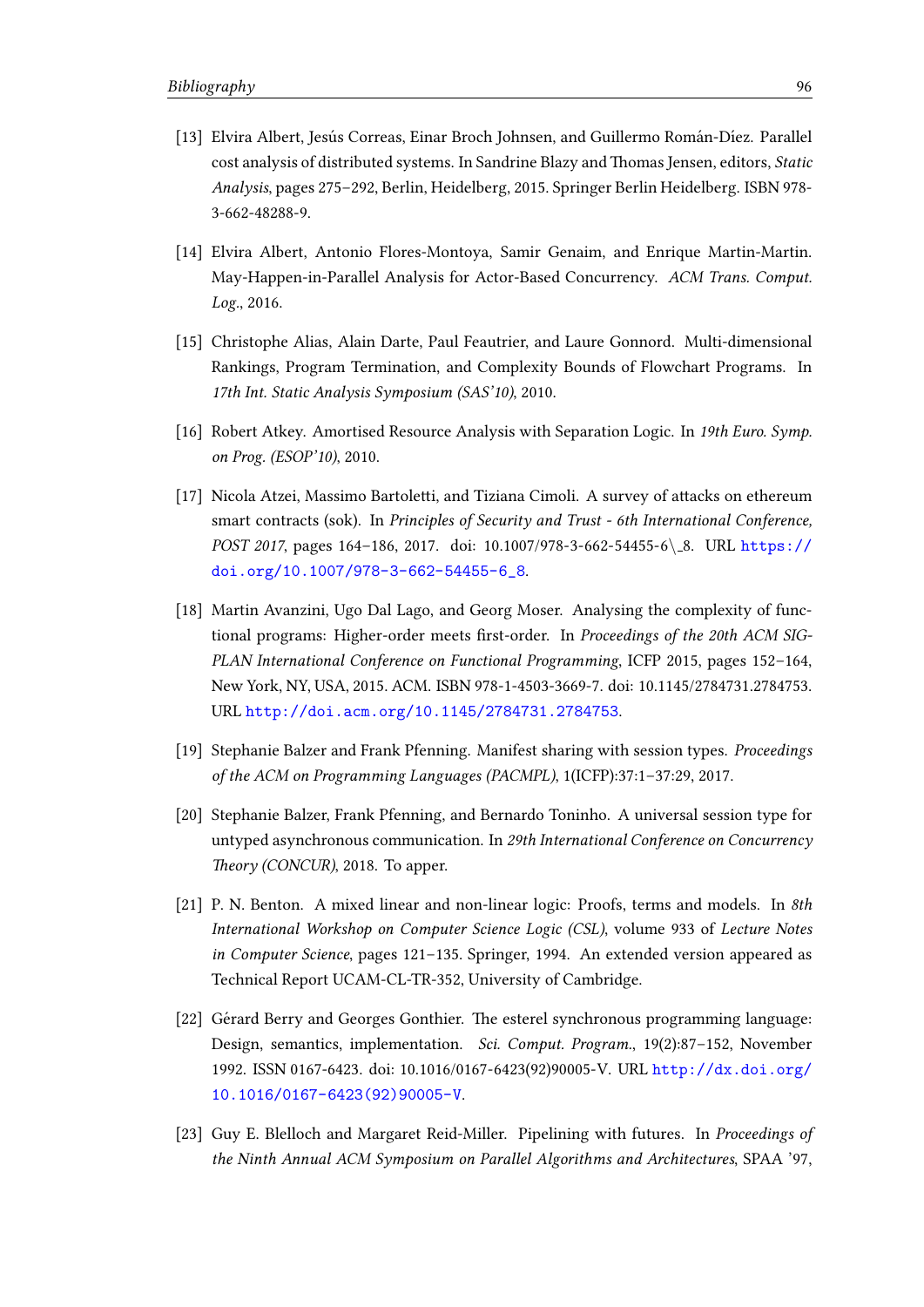pages 249–259, New York, NY, USA, 1997. ACM. ISBN 0-89791-890-8. doi: 10.1145/ 258492.258517. URL <http://doi.acm.org/10.1145/258492.258517>.

- [24] Laura Bocchi, Weizhen Yang, and Nobuko Yoshida. Timed multiparty session types. In Paolo Baldan and Daniele Gorla, editors, CONCUR 2014 – Concurrency Theory, pages 419–434, Berlin, Heidelberg, 2014. Springer Berlin Heidelberg. ISBN 978-3-662-44584-6.
- [25] Richard P Brent. Algorithms for minimization without derivatives. Courier Corporation, 2013.
- [26] Marc Brockschmidt, Fabian Emmes, Stephan Falke, Carsten Fuhs, and Jürgen Giesl. Alternating Runtime and Size Complexity Analysis of Integer Programs. In 20th Int. Conf. on Tools and Alg. for the Constr. and Anal. of Systems (TACAS'14), 2014.
- [27] Christian Cachin. Architecture of the hyperledger blockchain fabric. In Workshop on Distributed Cryptocurrencies and Consensus Ledgers, volume 310, 2016.
- [28] Luís Caires and Frank Pfenning. Session types as intuitionistic linear propositions. In 21st International Conference on Concurrency Theory (CONCUR), pages 222-236. Springer, 2010.
- [29] Luís Caires, Jorge A. Pérez, Frank Pfenning, and Bernardo Toninho. Behavioral polymorphism and parametricity in session-based communication. In M.Felleisen and P.Gardner, editors, Proceedings of the European Symposium on Programming (ESOP'13), pages 330– 349, Rome, Italy, March 2013. Springer LNCS 7792.
- [30] Marco Carbone, Kohei Honda, and Nobuko Yoshida. Structured interactional exceptions in session types. In Franck van Breugel and Marsha Chechik, editors, CONCUR 2008 - Concurrency Theory, pages 402-417, Berlin, Heidelberg, 2008. Springer Berlin Heidelberg. ISBN 978-3-540-85361-9.
- [31] Quentin Carbonneaux, Jan Hoffmann, Thomas Reps, and Zhong Shao. Automated Resource Analysis with Coq Proof Objects. In 29th International Conference on Computer-Aided Verification (CAV'17), 2017.
- <span id="page-100-0"></span>[32] Ezgi Çiçek, Gilles Barthe, Marco Gaboardi, Deepak Garg, and Jan Hoffmann. Relational Cost Analysis. In 44th Symposium on Principles of Programming Languages (POPL'17), 2017.
- [33] Pavol Cerný, Thomas A. Henzinger, Laura Kovács, Arjun Radhakrishna, and Jakob Zwirchmayr. Segment Abstraction for Worst-Case Execution Time Analysis. In 24th European Symposium on Programming (ESOP'15), 2015.
- [34] Iliano Cervesato and Andre Scedrov. Relating state-based and process-based concurrency through linear logic (full-version). Information and Computation, 207(10):1044 – 1077, 2009. ISSN 0890-5401. doi: https://doi.org/10.1016/j.ic.2008.11.006. URL [http:](http://www.sciencedirect.com/science/article/pii/S089054010900100X) [//www.sciencedirect.com/science/article/pii/S089054010900100X](http://www.sciencedirect.com/science/article/pii/S089054010900100X). Special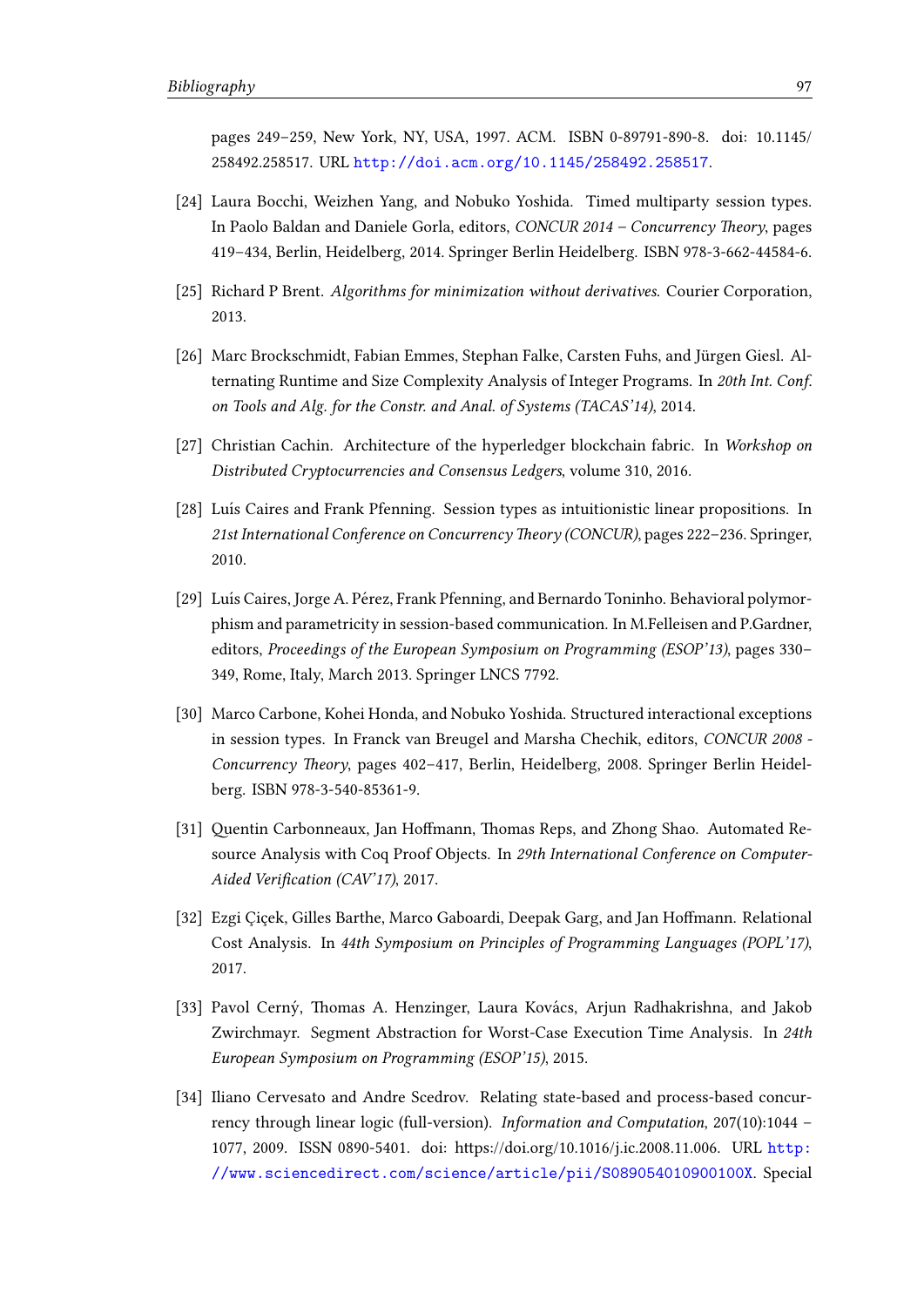issue: 13th Workshop on Logic, Language, Information and Computation (WoLLIC 2006).

- [35] Ezgi Çiçek, Deepak Garg, and Umut Acar. Refinement types for incremental computational complexity. In Jan Vitek, editor, Programming Languages and Systems, pages 406–431, Berlin, Heidelberg, 2015. Springer Berlin Heidelberg. ISBN 978-3-662-46669-8.
- [36] Chris Dannen. Introducing Ethereum and Solidity. Springer, 2017.
- <span id="page-101-0"></span>[37] Norman Danner, Daniel R. Licata, and Ramyaa Ramyaa. Denotational cost semantics for functional languages with inductive types. In Proceedings of the 20th ACM SIGPLAN International Conference on Functional Programming, ICFP 2015, pages 140–151, New York, NY, USA, 2015. ACM. ISBN 978-1-4503-3669-7. doi: 10.1145/2784731.2784749. URL <http://doi.acm.org/10.1145/2784731.2784749>.
- <span id="page-101-2"></span>[38] Ankush Das, Jan Hoffmann, and Frank Pfenning. Work analysis with resource-aware session types. In 33rd ACM/IEEE Symposium on Logic in Computer Science (LICS'18), 2018.
- [39] Ankush Das, Jan Hoffmann, and Frank Pfenning. Parallel complexity analysis with temporal session types. In 23rd International Conference on Functional Programming (ICFP'18), 2018.
- [40] Ankush Das, Stephanie Balzer, Jan Hoffmann, and Frank Pfenning. Resource-aware session types for digital contracts. Manuscript submitted for review, 2019.
- [41] Rowan Davies. A temporal logic approach to binding-time analysis. In E. Clarke, editor, Proceedings of the Eleventh Annual Symposium on Logic in Computer Science, pages 184– 195, New Brunswick, New Jersey, July 1996. IEEE Computer Society Press. URL [http:](http://www.cs.cmu.edu/afs/cs/user/rowan/www/papers/multbta.ps.Z) [//www.cs.cmu.edu/afs/cs/user/rowan/www/papers/multbta.ps.Z](http://www.cs.cmu.edu/afs/cs/user/rowan/www/papers/multbta.ps.Z).
- [42] Nicolas Feltman, Carlo Angiuli, Umut Acar, and Kayvon Fatahalian. Automatically splitting a two-stage lambda calculus. In P. Thiemann, editor, Proceedings of the 25th European Symposium on Programming (ESOP), pages 255-281, Eindhoven, The Netherlands, April 2016. Springer LNCS 9632.
- [43] Jérôme Fortier and Luigi Santocanale. Cuts for circular proofs: Semantics and cut elimination. In 22nd Conference on Computer Science Logic, volume 23 of LIPIcs, pages 248–262, 2013.
- [44] Simon Fowler, Sam Lindley, J. Garrett Morris, and Sara Décova. Exceptional asynchronous session types: Session types without tiers. Principles of Programming Languages (to appear), 2019.
- <span id="page-101-1"></span>[45] Simon Gay and Malcolm Hole. Subtyping for session types in the pi calculus. Acta Informatica, 42(2):191–225, Nov 2005. ISSN 1432-0525. doi: 10.1007/s00236-005-0177-z. URL <https://doi.org/10.1007/s00236-005-0177-z>.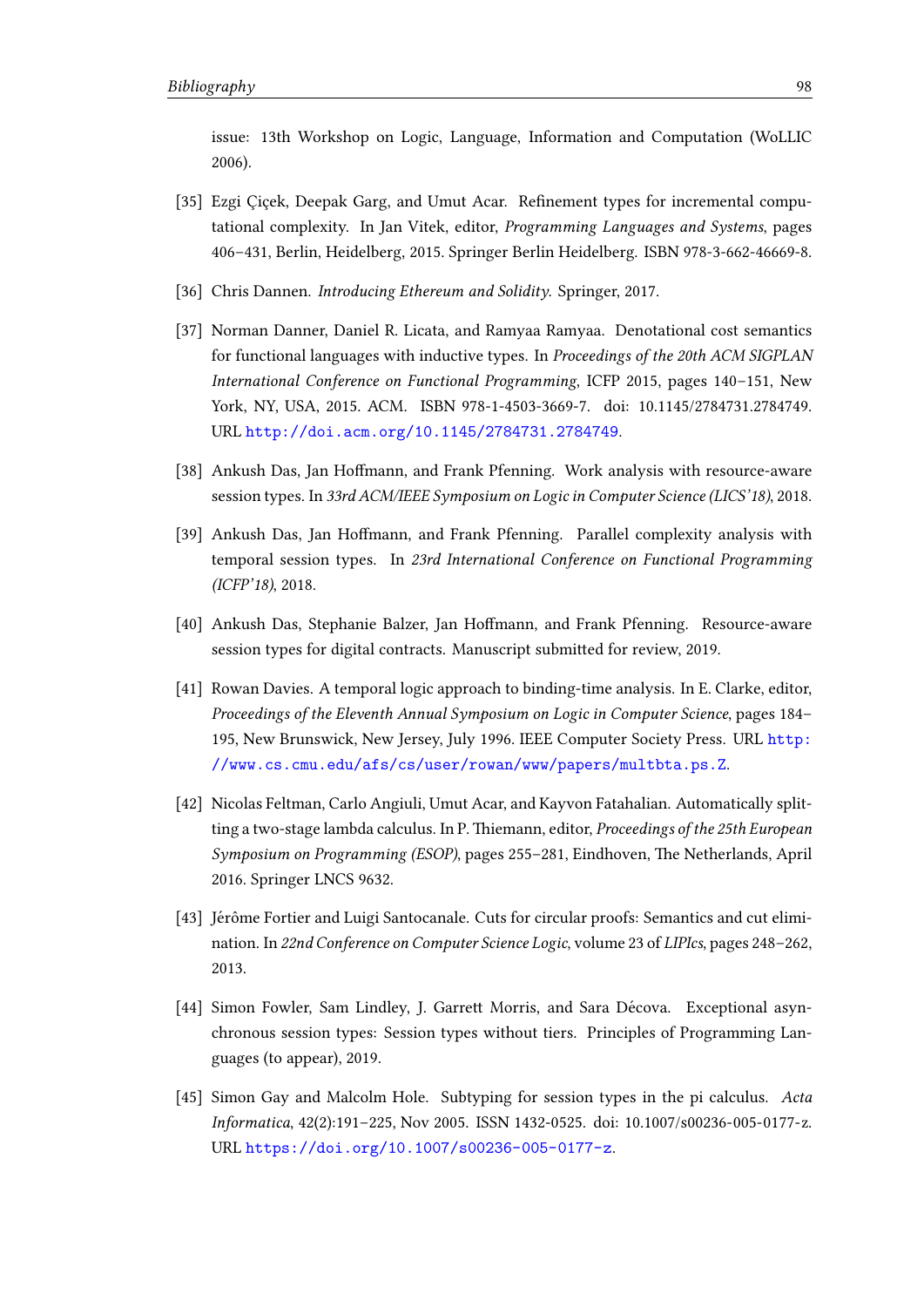- [46] Dan R. Ghica and Alex I. Smith. Bounded linear types in a resource semiring. In Proceedings of the 23rd European Symposium on Programming Languages and Systems - Volume 8410, pages 331–350, New York, NY, USA, 2014. Springer-Verlag New York, Inc. ISBN 978-3-642-54832-1. doi: 10.1007/978-3-642-54833-8 18. URL [http://dx.doi.org/10.](http://dx.doi.org/10.1007/978-3-642-54833-8_18) [1007/978-3-642-54833-8\\_18](http://dx.doi.org/10.1007/978-3-642-54833-8_18).
- [47] Stéphane Gimenez and Georg Moser. The complexity of interaction. In *POPL'16*, 2016.
- [48] Jean-Yves Girard. Linear logic. Theoretical Computer Science, 50:1-102, 1987.
- <span id="page-102-2"></span>[49] Hannah Gommerstadt, Limin Jia, and Frank Pfenning. Session-typed concurrent contracts. In A. Ahmed, editor, European Symposium on Programming (ESOP'18), pages 771–798, Thessaloniki, Greece, April 2018. Springer LNCS 10801.
- [50] L.M Goodman. Tezos a self-amending crypto-ledger. [https://tezos.com/static/](https://tezos.com/static/papers/white_paper.pdf) [papers/white\\_paper.pdf](https://tezos.com/static/papers/white_paper.pdf), 2014.
- [51] Dennis Griffith. *Polarized Substructural Session Types*. PhD thesis, University of Illinois at Urbana-Champaign, April 2016.
- [52] Dennis Griffith and Elsa L. Gunter. Liquid pi: Inferrable dependent session types. In NASA Formal Methods Symp.'13, 2013.
- [53] Sumit Gulwani, Krishna K. Mehra, and Trishul M. Chilimbi. SPEED: Precise and Efficient Static Estimation of Program Computational Complexity. In 36th ACM Symp. on Principles of Prog. Langs. (POPL'09), 2009.
- [54] N. Halbwachs, P. Caspi, P. Raymond, and D. Pilaud. The synchronous data flow programming language lustre. Proceedings of the IEEE, 79(9):1305–1320, Sep 1991. ISSN 0018-9219. doi: 10.1109/5.97300.
- [55] Robert H. Halstead, Jr. Multilisp: A language for concurrent symbolic computation. ACM Trans. Program. Lang. Syst., 7(4):501–538, October 1985. ISSN 0164-0925. doi: 10.1145/4472.4478. URL <http://doi.acm.org/10.1145/4472.4478>.
- [56] Jan Hoffmann and Martin Hofmann. Amortized Resource Analysis with Polynomial Potential. In 19th European Symposium on Programming (ESOP'10), 2010.
- [57] Jan Hoffmann and Zhong Shao. Automatic Static Cost Analysis for Parallel Programs. In 24th European Symposium on Programming (ESOP'15), 2015.
- <span id="page-102-0"></span>[58] Jan Hoffmann, Klaus Aehlig, and Martin Hofmann. Multivariate Amortized Resource Analysis. In 38th ACM Symp. on Principles of Prog. Langs. (POPL'11), 2011.
- <span id="page-102-1"></span>[59] Jan Hoffmann, Klaus Aehlig, and Martin Hofmann. Resource aware ml. In P. Madhusudan and Sanjit A. Seshia, editors, Computer Aided Verification, pages 781-786, Berlin, Heidelberg, 2012. Springer Berlin Heidelberg. ISBN 978-3-642-31424-7.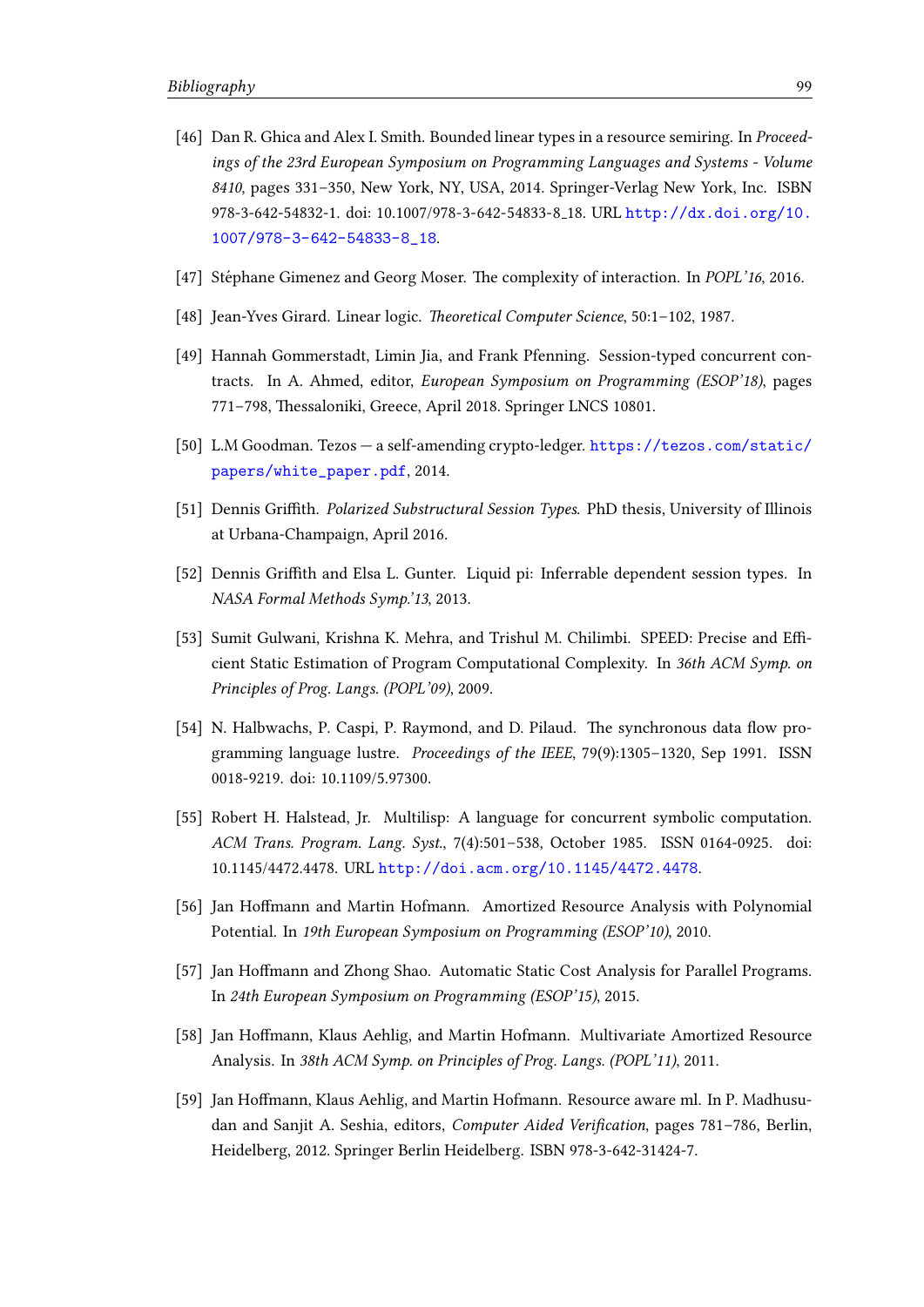- <span id="page-103-2"></span>[60] Jan Hoffmann, Ankush Das, and Shu-Chun Weng. Towards Automatic Resource Bound Analysis for OCaml. In 44th Symposium on Principles of Programming Languages (POPL'17), 2017.
- <span id="page-103-1"></span>[61] Martin Hofmann and Steffen Jost. Static Prediction of Heap Space Usage for First-Order Functional Programs. In 30th ACM Symp. on Principles of Prog. Langs. (POPL'03), 2003.
- [62] Martin Hofmann and Steffen Jost. Type-Based Amortised Heap-Space Analysis. In 15th Euro. Symp. on Prog. (ESOP'06), 2006.
- [63] Martin Hofmann and Georg Moser. Multivariate Amortised Resource Analysis for Term Rewrite Systems. In 13th International Conference on Typed Lambda Calculi and Applications (TLCA'15), 2015.
- [64] Kohei Honda. Types for dyadic interaction. In 4th International Conference on Concur $rency$  Theory (CONCUR), pages 509–523. Springer, 1993.
- [65] Kohei Honda, Vasco T. Vasconcelos, and Makoto Kubo. Language primitives and type discipline for structured communication-based programming. In 7th European Symposium on Programming (ESOP), pages 122–138. Springer, 1998.
- [66] Kohei Honda, Nobuko Yoshida, and Marco Carbone. Multiparty asynchronous session types. In 35th ACM SIGPLAN-SIGACT Symposium on Principles of Programming Languages (POPL), pages 273–284. ACM, 2008.
- [67] Blockchain Insurance Industry Initiative. B3i. 2008.
- <span id="page-103-3"></span>[68] Limin Jia, Hannah Gommerstadt, and Frank Pfenning. Monitors and blame assignment for higher-order session types. In 43rd Annual Symposium on Principles of Programming Languages, pages 582–594, St. Petersburg, Florida, January 2016. ACM Press.
- [69] Steffen Jost, Kevin Hammond, Hans-Wolfgang Loidl, and Martin Hofmann. Static Determination of Quantitative Resource Usage for Higher-Order Programs. In 37th ACM Symp. on Principles of Prog. Langs. (POPL'10), 2010.
- [70] Naoki Kobayashi. A type system for lock-free processes. Information and Computation, 177:122–159, 2002.
- [71] Naoki Kobayashi, Motoki Nakade, and Akinori Yonezawa. Static analysis of communication for asynchronous concurrent programming languages. In SAS'95, 1995.
- [72] Neelakantan R. Krishnaswami and Nick Benton. Ultrametric Semantics of Reactive Programs. In 26th IEEE Symposium on Logic in Computer Science, (LICS'11), pages 257–266, 2011.
- <span id="page-103-0"></span>[73] Ugo Dal Lago and Marco Gaboardi. Linear Dependent Types and Relative Completeness. In 26th IEEE Symp. on Logic in Computer Science (LICS'11), 2011.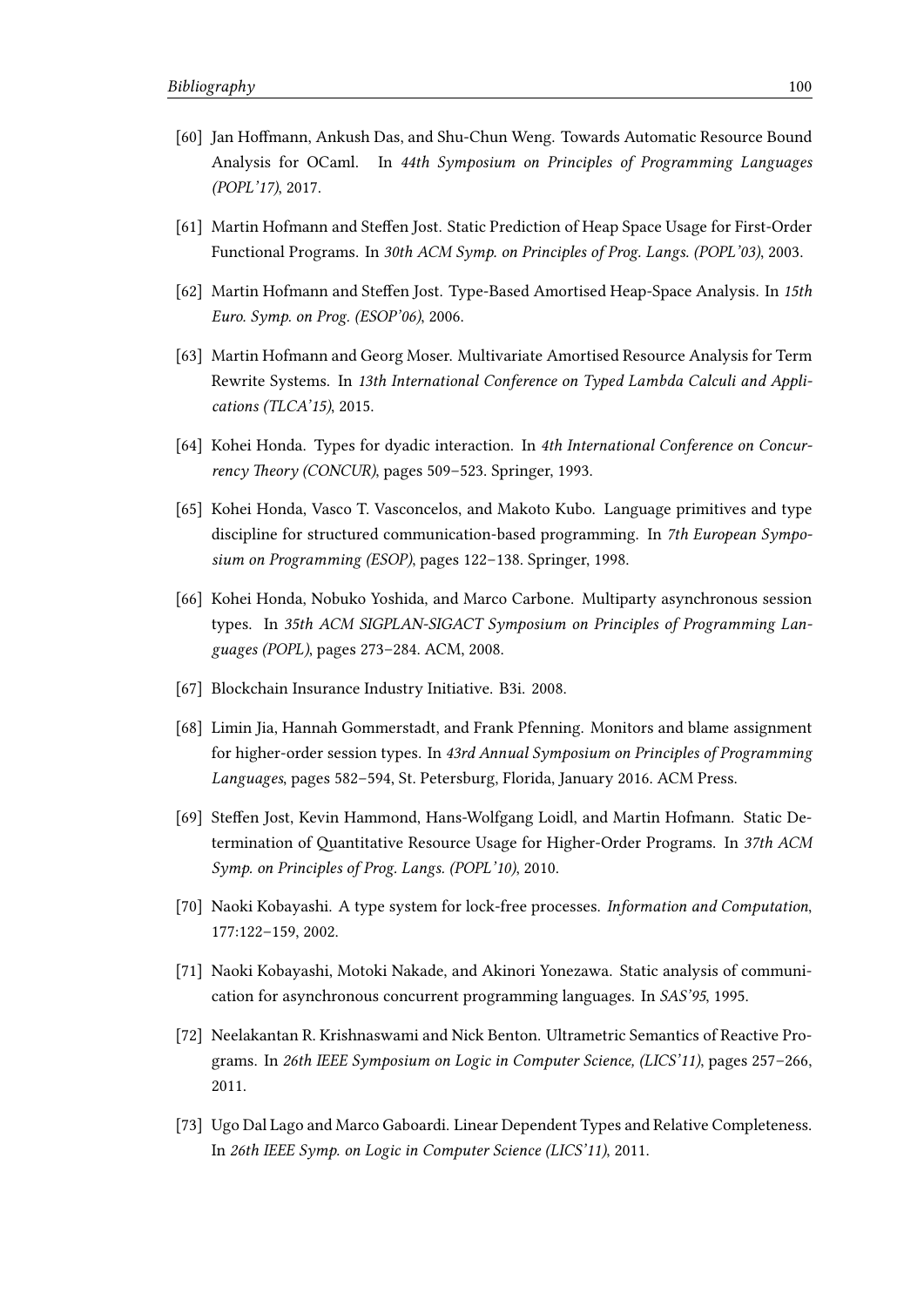- [74] Ugo Dal Lago and Barbara Petit. The Geometry of Types. In 40th ACM Symp. on Principles Prog. Langs. (POPL'13), 2013.
- [75] Angwei Law. Smart contracts and their application in supply chain management. PhD thesis, Massachusetts Institute of Technology, 2017.
- [76] Hugo A. López, Carlos Olarte, and Jorge A. Pérez. Towards a unified framework for declarative structure communications. In A. Beresford and S. Gay, editors, Proceedings of the Workshop on Programming Language Approaches to Concurrency and Communication-Centric Software (PLACES), pages 1-15. EPTCS 17, March 2009.
- [77] Lucius Gregory Meredith. Linear types can change the blockchain. arXiv preprint arXiv:1506.01001, 2015.
- [78] Vincenzo Morabito. Smart contracts and licensing. In Business Innovation Through Blockchain, pages 101–124. Springer, 2017.
- [79] David Z. Morris. Blockchain-based venture capital fund hacked for \$ 60 million. [http:](http://fortune.com/2016/06/18/blockchain-vc-fund-hacked) [//fortune.com/2016/06/18/blockchain-vc-fund-hacked](http://fortune.com/2016/06/18/blockchain-vc-fund-hacked), June 2016.
- [80] Dimitris Mostrous and Vasco Thudichum Vasconcelos. Affine sessions. In Eva Kühn and Rosario Pugliese, editors, Coordination Models and Languages, pages 115–130, Berlin, Heidelberg, 2014. Springer Berlin Heidelberg. ISBN 978-3-662-43376-8.
- [81] Satoshi Nakamoto. Bitcoin: A Peer-to-Peer Electronic Cash System, 2008.
- [82] Hiroshi Nakano. A Modality for Recursion. In 15th IEEE Symposium on Logic in Computer Science (LICS'00), pages 255–266, 2000.
- [83] Rumyana Neykova, Laura Bocchi, and Nobuko Yoshida. Timed runtime monitoring for multiparty conversations. In 3rd International Workshop on Behavioural Types (BEAT 2014), 2014.
- [84] W. Paul, U. Vishkin, and H. Wagener. Parallel dictionaries on 2–3 trees. In Josep Diaz, editor, Automata, Languages and Programming, pages 597–609, Berlin, Heidelberg, 1983. Springer Berlin Heidelberg. ISBN 978-3-540-40038-7.
- <span id="page-104-0"></span>[85] Frank Pfenning. Lecture notes on bidirectional type checking, 2004.
- [86] Frank Pfenning and Dennis Griffith. Polarized substructural session types. In 18th International Conference on Foundations of Software Science and Computation Structures (FoSSaCS), pages 3–22. Springer, 2015.
- [87] Amir Pnueli. The temporal logic of programs. In Proceedings of the 18th Symposium on Foundations of Computer Science (FOCS'77), pages 46–57. IEEE Computer Society, 1977.
- [88] Marc Pouzet. Lucid synchrone release, version 3.0 tutorial and reference manual, 2006.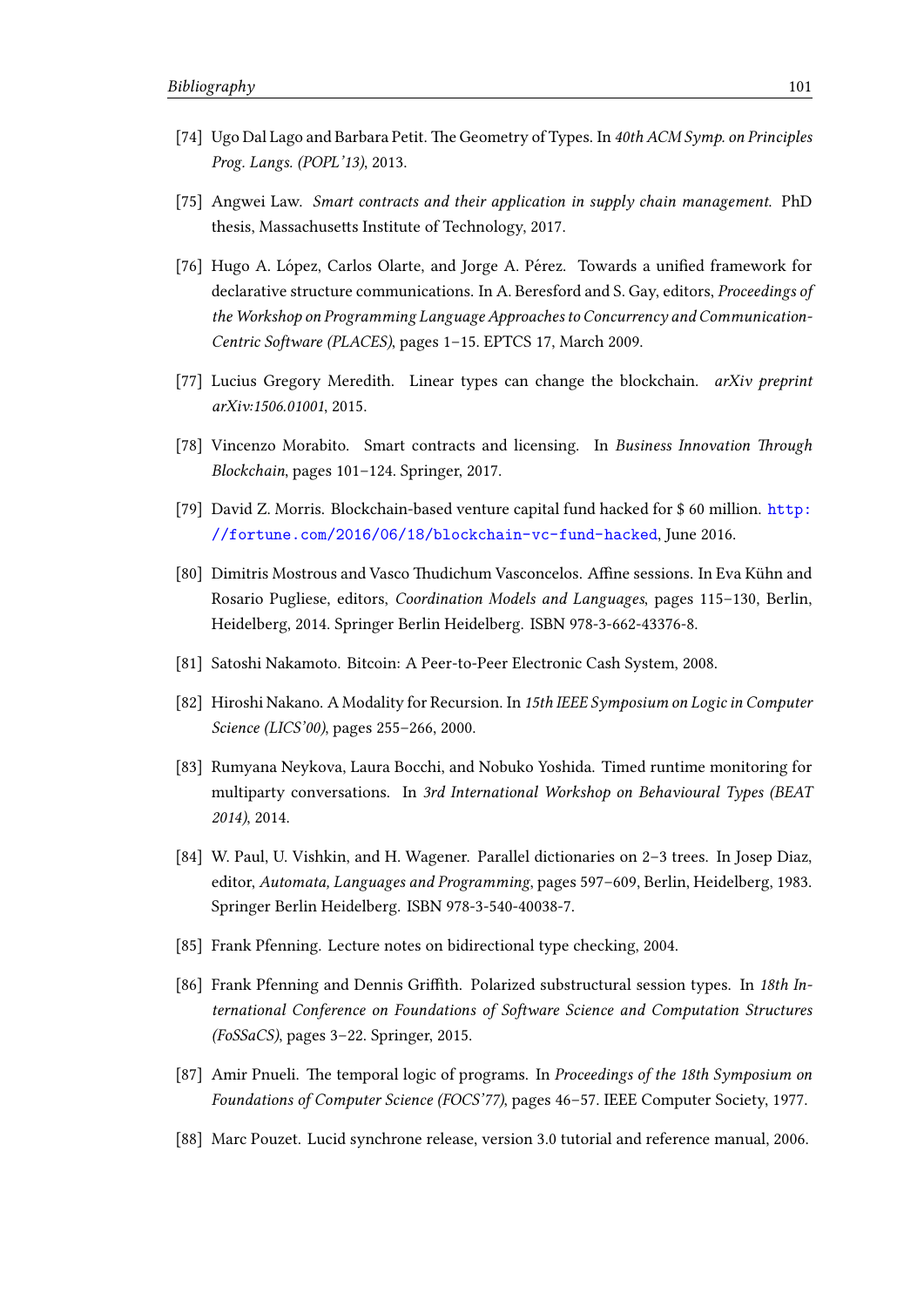- [89] Klaas Pruiksma, William Chargin, Frank Pfenning, and Jason Reed. Adjoint logic. Technical report, Carnegie Mellon University, April 2018.
- <span id="page-105-0"></span>[90] Ivan Radiček, Gilles Barthe, Marco Gaboardi, Deepak Garg, and Florian Zuleger. Monadic Refinements for Relational Cost Analysis. Proc. ACM Program. Lang., 2(POPL), 2017.
- [91] Jason Reed. A judgmental deconstruction of modal logic. Unpublished manuscript, January 2009. URL <http://www.cs.cmu.edu/~jcreed/papers/jdml.pdf>.
- [92] Neda Saeedloei and Gopal Gupta. Timed  $\pi$ -calculus. In 8th International Symposium on Trustworthy Global Computing - Volume 8358, TGC 2013, pages 119–135, New York, NY, USA, 2014. Springer-Verlag New York, Inc. ISBN 978-3-319-05118-5. doi: 10.1007/ 978-3-319-05119-2 8. URL [https://doi.org/10.1007/978-3-319-05119-2\\_8](https://doi.org/10.1007/978-3-319-05119-2_8).
- <span id="page-105-1"></span>[93] Ilya Sergey, Amrit Kumar, and Aquinas Hobor. Scilla: a smart contract intermediate-level language. CoRR, abs/1801.00687, 2018. URL <http://arxiv.org/abs/1801.00687>.
- [94] Miguel Silva, Mario Florido, and Frank Pfenning. Non-blocking concurrent imperative ´ programming with session types. In Fourth International Workshop on Linearity, June 2016.
- [95] Hugo R. Simões, Pedro B. Vasconcelos, Mário Florido, Steffen Jost, and Kevin Hammond. Automatic Amortised Analysis of Dynamic Memory Allocation for Lazy Functional Programs. In 17th Int. Conf. on Funct. Prog. (ICFP'12), 2012.
- [96] Moritz Sinn, Florian Zuleger, and Helmut Veith. A Simple and Scalable Approach to Bound Analysis and Amortized Complexity Analysis. In Computer Aided Verification -26th Int. Conf. (CAV'14), 2014.
- [97] Robert Endre Tarjan. Amortized computational complexity. SIAM Journal on Algebraic Discrete Methods, 6(2):306–318, 1985.
- [98] Tachio Terauchi and Adam Megacz. Inferring channel buffer bounds via linear programming. In ESOP'08, 2008.
- <span id="page-105-2"></span>[99] Bernardo Toninho, Luís Caires, and Frank Pfenning. Higher-order processes, functions, and sessions: a monadic integration. In 22nd European Symposium on Programming (ESOP), pages 350–369. Springer, 2013.
- [100] Bernardo Toninho, Luís Caires, and Frank Pfenning. Corecursion and non-divergence in session-typed processes. In M. Maffei and E. Tuosto, editors, Proceedings of the 9th International Symposium on Trustworthy Global Computing (TGC 2014), pages 159–175, Rome, Italy, September 2014. Springer LNCS 8902.
- [101] Pedro Vasconcelos. Space Cost Analysis Using Sized Types. PhD thesis, School of Computer Science, University of St Andrews, 2008.